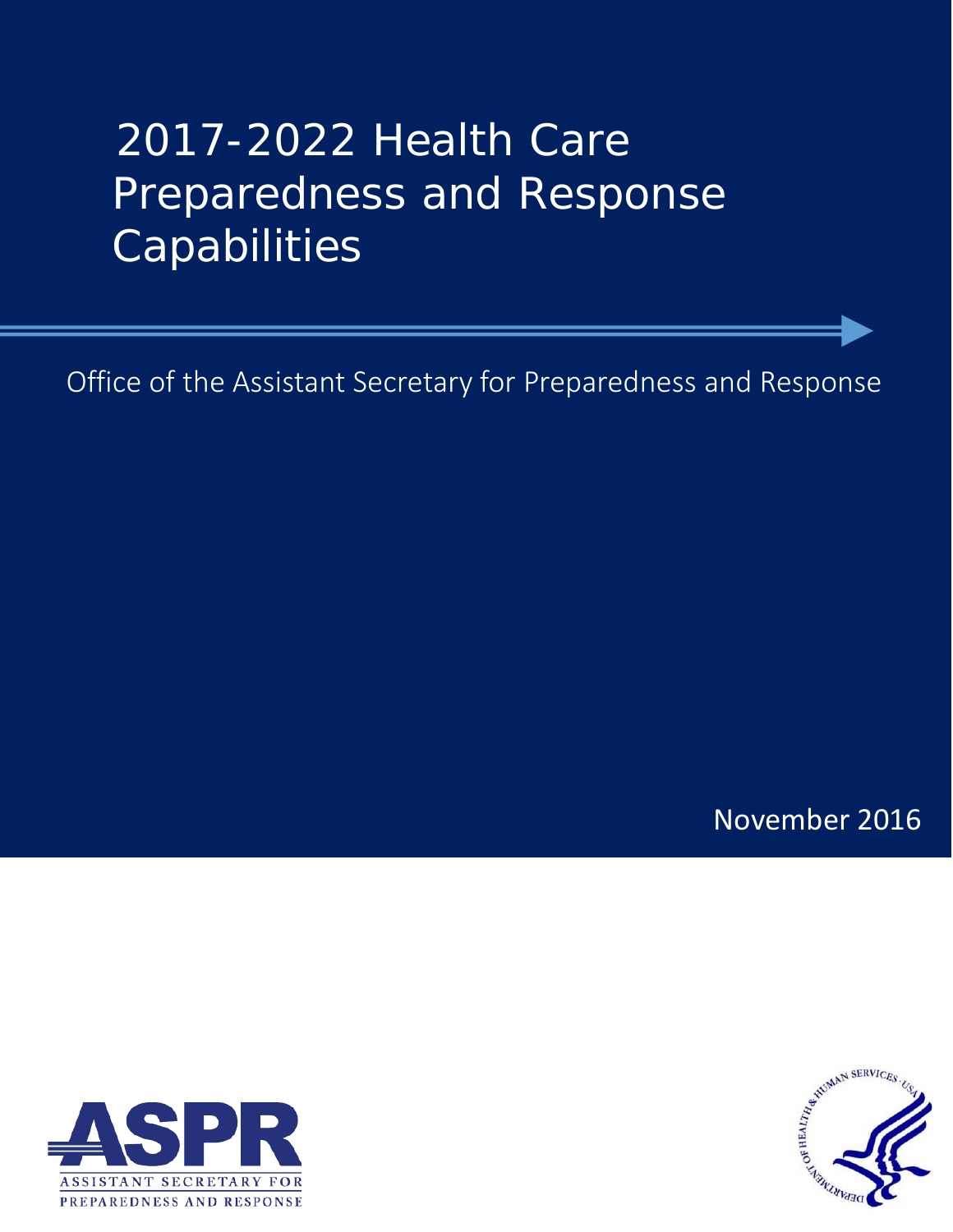# Table of Contents

| Purpose of the 2017-2022 Health Care Preparedness and Response Capabilities  6                |      |
|-----------------------------------------------------------------------------------------------|------|
|                                                                                               |      |
|                                                                                               |      |
|                                                                                               |      |
|                                                                                               |      |
|                                                                                               |      |
|                                                                                               |      |
|                                                                                               |      |
|                                                                                               |      |
|                                                                                               |      |
|                                                                                               |      |
|                                                                                               |      |
|                                                                                               |      |
| Activity 4. Assess Community Planning for Children, Pregnant Women, Seniors, Individuals with |      |
| Access and Functional Needs, Including People with Disabilities, and Others with Unique Needs |      |
|                                                                                               |      |
|                                                                                               |      |
|                                                                                               |      |
| Activity 1. Promote Role-Appropriate National Incident Management System Implementation . 19  |      |
| Activity 2. Educate and Train on Identified Preparedness and Response Gaps  19                |      |
| Activity 3. Plan and Conduct Coordinated Exercises with Health Care Coalition Members and     |      |
|                                                                                               | . 20 |
| Activity 4. Align Exercises with Federal Standards and Facility Regulatory and Accreditation  |      |
| 21                                                                                            |      |
|                                                                                               |      |
|                                                                                               |      |
|                                                                                               |      |
|                                                                                               |      |
|                                                                                               |      |
|                                                                                               |      |
|                                                                                               |      |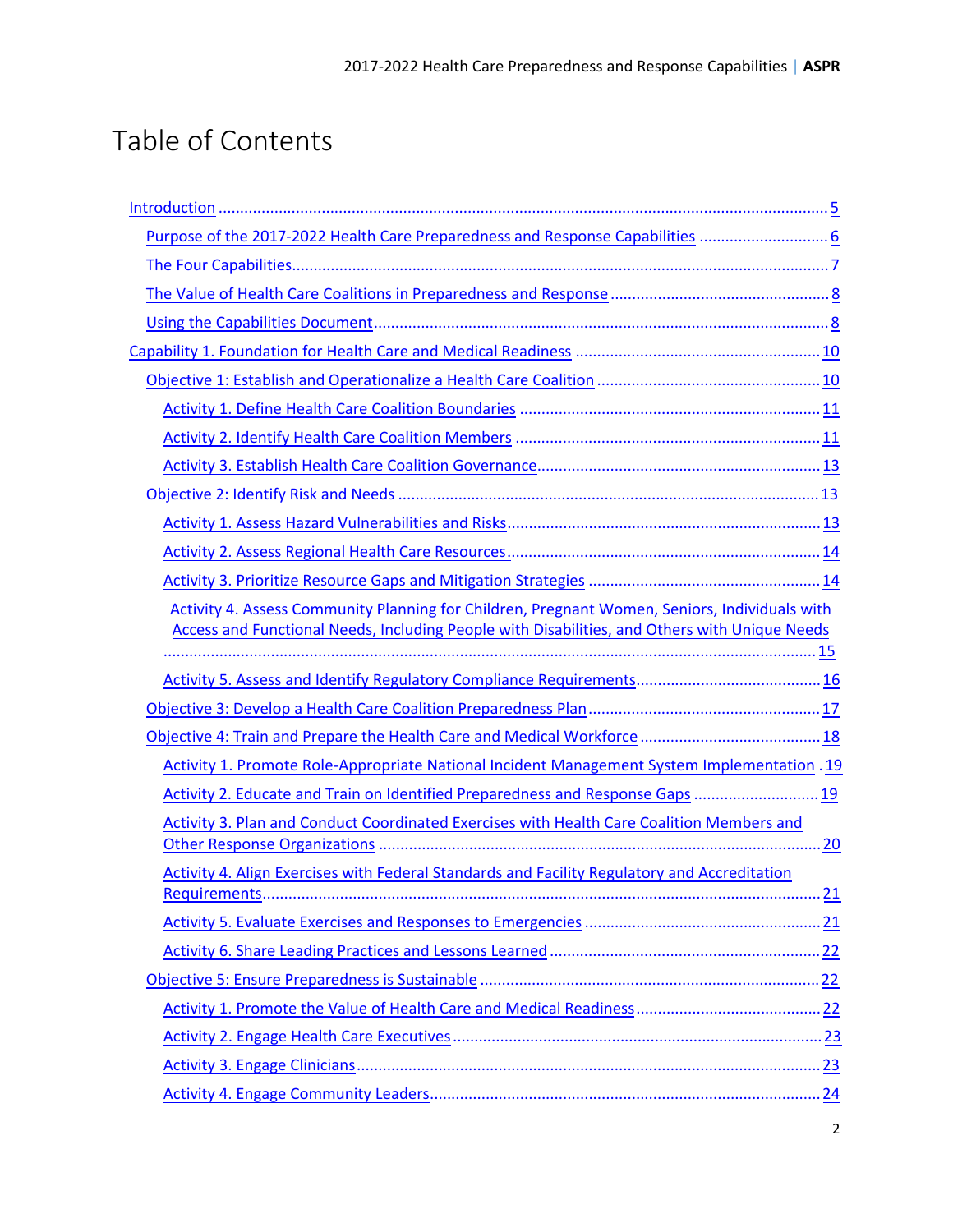| Objective 1: Develop and Coordinate Health Care Organization and Health Care Coalition Response |  |
|-------------------------------------------------------------------------------------------------|--|
|                                                                                                 |  |
| Activity 1. Develop a Health Care Organization Emergency Operations Plan  26                    |  |
|                                                                                                 |  |
|                                                                                                 |  |
|                                                                                                 |  |
|                                                                                                 |  |
|                                                                                                 |  |
|                                                                                                 |  |
|                                                                                                 |  |
|                                                                                                 |  |
| Activity 3. Communicate with Health Care Providers, Non-Clinical Staff, Patients, and Visitors  |  |
|                                                                                                 |  |
|                                                                                                 |  |
|                                                                                                 |  |
|                                                                                                 |  |
|                                                                                                 |  |
| Activity 1. Develop a Health Care Organization Continuity of Operations Plan 33                 |  |
| Activity 2. Develop a Health Care Coalition Continuity of Operations Plan 34                    |  |
|                                                                                                 |  |
|                                                                                                 |  |
| Objective 3: Maintain Access to Non-Personnel Resources during an Emergency35                   |  |
|                                                                                                 |  |
| Activity 2. Assess and Address Equipment, Supply, and Pharmaceutical Requirements  36           |  |
| Objective 4: Develop Strategies to Protect Health Care Information Systems and Networks 37      |  |
|                                                                                                 |  |
| Activity 1. Distribute Resources Required to Protect the Health Care Workforce38                |  |
| Activity 2. Train and Exercise to Promote Responders' Safety and Health  39                     |  |
|                                                                                                 |  |
| Objective 6: Plan for and Coordinate Health Care Evacuation and Relocation  40                  |  |
|                                                                                                 |  |
|                                                                                                 |  |
|                                                                                                 |  |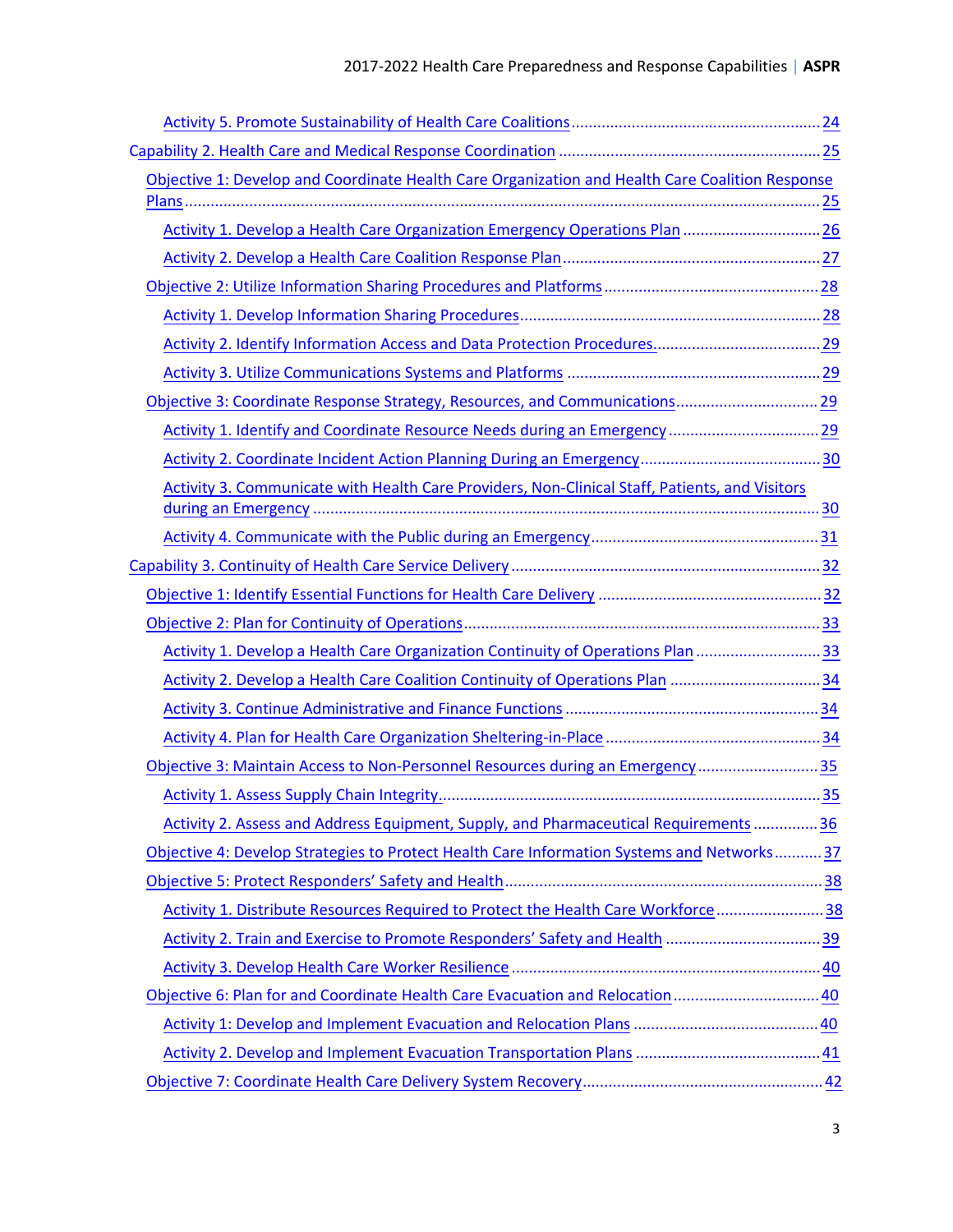| Activity 2. Assess Health Care Delivery System Recovery after an Emergency  42                    |  |
|---------------------------------------------------------------------------------------------------|--|
|                                                                                                   |  |
|                                                                                                   |  |
|                                                                                                   |  |
| Activity 1. Incorporate Medical Surge Planning into a Health Care Organization Emergency          |  |
|                                                                                                   |  |
| Activity 2. Incorporate Medical Surge into an Emergency Medical Services Emergency Operations     |  |
|                                                                                                   |  |
| Activity 3. Incorporate Medical Surge into a Health Care Coalition Response Plan 47               |  |
|                                                                                                   |  |
| Activity 1. Implement Emergency Department and Inpatient Medical Surge Response  48               |  |
|                                                                                                   |  |
|                                                                                                   |  |
|                                                                                                   |  |
| Activity 5. Provide Surge Management during a Chemical or Radiation Emergency Event51             |  |
|                                                                                                   |  |
|                                                                                                   |  |
| Activity 8. Respond to Behavioral Health Needs during a Medical Surge Response 53                 |  |
| Activity 9. Enhance Infectious Disease Preparedness and Surge Response 53                         |  |
| Activity 10. Distribute Medical Countermeasures during Medical Surge Response  54                 |  |
|                                                                                                   |  |
|                                                                                                   |  |
| Appendix 1: The 2017-2022 Health Care Preparedness and Response Capabilities Revision Process  69 |  |
| Appendix 2: Health Care Preparedness and Response Capabilities and Public Health Preparedness     |  |
|                                                                                                   |  |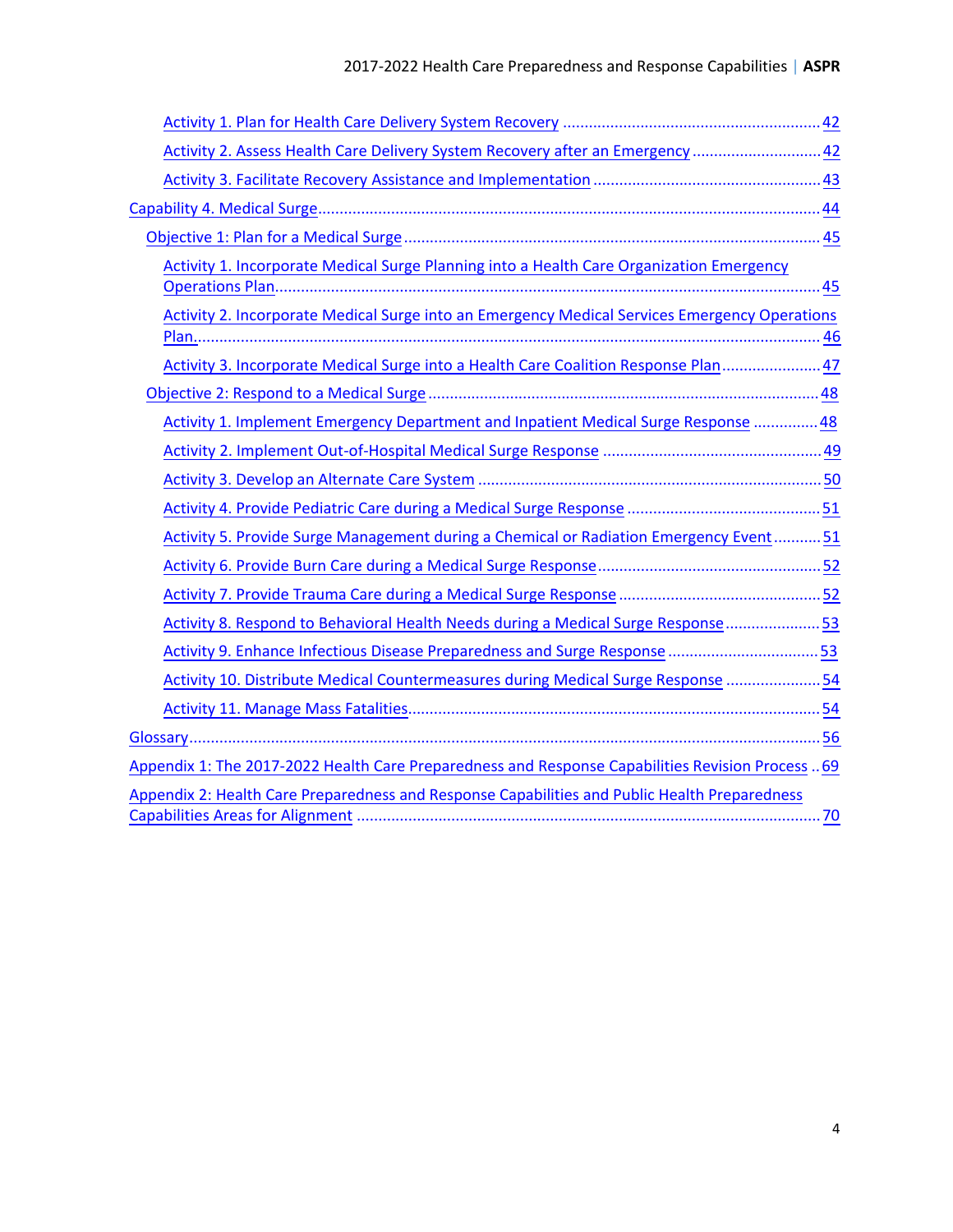# <span id="page-4-0"></span>Introduction

The U.S. Department of Health and Human Services (HHS) Office of the Assistant Secretary for Preparedness and Response (ASPR) leads the country in preparing for, responding to, and recovering from the adverse health effects o[f emergencies](#page-58-0) an[d disasters.](#page-57-0) This is accomplished by supporting the nation's ability to withstand adversity, strengthening health and emergency response systems, and enhancing national health security. ASPR's Hospital Preparedness Program (HPP) enables the health care delivery system to save lives during emergencies and disaster events that exceed the day-to-day capacity and capability of existing health and emergency response systems. HPP is the only source of federal funding for health care delivery system readiness, intended to improve patient outcomes, minimize the need for federal and supplemental state resources during emergencies, and enable rapid recovery. HPP prepares the health care delivery system to save lives through the development of [health](#page-61-0)  [care coalitions \(HCCs\)](#page-61-0) that incentivize diverse and often competitive health care organizations with differing priorities and objectives to work together.

ASPR developed the *2017-2022 Health Care Preparedness and Response Capabilities* guidance to describe what the health care delivery system, including HCCs, hospitals, and emergency medical services (EMS), have to do to effectively prepare for and respond to emergencies that impact the public's health. Each jurisdiction, including emergency management organizations and public health agencies, provides key support to the health care delivery system.

Individual health care organizations, HCCs, jurisdictions, and other stakeholders that develop the capabilities outlined in the *2017-2022 Health Care Preparedness and Response Capabilities* document will:

- Help patients receive the care they need at the right place, at the right time, and with the right resources, during emergencies
- Decrease deaths, injuries, and illnesses resulting from emergencies
- Promote health care delivery system resilience in the aftermath of emergencies

The intended audience for this document is any health care delivery system organization, HCC, or state or local agency that supports the provision of care during emergencies, including but not limited to:

- Behavioral health services and organizations
- Child care providers (e.g., daycare centers)
- [Community Emergency Response Teams \(CERT\)](#page-56-0)<sup>[1](#page-4-1)</sup> an[d Medical Reserve Corps \(MRC\)](#page-64-0)<sup>[2](#page-4-2)</sup>
- Dialysis centers and regional Centers for Medicare & Medicaid Services (CMS)-funded end-stage renal disease (ESRD) networks $3$
- EMS (including inter-facility and other non-EMS patient transport systems)
- Emergency management organizations
- Faith-based organizations
- Federal facilities (e.g., U.S. Department of Veterans Affairs (VA) Medical Centers, Indian Health Service facilities, military treatment facilities)
- Home health agencies, including home and community-based services

<span id="page-4-1"></span><sup>&</sup>lt;sup>1</sup> ["Community Emergency Response Teams."](https://www.fema.gov/community-emergency-response-teams) FEMA, 31 Aug. 2016. Web. Accessed 7 Sept. 2016. www.fema.gov/community-emergency-response-teams.

<sup>&</sup>lt;sup>2</sup> "<u>Medical Reserve Corps</u>." *MRC,* 22 Sept. 2016. Web. Accessed 26 Sept. 2016. https://mrc.hhs.gov.<br><sup>3 "ESRD Networks." KCER, 2016. Web. Accessed 7 Sept. 2016. http://kcercoalition.com/en/esrd-pet.</sup>

<span id="page-4-3"></span><span id="page-4-2"></span><sup>&</sup>lt;sup>3</sup> ["ESRD Networks."](http://kcercoalition.com/en/esrd-networks/) KCER, 2016. Web. Accessed 7 Sept. 2016. http://kcercoalition.com/en/esrd-networks/.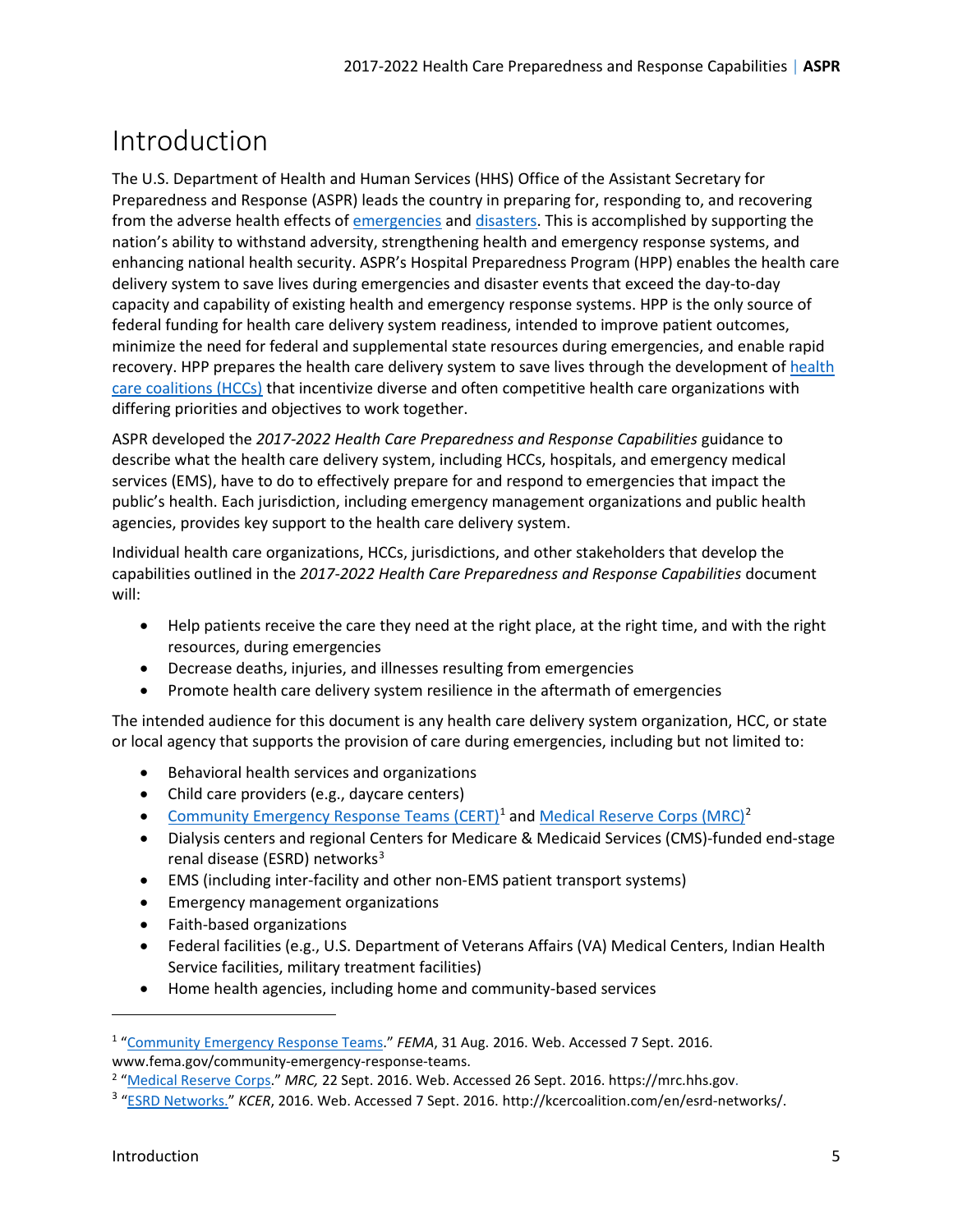- Hospitals (e.g., acute care hospitals, trauma centers, burn centers, children's hospitals, rehabilitation hospitals)
- Infrastructure companies (e.g., utility and communication companies)
- Cities, counties, parishes, townships, and tribes
- Local chapters of health care professional organizations (e.g., medical societies, professional societies, hospital associations)
- Local public safety agencies (e.g., law enforcement and fire services)
- Medical equipment and supply manufacturers and distributors
- Non-governmental organizations (e.g., American Red Cross, voluntary organizations active in disasters, amateur radio operators, etc.)
- Outpatient health care delivery (e.g., ambulatory care, clinics, community and tribal health centers, Federally Qualified Health Centers (FQHCs),<sup>[4](#page-5-1)</sup> urgent care centers, freestanding emergency rooms, stand-alone surgery centers)
- Primary care providers, including pediatric and women's health care providers
- Public health agencies
- Schools and universities, including academic medical centers
- Skilled nursing, nursing, and long-term care facilities
- Social work services
- Support service providers (e.g., clinical laboratories, pharmacies, radiology, blood banks, poison control centers)

Planning for and responding to emergencies varies depending on a number of factors, including existing resources, geography (e.g., urban, suburban, rural, or frontier settings), type of health care delivery system (e.g., private sector, government), types of threats and hazards, and demographics. While the goals and objectives of these capabilities are intended for all communities across the nation, ASPR recognizes that the pathways to achieve them will differ based on the factors noted above and acknowledges the importance of flexibility and scalability.

### <span id="page-5-0"></span>Purpose of the 2017-2022 Health Care Preparedness and Response Capabilities

The *2017-2022 Health Care Preparedness and Response Capabilities* document outlines the high-level objectives that the nation's health care delivery system, including HCCs and individual health care organizations, should undertake to prepare for, respond to, and recover from emergencies. These capabilities illustrate the range of preparedness and response activities that, if conducted, represent the ideal state of readiness in the United States. ASPR recognizes that there is shared authority and accountability for the health care delivery system's readiness that rests with private organizations, government agencies, an[d Emergency Support Function-8 \(ESF-8, Public Health and Medical Services\)](#page-59-0) lead agencies. Given the many public and private entities that must come together to ensure community preparedness, HCCs serve an important communication and coordination role within their respective jurisdiction(s).

These capabilities may not be achieved solely with the funding provided to HPP awardees and subawardees (including HCCs and health care organizations) through the HPP Cooperative Agreement. ASPR will present clear expectations and priorities, as well as performance measures for assessing HPP

<span id="page-5-1"></span><sup>&</sup>lt;sup>4</sup> ["What are Federally qualified health centers \(FQHCs\)?"](http://www.hrsa.gov/healthit/toolbox/RuralHealthITtoolbox/Introduction/qualified.html) HRSA, n.d. Web. Accessed 7 Sept. 2016. www.hrsa.gov/healthit/toolbox/RuralHealthITtoolbox/Introduction/qualified.html.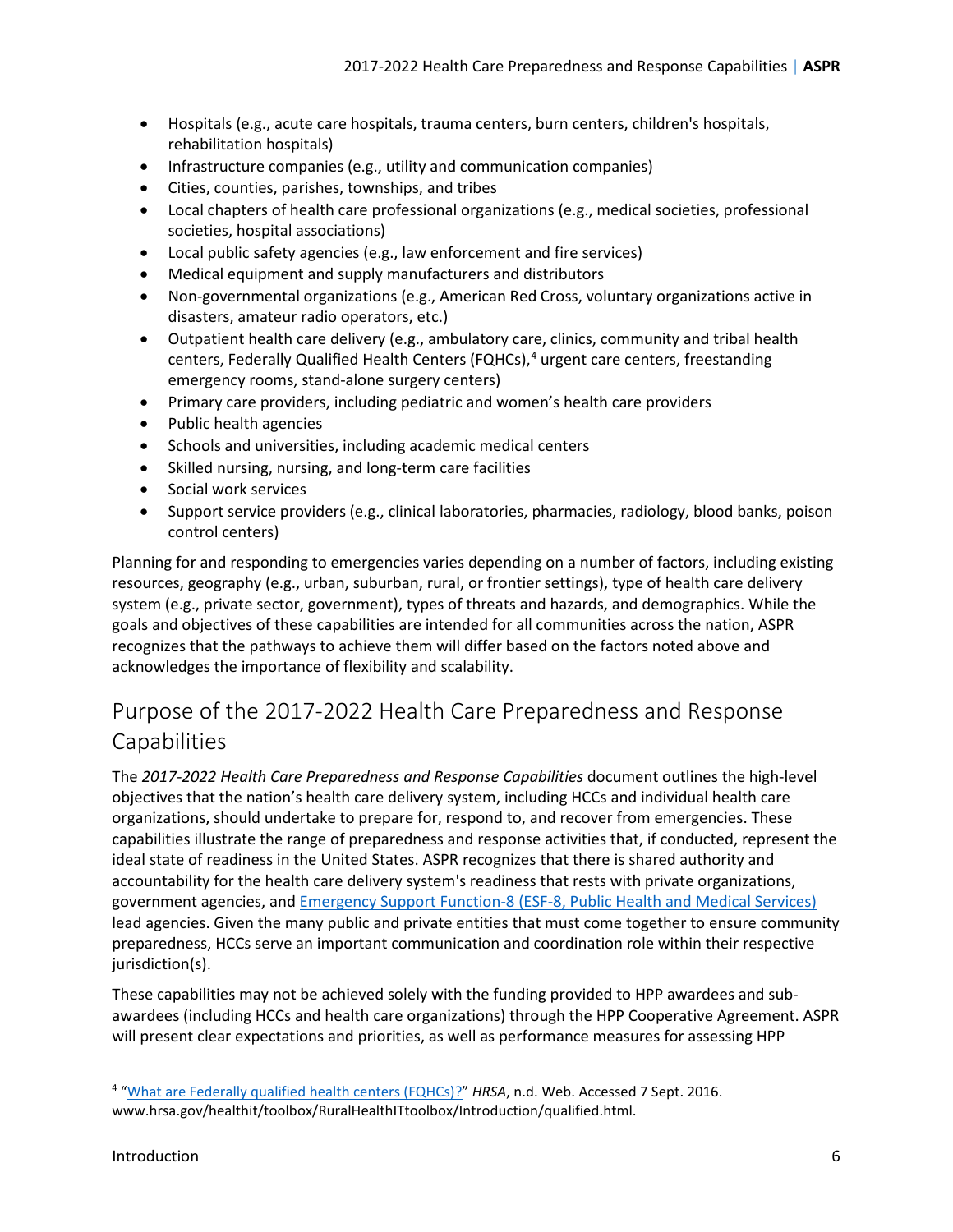awardees' and sub-awardees' progress toward building the capabilities, in the HPP funding opportunity announcement for the five-year project period that begins in July 2017.

### <span id="page-6-0"></span>The Four Capabilities

The four Health Care Preparedness and Response Capabilities are:

#### **Capability 1: Foundation for Health Care and Medical Readiness**

Goal of Capability 1: The community's<sup>5</sup> health care organizations and other stakeholders—coordinated through a sustainable HCC—have strong relationships, identify hazards and risks, and prioritize and address gaps through planning, training, exercising, and managing resources.

#### **Capability 2: Health Care and Medical Response Coordination**

Goal of Capability 2: Health care organizations, the HCC, their jurisdiction(s), and the [ESF-8 lead agency](#page-60-0) plan and collaborate to share and analyze information, manage and share resources, and coordinate strategies to deliver medical care to all populations during emergencies and planned events.

#### **Capability 3: Continuity of Health Care Service Delivery**

Goal of Capability 3: Health care organizations, with support from the HCC and the ESF-8 lead agency, provide uninterrupted, optimal medical care to all populations in the face of damaged or disabled health care infrastructure. Health care workers are well-trained, well-educated, and well-equipped to care for patients during emergencies. Simultaneous response and recovery operations result in a return to normal or, ideally, improved operations.

#### **Capability 4: Medical Surge**

Goal of Capability 4: Health care organizations—including hospitals, EMS, and out-of-hospital providers—deliver timely and efficient care to their patients even when the demand for health care services exceeds available supply. The HCC, in collaboration with the ESF-8 lead agency, coordinates information and available resources for its members to maintain conventional surge response. When an emergency overwhelms the HCC's collective resources, the HCC supports the health care delivery system's transition to contingency and crisis surge response<sup>6</sup> and promotes a timely return to conventional standards of care as soon as possible.

These four capabilities were developed based on guidance provided in the *2012 Healthcare Preparedness Capabilities: National Guidance for Healthcare System Preparedness* document. They support and cascade from guidance documented in the *National Response Framework*, [7](#page-6-1) *National*  Preparedness Goal,<sup>[8](#page-6-2)</sup> and the *National Health Security Strategy*<sup>[9](#page-6-3)</sup> to build community health resilience and

<sup>5</sup> As the HCC defines in Capability 1, Objective 1, Activity 1 – Define HCC Boundaries 6 Altevogt, Bruce M., et al. ["Guidance for Establishing Crisis Standards of Care for Use in Disaster Situations."](https://www.nap.edu/read/12749/chapter/1) The *National Academies Press,* 2009. Web. Accessed 26 Oct. 2016. www.nap.edu/read/12749/chapter/1. <sup>7</sup> "<u>National Response Framework</u>." *FEMA*, ed. 3, Jun. 2016. PDF. Accessed 24 Aug. 2016. www.fema.gov/media-

<span id="page-6-1"></span>library-data/1466014682982-9bcf8245ba4c60c120aa915abe74e15d/National\_Response\_Framework3rd.pdf. <sup>8</sup> ["National Preparedness Goal.](https://www.fema.gov/media-library-data/1443799615171-2aae90be55041740f97e8532fc680d40/National_Preparedness_Goal_2nd_Edition.pdf)" FEMA, ed. 2. 5 Jul. 2016. PDF. Accessed 26 Oct. 2016.

<span id="page-6-2"></span>https://www.fema.gov/media-library-data/1443799615171-

2aae90be55041740f97e8532fc680d40/National\_Preparedness\_Goal\_2nd\_Edition.pdf

<span id="page-6-3"></span><sup>9</sup> ["National Health Security Strategy and Implementation Plan.](http://www.phe.gov/Preparedness/planning/authority/nhss/Documents/nhss-ip.pdf)" *ASPR, HHS,* 2015-2018. PDF. Accessed 26 Oct. 2016. http://www.phe.gov/Preparedness/planning/authority/nhss/Documents/nhss-ip.pdf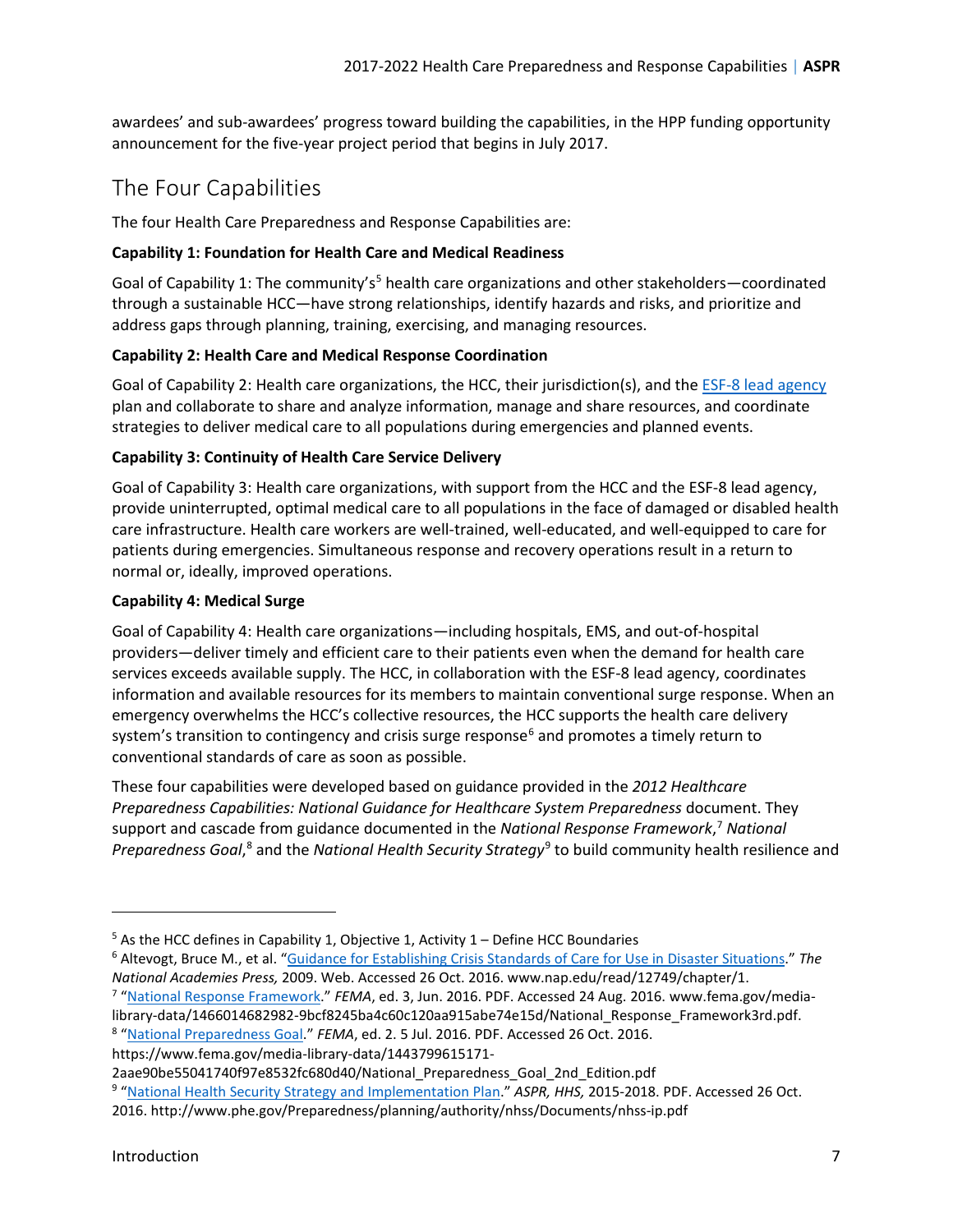integrate health care organizations, emergency management organizations, and public health agencies. Se[e Appendix 1](#page-68-0) for more details on the process ASPR followed to revise the capabilities.

### <span id="page-7-0"></span>The Value of Health Care Coalitions in Preparedness and Response

HCCs—groups of individual health care and response organizations (e.g., hospitals, EMS, emergency management organizations, public health agencies, etc.) in a defined geographic location—play a critical role in developing health care delivery system preparedness and response capabilities. HCCs serve as [multiagency coordination](#page-65-0) groups that support and integrate with ESF-8 activities in the context of [incident command system](#page-63-0) (ICS) responsibilities. HCCs coordinate activities among health care organizations and other stakeholders in their communities; these entities comprise [HCC members](#page-61-1) that actively contribute to HCC strategic planning, operational planning and response, information sharing, and resource coordination and management. As a result, HCCs collaborate to ensure each member has what it needs to respond to emergencies and planned events, including medical equipment and supplies, real-time information, communication systems, and educated and trained health care personnel.

The value of participating in an HCC is not limited to emergency preparedness and response. Day-to-day benefits $10$  may include:

- Meeting regulatory and accreditation requirements
- Enhancing purchasing power (e.g., bulk purchasing agreements)
- Accessing clinical and non-clinical expertise
- Networking among peers
- Sharing leading practices
- Developing interdependent relationships
- Reducing risk
- Addressing other community needs, including meeting requirements for tax exemption through community benefit $11$

### <span id="page-7-1"></span>Using the Capabilities Document

The *2017-2022 Health Care Preparedness and Response Capabilities* document is organized into four sections—one for each capability. Each capability has a goal and a set of objectives with associated activities. Definitions of capability goal, objective, and activity are defined below.

- Goal: The outcome of developing the capability
- Objective: Overarching component of the capability that, when completed, helps achieve the goal
- Activity: A task critical for achieving an objective

The capabilities are a high-level overview of the objectives and activities that the nation's health care delivery system, including HCCs and individual health care organizations, should undertake to prepare for, respond to, and recover from emergencies. ASPR encourages HCCs, health care organizations, and

<span id="page-7-2"></span><sup>&</sup>lt;sup>10</sup> Priest, Chad and Benoit Stryckman. "Identifying Indirect Benefits of Federal Health Care Emergency Preparedness Grant Funding to Coalitions: A Content Analysis." *Disaster Medicine and Public Health Preparedness*, vol. 9, no. 6, 2015.

<span id="page-7-3"></span><sup>11</sup> ["Instructions for Schedule H \(Form 990\).](https://www.irs.gov/pub/irs-pdf/i990sh.pdf)" *IRS*, 2015. Web. Accessed 18 Jul. 2016. https://www.irs.gov/pub/irspdf/i990sh.pdf.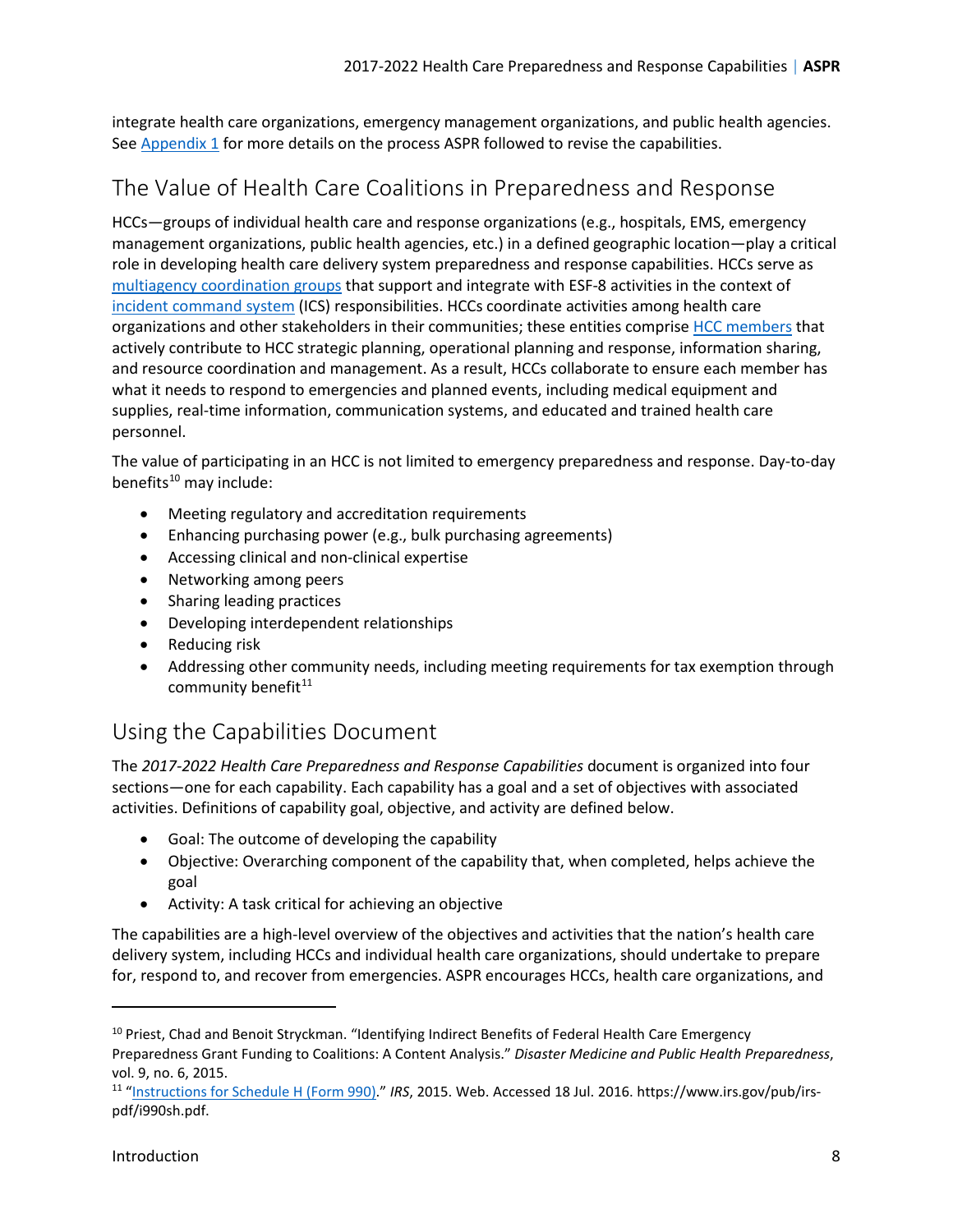other stakeholders supporting the provision of care during emergencies to use ASPR's Technical Resources, Assistance Center, and Information Exchange (TRACIE)<sup>[12](#page-8-0)</sup> to receive assistance and resources for developing the capabilities.

 $\overline{\phantom{a}}$ 

<span id="page-8-0"></span><sup>12</sup> ["Welcome to ASPR TRACIE.](https://asprtracie.hhs.gov/)" *ASPR TRACIE*, 24 Aug. 2016. Web. Accessed 24 Aug. 2016. https://asprtracie.hhs.gov/.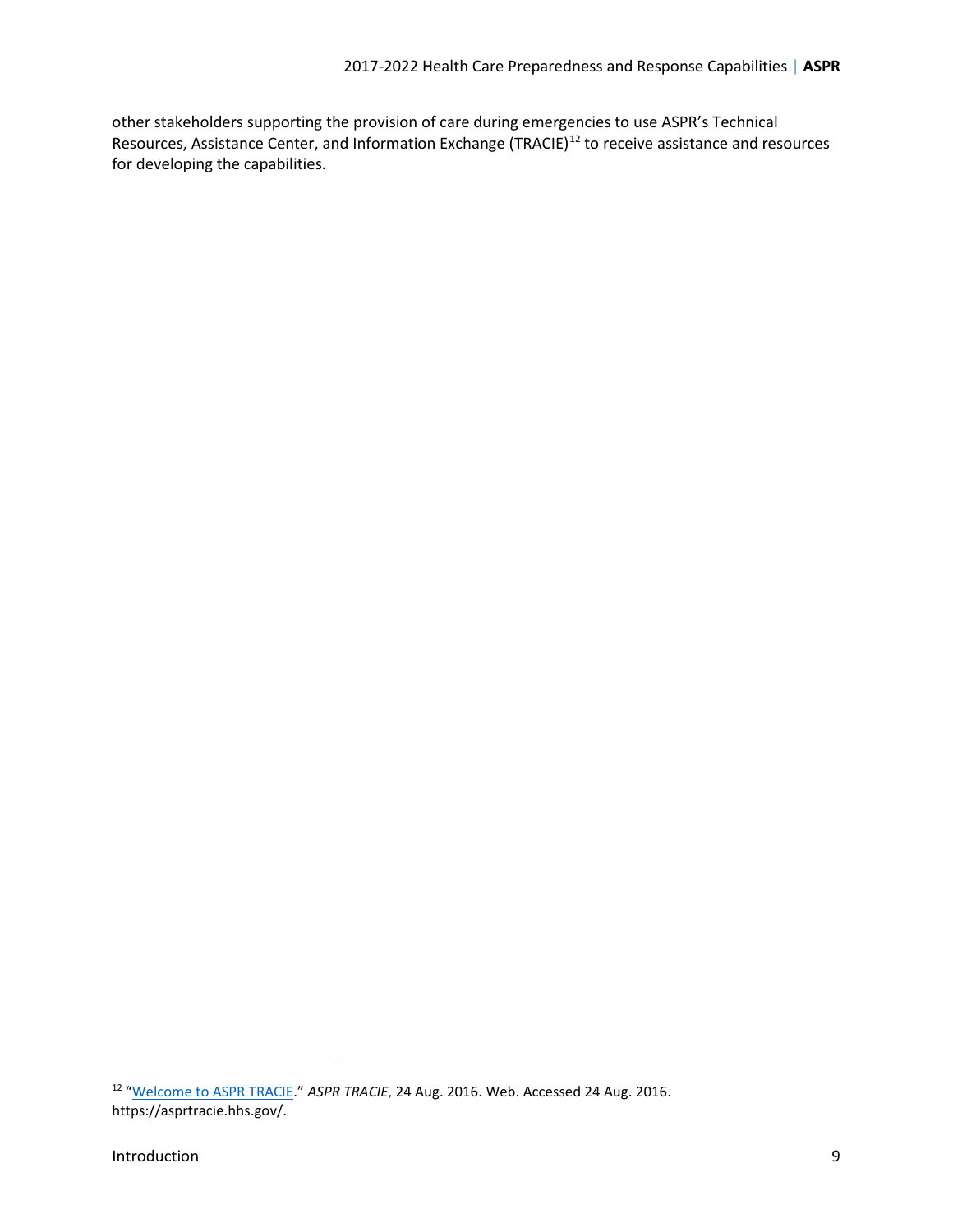# <span id="page-9-0"></span>Capability 1. Foundation for Health Care and Medical Readiness

The foundation for health care and medical readiness enables the health care delivery system and other organizations that contribute to responses to coordinate efforts before, during, and after [emergencies;](#page-58-0) continue operations; and appropriately surge as necessary. This is primarily accomplished through [health care coalitions \(HCCs\)](#page-61-0) that incentivize diverse and often competitive health care organizations with differing priorities and objectives to work together. HCCs should collaborate with a variety of stakeholders to ensure the community has the necessary medical equipment and supplies, real-time information, communication systems, and trained and educated health care personnel to respond to an emergency. These stakeholders include core [HCC members—](#page-61-1)hospitals, emergency medical services (EMS), emergency management organizations, and public health agencies—additional HCC members, and the [Emergency Support Function-8 \(ESF-8, Public Health and Medical Services\)](#page-59-0) lead agency. (For more information, see [Capability 1, Objective 1, Activity 2 – Identify Health Care Coalition Members.](#page-10-1))

**Goal for Capability 1: Foundation for Health Care and Medical Readiness**

**The community's[13](#page-9-2) health care organizations and other stakeholders—coordinated through a sustainable HCC—have strong relationships, identify hazards and risks, and prioritize and address gaps through planning, training, exercising, and managing resources.** 

### <span id="page-9-1"></span>Objective 1: Establish and Operationalize a Health Care Coalition

HCCs should coordinate with their members to facilitate:

• Strategic planning

 $\overline{a}$ 

- Identification of gaps and mitigation strategies
- Operational planning and response
- Information sharing for improved situational awareness
- Resource coordination and management

HCCs serve as [multiagency coordination groups](#page-65-0) that support and integrate with other ESF-8 activities. Coordination between the HCC and the [ESF-8 lead agency](#page-60-0) can occur in a number of ways. Some HCCs serve as the ESF-8 lead agency for their jurisdiction(s). Others integrate with their ESF-8 lead agency through an identified designee at the jurisdiction's [Emergency Operations Center \(EOC\)](#page-58-1) who represents HCC issues and needs and provides timely, efficient, and bi-directional information flow to support situational awareness. (See [Capability 2 – Health Care and Medical Response Coordination](#page-24-0) for details on ESF-8 and situational awareness.)

HCCs serve as a public-private partnership. As stated in the *National Response Framework*:

"…private sector organizations contribute to response efforts through partnerships with each level of government….During an incident, key private sector partners should have a direct link to

<span id="page-9-2"></span> $13$  As the HCC defines in Capability 1, Objective 1, Activity 1 – Define HCC Boundaries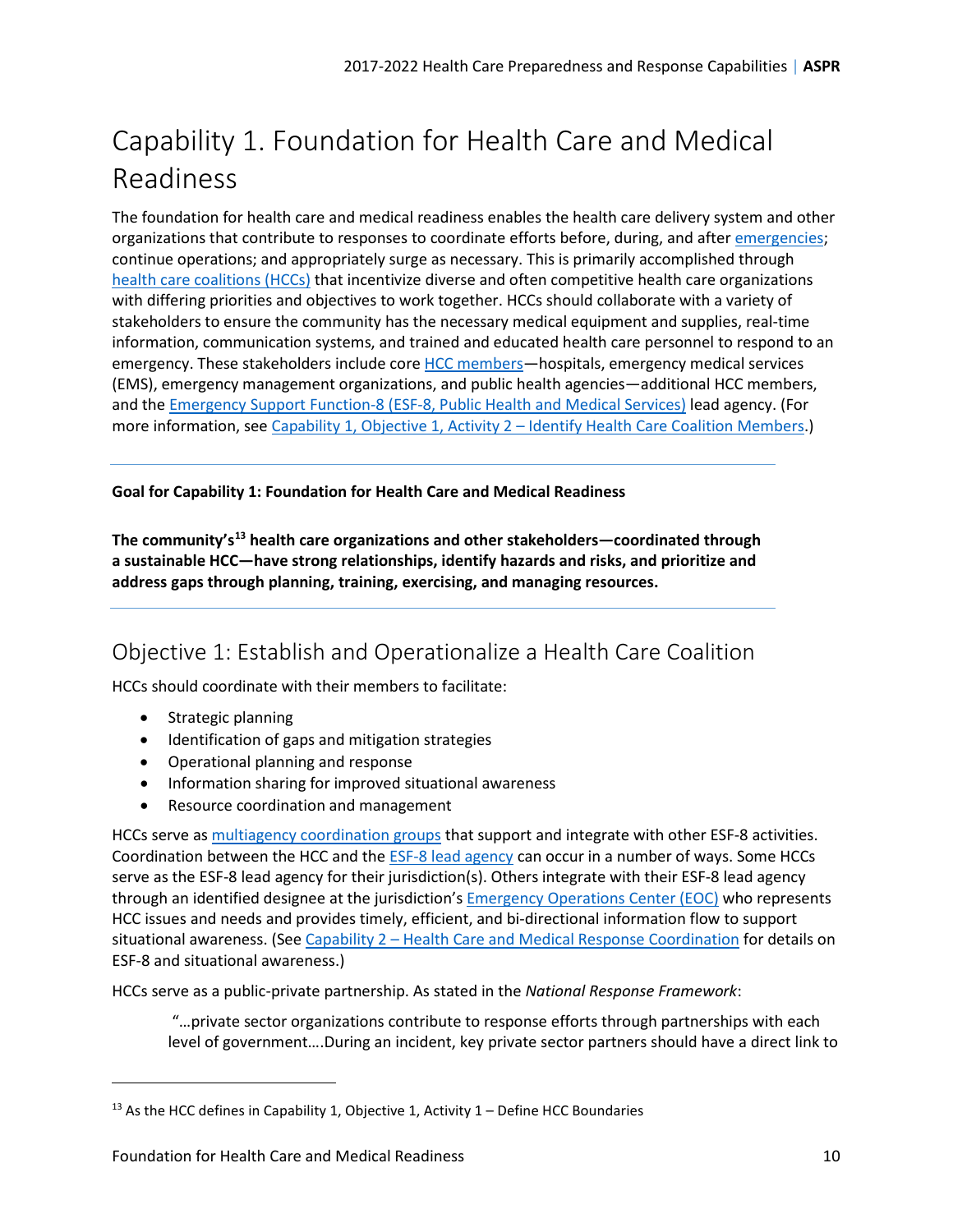emergency managers and, in some cases, be involved in the decision making process….Private sector entities can assist in delivering the response core capabilities by collaborating with emergency management personnel before an incident occurs to determine what assistance may be necessary and how they can support local emergency management organizations during response operations…."14

### <span id="page-10-0"></span>Activity 1. Define Health Care Coalition Boundaries

The HCC should define its boundaries based on daily health care delivery patterns—including those established by [corporate health systems—](#page-57-1)and organizations within a defined geographic region, such as independent organizations and federal [health care facilities.](#page-62-0) Additionally, the HCC may consider boundaries based on defined catchment areas, such as regional EMS councils, trauma regions, accountable care organizations, emergency management regions, etc. Defined boundaries should encompass more than one of each [member type](#page-64-1) (e.g., hospitals, EMS) to enable coordination and enhance the HCC's ability to share the load during an emergency. HCC boundaries may span several jurisdictional or political boundaries, and the HCC should coordinate with all ESF-8 lead agencies within its defined boundaries.

The HCC should:

- Include enough members to ensure adequate resources; however, at the same time, having too many members may make the HCC unmanageable
- Consider existing regional service areas, as they define common and known health care delivery patterns and emergency response activities
- Consider HCC boundaries that cross state borders where appropriate
- Engage the jurisdiction's public health agency to ensure all health care facilities, including independent facilities, belong to an HCC and that there are no geographic gaps in HCC coverage

### <span id="page-10-1"></span>Activity 2. Identify Health Care Coalition Members

An HCC member is defined as an entity within the HCC's defined boundaries that actively contributes to HCC strategic planning, identification of gaps and mitigation strategies, operational planning and response, information sharing, and resource coordination and management. In cases where there are multiple entities of an HCC member type, there may be a subcommittee structure that establishes a lead entity to communicate common interests to the HCC (e.g., multiple dialysis centers forming a subcommittee). HCC membership does not begin or end with attending meetings.

The HCC should include a diverse membership to ensure a successfu[l whole community](#page-67-0) response. If segments of the community are unprepared or not engaged, there is greater risk that the health care delivery system will be overwhelmed. As such, the HCC should liaise with the broader response community on a regular basis (see [Introduction](#page-4-0) for a list of stakeholders). The list is recreated below, delineating core and additional HCC members.

- Core HCC members should include, at a minimum, the following:
	- **Hospitals**

 $\overline{a}$ 

EMS (including inter-facility and other non-EMS patient transport systems)

<sup>14</sup> ["National Response Framework."](https://www.fema.gov/media-library-data/1466014682982-9bcf8245ba4c60c120aa915abe74e15d/National_Response_Framework3rd.pdf) *FEMA*, ed. 3, Jun. 2016, pp. 10, 29. PDF. Accessed 24 Aug. 2016. https://www.fema.gov/media-library-data/1466014682982-

<sup>9</sup>bcf8245ba4c60c120aa915abe74e15d/National\_Response\_Framework3rd.pdf.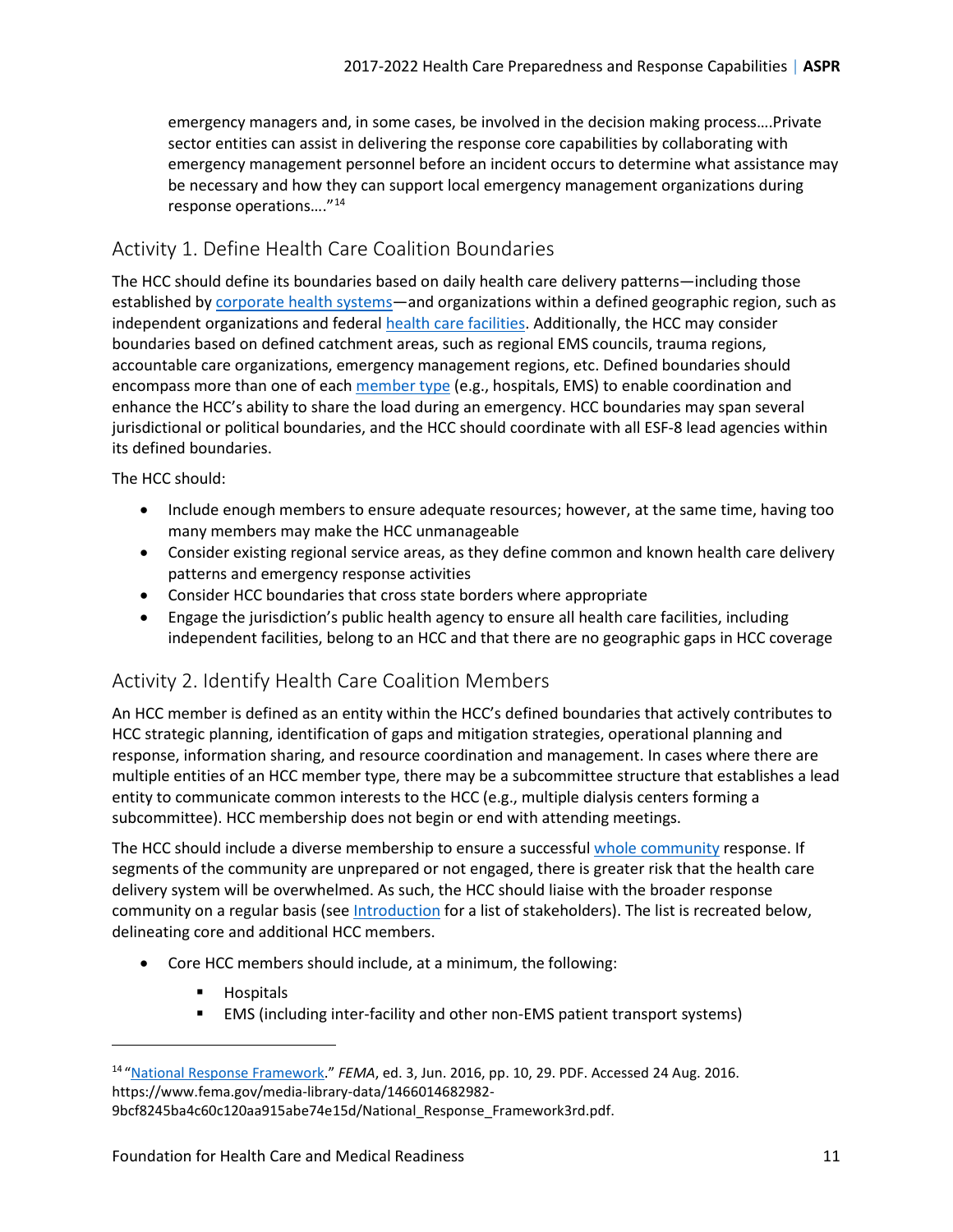- **Emergency management organizations**
- **Public health agencies**
- Additional HCC members may include but are not limited to the following:
	- Behavioral health services and organizations
	- **[Community Emergency Response Team \(CERT\)](#page-56-0)<sup>[15](#page-11-0)</sup> and [Medical Reserve Corps \(MRC\)](#page-64-0)<sup>[16](#page-11-1)</sup>**
	- Dialysis centers and regional Centers for Medicare & Medicaid Services (CMS)-funded end-stage renal disease (ESRD) networks<sup>17</sup>
	- Federal facilities (e.g., U.S. Department of Veterans Affairs (VA) Medical Centers, Indian Health Service facilities, military treatment facilities)
	- Home health agencies (including home and community-based services)
	- **Infrastructure companies (e.g., utility and communication companies)**
	- Jurisdictional partners, including cities, counties, and tribes
	- **Local chapters of health care professional organizations (e.g., medical society,** professional society, hospital association)
	- **EXECT** Local public safety agencies (e.g., law enforcement and fire services)
	- Medical and device manufacturers and distributors
	- Non-governmental organizations (e.g., American Red Cross, voluntary organizations active in [disasters,](#page-57-0) amateur radio operators, etc.)
	- Outpatient health care delivery (e.g., ambulatory care, clinics, community and tribal health centers, Federally Qualified Health Centers (FQHCs), <sup>[18](#page-11-3)</sup> urgent care centers, freestanding emergency rooms, stand-alone surgery centers)
	- **Primary care providers, including pediatric and women's health care providers**
	- Schools and universities, including academic medical centers
	- Skilled nursing, nursing, and long-term care facilities
	- Support service providers (e.g., clinical laboratories, pharmacies, radiology, blood banks, poison control centers)
	- Other (e.g., child care services, dental clinics, social work services, faith-based organizations)

Specialty patient referral centers (e.g., pediatric, burn, trauma, and psychiatric centers) should ideally be HCC members within their geographic boundaries. They may also serve as referral centers to other HCCs where that specialty care does not exist. In such cases, referral centers' support of HCC planning, exercises, and response activities can be mutually beneficial.

Urban and rural HCCs may have different membership compositions based on population characteristics, geography, and types of hazards. For example, in rural and frontier areas—where the distance between hospitals may exceed 50 miles and where the next closest hospitals are also critical access hospitals with limited services—tribal health centers, referral centers, or support services may play a more prominent role in the HCC.

<span id="page-11-3"></span><sup>18</sup> ["What are Federally qualified health centers \(FQHCs\)?"](http://www.hrsa.gov/healthit/toolbox/RuralHealthITtoolbox/Introduction/qualified.html) HRSA, n.d. Web. Accessed 7 Sept. 2016. www.hrsa.gov/healthit/toolbox/RuralHealthITtoolbox/Introduction/qualified.html.

l

<span id="page-11-0"></span><sup>15</sup> ["Community Emergency Response Teams.](https://www.fema.gov/community-emergency-response-teams/)" *FEMA*, 31 Aug. 2016. Web. Accessed 7 Sept. 2016. www.fema.gov/community-emergency-response-teams/.

<span id="page-11-1"></span><sup>16</sup> ["Medical Reserve Corps."](https://mrc.hhs.gov/HomePage) *MRC,* 22 Sept. 2016. Web. Accessed 26 Sept. 2016. https://mrc.hhs.gov.

<span id="page-11-2"></span><sup>17</sup> ["ESRD Networks."](http://kcercoalition.com/en/esrd-networks/) *KCER*, 2016. Web. Accessed 7 Sept. 2016. http://kcercoalition.com/en/esrd-networks/.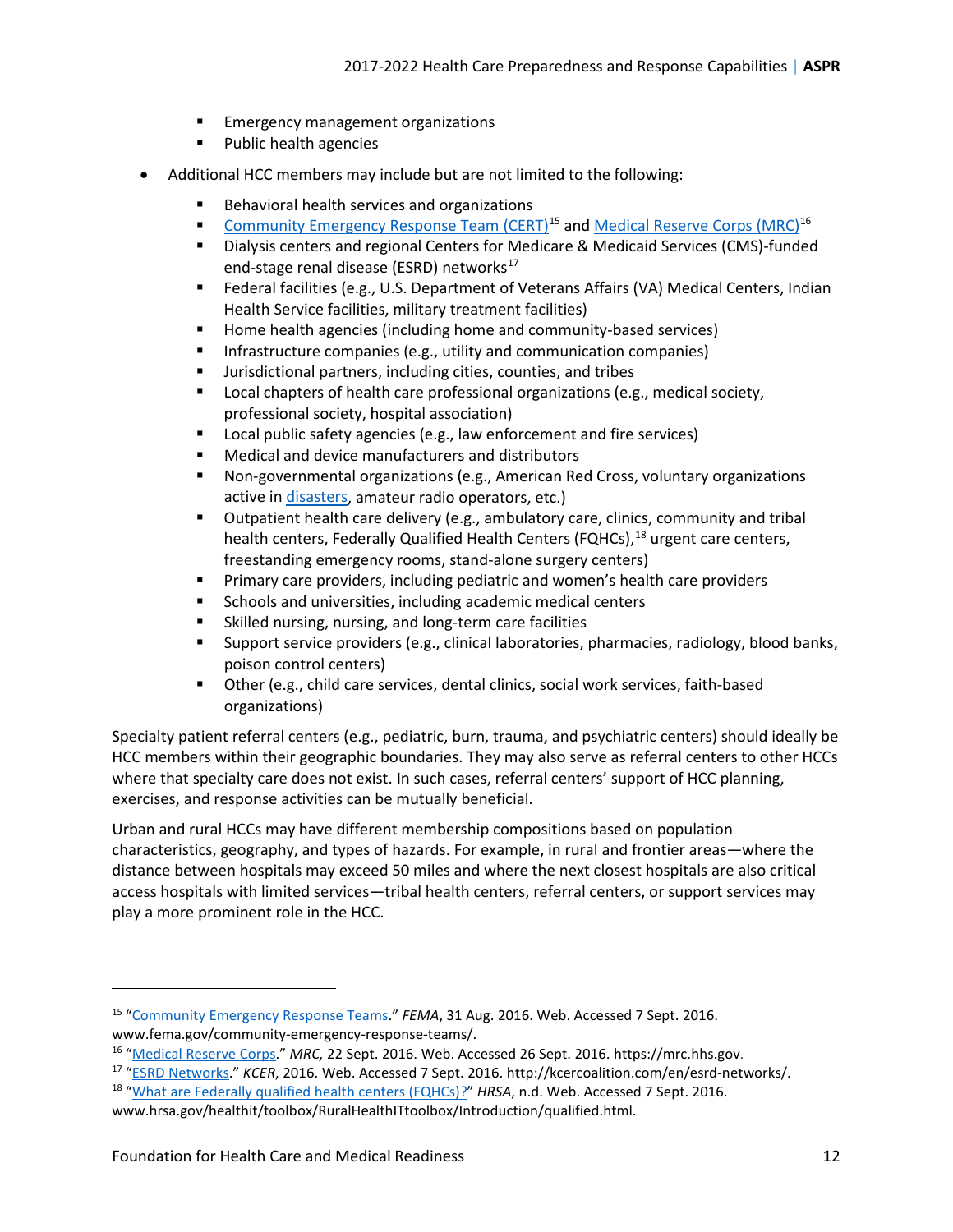### <span id="page-12-0"></span>Activity 3. Establish Health Care Coalition Governance

The HCC should define and implement a structure and processes to execute activities related to health care delivery system readiness and coordination. The elements of governance include organizational structures, roles and responsibilities, mechanisms to provide guidance and direction, and processes to ensure integration with the ESF-8 lead agency. The HCC should specify how structure, processes, and policies may shift during a response, as opposed to a steady state. HCC members should adopt these elements and be part of regular reviews.

The HCC should document the following information related to its governance:

- HCC membership
- An organizational structure to support HCC activities, including executive and general committees, election or appointment processes, and any necessary administrative rules and operational functions (e.g., bylaws)
- Member guidelines for participation and engagement that consider each member and region's geography, resources, and other factors
- Policies and procedures, including processes for making changes, orders of succession, and delegations of authority
- HCC integration within existing state, local, and member-specific incident management structures and specified roles—such as a primary point of contact who serves as the liaison to the ESF-8 lead agency and EOCs during an emergency

### <span id="page-12-1"></span>Objective 2: Identify Risk and Needs

The HCC should identify and plan for risks, in collaboration with the ESF-8 lead agency, by conducting assessments or using and modifying data from existing assessments for health care readiness purposes. These assessments can determine resource needs and gaps, identify individuals who may require additional assistance before, during, and after an emergency, and highlight applicable regulatory and compliance issues. The HCC and its members may use the information about these risks and needs to inform training and exercises and prioritize strategies to address preparedness and response gaps in the region.

### <span id="page-12-2"></span>Activity 1. Assess Hazard Vulnerabilities and Risks

A [hazard vulnerability analysis \(HVA\)](#page-60-1) is a systematic approach to identifying hazards or risks that are most likely to have an impact on the demand for health care services or the health care delivery system's ability to provide these services. This assessment may also include estimates of potential injured or ill survivors, fatalities, and post-emergency community needs based on the identified risks.

General principles for the HVA process include but are not limited to the following:

- HCC members should participate in the HVA process, using a variety of HVA tools<sup>[19](#page-12-3)</sup>
- The HVA process should be coordinated with state and local emergency management organization assessments (e.g., Threat and Hazard Identification and Risk Assessment [THIRA]<sup>[20](#page-12-4)</sup>)

l

<span id="page-12-3"></span><sup>19</sup> ["ASPR TRACIE Evaluation of Hazard Vulnerability Assessment Tools.](https://asprtracie.hhs.gov/documents/tracie-evaluation-of-HVA-tools.pdf)" *ASPR TRACIE,* 19 Jul. 2016. PDF. Accessed 24 Aug. 2016. asprtracie.hhs.gov/documents/tracie-evaluation-of-HVA-tools.pdf.

<span id="page-12-4"></span><sup>20</sup> ["Threat and Hazard Identification and Risk Assessment.](https://www.fema.gov/threat-and-hazard-identification-and-risk-assessment)" *FEMA*, Mar. 2015. Web. Accessed 19 Jul. 2016. www.fema.gov/threat-and-hazard-identification-and-risk-assessment.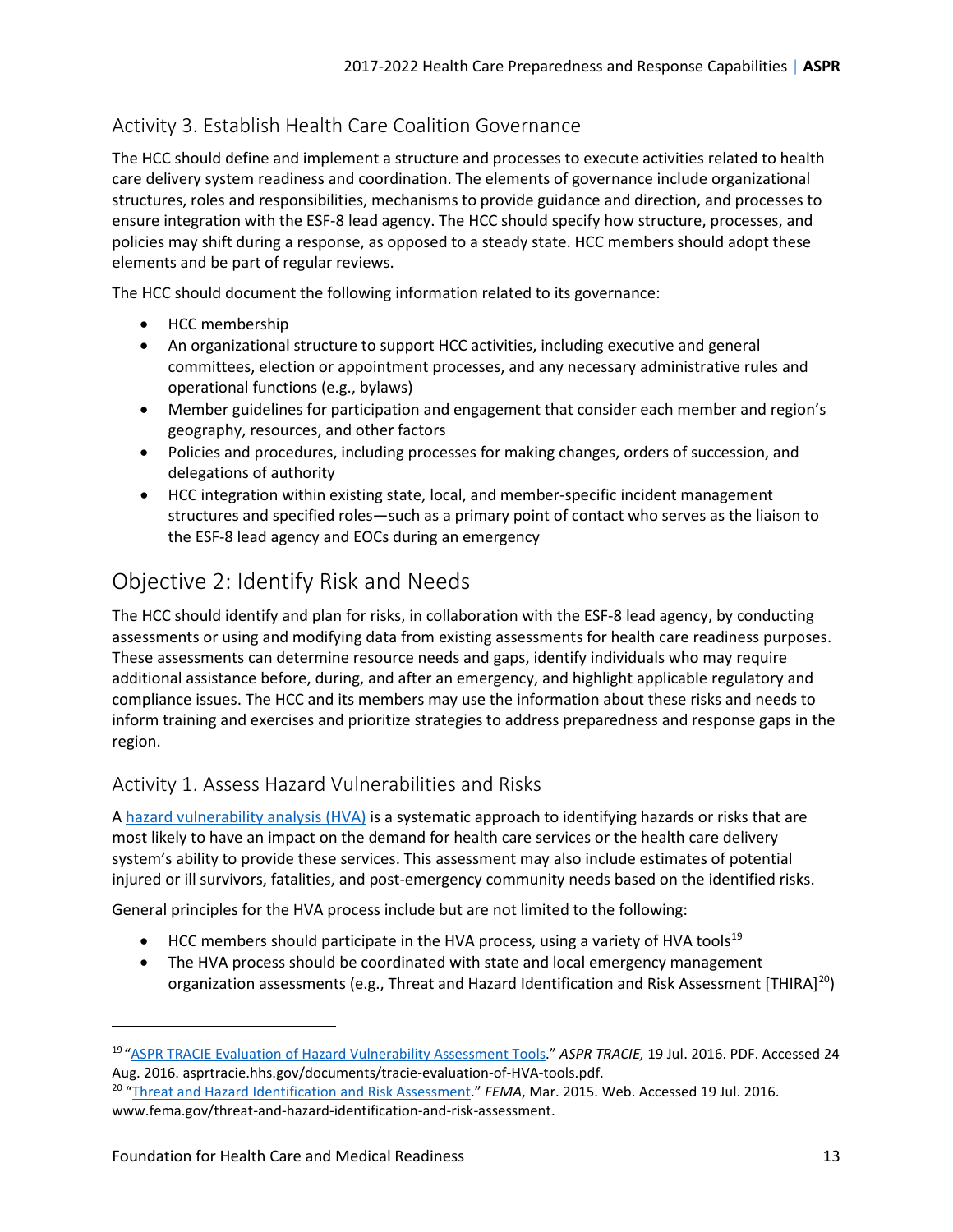and any public health hazard assessments (e.g., jurisdictional risk assessment). The intent is to ensure completion, share risk assessment results, and minimize duplication of effort

- Health care facilities, EMS, and other health care organizations should provide input into the development of the regional HVA based on their facilities' or organizations' HVAs
- The assessment components should include regional characteristics, such as risks for natural or man-made disasters, geography, and critical infrastructure
- The assessment components should address population characteristics (including demographics), and consider those individuals who might require additional help in an emergency, such as children; pregnant women; seniors; individuals with [access and functional](#page-55-1)  [needs,](#page-55-1) including people with disabilities; and others with unique needs
- The HCC should regularly review and share the HVA with all members

### <span id="page-13-0"></span>Activity 2. Assess Regional Health Care Resources

HCC members should perform an assessment to identify the health care resources and services that are vital for continuity of health care delivery during and after an emergency. The HCC should then use this information to identify resources that could be coordinated and shared. This information is critical to uncovering resource vulnerabilities relative to the HVA that could impede the delivery of medical care and health care services during an emergency.

The resource assessment will be different for various HCC member types, but should address resources required to care for all populations during an emergency. The resource assessment should include but is not limited to the following:

- Clinical services inpatient hospitals, outpatient clinics, emergency departments, private practices, skilled nursing facilities, long-term care facilities, behavioral health services, and support services (se[e Capability 4 – Medical](#page-43-0) Surge)
- Critical infrastructure supporting health care (e.g., utilities, water, power, fuel, information technology [IT] services, communications, transportation networks)
- Caches (e.g., pharmaceuticals and durable medical equipment)
- Hospital building integrity
- Health care facility, EMS, corporate health system, and HCC information and communications systems and platforms (e.g., electronic health records [EHRs], bed and patient tracking systems) and communication modalities (e.g., telephone, 800 MHz radio, satellite telephone)
- [Alternate care sites](#page-55-2)
- Home health agencies (including home and community-based services)
- Health care workforce
- Health care supply chain
- Food supply
- Medical and non-medical transportation system
- Private sector assets that can support emergency operations

#### <span id="page-13-1"></span>Activity 3. Prioritize Resource Gaps and Mitigation Strategies

A comparison between available resources and current HVA(s) will identify gaps and help prioritize HCC and HCC member activities. Gaps may include a lack of, or inadequate, plans or procedures, staff, equipment and supplies, skills and expertise, services, or any other resources required to respond to an emergency. Just as the resource assessment will be different for different member types, so will efforts to prioritize identified gaps. HCC members should prioritize gaps based on consensus and determine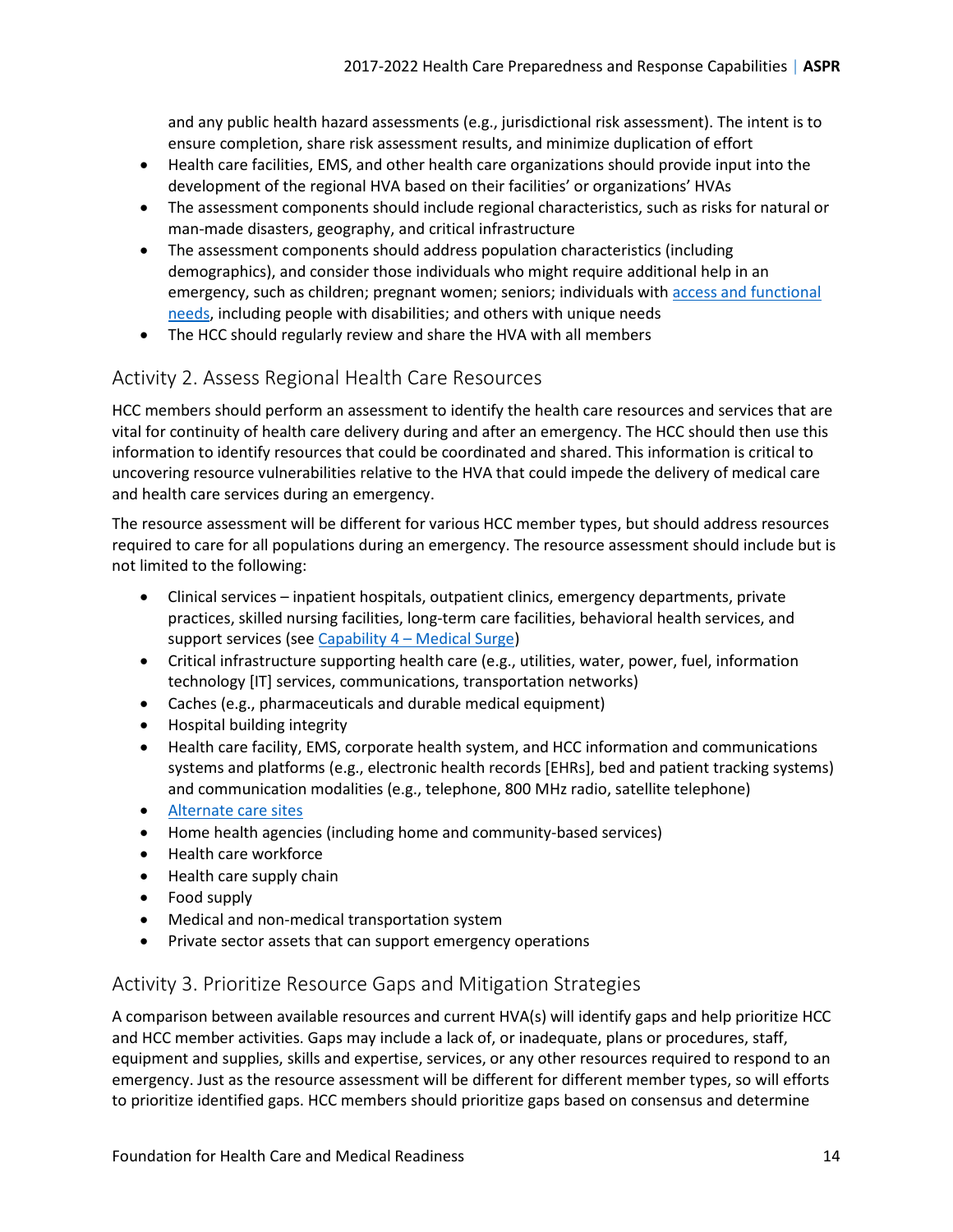mitigation strategies based on the time, materials, and resources necessary to address and close gaps. Gaps may be addressed through coordination, planning, training, or resource acquisition. Ultimately, the HCC should focus its time and resource investments on closing those gaps that affect the care of acutely ill and injured patients.

Certain response activities may require external support or intervention, as emergencies may exceed the preparedness thresholds the HCC, its members, and the community have deemed reasonable. Thus, during the prioritization process, planning to access and integrate external partners and resources (i.e., federal, state, and/or local) is a key part of gap closure.

<span id="page-14-0"></span>Activity 4. Assess Community Planning for Children, Pregnant Women, Seniors, Individuals with Access and Functional Needs, Including People with Disabilities, and Others with Unique Needs

Certain individuals may require additional assistance before, during, and after an emergency. The HCC and its members should conduct inclusive planning for the whole community, including children; pregnant women; seniors; individuals with access and functional needs, such as people with disabilities; individuals with pre-existing, serious behavioral health conditions; and others with unique needs.<sup>[21](#page-14-1)</sup>

The HCC should:

- Support public health agencies with situational awareness and IT tools already in use that can help identify children; pregnant women; seniors; and individuals with access and functional needs, including people with disabilities; and others with unique needs (e.g., the U.S. Department of Health and Human Services emPOWER map,<sup>[22](#page-14-2)</sup> which provides information on Medicare beneficiaries who rely on electricity-dependent medical and assistive equipment, such as ventilators, at-home dialysis machines, and wheelchairs)
- Support public health agencies in developing or augmenting existing response plans for these populations, including mechanisms for family reunification
- Identify potential health care delivery system support for these populations (pre- and postevent) that can reduce stress on hospitals during an emergency
- Assess needs and contribute to medical planning that may enable individuals to remain in their residences. When that is not possible, coordinate with the ESF-8 lead agency to support the [ESF-](#page-59-1)[6 \(Mass Care, Emergency Assistance, Housing, and Human Services\)](#page-59-1) lead agency with inclusion of medical care at shelter sites
- Coordinate with the ESF-8 lead agency to assess medical transport needs for these populations
- Assess specific treatment and access to care needs; incorporate how to address needs into individual HCC member [Emergency Operations Plans \(EOPs\)](#page-58-2) and the HCC response plan (see [Capability 2, Objective 1 – Develop and Coordinate Health Care Organization and Health Care](#page-24-1)  [Coalition Response Plans\)](#page-24-1)
- Coordinate with the U.S. Department of Veterans Affairs (VA) Medical Center to identify veterans in the HCC's coverage area (if applicable)

<span id="page-14-1"></span><sup>21</sup> Public Health Service Act § 2802, 42 U.S.C. 300hh–1 (2013).

<span id="page-14-2"></span><sup>22</sup> ["HHS emPOWER Map.](http://www.phe.gov/empowermap/Pages/default.aspx)" *ASPR*, 2016. Web. Accessed 19 Jul. 2016.

www.phe.gov/empowermap/Pages/default.aspx.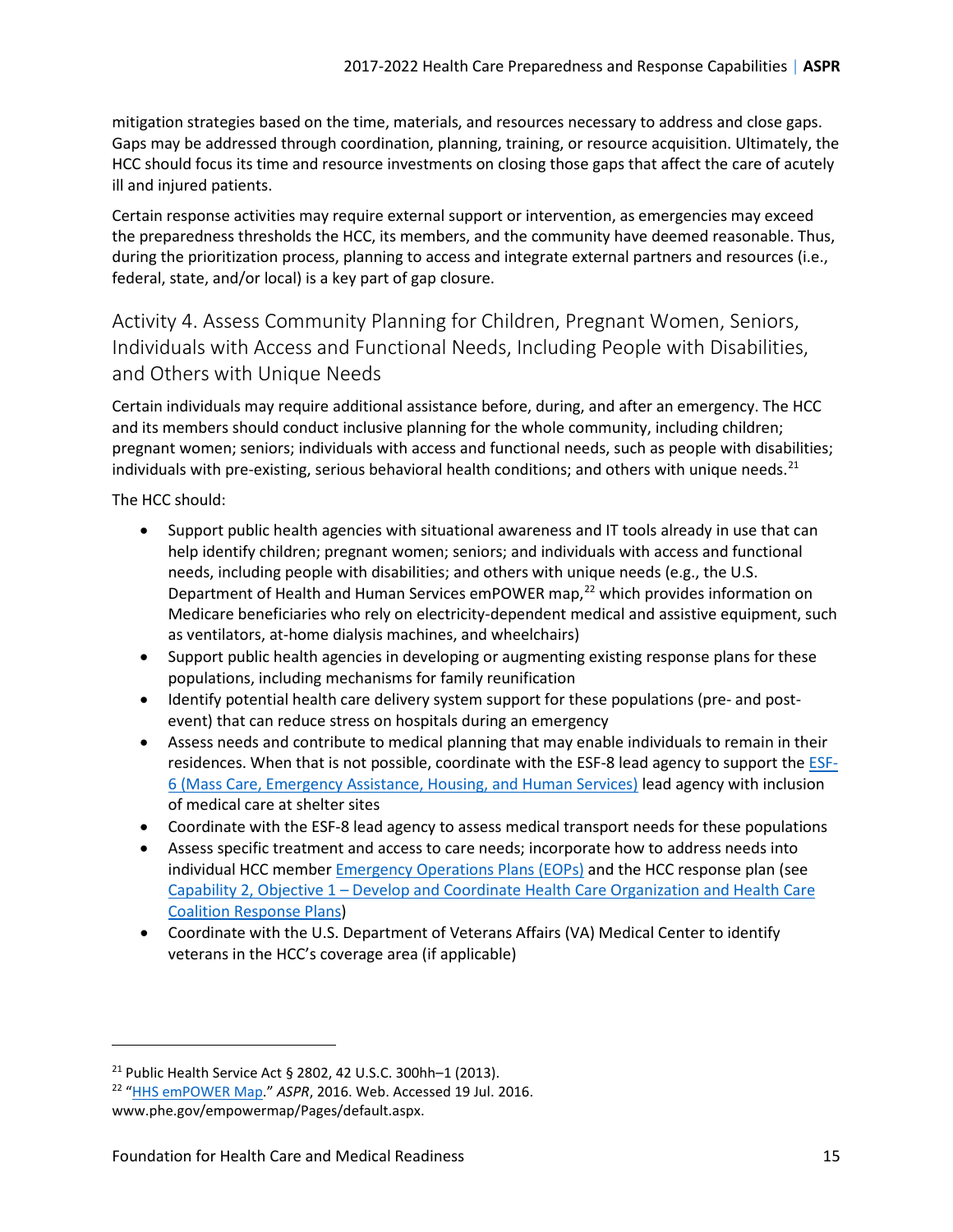### <span id="page-15-0"></span>Activity 5. Assess and Identify Regulatory Compliance Requirements

The HCC, in collaboration with the ESF-8 lead agency and state authorities, should assess and identify regulatory compliance requirements that are applicable to day-to-day operations and may play a role in planning for, responding to, and recovering from emergencies.

The HCC should:

- Understand federal statutory, regulatory, or national accreditation requirements that impact emergency medical care, including:
	- Centers for Medicare & Medicaid Services (CMS) conditions of participation, (including CMS-3178-F Medicare and Medicaid Programs; Emergency Preparedness Requirements for Medicare and Medicaid Participating Providers and Suppliers)<sup>23</sup>
	- Clinical Laboratory Improvement Amendments (CLIA)<sup>[24](#page-15-1)</sup>
	- **[Health Insurance Portability and Accountability Act \(HIPAA\)](#page-62-1) Privacy Rule requirements**<sup>[25](#page-15-2)</sup> and circumstances when covered entities can disclose protected health information (PHI) without individual authorization including to public health authorities and as directed by laws (e.g., state law)<sup>26</sup>
	- **Emergency Medical Treatment & Labor Act (EMTALA) requirements**<sup>[27](#page-15-4)</sup>
	- **EXEC** Licensing and accrediting agencies for hospitals, clinics, laboratories, and blood banks (e.g., [Joint Commission,](#page-63-1) <sup>[28](#page-15-5)</sup> DNV GL – Healthcare<sup>29</sup>)
	- Federal disaster declaration processes<sup>[30,](#page-15-7)[31](#page-15-8)</sup> and public health authorities
	- Available federal liability protections for responders (e.g., Public Readiness and Emergency Preparedness (PREP)  $Act^{32}$ )
	- **Environmental Protection Agency (EPA) requirements**<sup>[33](#page-15-10)</sup>
	- Occupational Safety and Health Administration (OSHA) requirements<sup>[34](#page-15-11)</sup> (e.g., general duty clause, blood-borne pathogen standard)

<span id="page-15-3"></span>26 "HIPAA and Disasters: What [Emergency Professionals Need to Know."](https://asprtracie.hhs.gov/documents/aspr-tracie-hipaa-emergency-fact-sheet.pdf) *ASPR TRACIE*, 31 Aug. 2016. PDF. Accessed 21 Oct. 2016. https://asprtracie.hhs.gov/documents/aspr-tracie-hipaa-emergency-fact-sheet.pdf

<span id="page-15-4"></span><sup>27</sup> See ["Emergency Medical Treatment & Labor Act \(EMTALA\).](https://www.cms.gov/Regulations-and-Guidance/Legislation/EMTALA/)" CMS. 2012. Web. Accessed 19 Jul. 2016. https://www.cms.gov/Regulations-and-Guidance/Legislation/EMTALA/.

<span id="page-15-5"></span>28 ["Emergency Management Resources.](https://www.jointcommission.org/emergency_management.aspx)" *The Joint Commission*, 24 Aug. 2016. Web. Accessed 24 Aug. 2016. www.jointcommission.org/emergency\_management.aspx.

29 "DNV [GL Healthcare.](http://dnvglhealthcare.com/)" *DNV GL Healthcare,* 2016. Web. Accessed 19 Jul. 2016. dnvglhealthcare.com/.

<span id="page-15-7"></span><span id="page-15-6"></span><sup>30</sup> See "The Disaster [Declaration Process."](https://www.fema.gov/disaster-declaration-process) *FEMA*, 3 Jun. 2016. Web. Accessed 19 Jul. 2016. www.fema.gov/disasterdeclaration-process.

<span id="page-15-8"></span><sup>31</sup> See ["Legal Authority of the Secretary.](http://www.phe.gov/preparedness/support/secauthority/Pages/default.aspx)" *ASPR*, 2016. Web. Accessed 19 Jul. 2016. www.phe.gov/preparedness/support/secauthority/Pages/default.aspx.

<sup>&</sup>lt;sup>23</sup> See "Medicare and Medicaid Programs; Emergency Preparedness Requirements for Medicare and Medicaid Participating Providers and Suppliers." 81 Fed. Reg. 63859*.* (16 Sept. 2016.) *Federal Register: The Daily Journal of the United States*. Web. Accessed 26 Oct. 2016.

<span id="page-15-1"></span><sup>24</sup> See ["Clinical Laboratory Improvement Amendments \(CLIA\).](https://www.cms.gov/Regulations-and-Guidance/Legislation/CLIA/index.html)" *CMS*, May 2016. Web. Accessed 18 Aug. 2016. https://www.cms.gov/Regulations-and-Guidance/Legislation/CLIA/index.html.

<span id="page-15-2"></span><sup>25</sup> See ["Emergency Situations: Preparedness, Planning, and Response.](http://www.hhs.gov/hipaa/for-professionals/special-topics/emergency-preparedness/index.html)" *HHS*, 2016. Web. Accessed 19 Jul. 2016. www.hhs.gov/hipaa/for-professionals/special-topics/emergency-preparedness/index.html.

<span id="page-15-9"></span><sup>32</sup> See ["Public Readiness and Emergency Preparedness Act."](http://www.phe.gov/preparedness/legal/prepact/pages/default.aspx) *ASPR,* Dec. 2015. Web. Accessed 14 Aug. 2016. http://www.phe.gov/preparedness/legal/prepact/pages/default.aspx.

<span id="page-15-10"></span><sup>33</sup> See ["EPA Laws and Regulations."](https://www.epa.gov/laws-regulations) *EPA*, Jun. 2016. Web. Accessed 19 Jul. 2016. www.epa.gov/laws-regulations.

<span id="page-15-11"></span><sup>34</sup> See ["OSHA laws and regulations.](https://www.osha.gov/law-regs.html)" *OSHA*, 2016. Web. 19 Jul. 2016. www.osha.gov/law-regs.html.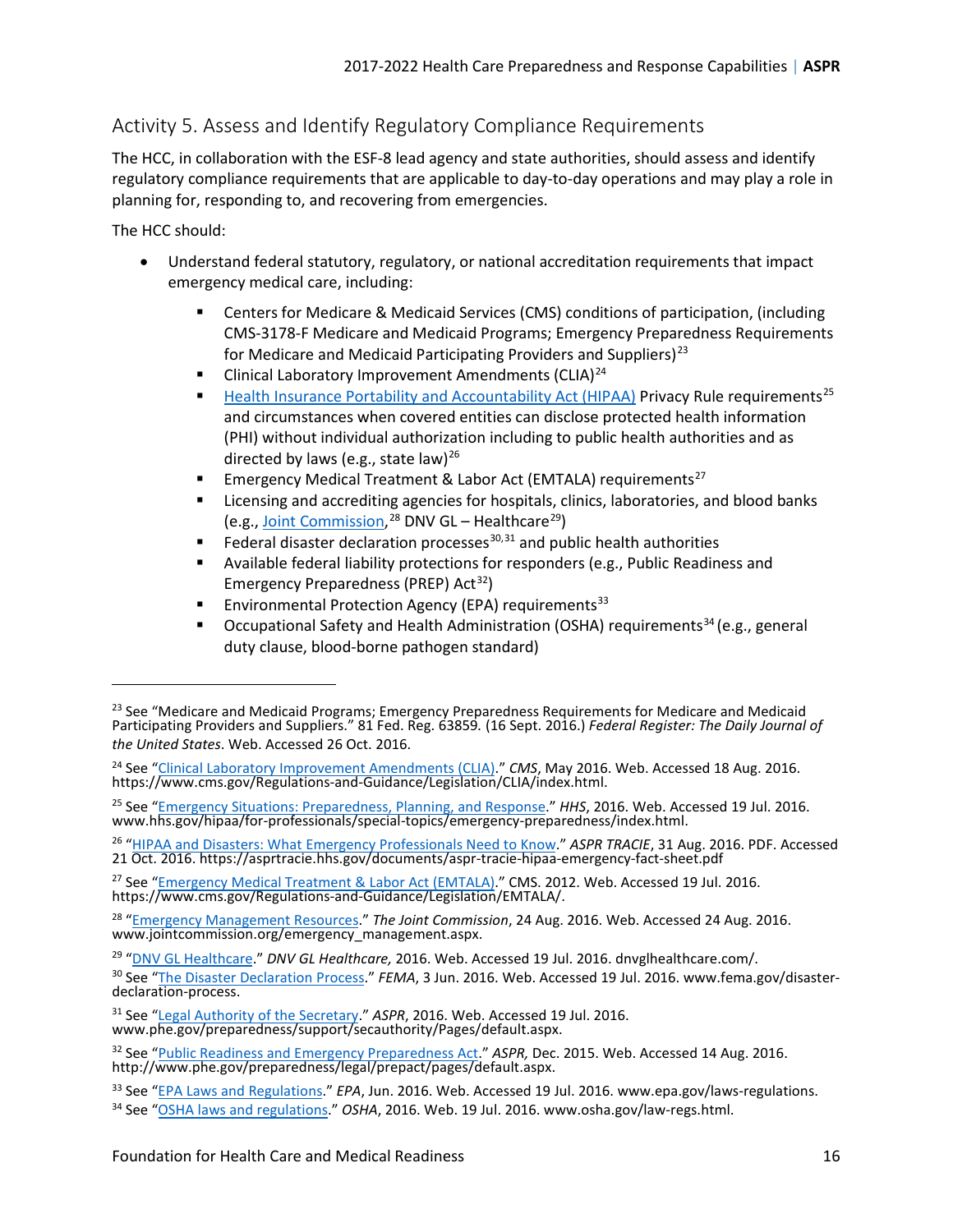- Understand state or local regulations or programs that impact emergency medical care, including:
	- Scope and breadth of emergency declarations
	- Regulations for health care practitioner licensure, practice standards, reciprocity, scope of practice limitations, and staff-to-patient ratios
	- **EXECTE LEGAL AUTABLE 2018 12 THE AUTHORY CONCOCCOLLEGAT ACT AUTHORY FOR THE LEGAT AUTHORY CONCOCCOLLEGAT ACT LEGAT AUTHORY FOR AUTHORY AUTHORY FOR AUTHORY AND THE LEGAT AUTHORY FOR AUTHORY FOR AUTHORY FOR AUTHORY FOR AUTH** health care organizations
	- Laws governing the conditions under which an individual can be isolated or quarantined
	- Available state liability protections for responders
- Understand the process and information required to request necessary waivers and suspension of regulations, including:
	- **Processes for emergency resource acquisition (this may require coordination with the** federal, state, and/or local government)
	- **Special waiver processes (e.g., [section 1135 of the Social Security Act waivers](#page-66-0)**<sup>35</sup>) of key regulatory requirements pursuant to emergency declarations
	- **Process and implications for Food and Drug Administration (FDA) issuance of [emergency](#page-59-2)** [use authorizations](#page-59-2) for use of non-approved drugs or devices or use of approved drugs or devices for unapproved uses
	- **EXECUTE:** Legal resources<sup>36</sup> related to hospital legal preparedness, such as the deployment and use of volunteer health practitioners
	- Legal and regulatory issues related to alternate care sites and practices
	- **EXECTE 1** Legal issues regarding population-based interventions, such as mass prophylaxis and vaccination
	- **Processes for emergency decision making from state or local legislature**
- Support crisis standards of care planning,<sup>[37](#page-16-3)</sup> including the identification of appropriate legal authorities and protections necessary when crisis standards of care are implemented (see [Capability 4 – Medical Surge\)](#page-43-0)
- Maintain awareness of standing contracts for resource support during emergencies

### <span id="page-16-0"></span>Objective 3: Develop a Health Care Coalition Preparedness Plan

The HCC preparedness plan enhances preparedness and risk mitigation through cooperative activities based on common priorities and objectives. In collaboration with the ESF-8 lead agency, the HCC should develop a preparedness plan that includes information collected on hazard vulnerabilities and risks, resources, gaps, needs, and legal and regulatory considerations (as collected in Capability 1, Objective 2, Activities 1-5 above). The HCC preparedness plan should emphasize strategies and tactics that promote communications, information sharing, resource coordination, and operational response planning with HCC members and other stakeholders. The HCC should develop its preparedness plan to include core HCC members and additional HCC members so that, at a minimum, hospitals, EMS, emergency

<span id="page-16-1"></span><sup>35</sup> See ["1135 Waivers.](http://www.phe.gov/Preparedness/legal/Pages/1135-waivers.aspx)" *ASPR,* 2 May 2013. Web. Accessed 12 Sept. 2016.

http://www.phe.gov/Preparedness/legal/Pages/1135-waivers.aspx.

<span id="page-16-2"></span><sup>36</sup> ["Hospital Legal Preparedness: Relevant Resources."](http://www.cdc.gov/phlp/publications/topic/hospital.html) *CDC*, 20 Apr. 2015. Web. Accessed 19 Jul. 2016. www.cdc.gov/phlp/publications/topic/hospital.html.<br><sup>37</sup> Altevogt, Bruce M., et al. ["Guidance for Establishing Crisis Standards of Care for Use in Disaster Situations.](https://www.nap.edu/read/12749/chapter/1)" The

<span id="page-16-3"></span>*National Academies Press,* 2009. Web. Accessed 26 Oct. 2016. www.nap.edu/read/12749/chapter/1.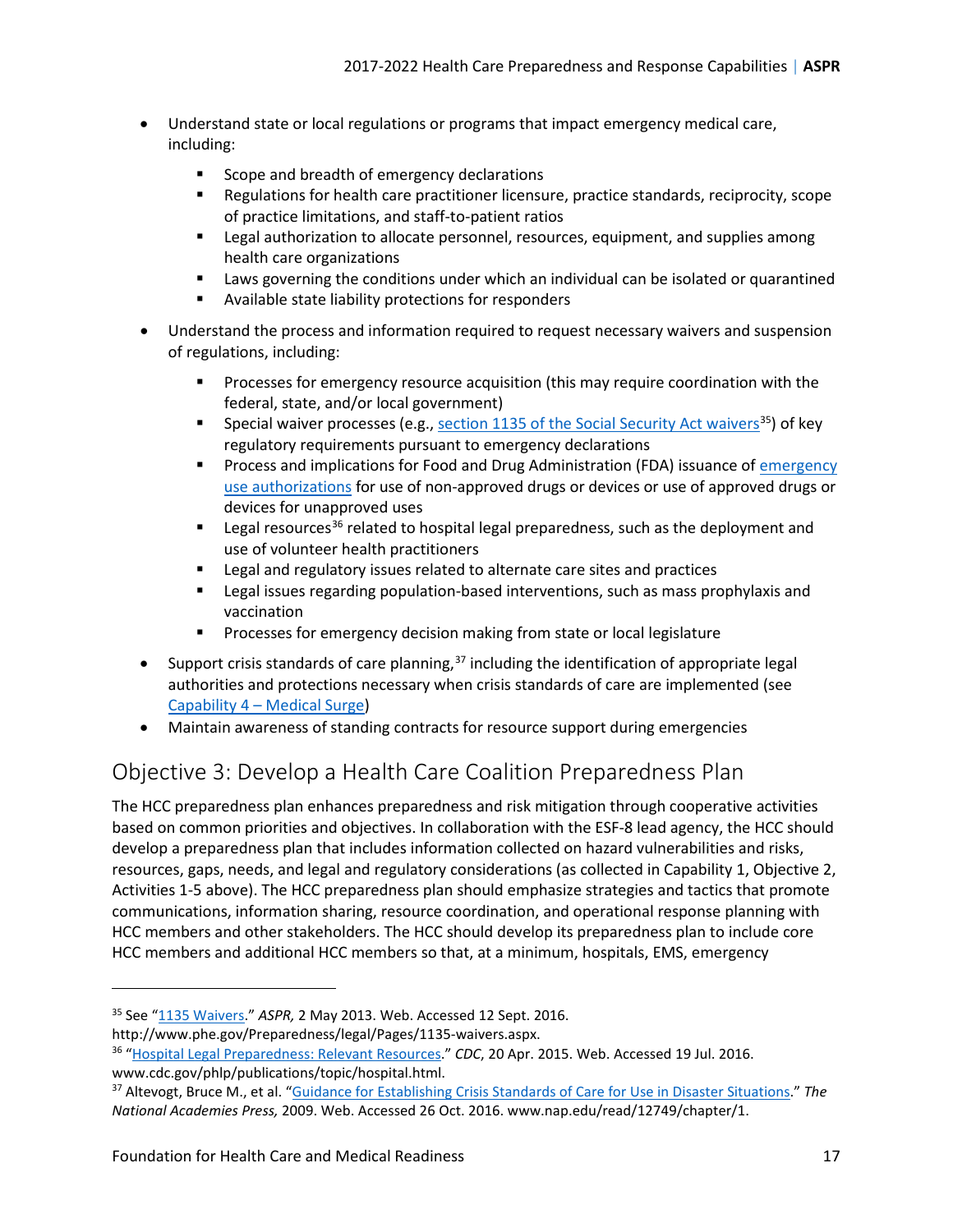management organizations, and public health agencies are represented. The plan can be presented in various formats (e.g., a subset of strategic documents, annexes, or a portion of the HCC's concept of operations plans [CONOPS]).

The HCC preparedness plan should:

- Incorporate the HCC's and its members' priorities for planning and coordination based on regional needs and gaps
	- Priorities will depend on multiple factors, including perceived risk, emergencies occurring in the region, available funds, applicable laws and regulations, supporting personnel, HCC member facilities and organizations involved, and time constraints
- Draw from and address gaps identified in HCC members' existing preparedness plans as required by CMS-3178-F Medicare and Medicaid Programs; Emergency Preparedness Requirements for Medicare and Medicaid Participating Providers and Suppliers
- Be developed by HCC leadership with broad input from HCC members and other stakeholders
- Outline strategic and operational objectives for the HCC as a whole and for each HCC member
- Include short-term (e.g., within the year) and longer-term (e.g., three- to five-year) objectives
- Include a recurring objective to develop and review the HCC response plan, which details the responsibilities and roles of the HCC and its members, including how they share information, coordinate activities and resources during an emergency, and plan for recovery (see Capability 2 [– Health Care and Medical Response Coordination\)](#page-24-0)
- Include and inform training, exercise, and resource and supply management activities during the year
- Include a checklist of each HCC member's proposed activities, methods for members to report progress to the HCC, and processes to promote accountability and completion

HCC members should approve the initial plan and maintain involvement in regular reviews. Following reviews, the HCC should update the plan as necessary after exercises and real-world events. The review should include identifying gaps in the preparedness plan and working with HCC members to define strategies to address the gaps.

The HCC should also develop a complementary HCC response plan in collaboration with the ESF-8 lead agency (see Capability 2 – Health Care and [Medical Response Coordination\)](#page-24-0).

### <span id="page-17-0"></span>Objective 4: Train and Prepare the Health Care and Medical Workforce

Training, drills, and exercises help identify and assess how well a health care delivery system or region is prepared to respond to an emergency. These activities also develop the necessary knowledge, skills, and abilities of an HCC member's workforce. Trainings can cover a wide range of topics including clinical subject matter, incident management, safety and protective equipment, workplace violence, [psychological first aid,](#page-65-1) or planning workshops. The HCC should promote these activities and participate in training and exercises with its members, and in coordination with the ESF-8 lead agency, emphasizing consistency, engagement, and demonstration of regional coordination.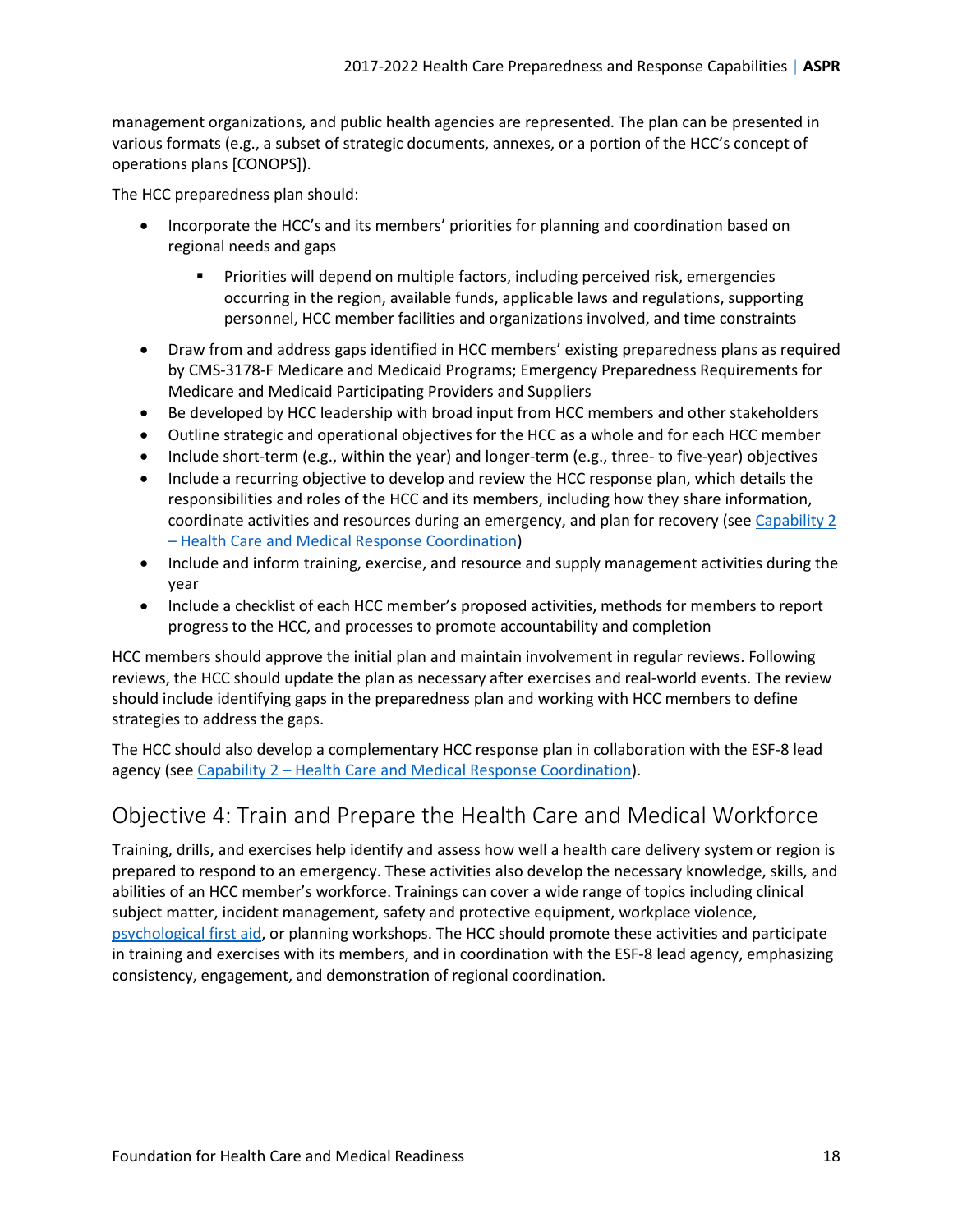### <span id="page-18-0"></span>Activity 1. Promote Role-Appropriate National Incident Management System Implementation

The HCC should assist its health care organization members and other HCC members with [National](#page-65-2)  [Incident Management System \(NIMS\)](#page-65-2)<sup>[38](#page-18-2)</sup> implementation.

The HCC should:

- Ensure HCC leadership receives NIMS training
- Promote NIMS implementation, including training and exercises, among HCC members to facilitate operational coordination with public safety and emergency management organizations during an emergency using an [incident command system](#page-63-0) (ICS)
- Assist HCC members with incorporating NIMS components into their EOPs
- For those members not bound by NIMS implementation, the HCC should consider training on response planning techniques, organizational structure, and other incident management practices that will prepare members for their roles during a response

### <span id="page-18-1"></span>Activity 2. Educate and Train on Identified Preparedness and Response Gaps

HCC members should support education and training to address health care preparedness and response gaps identified through strategic planning, development of the HCC preparedness and response plans, or other assessments. Whenever possible, training should be standardized at the HCC level to ensure efficiency and consistency.

The HCC should:

l

- Promote understanding of every HCC member's specific roles and responsibilities in the health care delivery system's emergency response
- Base training on specific gaps and needs identified by HCC members
- Promote and support training for health care providers, laboratorians, non-clinical staff, and ancillary workforce in:
	- **EXT** Clinical management (e.g., chemical, biological, radiological, nuclear and explosives [CBRNE]<sup>[39,](#page-18-3)40</sup>, burn, trauma, and other recognized hazards) for all populations
	- **Responder safety and health requirements (see Capability 3, Objective**  $5 -$  **Protect** [Responders' Safety and Health\)](#page-37-0)
	- Management of patients in a resource-scarce environment, including the implementation of crisis standards of care
- Ensure health care organization leadership is aware of and engaged in HCC activities<sup>[41](#page-18-5)</sup> (see [Capability 1, Objective 5, Activity 2 – Engage Health Care Executives](#page-22-0) below)

<span id="page-18-5"></span>http://www.phe.gov/Preparedness/responders/Documents/patient-decon-natl-plng-guide.pdf. <sup>41</sup> Browning, Henry W., et al. "Collaborative Healthcare Leadership: A Six-Part Model for Adapting and Thriving [during a Time of Transformative Change.](http://www.ccl.org/wp-content/uploads/2015/04/CollaborativeHealthcareLeadership.pdf)" *Center for Creative Leadership*, Mar. 2016. PDF. Accessed 7 Sept. 2016. insights.ccl.org/wp-content/uploads/2015/04/CollaborativeHealthcareLeadership.pdf.

<span id="page-18-2"></span><sup>38</sup> ["NIMS Implementation for Healthcare Organizations Guidance."](http://www.phe.gov/Preparedness/planning/hpp/reports/Documents/nims-implementation-guide-jan2015.pdf) *ASPR HPP,* Jan. 2015. PDF. Accessed 7 Sept. 2016. www.phe.gov/Preparedness/planning/hpp/reports/Documents/nims-implementation-guide-jan2015.pdf. 39 ["Decontamination Guidance for Chemical Incidents.](https://www.medicalcountermeasures.gov/barda/cbrn/decontamination-guidance-for-chemical-incidents)" *HHS, 2016.* Web. Accessed 11 Oct. 2016.

<span id="page-18-4"></span><span id="page-18-3"></span>https://www.medicalcountermeasures.gov/barda/cbrn/decontamination-guidance-for-chemical-incidents/. <sup>40</sup> Cibulsky, Susan M., et al. ["Patient Decontamination in a Mass Chemical Exposure Incident: National Planning](http://www.phe.gov/Preparedness/responders/Documents/patient-decon-natl-plng-guide.pdf)  [Guidance for Communities.](http://www.phe.gov/Preparedness/responders/Documents/patient-decon-natl-plng-guide.pdf)" *HHS, DHS, Dec. 2014.* PDF. Accessed 11 Oct. 2016.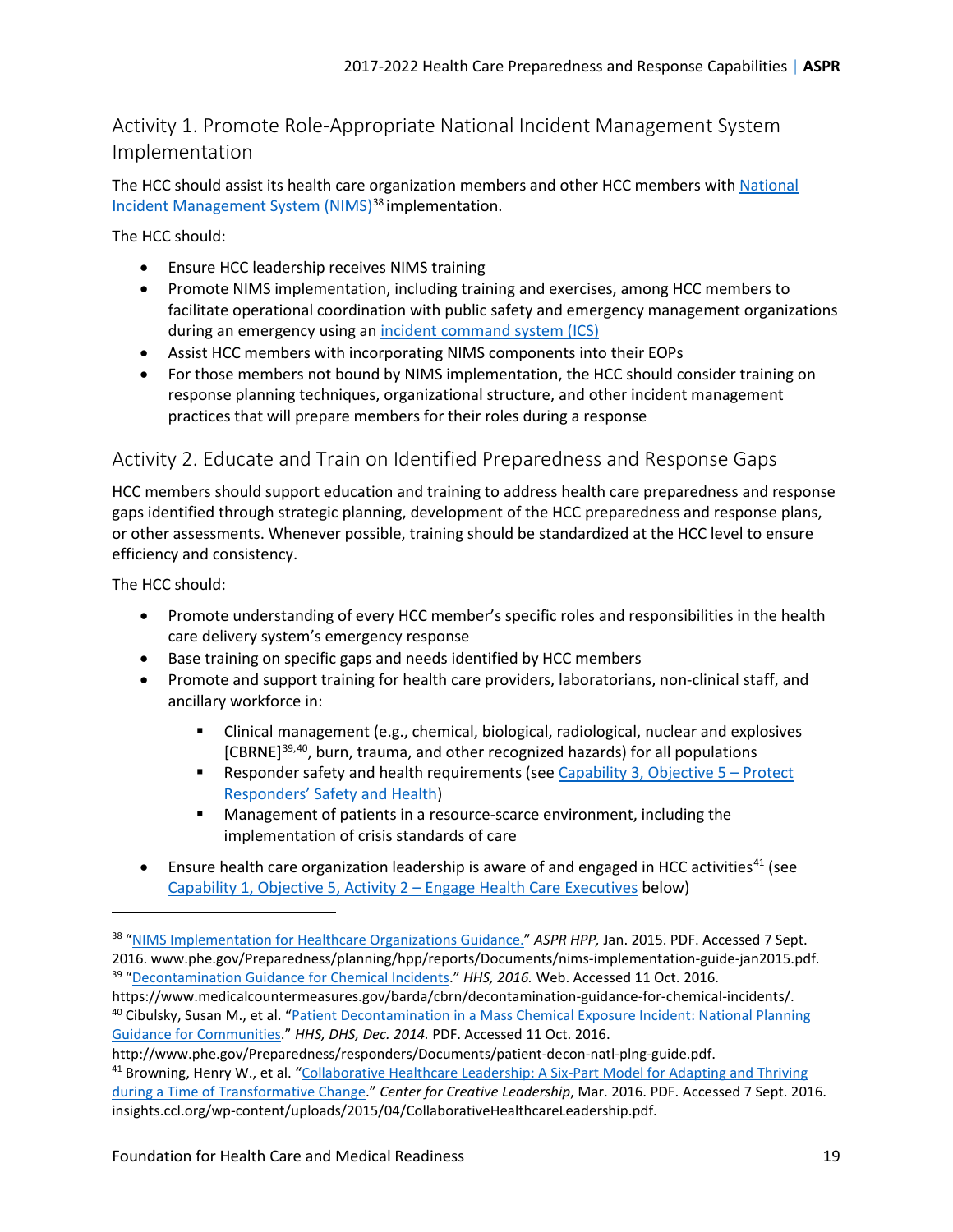- Develop and implement training plans, including those that support appropriate health care providers and first responders. Training plans may include but are not limited to, initial education, continuing education, appropriate certifications, and just-in-time training
- Employ a variety of modalities (e.g., online, classroom, etc.)

<span id="page-19-0"></span>Activity 3. Plan and Conduct Coordinated Exercises with Health Care Coalition Members and Other Response Organizations

The HCC, in collaboration with its members, should plan and conduct coordinated exercises to assess the health care delivery system's readiness. The HCC should focus exercises on the outcomes of HVAs and other assessments that identify resource needs and gaps, identify individuals who may require additional assistance before, during, and after an emergency, and highlight applicable regulatory and compliance issues.

The HCC should:

l

- Plan and conduct health care delivery system-wide exercises that incorporate hospitals, EMS, emergency management organizations, public health agencies, and additional HCC member participation
- Base exercises on specific gaps and needs identified by HCC members, including emerging infectious diseases and CBRNE threats
- Update an exercise schedule annually or in accordance with jurisdictional needs
- Provide opportunities for clinical laboratory participation
- Assess readiness to support emergencies involving children across the age and developmental trajectory; children represent nearly 25 percent of the population<sup>[42](#page-19-1)</sup> and have unique response needs during emergencies, including special medical equipment and treatment needs and family reunification considerations
- Assess readiness to support other individuals who have special health needs and may require additional assistance before, during, and after an emergency (e.g., pregnant women, seniors, individuals who depend on electricity-dependent medical and assistive equipment, etc.)
- Exercise Continuity of Operations (COOP) plans (see Capability 3, Objective 2, Activity  $1 -$ [Develop a Health Care Organization Continuity of Operations](#page-32-1) Plan and Capability 3, Objective 2, [Activity 2 – Develop a Health Care Coalition Continuity of Operations](#page-33-0) Plan)
- **•** Exercise medical surge capacity and capability, $43$  including decisions leading to the implementation of crisis standards of care (see Capability  $4 -$  Medical Surge)
	- Assess the mobilization of beds, personnel, and key resources, including equipment, supplies, and pharmaceuticals
- Coordinate exercises with other response organizations (e.g., Federal Emergency Management Agency [FEMA], National Guard, etc.)
- When appropriate, include federal, state, and local response resources in exercises (e.g., [National Disaster Medical System \[NDMS\] Disaster Medical Assistance Teams \[DMAT\],](#page-58-3)<sup>[44](#page-19-3)</sup> [NDMS](#page-60-2)

<span id="page-19-1"></span><sup>42</sup> Lofquist, Daphne, et al. ["Households ad Families: 2010.](http://www.census.gov/prod/cen2010/briefs/c2010br-14.pdf)" *2010 Census Briefs,* Apr. 2012. PDF. Accessed 26 Aug. 2016. www.census.gov/prod/cen2010/briefs/c2010br-14.pdf. 43 ["Health Care Coalition Surge Evaluation Tool."](http://www.phe.gov/Preparedness/planning/hpp/Pages/coaltion-tool.aspx) *ASPR,* Jun. 2016. Web. Accessed 19 Jul. 2016.

<span id="page-19-2"></span>www.phe.gov/Preparedness/planning/hpp/Pages/coaltion-tool.aspx. 44 ["Disaster Medical Assistance Team.](http://www.phe.gov/preparedness/responders/ndms/teams/pages/dmat.aspx)" *ASPR,* 25 Sept. 2015. Web. Accessed 15 Sept. 2016.

<span id="page-19-3"></span>www.phe.gov/preparedness/responders/ndms/teams/pages/dmat.aspx.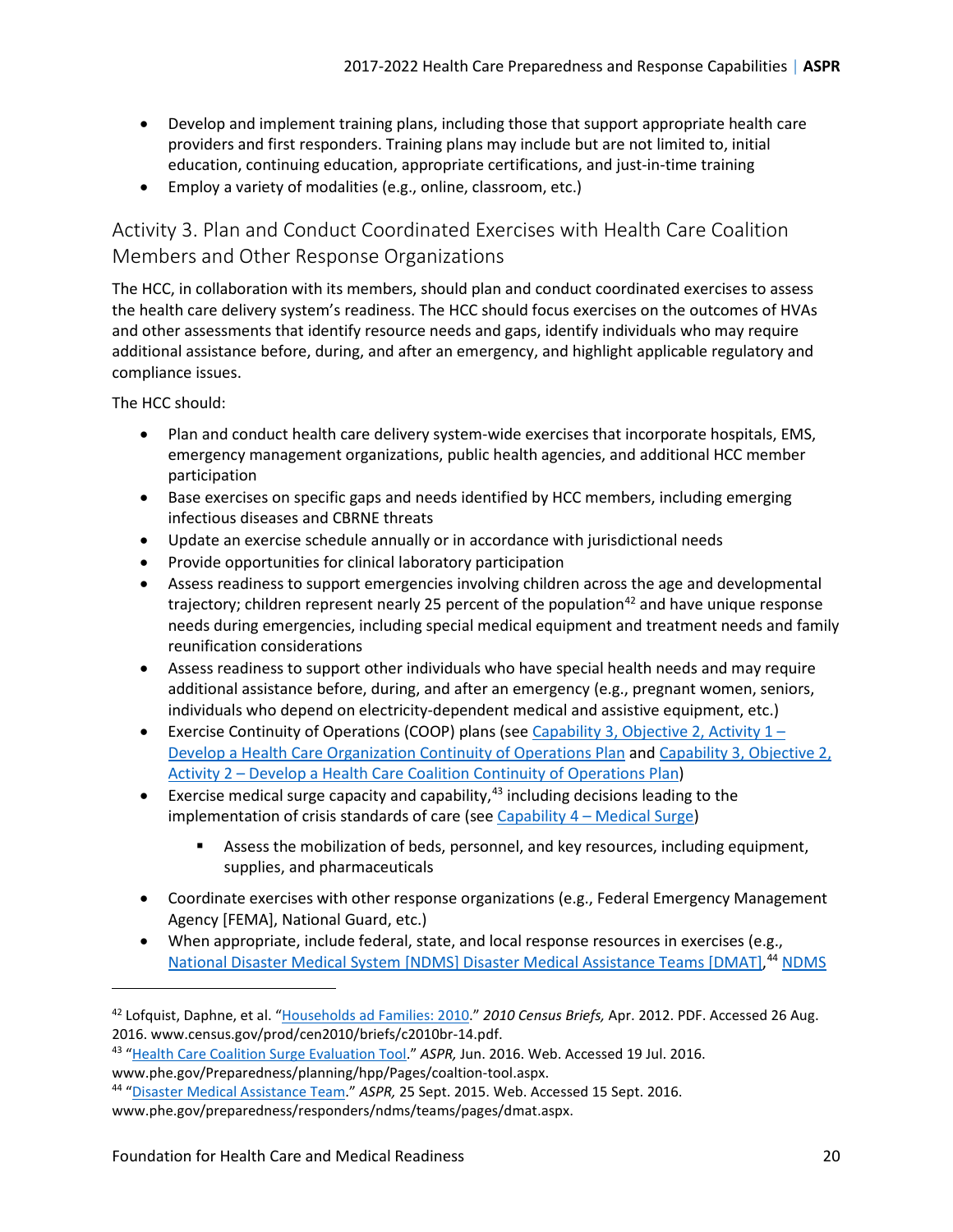[Federal Coordinating Centers \[FCCs\],](#page-60-2)<sup>[45](#page-20-2)</sup> Emergency System for Advance Registration of Volunteer [Health Professionals \[ESAR-VHP\],](#page-59-3)<sup>[46](#page-20-3)</sup> state medical teams, MRC, and other federal, state, local, and tribal assets)

- Collect information about HCC member operating status and resource availability during exercises and disseminate the information to other members
- Develop an after-action report (AAR) and improvement plan (IP) that incorporates lessons learned from exercises and a follow-up process, including steps to overcome the identified gaps in the AAR/IP (see [Capability 1, Objective 4, Activity 5 – Evaluate Exercises and Responses to](#page-20-1)  [Emergencies](#page-20-1) below)

### <span id="page-20-0"></span>Activity 4. Align Exercises with Federal Standards and Facility Regulatory and Accreditation Requirements

The HCC should consider the following when developing and executing exercises:

- Apply [Homeland Security Exercise and Evaluation Program \(HSEEP\)](#page-62-2) fundamentals<sup>[47](#page-20-4)</sup> to both the exercise program and the execution of individual exercises
- Integrate current health care accreditation requirements such as the Joint Commission Emergency Management Standards, and health care regulatory requirements such as CMS-3178-F Medicare and Medicaid Programs; Emergency Preparedness Requirements for Medicare and Medicaid Participating Providers and Suppliers
- Use a stepwise progression of exercise complexity for a variety of emergency response scenarios (e.g., workshop to tabletop to functional to full-scale exercises)

### <span id="page-20-1"></span>Activity 5. Evaluate Exercises and Responses to Emergencies

The HCC should coordinate with its members and other response organizations to complete an AAR and an IP after exercises and real-world events. The same exercise or response may generate facility, member type, HCC, and community AAR/IPs – each with a somewhat different focus and level of detail.

The AAR should document gaps in HCC member composition, planning, resources, or skills revealed during the exercise and response evaluation processes. The IP should detail a plan for addressing the identified gaps, including responsible entities and the required time and resources to address the gaps. The IP should also recommend processes to retest the revised plans and capabilities. Facility and organization evaluations should follow a similar process. AARs may also reveal leading practices that can be shared with HCC members and other HCCs.

Successful HCC maturation depends on integrating AAR/IP findings into the next planning, training, exercise, and resource allocation cycle.

l

<span id="page-20-2"></span><sup>45</sup> ["National Disaster Medical System: Federal Coordinating Center Guide.](http://www.dmrti.army.mil/01_FCC%20Guide%20Apr%202014.pdf)" *NDMS,* Apr. 2014. PDF. Accessed 12 Sept. 2016. http://www.dmrti.army.mil/01\_FCC%20Guide%20Apr%202014.pdf. 46 ["The Emergency](http://www.phe.gov/esarvhp/pages/default.aspx) System for Advance Registration of Volunteer Health Professionals." *ASPR,* n.d. Web. Accessed

<span id="page-20-3"></span><sup>7</sup> Sept. 2016. http://www.phe.gov/esarvhp/pages/default.aspx.<br><sup>47</sup> ["Homeland Security Exercise and Evaluation Program \(HSEEP\)](https://www.fema.gov/media-library-data/20130726-1914-25045-8890/hseep_apr13_.pdf)." *FEMA*, Apr. 2013. pp. 1-1. Web. Accessed 19 Jul

<span id="page-20-4"></span><sup>2016.</sup> http://www.fema.gov/media-library-data/20130726-1914-25045-8890/hseep\_apr13\_.pdf.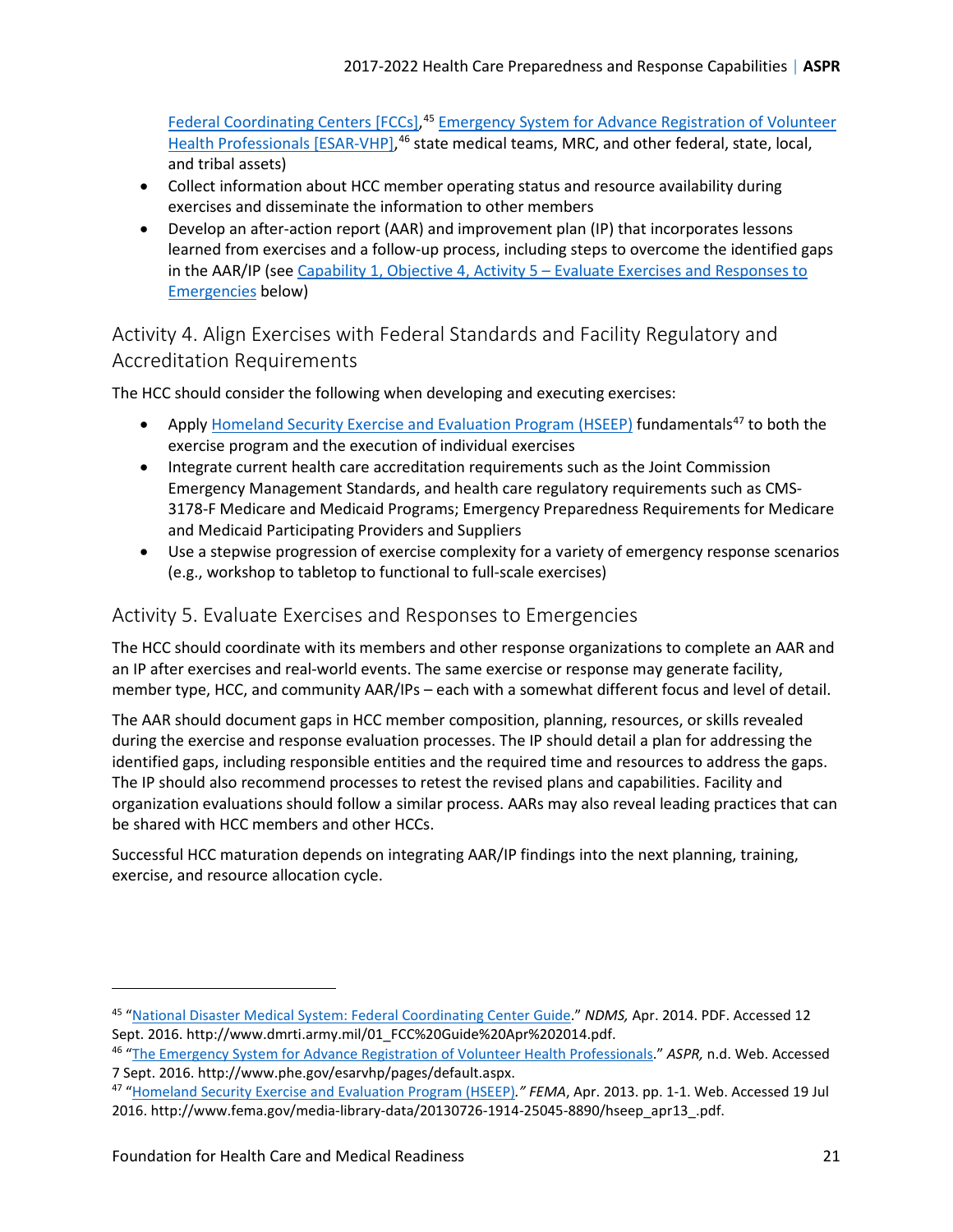### <span id="page-21-0"></span>Activity 6. Share Leading Practices and Lessons Learned

The HCC should coordinate with its members, government partners, and other HCCs to share leading practices and lessons learned. Sharing information between HCCs will improve cross-HCC coordination during an emergency and will help further improve coordination efforts.

The HCC should employ the following principles when sharing leading practices and lessons learned:

- Ensure information is shared among HCCs after real-world events and exercises to identify gaps, leading practices, and lessons learned
- Incorporate lessons learned from real-world events and exercises into HCC plans, training, and exercises
- Utilize mechanisms to rapidly acquire and share new clinical knowledge for a wide range of hazards and threats during exercise scenarios and real-world events. Examples include:
	- Utilizing the Office of the Assistant Secretary for Preparedness and Response (ASPR) Technical Resources, Assistance Center, and Information Exchange (TRACIE)<sup>[48](#page-21-3)</sup>
	- Sharing [hazardous material](#page-61-2) (HAZMAT) information from poison control centers
	- Using virtual telemedicine platforms (e.g., Project ECHO<sup>49</sup>)
	- Obtaining information from federal alert systems (e.g., Centers for Disease Control and Prevention [CDC], FDA, FEMA)
	- Coordinating clinical treatment information on conference calls or webinars (e.g., CDC Clinician Outreach and Communication Activity [COCA][50](#page-21-5))

### <span id="page-21-1"></span>Objective 5: Ensure Preparedness is Sustainable

Sustainability planning is a critical component to HCC development. Strong governance mechanisms, constant regional stakeholder engagement, and sound financial planning help form the foundation to continue HCC activities well into the future. Sustainability should emphasize HCC processes and activities that support member needs and regulatory requirements (e.g., exercises and evacuation planning).

### <span id="page-21-2"></span>Activity 1. Promote the Value of Health Care and Medical Readiness

The HCC, with support from its health care organization members, should be able to articulate its mission, including its role in community preparedness and how that provides benefit (both direct and indirect) to the region. The HCC has a duty to plan for a full range of emergencies and both planned and unplanned events that could affect its community. It is essential that the HCC has leaders who can serve as primary points of contact to promote preparedness and response needs to community leaders. Additionally, members have a shared responsibility to ensure the HCC has visibility into their activities in the region.

The HCC should:

 $\overline{\phantom{a}}$ 

<span id="page-21-3"></span><sup>48</sup> ["ASPR TRACIE Evaluation of Hazard Vulnerability Assessment Tools."](https://asprtracie.hhs.gov/documents/tracie-evaluation-of-HVA-tools.pdf) *ASPR TRACIE,* 19 Jul. 2016. PDF. Accessed

<span id="page-21-5"></span>

<span id="page-21-4"></span><sup>24</sup> Aug. 2016. asprtracie.hhs.gov/documents/tracie-evaluation-of-HVA-tools.pdf.<br><sup>49</sup> ["Project ECHO.](http://echo.unm.edu/)" UNM School of Medicine, 2016. Web. 19 Jul. 2016. echo.unm.edu/.<br><sup>50</sup> "Clinician Outreach and Communication Activity (COCA) http://emergency.cdc.gov/coca/.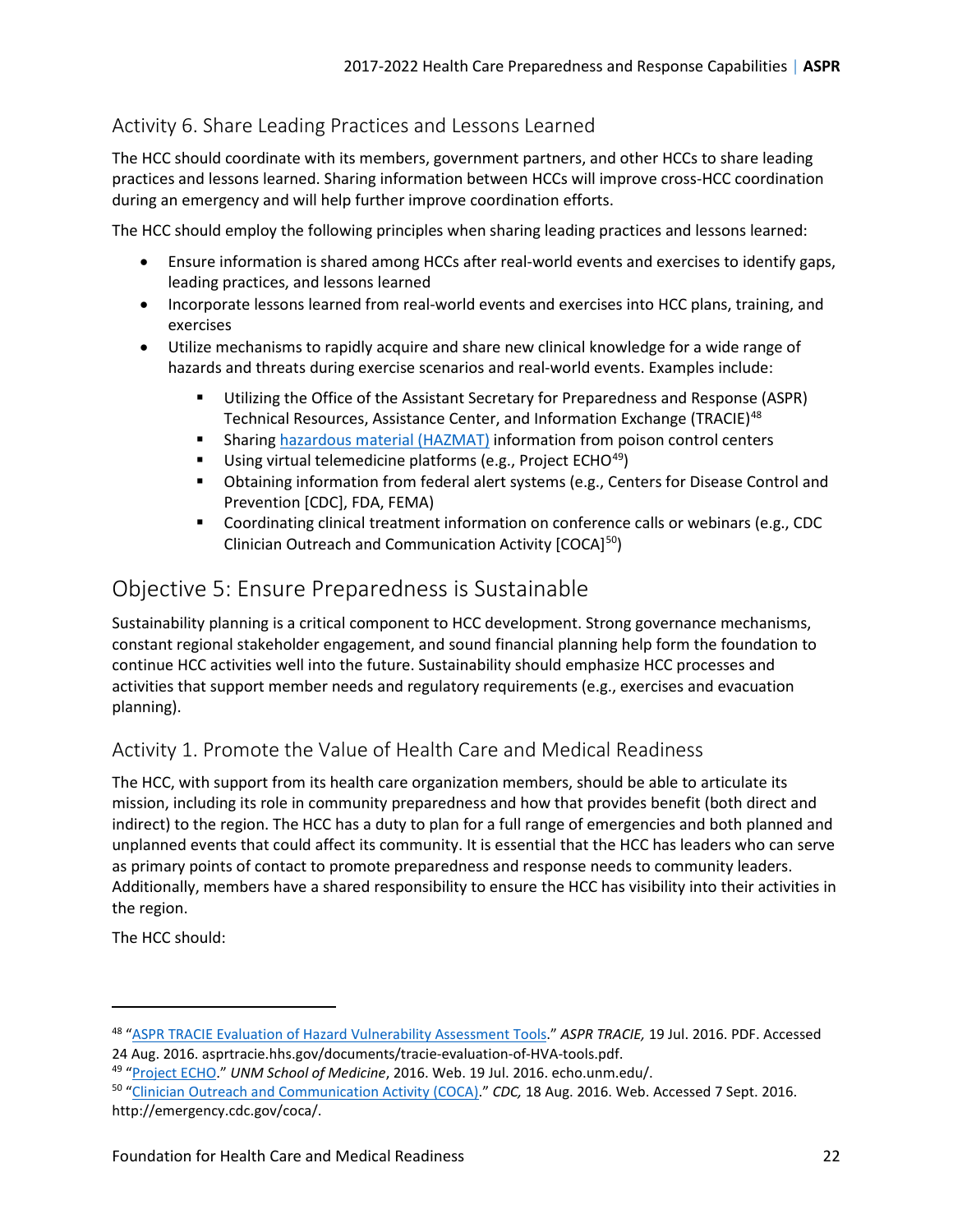- Develop materials that identify and articulate the benefits of HCC activities to its members and additional stakeholders
- Engage champions among its members and other response organizations to promote HCC preparedness efforts to [health care executives,](#page-61-3) clinicians, community leaders, and other key audiences

### <span id="page-22-0"></span>Activity 2. Engage Health Care Executives

The HCC should communicate the direct and indirect benefits of HCC membership to health care executives to advance their engagement in preparedness and response. Executives can promote buy-in across all facility and organization types, clinical departments, and non-clinical support services. The benefits of HCC participation are not limited to emergency preparedness and response.

Day-to-day benefits may include:

- Meeting regulatory and accreditation requirements
- Enhancing purchasing power (e.g., bulk purchasing agreements)
- Accessing clinical and non-clinical expertise
- Networking among peers
- Sharing leading practices
- Developing interdependent relationships
- Reducing risk
- Addressing other community needs, including meeting requirements for tax exemption through community benefit<sup>[51](#page-22-2)</sup>

Health care executives should formally endorse their organization's participation in an HCC. This can take the form of letters of support, memoranda of understanding, or other agreements. Health care executives should be engaged in their facilities' response plans and provide input, acknowledgement, and approval regarding HCC strategic and operational planning.

The HCC should regularly inform health care executives of HCC activities and initiatives through reports and invitation to participate in meetings, training, and exercises. The HCC should engage health care executives in debriefs ("hotwashes") related to exercises, planned events, and real-world events.

### <span id="page-22-1"></span>Activity 3. Engage Clinicians

 $\overline{\phantom{a}}$ 

The HCC should engage health care delivery system clinical leaders to provide input, acknowledgement, and approval regarding strategic and operational planning. Clinicians from a wide range of specialties should be included in HCC activities on a regular basis to validate medical surge plans and to provide subject matter expertise to ensure realistic training and exercises. Clinicians with relevant expertise should lead health care provider training for assessing and treating various types of illnesses and injuries. Clinicians should be engaged in strategic and operational planning, contribute to committees and advisory boards, and participate in training and education sessions. Additional engagement can include active participation in planning, exercise, and response activities.

<span id="page-22-2"></span><sup>51</sup> ["Instructions for Schedule H \(Form 990\).](https://www.irs.gov/pub/irs-pdf/i990sh.pdf)" *IRS*, 2015. Web. Accessed 18 Jul. 2016. https://www.irs.gov/pub/irspdf/i990sh.pdf.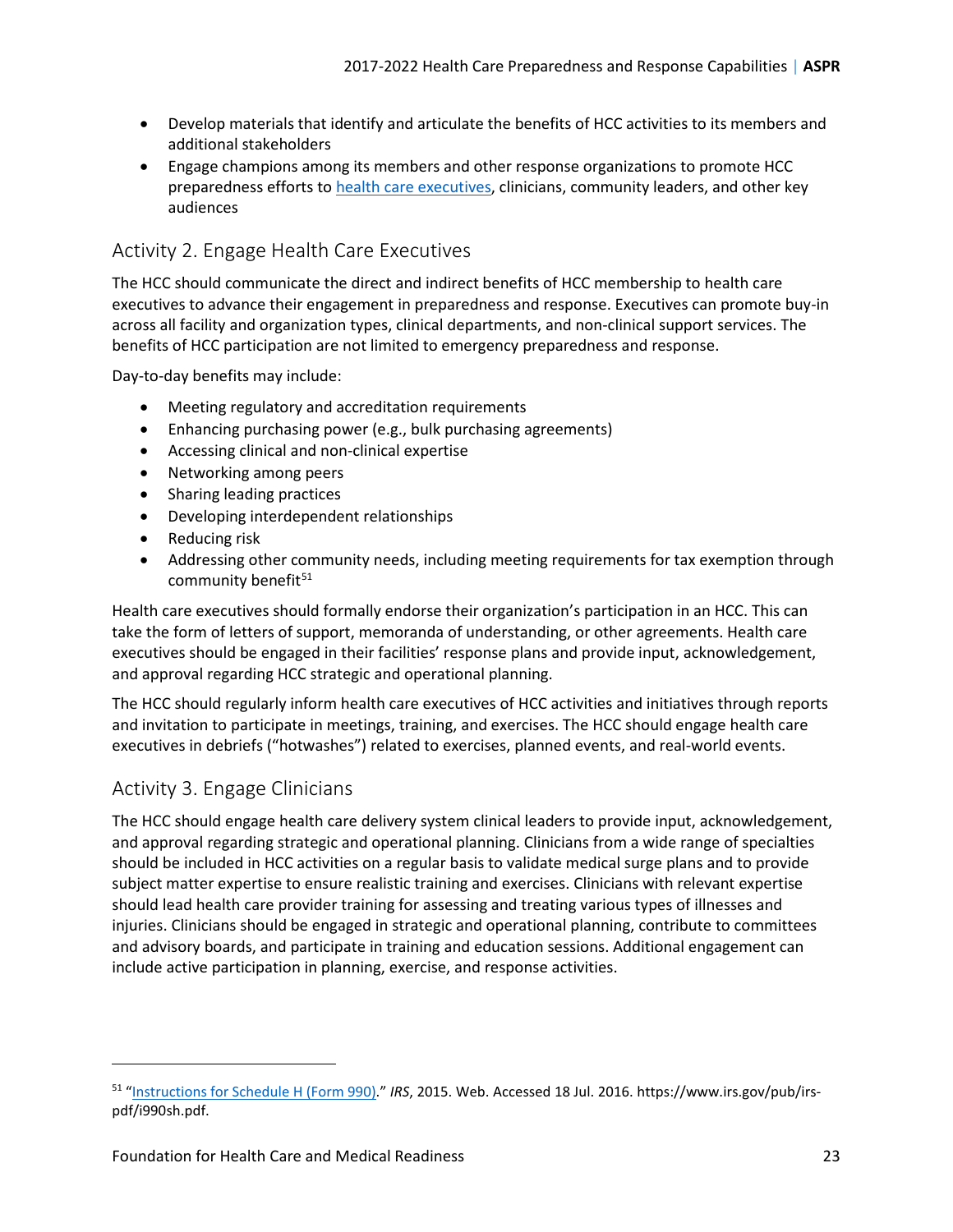### <span id="page-23-0"></span>Activity 4. Engage Community Leaders

Consistent with a whole community approach to preparedness, the HCC should actively work with and engage community leaders outside of its members. The HCC should identify and engage community members, businesses, charitable organizations, and the media in health care preparedness planning and exercises to promote the resilience of the entire community. Community engagement creates greater awareness of the HCC's role and emergency preparedness activities, promotes community resilience, and speeds the recovery process following emergencies.

### <span id="page-23-1"></span>Activity 5. Promote Sustainability of Health Care Coalitions

There are a variety of ways to promote greater community effectiveness and organizational and financial sustainability. Full investment in readiness includes in-kind donation of time, resources, support, and continued engagement with HCC members and the community. Financial strategies, including cost-sharing techniques and other funding options, enhance stability and sustainment.

The HCC should:

 $\overline{\phantom{a}}$ 

- Offer HCC members technical assistance or consultative services in meeting CMS-3178-F Medicare and Medicaid Programs; Emergency Preparedness Requirements for Medicare and Medicaid Participating Providers and Suppliers
- Explore ways to meet individual member's requirements for tax exemption through community benefit $52$
- Analyze critical functions to preserve, and identify financial opportunities beyond federal funding (e.g., foundation, and private funding, dues, and training fees) to support or expand HCC functions
- Develop a financing structure, and document the funding models that support HCC activities
- Determine ways to cost share (e.g., required exercises may be coordinated with public health agencies, emergency management organizations, and other organizations with similar requirements)
- Incorporate leadership succession planning into the HCC governance and structure
- Leverage group buying power to obtain consistent equipment across a region and allow for sharing or emergency allocation of equipment

HCC members should be aware of the HCC's sustainability activities, including any requirements established by HCC leadership, so they can plan their future investments accordingly.

<span id="page-23-2"></span><sup>52</sup> [Instructions for Schedule H \(Form 990\).](https://www.irs.gov/pub/irs-pdf/i990sh.pdf)" *IRS*, 2015. Web. Accessed 18 Jul. 2016. https://www.irs.gov/pub/irspdf/i990sh.pdf.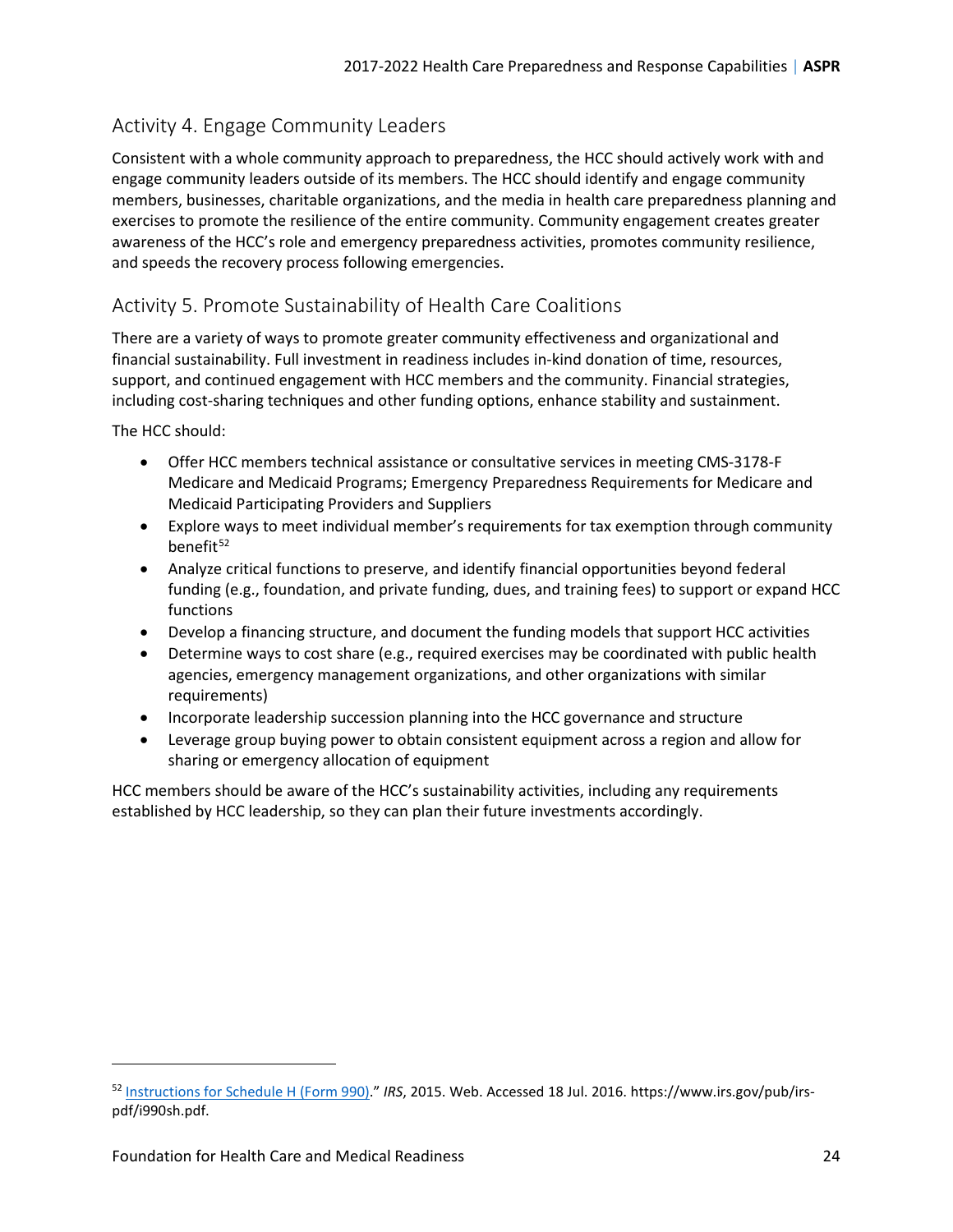# <span id="page-24-0"></span>Capability 2. Health Care and Medical Response Coordination

Health care and medical response coordination enables the health care delivery system and other organizations to share information, manage and share resources, and integrate their activities with their jurisdictions' [Emergency Support Function-8 \(ESF-8, Public Health and Medical Services\)](#page-59-0) lead agency and [ESF-6 \(Mass Care, Emergency Assistance, Housing, and Human Services\)](#page-59-1) lead agency at both the federal and state levels.

Private health care organizations and government agencies, including those serving as [ESF-8 lead](#page-60-0)  [agencies,](#page-60-0) have shared authority and accountability for health care delivery system readiness, along with specific roles. In this context, [health care coalitions \(HCCs\)](#page-61-0) serve a communication and coordination role within their respective jurisdiction(s). This coordination ensures the integration of health care delivery into the broader community's incident planning objectives and strategy development. It also ensures that resource needs that cannot be managed within the HCC itself are rapidly communicated to the ESF-8 lead agency. HCC coordination may occur at its own coordination center, the local **Emergency** [Operations Center \(EOC\),](#page-58-1) or by virtual means – all of which are intended to interface with the ESF-8 lead agency.

Coordination between the HCC and the ESF-8 lead agency can occur in a number of ways. Some HCCs serve as the ESF-8 lead agency for their jurisdiction(s). Others integrate with their ESF-8 lead agency through an identified designee at the jurisdiction's EOC who represents HCC issues and needs and provides timely, efficient, and bi-directional information flow to support situational awareness. Regardless, HCCs connect the elements of medical response and provide the coordination mechanism among health care organizations—including hospitals and emergency medical services (EMS) emergency management organizations, and public health agencies.

#### **Goal for Capability 2: Health Care and Medical Response Coordination**

**Health care organizations, the HCC, their jurisdiction(s), and the ESF-8 lead agency plan and collaborate to share and analyze information, manage and share resources, and coordinate strategies to deliver medical care to all populations during emergencies and planned events.**

### <span id="page-24-1"></span>Objective 1: Develop and Coordinate Health Care Organization and Health Care Coalition Response Plans

Health care organizations respond to emergent patient care needs every day. During an [emergency](#page-58-0) response, health care organizations and othe[r HCC members](#page-61-1) contribute to the coordination of information exchange and resource sharing to ensure the best patient care outcomes possible. HCCs and their members can best achieve enhanced coordination and improved situational awareness when there is active participation from hospitals, EMS, emergency management organizations, and public health agencies and by documenting roles, responsibilities, and authorities before, during, and immediately after an emergency.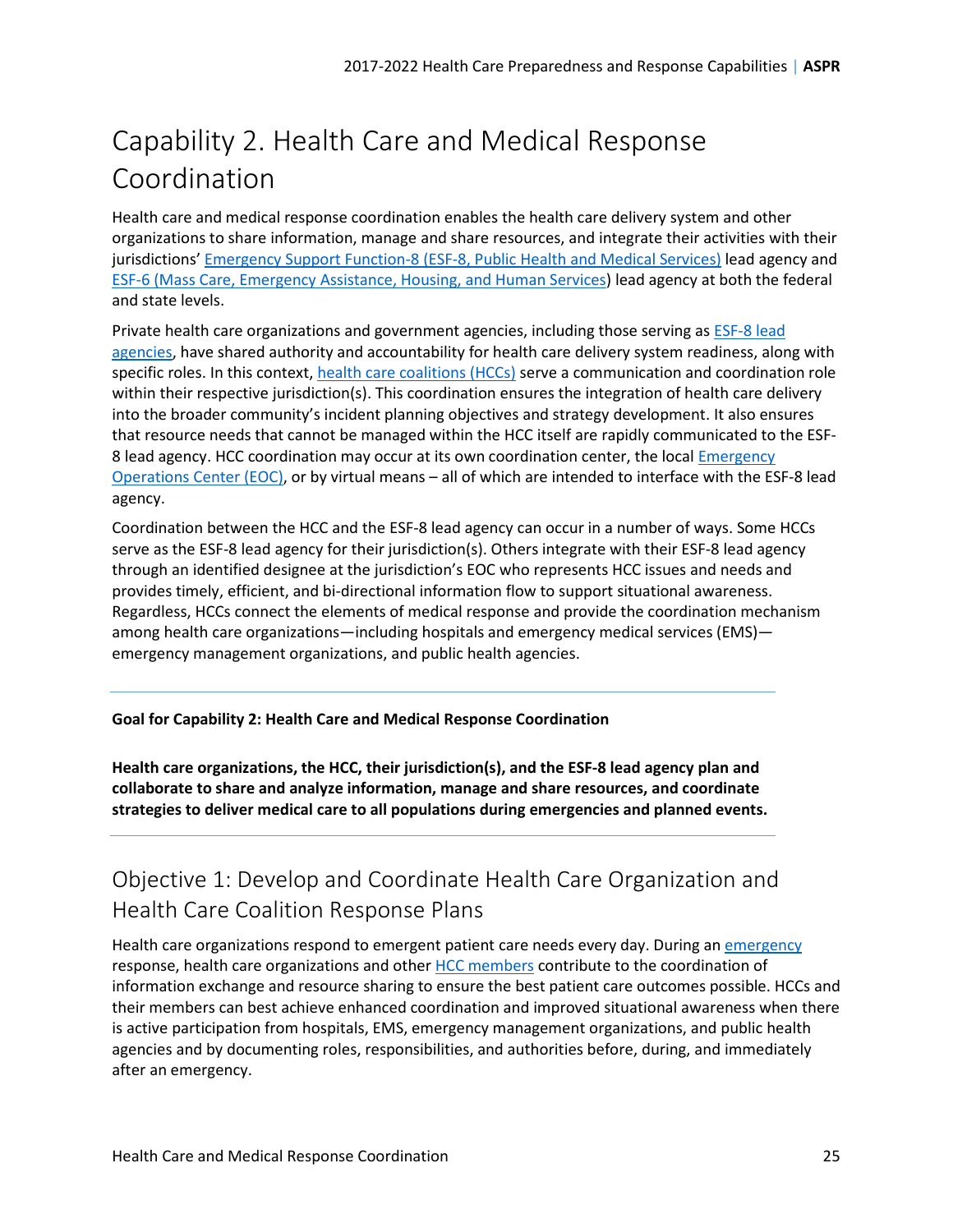Every individual health care organization must have an [Emergency Operations Plan \(EOP\)](#page-58-2) per federal and state regulations and multiple accreditation standards. The HCC, in collaboration with the ESF-8 lead agency, should have a collective response plan that is informed by its members' individual EOPs. In cases where the HCC serves as the ESF-8 lead agency, the HCC response plan may be the same as the ESF-8 response plan. The purpose of coordinating response plans is not to supplant existing ESF-8 structures, but to enhance effective response in accordance with the wide array of existing federal, state, and municipal legal authorities in which HCC members operate (e.g., Emergency Medical Treatment & Labor Act [EMTALA]<sup>53</sup>, communicable disease reporting, and the Health Insurance Portability and [Accountability Act \[HIPAA\]](#page-62-3) Privacy Rule).

### <span id="page-25-0"></span>Activity 1. Develop a Health Care Organization Emergency Operations Plan

Each health care organization should have an EOP to address a wide range of emergencies. The EOP should detail the use of incident management—including specific indicators for plan activation, alert, and notification processes, response procedures, and resource acquisition and sharing—and a process that delineates the thresholds to demobilize and begin the transition to recovery and the restoration of normal operations (see [Capability 3, Objective 7 – Coordinate Health Care Delivery System](#page-41-0) Recovery). The plan should define the internal and external sources of information that will be necessary to assess the impact of the emergency on the health care organization. The plan should also address how the individual HCC member communicates this information to the HCC and to key health care organization leadership.

Critical elements of the health care organization's EOP include:

- Identification of triggers to activate the plan
- Communications (internal and external)
- Information management
- Access to resources and supplies
- Safety and security measures
- Delineation of staff roles and responsibilities within th[e incident command system \(ICS\)](#page-63-0)
- Utility readiness (e.g., back-up generator, water supplies)
- Provision of clinical care
- Support activities

l

The EOP should summarize the actions required to initiate and sustain a response to an emergency. Health care organizations' departmental plans should provide specific information for each unit or area. Employees should have a clear understanding of their actions and how to communicate with the facility or organization's EOC during a response. The EOP should include plans for caring for employees and their dependents during and after an emergency in an effort to promote their return to work<sup>[54](#page-25-2)</sup> (see [Capability 3, Objective 5 – Protect Responders' Safety and Health\)](#page-37-0).

During an emergency, the EOP should inform the HCC's expectations related to sharing information, attaining situational awareness, and managing and sharing resources, at a minimum. The HCC may help

<span id="page-25-1"></span><sup>53</sup> See ["Emergency Medical Treatment & Labor Act \(EMTALA\).](https://www.cms.gov/Regulations-and-Guidance/Legislation/EMTALA/)" CMS. 2012. Web. Accessed 19 Jul. 2016. https://www.cms.gov/Regulations-and-Guidance/Legislation/EMTALA/.

<span id="page-25-2"></span><sup>54</sup> ["Tips for Retaining and Caring for Staff after a Disaster.](https://asprtracie.hhs.gov/documents/tips-for-retaining-and-caring-for-staff-after-disaster.pdf)" *ASPR TRACIE,* 10 Sep. 2016. PDF. Accessed 26 Oct. 2016. https://asprtracie.hhs.gov/documents/tips-for-retaining-and-caring-for-staff-after-disaster.pdf.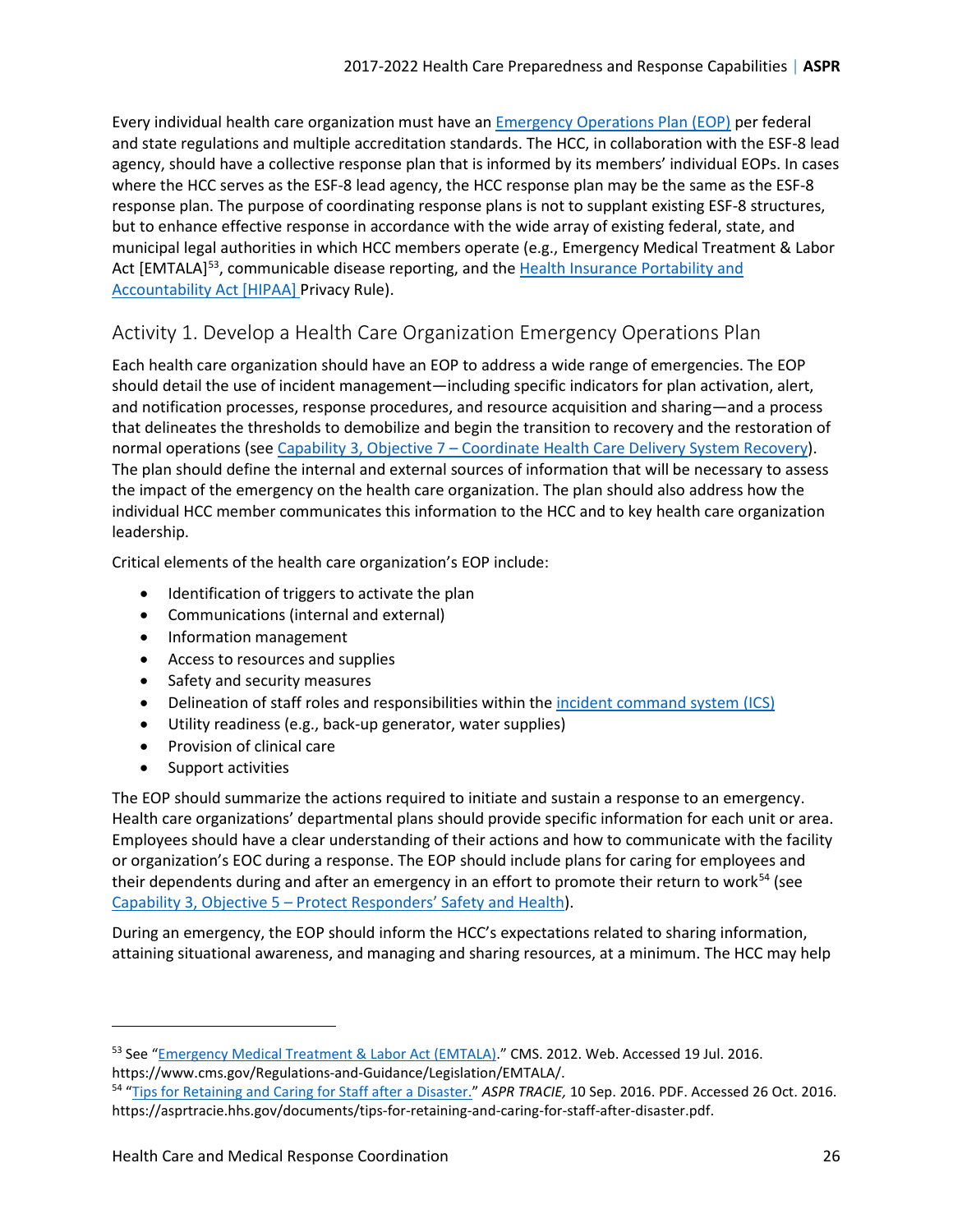health care organizations facilitate patient and resource distribution (or re-distribution) during a surge emergency (see [Capability 4 – Medical Surge\)](#page-43-0).

The EOP may contain annexes that document specific planning actions for various types of medical responses (e.g., evacuation and relocation, [hazardous material \(HAZMAT\),](#page-61-2) burn mass casualty, pediatric mass casualty). Additionally, the EOP may contain provisions, including an annex, regarding actions required by the health care organization if it is a member of th[e National Disaster Medical System](#page-65-3)  [\(NDMS\)](#page-65-3) in a [Federal Coordinating Center's \(FCC\)](#page-60-2)<sup>[55](#page-26-1)</sup> patient receiving area.

In coordination with their HCC, health care organizations should review and update their EOPs regularly, and after exercises and real-world events. The review should involve identifying gaps in the health care organization's response plan. Health care organization leadership, supported by the HCC, should take steps to define strategies and tactics that address those gaps to ensure a more robust response in the next emergency. The HCC should continuously monitor the health care organization's progress toward gap closure and offer assistance to help close the gaps as appropriate.

### <span id="page-26-0"></span>Activity 2. Develop a Health Care Coalition Response Plan

The HCC, in collaboration with the ESF-8 lead agency, should have a collective response plan that is informed by its members' individual plans. In cases where the HCC serves as the ESF-8 lead agency, the HCC response plan may be the same as the ESF-8 response plan. Regardless of the HCC structure, the HCC response plan should describe HCC operations that support strategic planning, information sharing, and resource management. The plan should also describe the integration of these functions with the ESF-8 lead agency to ensure information is provided to local officials and to effectively communicate and address resource and other needs requiring ESF-8 assistance.

The HCC should develop a response plan that clearly outlines:

- Individual HCC member organization and HCC contact information
- Locations that may be used for multiagency coordination
- Brief summary of each individual member's resources and responsibilities
- Integration with appropriate ESF-8 lead agencies
- Emergency activation thresholds and processes
- Alert and notification procedures
- [Essential Elements of Information \(EEIs\)](#page-60-3) agreed to be shared, including information format (e.g., bed reporting, resource requests and allocation, patient distribution and tracking procedures, processes for keeping track of unidentified [John Doe/Jane Doe] patients)
- Communication and information technology (IT) platforms and redundancies for information sharing
- Support and mutual aid agreements
- Evacuation and relocation processes

l

• Policies and processes for the allocation of scarce resources and crisis standards of care, <sup>[56](#page-26-2)</sup> including steps to prevent crisis standards of care without compromising quality of care (e.g., conserve supplies, substitute for available resources, adapt practices, etc.) (See [Capability 4,](#page-46-0)  [Objective 1, Activity 1 – Incorporate Medical Surge into the HCC Response Plan\)](#page-46-0)

<span id="page-26-1"></span><sup>55</sup> ["National Disaster Medical System: Federal Coordinating Center Guide.](http://www.dmrti.army.mil/01_FCC%20Guide%20Apr%202014.pdf)" *NDMS,* Apr. 2014. PDF. Accessed 12 Sept. 2016. http://www.dmrti.army.mil/01\_FCC%20Guide%20Apr%202014.pdf.<br><sup>56</sup> Altevogt, Bruce M., et al. ["Guidance for Establishing Crisis Standards of Care for Use in Disaster Situations.](https://www.nap.edu/read/12749/chapter/1)" The

<span id="page-26-2"></span>*National Academies Press,* 2009. Web. Accessed 26 Oct. 2016. www.nap.edu/read/12749/chapter/1.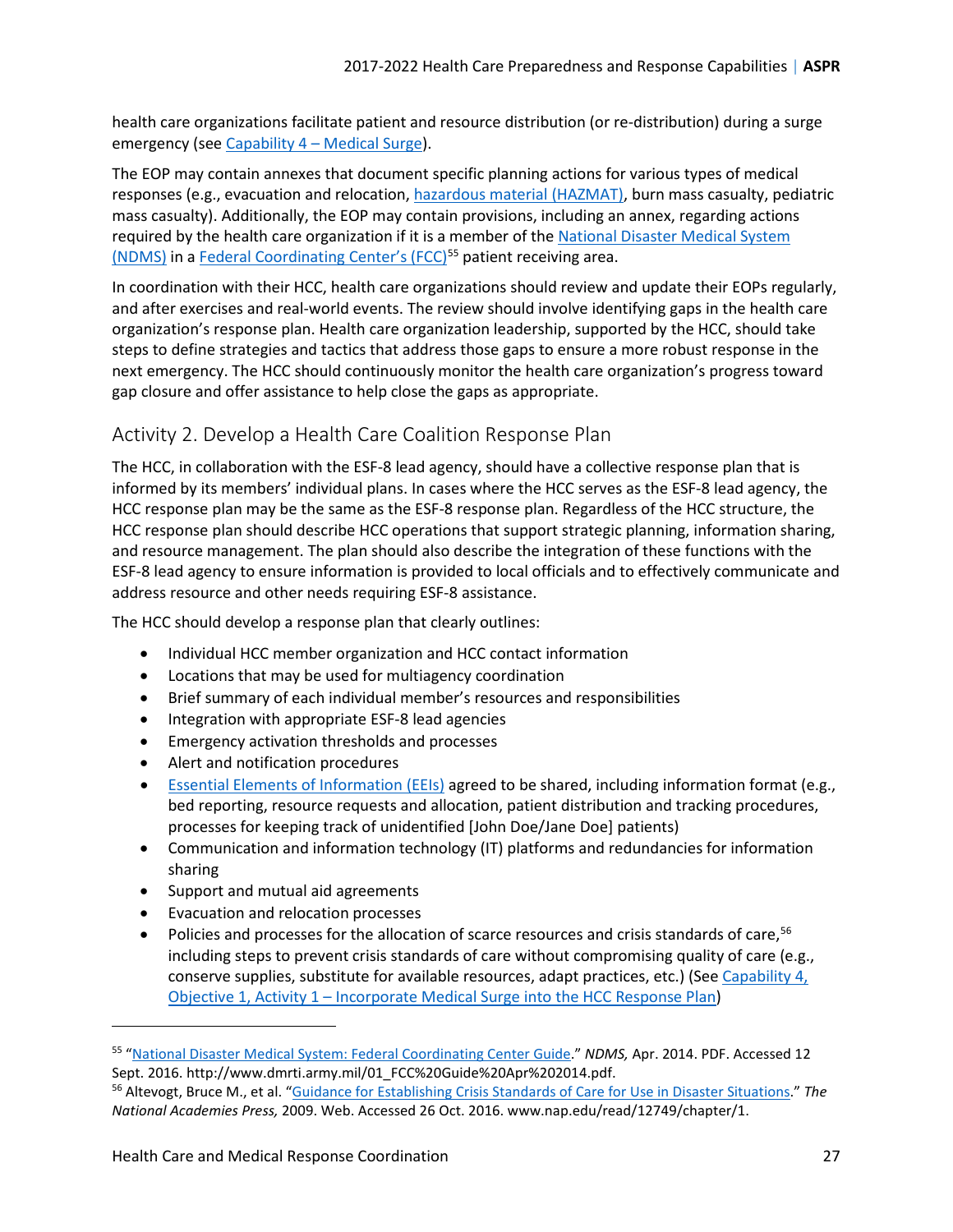• Additional HCC roles and responsibilities as determined by state and/or local plans and agreements (e.g., staff sharing, [alternate care site](#page-55-2) support, shelter support)

The HCC should coordinate the development of its response plan by involving core members and other HCC members so that, at a minimum, hospitals, EMS, emergency management organizations, and public health agencies are represented. While the interests of all members and stakeholders should be considered in the plan, those of hospitals and EMS are paramount given these entities' roles in patient distribution across the HCC's geographic area during an emergency.

In coordination with its members, the HCC should review and update its response plan regularly, and after exercises and real-world events. The review should include identifying gaps in the response plan and working with HCC members to define strategies and tactics to address the gaps. In addition, the HCC should review and recommend updates to the state and/or local ESF-8 response plan regularly.

The HCC response plan can be presented in various formats, including the placement of information described above in a supporting annex.

### <span id="page-27-0"></span>Objective 2: Utilize Information Sharing Procedures and Platforms

Effective response coordination relies on information sharing to establish a common operating picture. Information sharing is the ability to share real-time information related to the emergency, the currentstate of the health care delivery system, and situational awareness across the various response organizations and levels of government (federal, state, local). The HCC's development of information sharing procedures and use of interoperable and redundant platforms is critical to successful response.

### <span id="page-27-1"></span>Activity 1. Develop Information Sharing Procedures

Individual HCC members should be able to easily access and collect timely, relevant, and actionable information about their own organizations and share it with the HCC, other members, and additional stakeholders according to established procedures and predefined triggers and in accordance with applicable laws and regulations.

HCC information sharing procedures, as documented in the HCC response plan, should:

- Define communication methods, frequency of information sharing, and the communication systems and platforms available to share information during an emergency response and steady state
- Identify triggers that activate alert and notification processes
- Define the EEIs that HCC members should report to the HCC, and coordinate with other HCC members and with federal, state, local, and tribal response partners during an emergency (e.g., number of patients, severity and types of illnesses or injuries, operating status, resource needs and requests, bed availability)
- Identify the platform and format for sharing each EEI
- Describe a process to validate health care organization status and requests during an emergency, including in situations where reports are received outside of HCC communications systems and platforms (e.g., media reports, no report when expected, rumors of distress, etc.)
- Define processes for functioning without electronic health records (EHRs) and document issues related to interoperability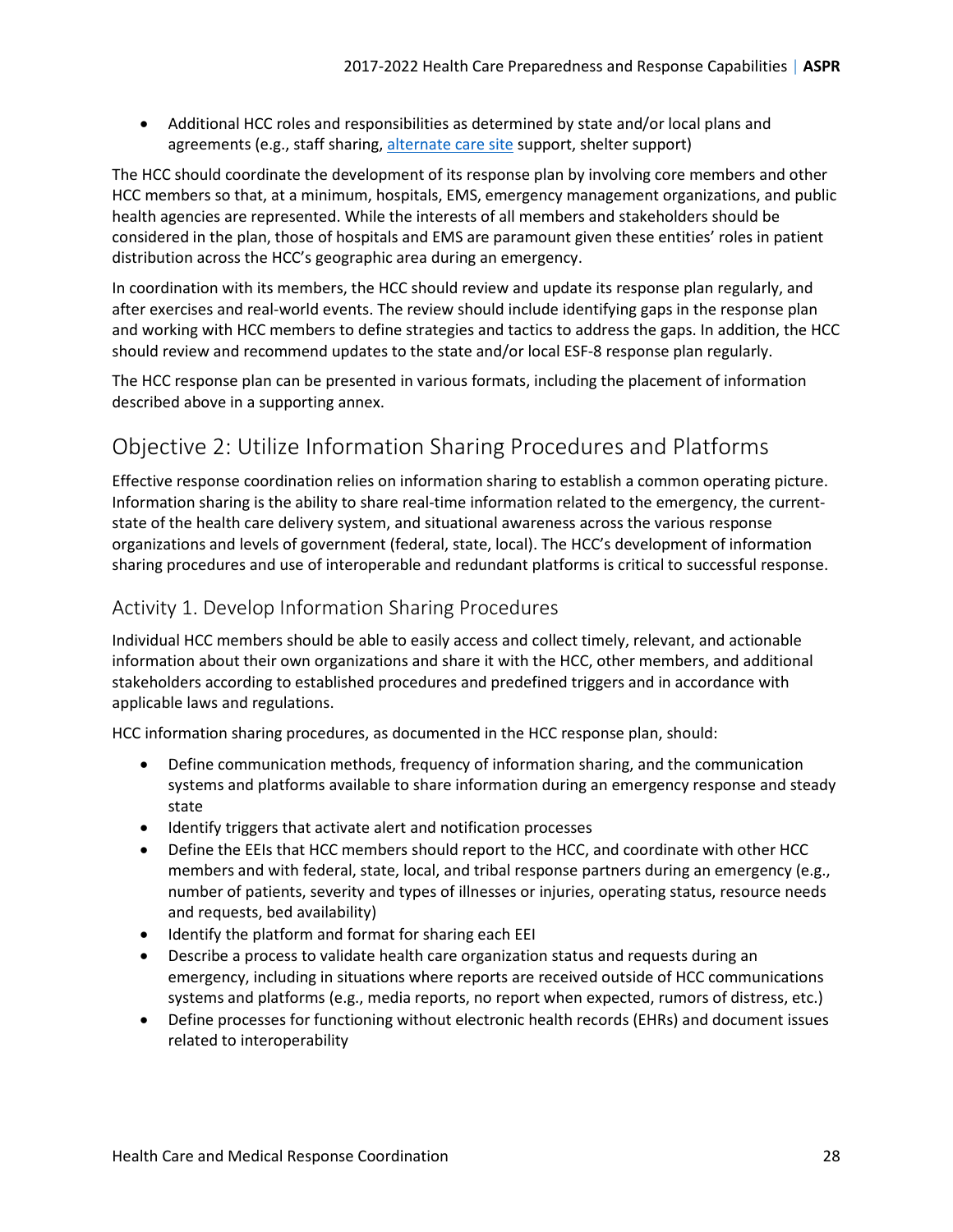### <span id="page-28-0"></span>Activity 2. Identify Information Access and Data Protection Procedures

The HCC may coordinate with state and local authorities to identify information access and data protection procedures, including:

- Access to public or private systems
- Authorization to receive and share data
- Types of information that can and will be shared (e.g., EEIs)
- Data use and re-release parameters for sensitive information
- Data protections
- Legal, statutory, privacy, and intellectual property issues, as appropriate

#### <span id="page-28-1"></span>Activity 3. Utilize Communications Systems and Platforms

The HCC should utilize existing primary and redundant communications systems and platforms—often provided by state government agencies—capable of sending EEIs to maintain situational awareness.

The HCC should:

- Identify reliable, resilient, interoperable, and redundant information and communication systems and platforms (e.g., incident management software; bed and patient tracking systems and naming conventions; EMS information systems; municipal, hospital, and amateur radio systems; satellite telephones; etc.), and provide access to HCC members and other stakeholders
- Use these systems to effectively coordinate information during emergencies and planned events, as well as on a regular basis to ensure familiarity with these tools
- Maintain ability to communicate among all HCC members, health care organizations, and the public (e.g., among hospitals, EMS, [public safety answering points,](#page-66-1) emergency managers, public health agencies, skilled nursing facilities, and long-term care facilities)
- Restore emergency communications quickly during disruptions through alternate communications methods
- Leverage communications abilities of health information exchanges (HIEs) and capabilities of EHR vendors where they exist

### <span id="page-28-2"></span>Objective 3: Coordinate Response Strategy, Resources, and Communications

The HCC should coordinate its response strategies, track its members' resource availability and needs, and clearly communicate this information to all HCC members, other stakeholders, and the ESF-8 lead agency. In addition, the HCC, in collaboration with its members, should provide coordinated, accurate, and timely information to health care providers and the public in order to ensure a successful emergency response.

### <span id="page-28-3"></span>Activity 1. Identify and Coordinate Resource Needs during an Emergency

The HCC and all of its members—particularly emergency management organizations and public health agencies —should have visibility into member resources and resource needs (e.g., personnel, teams, facilities, equipment, and supplies) to meet the community's clinical care needs during an emergency.

Outlined below are the general principles when coordinating resource needs during emergencies: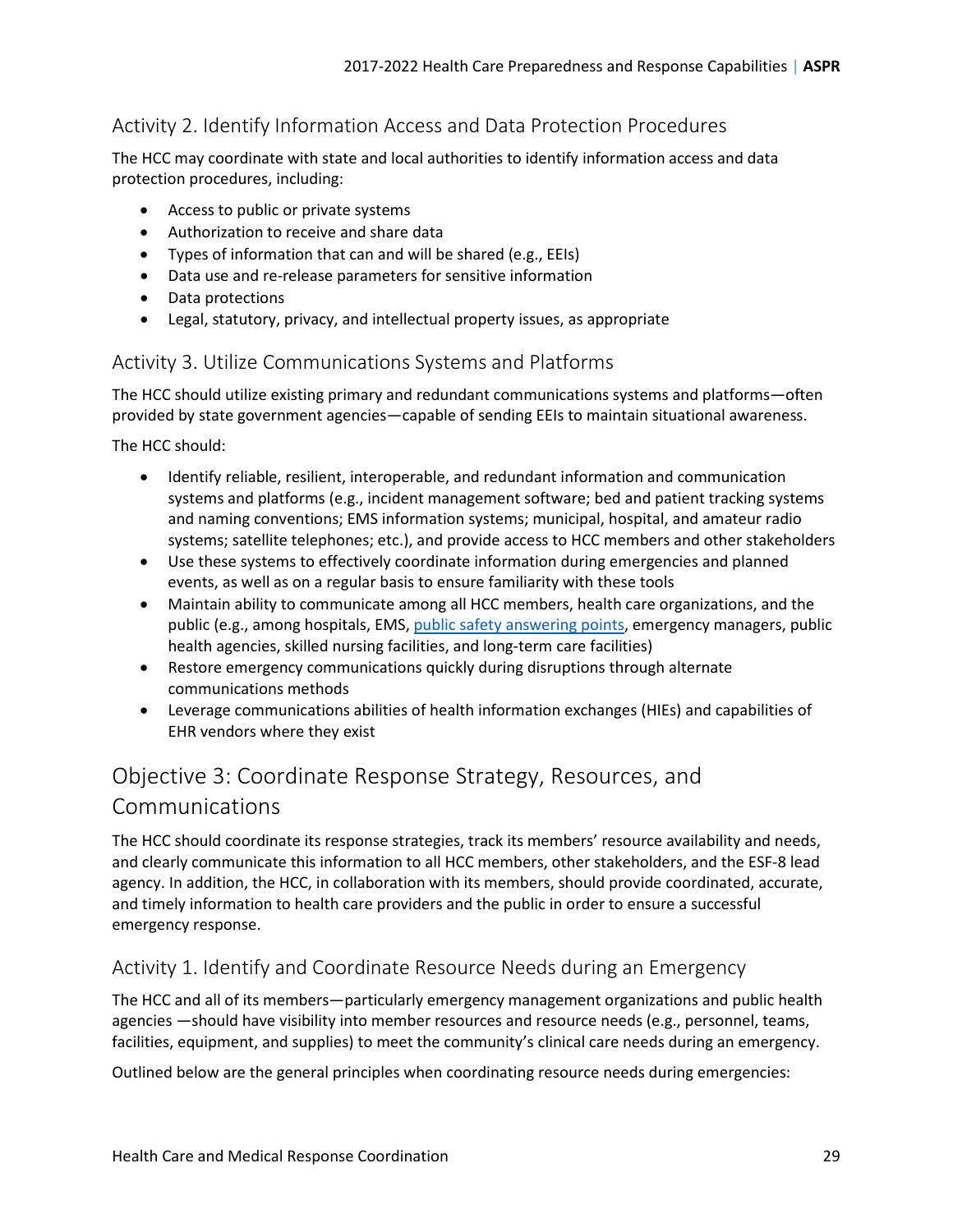- HCC members should inform the HCC of their operational status, actions taken, and resource needs. The HCC should relay this information to the jurisdiction's EOC and the ESF-8 lead agency
- Resource management should include logging, tracking, and vetting resource requests across the HCC and in coordination with the ESF-8 lead agency
- Ideally, systems should track beds available by bed type<sup>[57](#page-29-2)</sup> (ideally, common bed types are defined across the jurisdiction), resource requests, and resources shared between HCC members, from HCC-controlled or other resource caches
- The HCC should work with distributors to understand and communicate which health care organizations and facilities should receive prioritized deliveries of supplies and equipment (e.g., [personal protective equipment \[PPE\]\)](#page-65-4) depending on their role in the emergency. HCC members should collectively determine the prioritization of limited resources provided by distributors, reflecting needs at the time of the emergency (see Capability 3, Objective 3, Activity  $1 -$  Assess [Supply Chain Integrity\)](#page-34-1)

### <span id="page-29-0"></span>Activity 2. Coordinate Incident Action Planning During an Emergency

During an emergency or planned event, each health care organization should develop an Incident Action [Plan \(IAP\)](#page-62-4)<sup>[58](#page-29-3)</sup> and utilize [incident action planning cycles](#page-63-2) to identify and modify objectives and strategies. The HCC should develop an IAP based on its individual HCC members' plans, with its own focus on planning cycles, objectives, and strategies. Ultimately, the HCC's IAP should be integrated into the jurisdiction's IAP, via the ESF-8 lead agency. This will enable a consistent, transparent, and scalable approach to establishing strategies and tactics that will govern the response to an emergency or planned event. Keeping response strategies (e.g., implementing alternate care sites, allocating resources, and developing policies on visitors during infectious disease outbreaks) consistent across HCC members requires coordinated discussion and joint decision making. The IAP can address both response and recovery or a separate recovery plan may be developed in accordance with existing plans at the state or local level (see [Capability 3, Objective 7 – Coordinate Health Care Delivery System](#page-41-0) Recovery).

### <span id="page-29-1"></span>Activity 3. Communicate with Health Care Providers, Non-Clinical Staff, Patients, and Visitors during an Emergency

Sharing accurate and timely information is critical during an emergency. Health care organizations should have the ability to rapidly alert and notify their employees, patients, and visitors to update them on the situation, protect their health and safety (see [Capability 3, Objective 5 – Protect Responders'](#page-37-0)  [Safety and Health\)](#page-37-0), and facilitate provider-to-provider communication.

The HCC, in coordination with its public health agency members, should develop processes and procedures to rapidly acquire and share clinical knowledge among health care providers and among health care organizations during responses to a variety of emergencies (e.g., chemical, biological, radiological, nuclear or explosive [CBRNE], trauma, burn, pediatrics, or highly infectious disease) in order to improve patient management, particularly at facilities that may not care for these patients regularly.

 $\overline{\phantom{a}}$ 

<span id="page-29-2"></span><sup>57</sup> Bed types include but are not limited to: adult ICU, adult medical/surgical, burn, pediatric ICU, pediatric medical/surgical, psychiatric, airborne infection isolation, operating rooms

<span id="page-29-3"></span><sup>58</sup> ["FEMA Incident Action Planning Guide."](https://www.fema.gov/media-library-data/20130726-1822-25045-1815/incident_action_planning_guide_1_26_2012.pdf) *FEMA,* Jan. 2012. PDF. Accessed 18 Jul. 2016.

http://www.fema.gov/media-library-data/20130726-1822-25045-

<sup>1815/</sup>incident action planning guide 1 26 2012.pdf.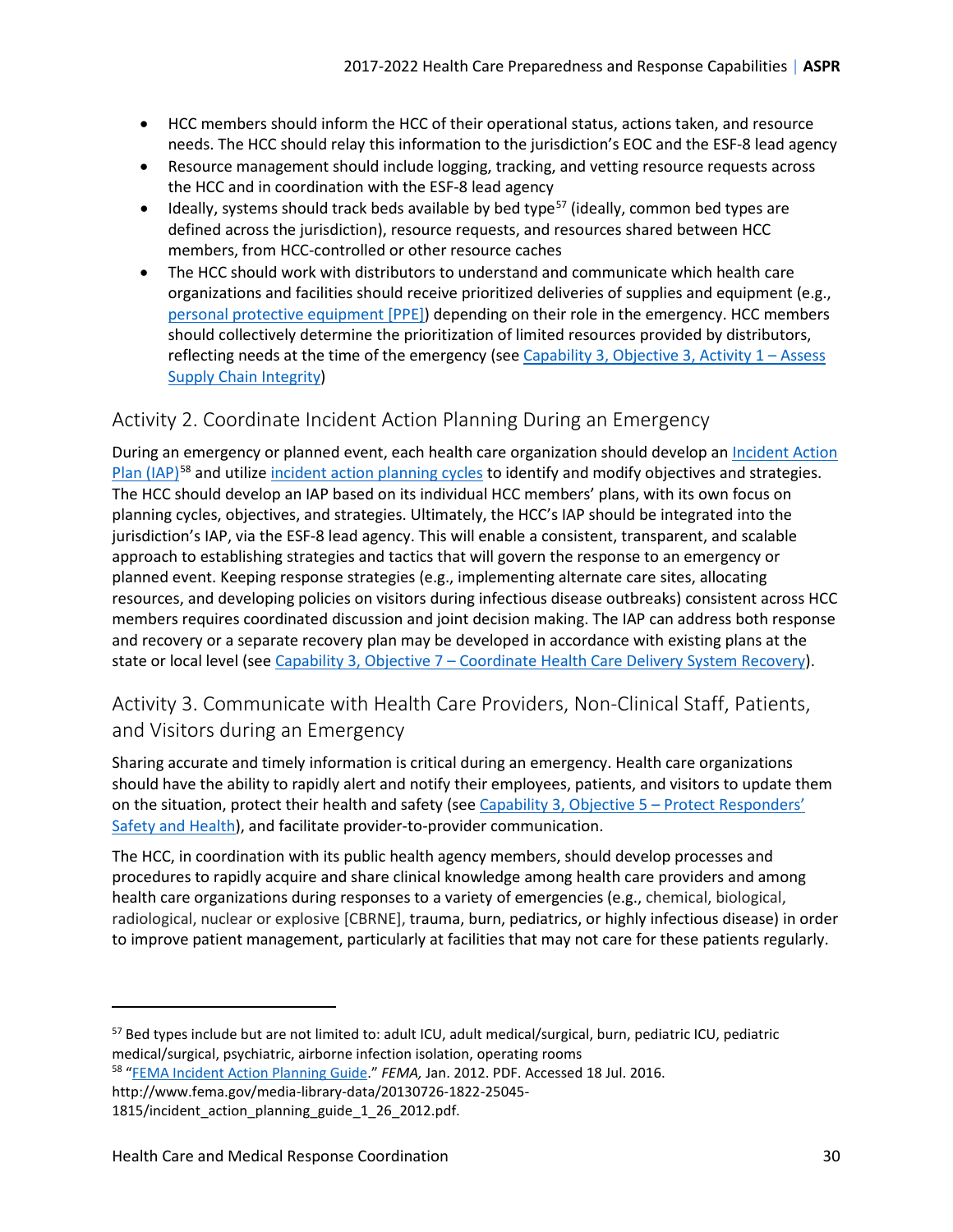### <span id="page-30-0"></span>Activity 4. Communicate with the Public during an Emergency

HCC members should coordinate relevant health care information with the community's [Joint](#page-63-3)  [Information System \(JIS\)](#page-63-3) to ensure information is accurate, consistent, linguistically and culturally appropriate, and disseminated to the community using one voice.

Coordinated health care information that could be shared with the JIS includes but is not limited to:

- Curren[t health care facility](#page-62-0) operating status
- When and where to seek care
- Alternate care site locations
- Screening or intervention sites
- Expected health and behavioral health effects related to the emergency
- Information to facilitate reunification of families
- Other relevant health care guidance, including preventive strategies for the public's health

The HCC and its members should agree upon the type of information that will be disseminated by either the HCC or individual members.

The HCC should provide [Public Information Officer \(PIO\)](#page-66-2) training (including health risk communication training) to those designated to act in that capacity during an emergency.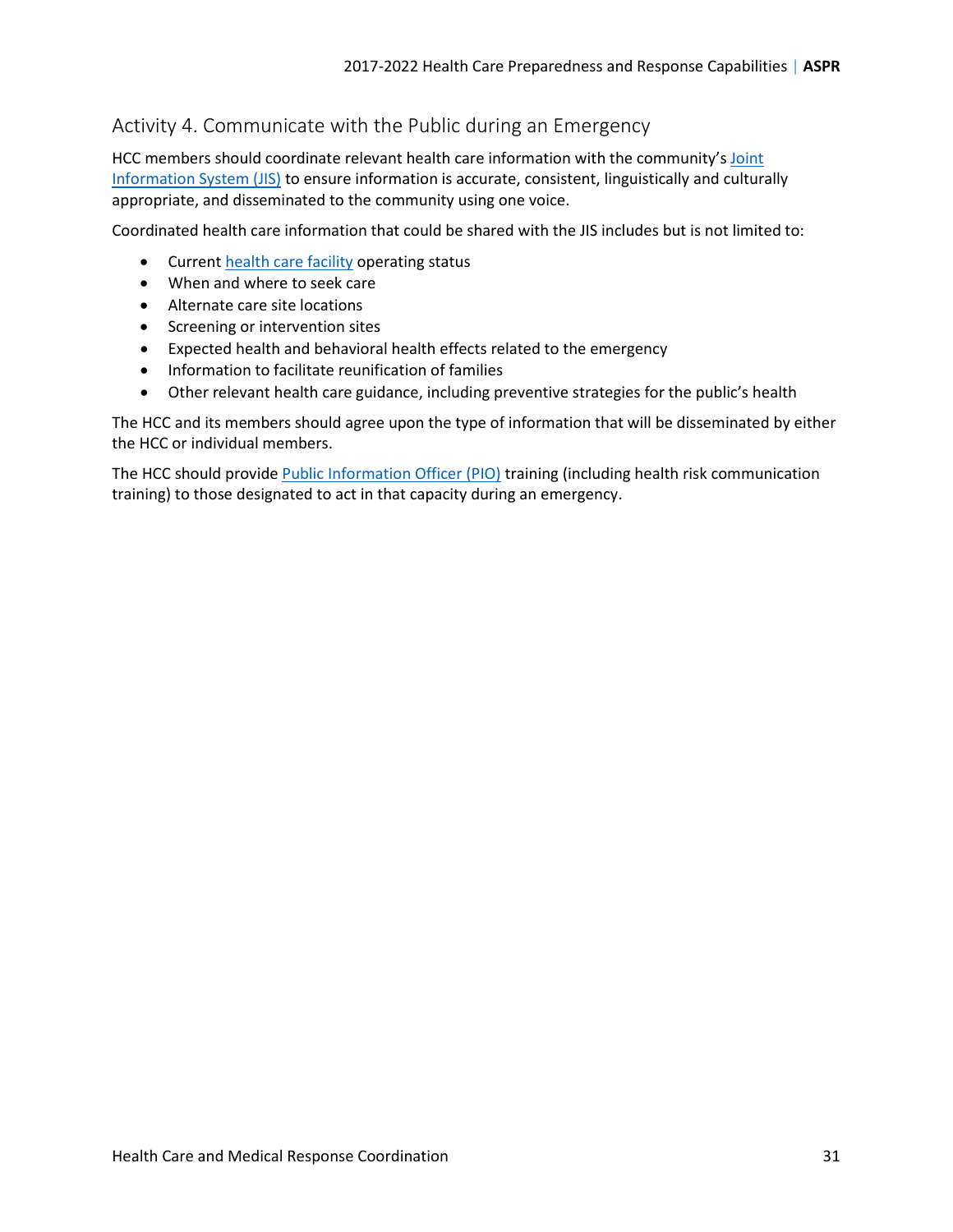# <span id="page-31-0"></span>Capability 3. Continuity of Health Care Service Delivery

Optimal emergency medical care relies on intact infrastructure, functioning communications and information systems, and support services. The ability to deliver health care services is likely to be interrupted when internal or external systems such as utilities, electronic health records (EHRs), and supply chains are compromised. Disruptions may occur during a sudden or slow-onse[t emergency](#page-58-0) or in the context of daily operations. Historically, continuity of operations planning has focused on business continuity and ensuring information technology (IT) redundancies. However, health care organizations and [health care coalitions \(HCCs\)](#page-61-0) should take a broader view and address all risks that could compromise continuity of health care service delivery. Continuity disruptions may range from an isolated cyberattack on a single hospital's IT system to a long-term, widespread infrastructure disruption impacting the entire community and all of its health care organizations.

A safe, prepared, and healthy workforce and comprehensive recovery plans will bolster the health care delivery system's ability to continue services during an emergency and return to normal operations more rapidly.

#### **Goal for Capability 3: Continuity of Health Care Service Delivery**

**Health care organizations, with support from the HCC and the [Emergency Support Function-8](#page-59-0)  [\(ESF-8\)](#page-59-0) lead agency, provide uninterrupted, optimal medical care to all populations in the face of damaged or disabled health care infrastructure. Health care workers are well-trained, well-educated, and well-equipped to care for patients during emergencies. Simultaneous response and recovery result in a return to normal or, ideally, improved operations.**

### <span id="page-31-1"></span>Objective 1: Identify Essential Functions for Health Care Delivery

There are key health care functions (e.g., Mission [Essential Functions \[MEFs\]\)](#page-64-2) that should be continued after a disruption of normal activities and are a priority for restoration should any be compromised.<sup>[59](#page-31-2)</sup> Health care organizations should first determine its key functions when planning for continuity of health care service delivery. The HCC may play an important role in assessing and supporting the maintenance of these functions.

These key health care functions include clinical services and infrastructure:

- Pre-hospital care
- Inpatient services
- Outpatient care
- Skilled nursing facilities and long-term care facilities
- Home care
- Laboratory
- Radiology

<span id="page-31-2"></span><sup>59</sup> ["Healthcare: COOP & Recovery Planning: Concepts, Principles, Templates & Resources."](http://www.phe.gov/Preparedness/planning/hpp/reports/Documents/hc-coop2-recovery.pdf) *ASPR HPP,* Jan. 2015.

PDF. Accessed 12 Sept. 2016. www.phe.gov/Preparedness/planning/hpp/reports/Documents/hc-coop2 recovery.pdf.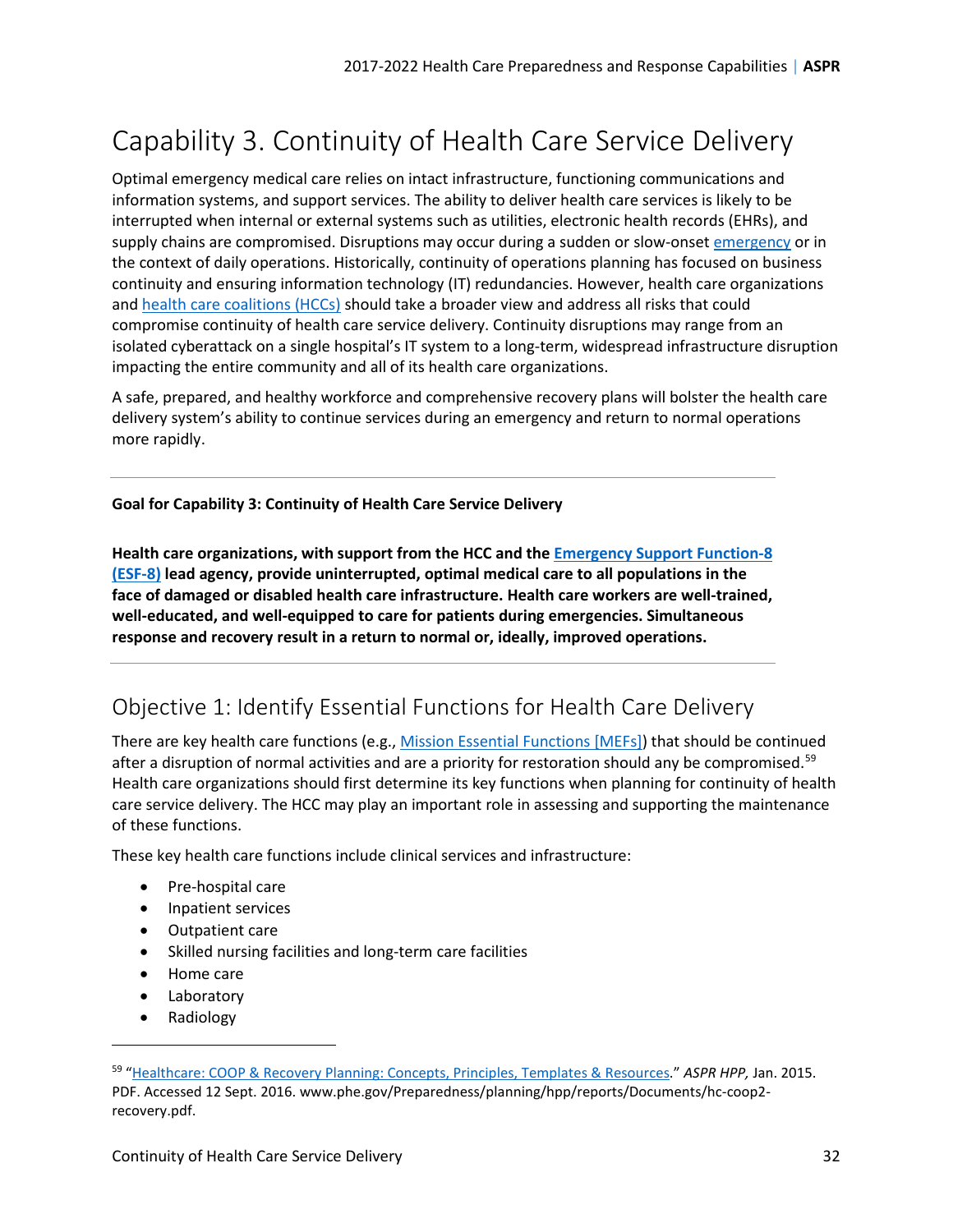- Pharmacy
- Supply chain management (leasing, purchasing, and delivery of critical equipment and supplies such as medical devices, blood products, [personal protective equipment \(PPE\),](#page-65-4) and pharmaceuticals)
- Facility infrastructure
- Utilities (water, electricity, gas, sewer, and fuel)
- Medical gases
- Air handling systems (heating, ventilation, and air conditioning [HVAC])
- Telecommunications and internet services
- Information technology (e.g., software and hardware for EHRs and patient billing)
- Central supply
- Transportation services
- Nutrition and dietary services
- Security
- Laundry
- Human resources

Health care and administrative personnel are a critical component of continuity. More information is included i[n Capability 3, Objective 5 – Protect Responders' Safety and Health.](#page-37-0)

### <span id="page-32-0"></span>Objective 2: Plan for Continuity of Operations

The foundation for safe medical care delivery includes a robust, redundant infrastructure and availability of essential resources. Health care organizations should determine their priorities for ensuring key functions are maintained during an emergency, including the provision of care to existing and new patients. Facilities should determine those services that are critical to patient care and those that could be suspended (e.g., closing a hospital's outpatient clinics to preserve staff to manage an elevated inpatient census). In addition, the HCC should have a plan to maintain its own operations.

During continuity preparedness activities, health care organizations and the HCC should consider what [disaster](#page-57-0) risk reduction strategies should be implemented in order to lessen the likelihood of complete and total failure. The HCC should facilitate each individual member's approach to risk reduction to promote a regional approach to addressing critical infrastructure (e.g., utilities, telecommunications, and supply chain).

### <span id="page-32-1"></span>Activity 1. Develop a Health Care Organization Continuity of Operations Plan

Continuity of Operations (COOP) planning ensures the ability to continue essential business operations, patient care services, and ancillary support functions across a wide range of potential emergencies. The health care organization's COOP plan may be an annex to the organization'[s Emergency Operations Plan](#page-58-2)  [\(EOP\)](#page-58-2) and during a response should be addressed under th[e incident command system \(ICS\).](#page-63-0)

Regardless of the format, the COOP plan should include the following:

- Activation and response functions
- Supervisor and managerial points of contact for each department
- Orders of succession and delegations of authority
- Immediate actions and assessments to be performed in case of disruptions
- Safety assessment and resource inventory to determine whether the health care organization can continue to operate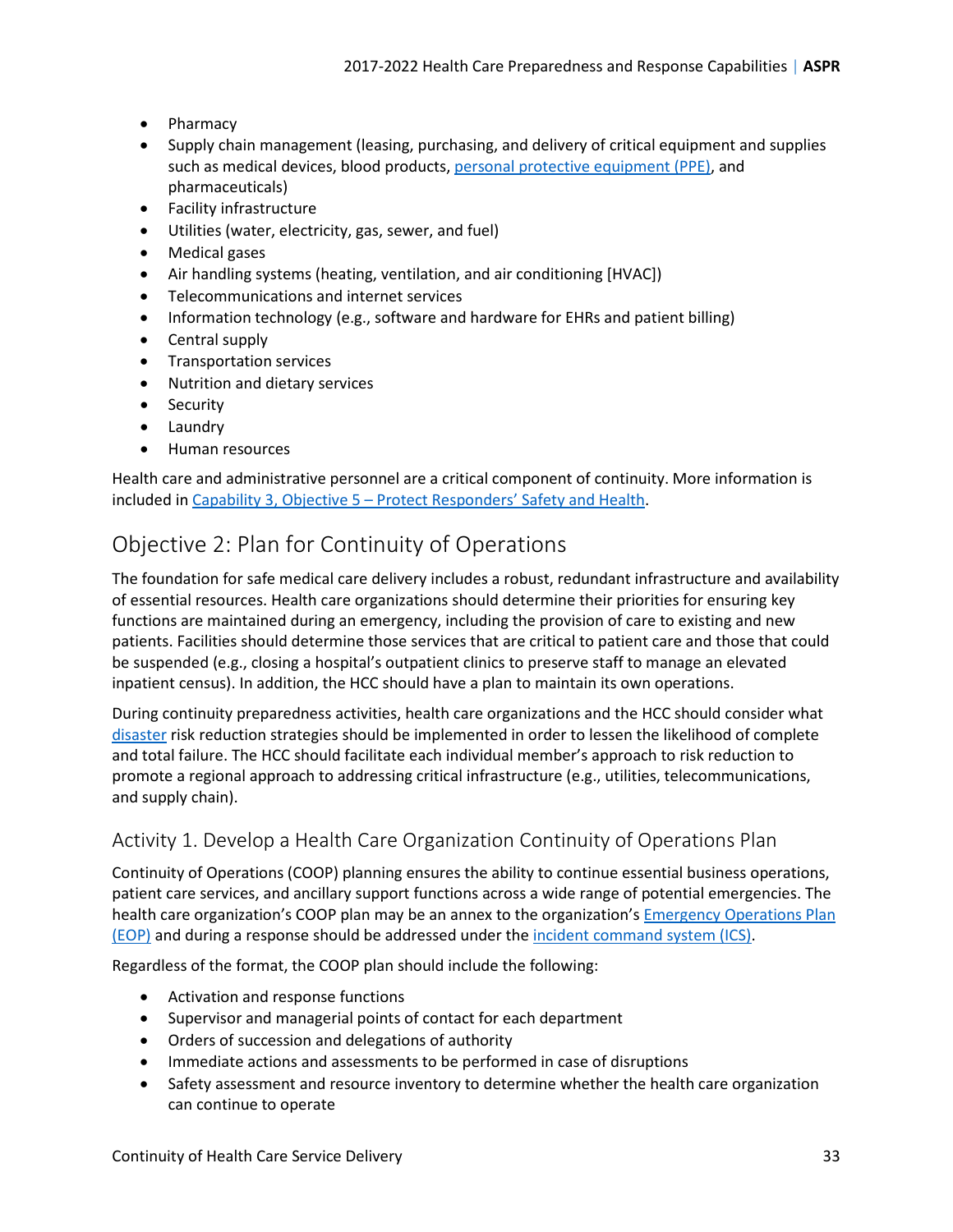- Redundant, replacement, or supplemental resources
- Strategies and priorities for addressing disruptions

Multiple employees from each [HCC member](#page-61-1) organization should understand and have access to the HCC's information sharing platforms to ensure the continuity of information flow and coordination activities.

The HCC and governmental partners (including the **ESF-8** lead agency) should be engaged when one or more health care organizations has lost capacity or ability to provide patient care or when a disruption to a health care organization requires evacuation.

The HCC and its members should incorporate COOP into their routine exercises (see [Capability 1,](#page-19-0)  [Objective 4, Activity 3 – Plan and Conduct Coordinated Exercises with HCC Members and Other](#page-19-0)  [Response Organizations\)](#page-19-0).

#### <span id="page-33-0"></span>Activity 2. Develop a Health Care Coalition Continuity of Operations Plan

HCC COOP plans may be an annex to the HCC's response plan or may take another form. In addition to the topics covered in [Capability 3, Objective 2, Activity 1 – Develop a Health Care Organization](#page-32-1)  [Continuity of Operations](#page-32-1) Plan, the HCC COOP plan should include strategies for communications and leadership continuity.

The HCC, in coordination with the ESF-8 lead agency, should ensure that communication and coordination systems that are used for incident management are adequately secured, backed up, and have redundant power and server protections. In addition, redundant or backup systems should be identified in case the usual means of coordination (e.g., internet software platform) is unavailable. Backup plans for communications should be understood prior to an emergency and documented in the HCC response plan.

HCC leadership may not be available to assist with coordination during an emergency due to illness, injury, or commitments external to the HCC. The HCC COOP plan should detail orders of succession and delegations of authority, and a suitable number of personnel (ideally not from the same organization) should be trained to carry out HCC coordination activities.

#### <span id="page-33-1"></span>Activity 3. Continue Administrative and Finance Functions

Health care organizations and the HCC should maintain administrative and financial functions during and after an emergency even if these functions need to continue at an off-site location. This includes essential business processes used to maintain financial security (e.g., registration, billing, access to health records, payroll, and human resource systems).

### <span id="page-33-2"></span>Activity 4. Plan for Health Care Organization Sheltering-in-Place

The decision to shelter-in-place is based on the nature and timing of the emergency (e.g., tornado, flooding, active shooter, or improvised nuclear device detonation), the potential effects on patient care delivery, and the status of critical infrastructure in the surrounding community.<sup>[60](#page-33-3)</sup>

Health care organizations should consider the following when developing their shelter-in-place plans:

 $\overline{\phantom{a}}$ 

<span id="page-33-3"></span><sup>60</sup> Zane R, Biddinger, et. al. ["Hospital Evacuation Decision Guide.](https://archive.ahrq.gov/prep/hospevacguide/hospevac.pdf)" *AHRQ,* May 2010. PDF. Accessed 19 Jul. 2016. http://archive.ahrq.gov/prep/hospevacguide/hospevac.pdf.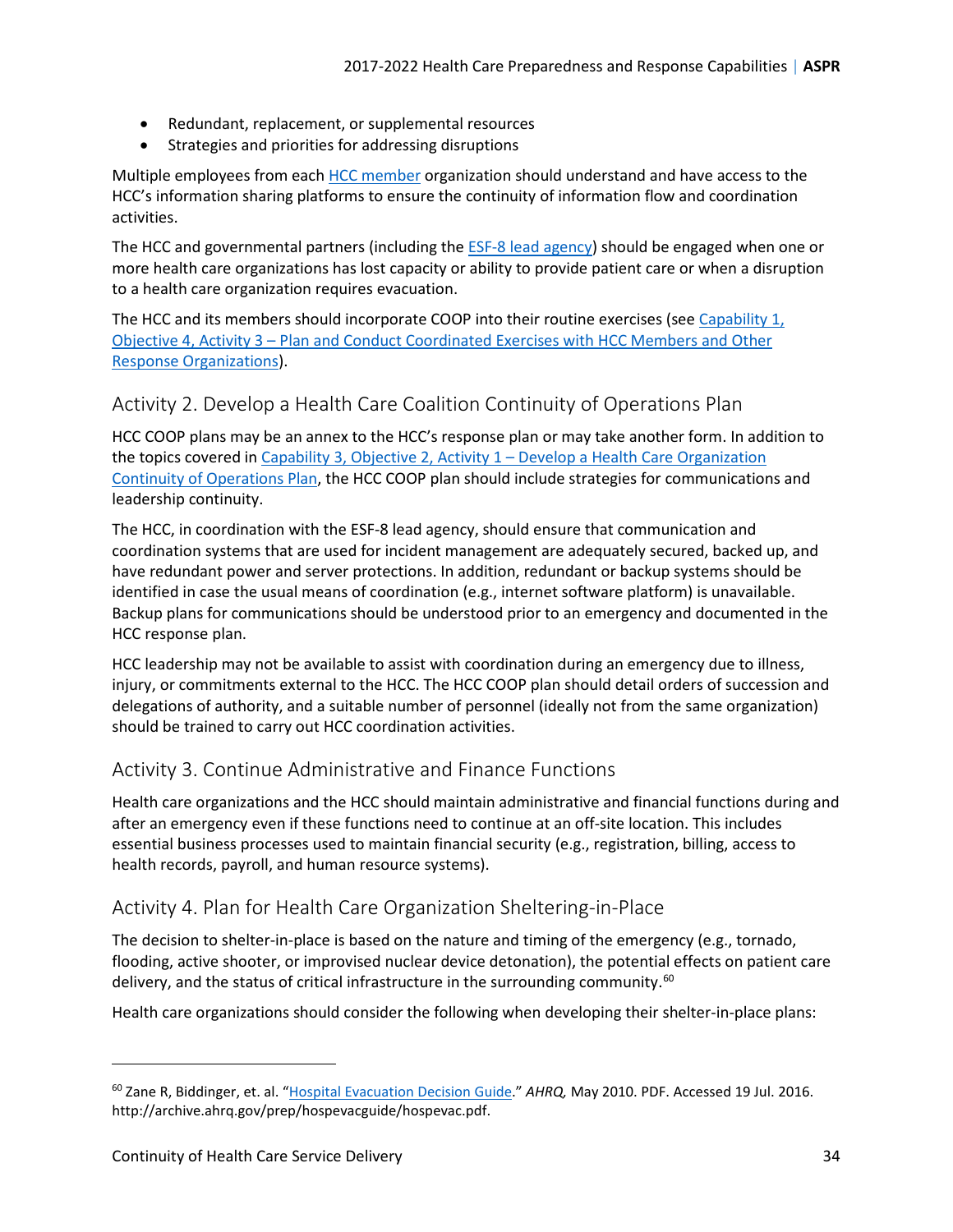- Decision-making criteria and authorities
- Identification of patient and non-patient care locations to provide protection from the external environment
- Operational procedures for shutting down HVAC, lock-down, and access control
- Assessment of internal capabilities and needs
- Acquisition of supplies, equipment, pharmaceuticals, and other necessary resources for sustainment (e.g., water and food), as well as materials that may be important for children and others during extended sheltering (e.g., books and games)
- Internal and external communications plans, including plans for communicating with patients' and workforce's families
- Triggers for lifting shelter-in-place orders

### <span id="page-34-0"></span>Objective 3: Maintain Access to Non-Personnel Resources during an Emergency

Critical equipment and supplies for all populations should be available to ensure the ongoing delivery of patient care services. HCC members should assess equipment and supply needs that will likely be in demand during an emergency and develop strategies to address potential shortfalls.

#### <span id="page-34-1"></span>Activity 1. Assess Supply Chain Integrity

Each individual HCC member should examine its supply chain vulnerabilities by collaborating with manufacturers and distributors to determine access to critical supplies, amounts available in regional systems, and potential alternate delivery options in the case that access or infrastructure is compromised. The HCC should then collect and use this information to coordinate effectively within the region, in collaboration with the ESF-8 lead agency.

The supply chain integrity assessment should include the following:

- Blood banks
- Medical gas suppliers
- Fuel suppliers
- Nutritional suppliers and food vendors
- Pharmaceutical vendors
- Leasing entities for biomedical (monitors, ventilators, etc.) and other durable medical equipment and beds
- Manufacturers and distributors for disposable supplies
- Manufacturers and distributors for PPE
- Hazardous waste removal services

The HCC should collaborate with health care organization members and other stakeholders to develop joint understanding and strategies to address supply chain vulnerabilities.

These vulnerabilities may be addressed at a health care organization and/or HCC level by decisions and mitigation strategies including but not limited to:

- Accessing stockpile (or maintain and rotate higher stock levels)
- Accessing vendor- and/or distributor-managed inventory/stockpile
- Establishing secondary vendors
- Developing 'push' or pre-event disaster supply procedures and triggers for activation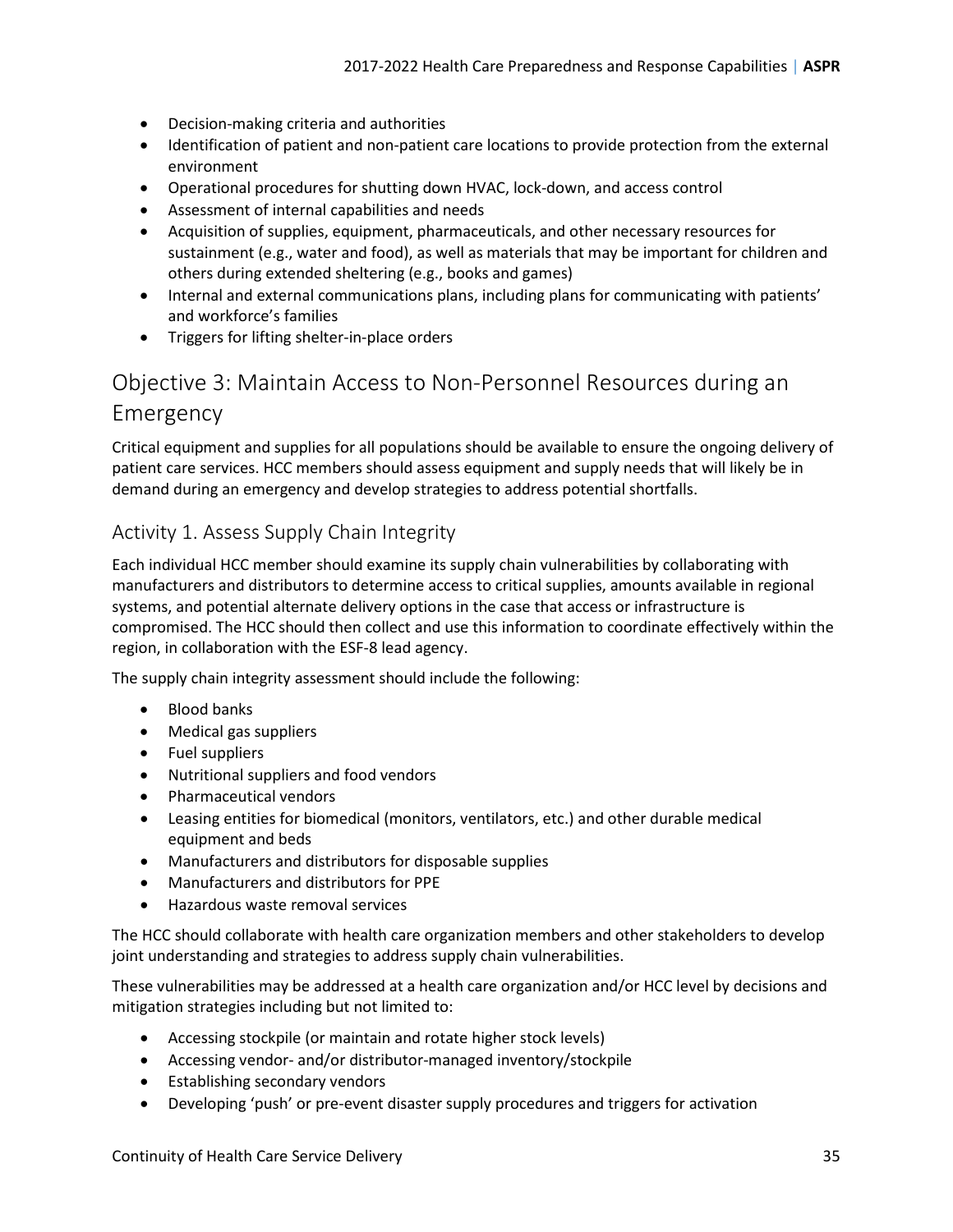- Identifying alternate modes of delivery
- Using bulk purchasing to benefit from advantages in pricing and availability across HCC members

Health care organizations will need to determine whether additional new contracts or other agreements are needed prior to an emergency. In many cases, there is little redundancy in available vendors and little available inventory, which may contribute to rapid exhaustion of supplies in a major emergency. HCC agreements to share supplies may provide a critical resource during emergencies. These agreements should be developed and documented prior to an emergency (see [Capability 1, Objective 2,](#page-13-0)  [Activity 2 – Assess Regional Health Care Resources\)](#page-13-0). The HCC and its members should also be aware of the need for redundancies in backup planning (e.g., in events affecting all HCC members, individual facilities may plan for the same vendors to provide backup supplies or utilities).

When these strategies fail, health care organizations and the HCC should consider implementing contingency plans, which may include conservation, substitution, adaptation, reuse, or reallocation.<sup>[61](#page-35-1)</sup> Additional strategies may include transferring resources from other HCCs and/or coordinating with the ESF-8 lead agency to request assets from the **[Strategic National Stockpile \(SNS\).](#page-66-3)**<sup>[62](#page-35-2)</sup>

### <span id="page-35-0"></span>Activity 2. Assess and Address Equipment, Supply, and Pharmaceutical Requirements

Pharmaceuticals and medical materiel are needed for both emergency treatment and to maintain the health of patients, health care providers, and first responders. Health care organizations should maintain awareness of critical medications and materiel they have on hand and how to obtain additional supplies through their established procurement processes, their HCC, and any state/local stockpiles.

Certain categories of pharmaceuticals and medical materiel are more likely to be required during a patient surge, such as:

- Pharmaceuticals
	- Analgesia and sedation medications (including oral and injectable)
	- **Anesthesia medications (e.g., paralytics)**
	- **Antibiotics (including oral and injectable)**
	- **Antivirals (e.g., oseltamivir)**
	- **Tetanus vaccine**
	- **Pressor medications**
	- **Antiemetics**
	- **Respiratory medications (e.g., albuterol)**
	- **Anticonvulsant drugs**
	- Antidotes (e.g., atropine, hydroxocobalamin) based on community risks and resources
	- Psychotropic medications
- Medical supplies and equipment
	- **Blood products**

l

Intravenous fluids and infusion pumps

<span id="page-35-2"></span><span id="page-35-1"></span><sup>61</sup> Altevogt, Bruce M., et al. ["Guidance for Establishing Crisis Standards of Care for Use in Disaster Situations.](https://www.nap.edu/read/12749/chapter/1)" *The National Academies Press,* 2009. Web. Accessed 26 Oct. 2016. www.nap.edu/read/12749/chapter/1. 62 ["Strategic National Stockpile.](http://www.cdc.gov/phpr/stockpile/stockpile.htm)" *CDC,* Jun. 17, 2016. Web. Accessed 26 Aug. 2016. www.cdc.gov/phpr/stockpile/stockpile.htm.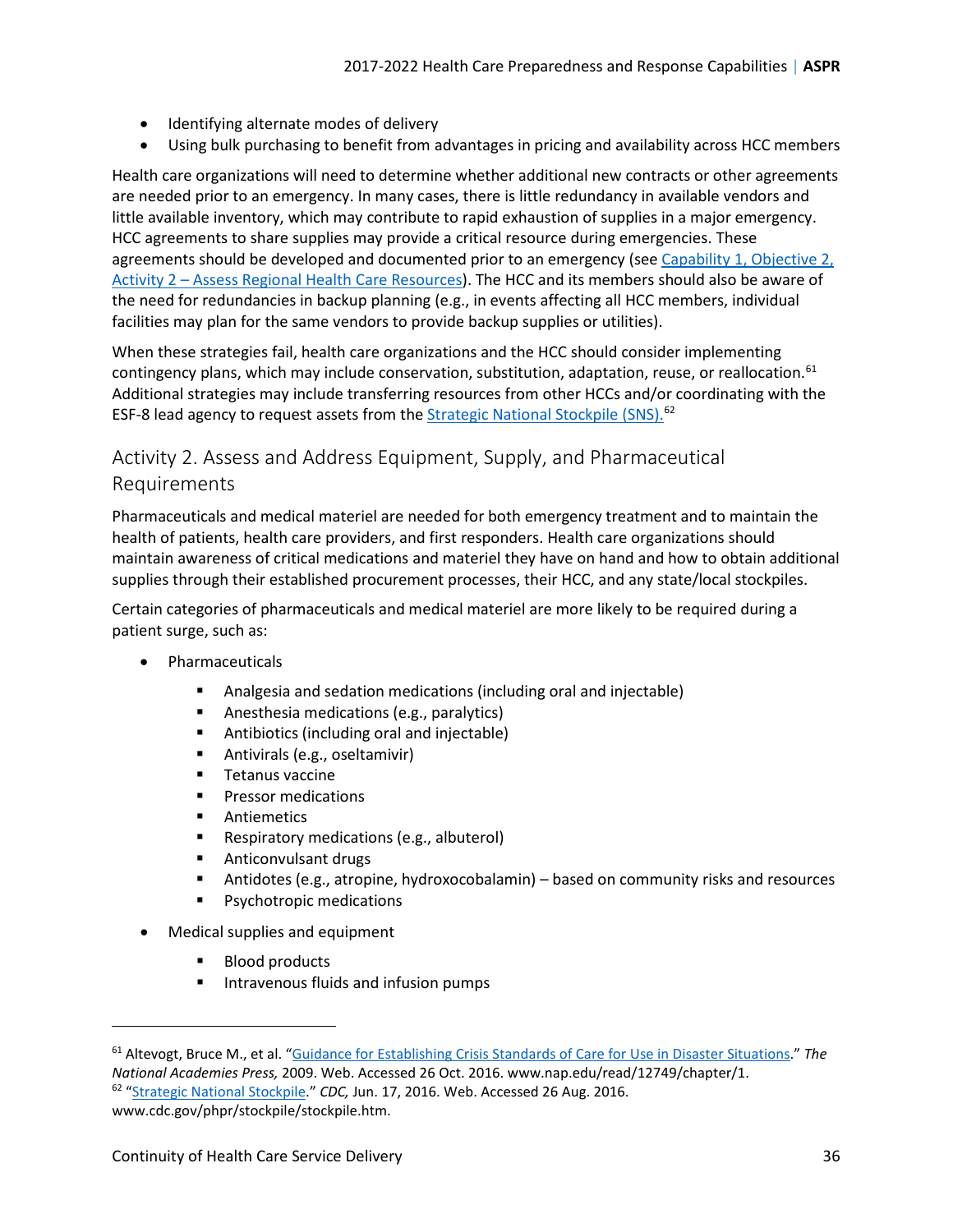- **•** Ventilators
- **Bedside monitors**
- Airway suction for all populations, including children
- **Surgical equipment and supplies**
- Supplies needed to administer pharmaceuticals, blood products, and intravenous fluids (e.g., needles, syringes, etc.)

Health care organizations should ensure access to formulations appropriate for dosing all patient types, including children and other special populations.

For most health care organizations, small increases above baseline levels of common, inexpensive medications will provide a buffer, particularly when organizations can share resources with HCC members during an emergency. Decisions to stockpile medications are complex and rely on a risk assessment and resource commitments by health care organizations, the HCC, and other stakeholders. Acquisition, storage, rotation, activation, use, and disposal decisions should all be considered and documented.

All health care organizations and the HCC should understand the SNS distribution plan for their jurisdiction(s). Health care organizations and HCCs in jurisdictions participating in th[e CHEMPACK](#page-56-1) $63$ program, the *Cities Readiness Initiative (CRI)*,<sup>[64](#page-36-2)</sup> and local and state-based plans that maintain treatment or prophylaxis caches should be engaged in the development, training, and exercising of those distribution plans.

### <span id="page-36-0"></span>Objective 4: Develop Strategies to Protect Health Care Information Systems and Networks

Cyberattacks on health care organizations have had significant effects on every aspect of patient care and organizational continuity. With increasing reliance on information systems, including EHRs, administrative and payment systems, mobile technology, communication systems, and networked medical devices, there is a potential risk to their integrity and safety. To combat these risks, health care organizations should implement cybersecurity leading practices and conduct robust planning and exercising for cyber incident response and consequence management. As the number of cyberattacks on the health care sector increases, health care practitioners, executives, IT professionals, legal and risk management professionals, and emergency managers should remain current on the ever-changing nature and type of threats to their organizations, systems, patients, and staff.<sup>[65](#page-36-3)</sup>

Health care organizations, assisted by the HCC, should explore industry cybersecurity standards, guidelines, and leading practices necessary to protect these systems (e.g., National Institute of Standards and Technology Cybersecurity Framework - *Framework for Improving Critical Infrastructure Cybersecurity*), [66](#page-36-4) and have a plan in place for response and recovery should they be compromised.

l

<span id="page-36-2"></span><span id="page-36-1"></span><sup>&</sup>lt;sup>63</sup> "CHEMPACK." HHS, 25 Jun. 2011. Web. Accessed 19 Jul. 2016. chemm.nlm.nih.gov/chempack.htm.<br><sup>64</sup> ["Cities Readiness Initiative.](http://www.cdc.gov/phpr/stockpile/cri/)" CDC, 17 Jun. 2016. Web. Accessed 19 Jul. 2016. www.cdc.gov/phpr/stockpile/cri/.<br><sup>65</sup> "Cyb

<span id="page-36-3"></span>asprtracie.hhs.gov/documents/cybersecurity.pdf.<br><sup>66</sup> ["Framework for Improving Critical Infrastructure Cybersecurity.](https://www.nist.gov/sites/default/files/documents/cyberframework/cybersecurity-framework-021214.pdf)" *NIST*, 12 Feb. 2014. PDF. Accessed 26 Oct. 2016.

<span id="page-36-4"></span>https://www.nist.gov/sites/default/files/documents/cyberframework/cybersecurity-framework-021214.pdf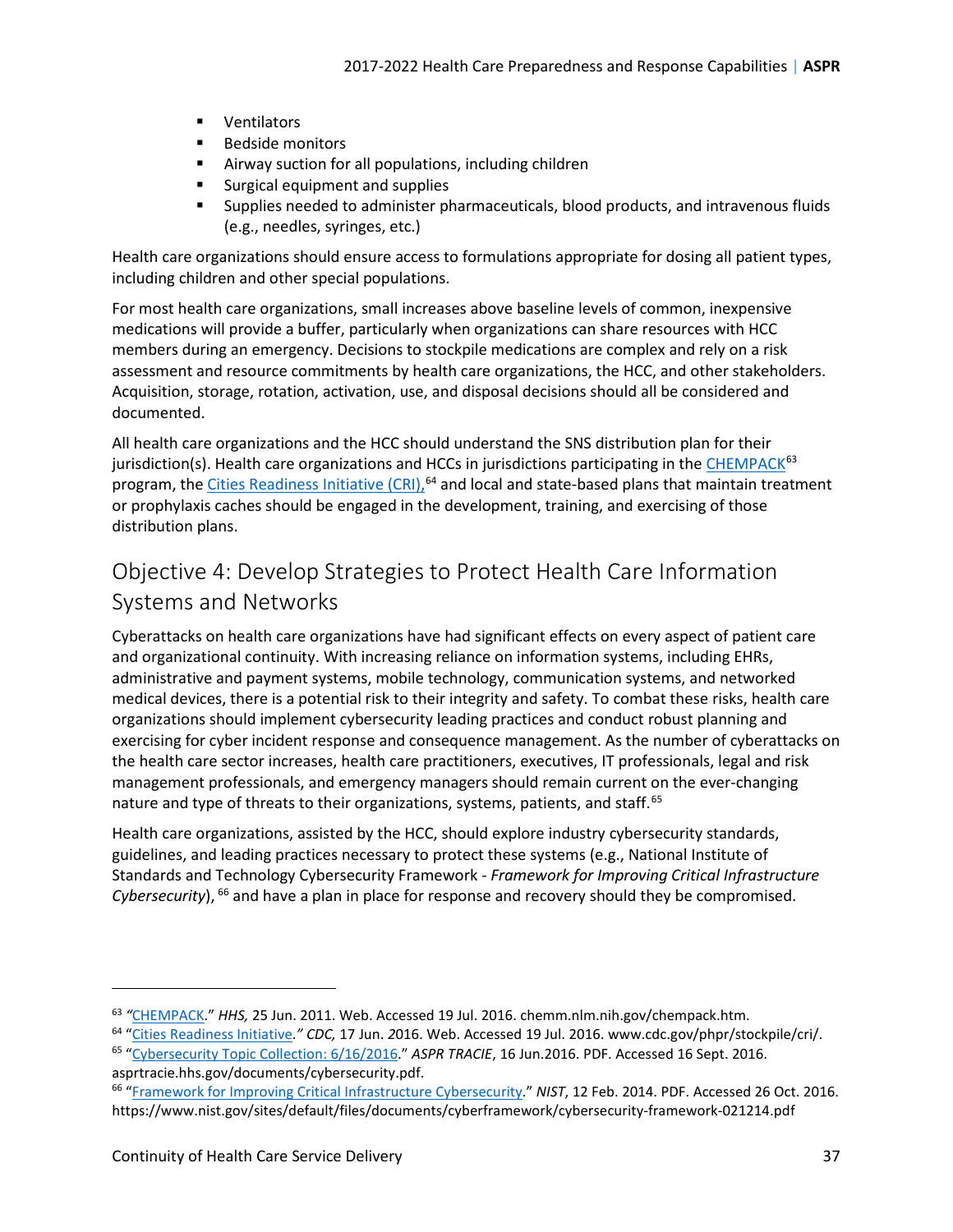Some industry-recognized leading practices<sup>[67](#page-37-2)</sup> for protecting health care information systems and networks include but are not limited to:

- Conducting a computer network assessment to obtain the information necessary to develop a cybersecurity plan to reduce cyberattacks and reduce breaches
- Encrypting all computers and mobile devices
- Pre-approving the use of any devices not issued by the organization
- Implementing role-based access to any systems to ensure employees only have access to programs and applications necessary to perform functions of their jobs
- Configuring any EHR system or database to require specific access permissions to each user; inquiring with the EHR vendor to determine how they provide updates and technical support
- Developing security policies for the use of virtual private network (VPN) or private connections
- Implementing staff cybersecurity training and enforcement policies
- Including cybersecurity and continuity of information systems considerations in the organization's [hazard vulnerability analysis](#page-60-1) (HVA)
- Including appropriate IT personnel and considerations in EOPs, training, and exercises
- Engaging outside partners (e.g., law enforcement, regulatory agencies, and IT security providers/vendors) for assistance with cybersecurity incidents
- Developing mechanisms for IT personnel to obtain needed cybersecurity information through law enforcement partnerships
- Becoming a member in information sharing and analysis organizations (ISAOs)<sup>[68](#page-37-3)</sup> or other means

### <span id="page-37-0"></span>Objective 5: Protect Responders' Safety and Health

The safety and health of clinical and non-clinical personnel are high priorities for preparedness and continuity as effective care cannot be delivered without available staff. Health care organizations, in coordination with the HCC, should develop processes to protect responders' safety and health and align with various requirements, certifications, and standards (e.g., Occupational Safety and Health Administration [OSHA],<sup>[69](#page-37-4)</sup> [Joint Commission,](#page-63-1) etc.). Those processes should be implemented to equip, train, and provide resources necessary to protect responders, employees, and their families from hazards during response and recovery operations. PPE, [medical countermeasures \(MCMs\),](#page-64-3) workplace violence training[, psychological first aid](#page-65-1) training, and other interventions specific to an emergency are all necessary to protect health care workers from illness or injury and should be readily available to the health care workforce. This section addresses selected aspects of workforce safety and protection relevant to emergencies, but does not include the much broader spectrum of health care worker safety during routine operations.

### <span id="page-37-1"></span>Activity 1. Distribute Resources Required to Protect the Health Care Workforce

It is important to keep patients, responders, employees, and their families safe during emergencies. The health care organization should be prepared to distribute MCMs, using a closed point of dispensing

www.phe.gov/Preparedness/planning/cip/Documents/cybersecurity-checklist.pdf.<br><sup>68</sup> ["Information Sharing and Analysis Organizations.](https://www.dhs.gov/isao)" *DHS*, 13 Apr. 2016. Web. Accessed 20 Sept. 2016.

<span id="page-37-2"></span><sup>67</sup>["Protecting the Healthcare Digital Infrastructure: Cybersecurity Checklist.](http://www.phe.gov/Preparedness/planning/cip/Documents/cybersecurity-checklist.pdf)" *ASPR CIP Healthcare & Public Health Sector Coordinating Councils Public Private Partnership,* 2016. PDF. Accessed 19 Jul. 2016.

<span id="page-37-3"></span>https://www.dhs.gov/isao.<br><sup>69</sup> ["OSHA: Regulations \(Standards – 29 CFR\).](https://www.osha.gov/pls/oshaweb/owadisp.show_document?p_table=STANDARDS&p_id=10051)" *OSHA*, 2012. Web. Accessed 12 Sept. 2016.

<span id="page-37-4"></span>

www.osha.gov/pls/oshaweb/owadisp.show\_document?p\_table=STANDARDS&p\_id=10051.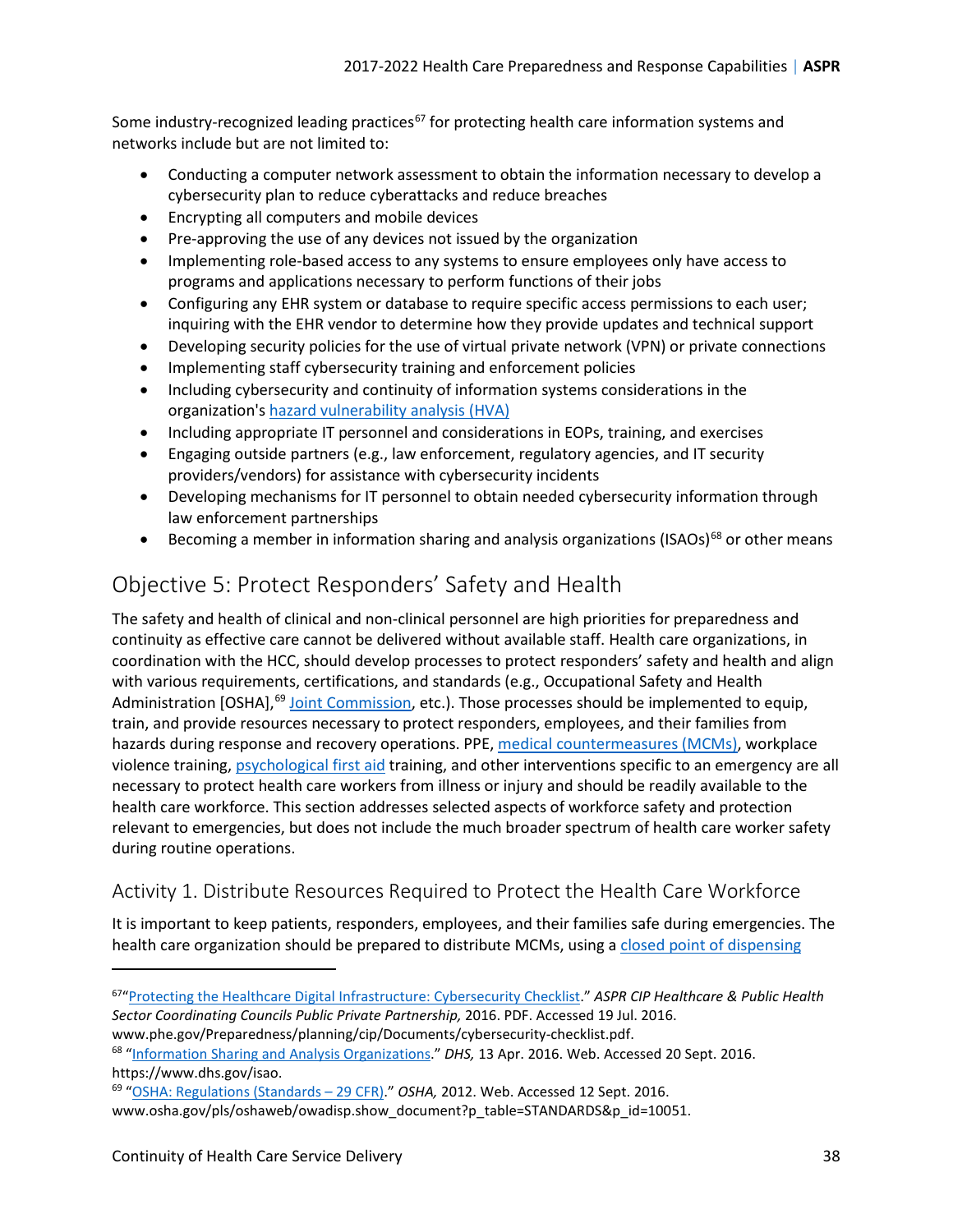[\(POD\)](#page-56-3) or other model, when there is potential or confirmed exposure to any chemical, biological, radiological, nuclear, and explosives (CBRNE) hazard for which MCMs exist. Access to such MCMs should be coordinated and planned for with the local public health department. This approach allows for organized and timely MCM distribution.

In addition, PPE (e.g., respirators, protective clothing, gloves, face shields, etc.) should be available to response personnel across varying job functions to offer protection from a wide range of threats such as infectious diseases, radiation, chemical exposure, and various physical hazards. In certain situations, staff exposures may warrant pharmaceutical prophylaxis, which should be managed according to the health care organization's infection control policies. Exposures may result from PPE failure, emerging infectious disease outbreaks, industrial accidents, natural disasters, or terrorist attacks. Providing access to food and sleeping arrangements is also key to protecting responders' safety and health, increasing their ability and willingness to work during an emergency.

The HCC should promote regional PPE procurement that could offer significant advantages in pricing and consistency for staff, especially when PPE is shared across health care organizations in an emergency. In circumstances where HCC members are part of a larger [corporate health system,](#page-57-1) a balance between corporate procurement and regional procurement could be considered (see [Capability 3, Objective 3,](#page-34-1) [Activity 1 – Assess Supply Chain Integrity\)](#page-34-1).

### <span id="page-38-0"></span>Activity 2. Train and Exercise to Promote Responders' Safety and Health

Training, drills, and exercises develop the knowledge, skills, and abilities of an HCC members' workforce to effectively respond to emergencies (see Capability 1, Objective 4 – Train and Prepare the Health Care [and Medical Workforce\)](#page-17-0).

Health care organizations, in collaboration with other HCC members, should:

- Integrate responder safety and health policy development, training, and program implementation with existing occupational health and infection control programs (e.g., PPE including respiratory protection, MCMs, workplace violence, psychological first aid)
- Plan for pre-hospital decontamination, and ensure coordination among fire, emergency medical services (EMS), and other health care organizations
- Create [hazardous material \(HAZMAT\)](#page-61-2) plans that include appropriate staff training requirements and PPE to perform decontamination per OSHA guidance for first receivers<sup>[70](#page-38-1)</sup> (see Capability 4 – [Medical Surge](#page-43-0) for more information on HAZMAT response)
- Provide training for health care providers, laboratorians, and support staff for contact, droplet, airborne infectious diseases, including those that may be classified as highly pathogenic and transmissible
- Work with human resources departments and health care unions, as applicable, to develop policies and procedures to ensure health care worker readiness and safety associated with caring for patients
- Maintain PPE in a state of readiness, and ensure inventory is updated and adequate for staffing demands and needs

<span id="page-38-1"></span><sup>70</sup>*"*[OSHA Best Practices for Hospital-based First Receivers of Victims from Mass Casualty Incidents Involving the](https://www.osha.gov/dts/osta/bestpractices/html/hospital_firstreceivers.html)  [Release of Hazardous Substances.](https://www.osha.gov/dts/osta/bestpractices/html/hospital_firstreceivers.html)" *OSHA*, Jan. 2005. Web. Accessed 19 Jul. 2016. www.osha.gov/dts/osta/bestpractices/html/hospital\_firstreceivers.html.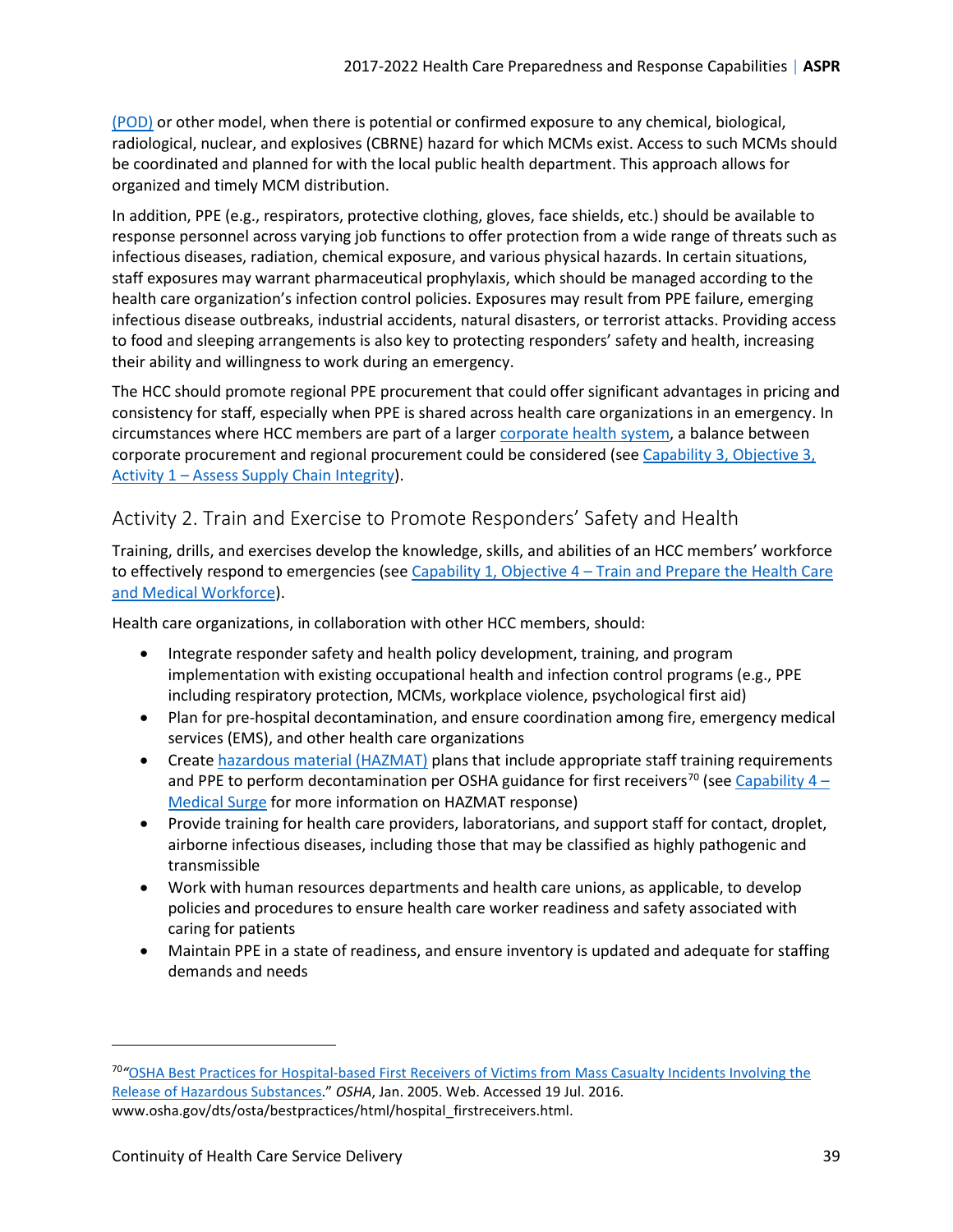### <span id="page-39-0"></span>Activity 3. Develop Health Care Worker Resilience

A resilient workforce is critical to successful emergency response and recovery.

The HCC and its members should consider the following:

- Pre-emergency resilience building, such as encouraging healthy lifestyles; developing family emergency plans; conducting staff training for active shooter events and psychological first aid; and instituting workplace violence reduction strategies
- Emergency resilience support, such as rotating staff to limit fatigue; providing support to staff and families (e.g., child care); providing accurate and timely updates during an emergency; providing opportunities for interacting with health care organization leadership; and providing just-in-time training relative to the emergency
- Post-emergency support,  $71$  such as providing psychological first aid; distributing information on expected stress responses; conducting self- and peer-assessment and monitoring activities; providing access to employee assistance programs, including professional behavioral health services; and modifying duty assignments. Post-emergency activities may continue for months and even years beyond the emergency
- Ongoing health and safety monitoring activities, such as determining which groups of responders should be included in a health care or disease registry program to monitor their long-term physical and behavioral health; establishing and implementing long-term tracking of responder health, and where appropriate, community health; and providing technical assistance to help determine the appropriate duration and content of long-term health tracking

The HCC can disseminate information and promote these programs and initiatives to all HCC members.

### <span id="page-39-1"></span>Objective 6: Plan for and Coordinate Health Care Evacuation and Relocation

Health care organizations should evacuate or relocate when continuity planning efforts cannot sustain a safe working environment or when a government entity orders a health care organization to evacuate. The HCC should ensure all members and other stakeholders are included in evacuation and relocation planning including but not limited to, skilled nursing facilities and long-term care facilities. The HCC plays a critical role in coordinating the various elements of patient evacuation and relocation.

#### <span id="page-39-2"></span>Activity 1: Develop and Implement Evacuation and Relocation Plans

The HCC and its members should prepare for evacuation or relocation with little or no warning. Evacuation and relocation plans assist health care organizations with the safe and effective care of patients, use of equipment, and utilization of staff when relocating to another part of the facility or when evacuating patients to another facility. Health care organizations may rely on the HCC and their affiliated corporate health systems to assist in planning, evacuation, and relocation processes.

The HCC and its members, in coordination with the ESF-8 lead agency, should consider the following when planning and coordinating patient evacuation and relocation:

• Planning considerations:

 $\overline{\phantom{a}}$ 

<span id="page-39-3"></span><sup>71</sup> ["Tips for Retaining and Caring for Staff after a Disaster.](https://asprtracie.hhs.gov/documents/tips-for-retaining-and-caring-for-staff-after-disaster.pdf)" *ASPR TRACIE,* 10 Sep. 2016. PDF. Accessed 26 Oct. 2016. https://asprtracie.hhs.gov/documents/tips-for-retaining-and-caring-for-staff-after-disaster.pdf.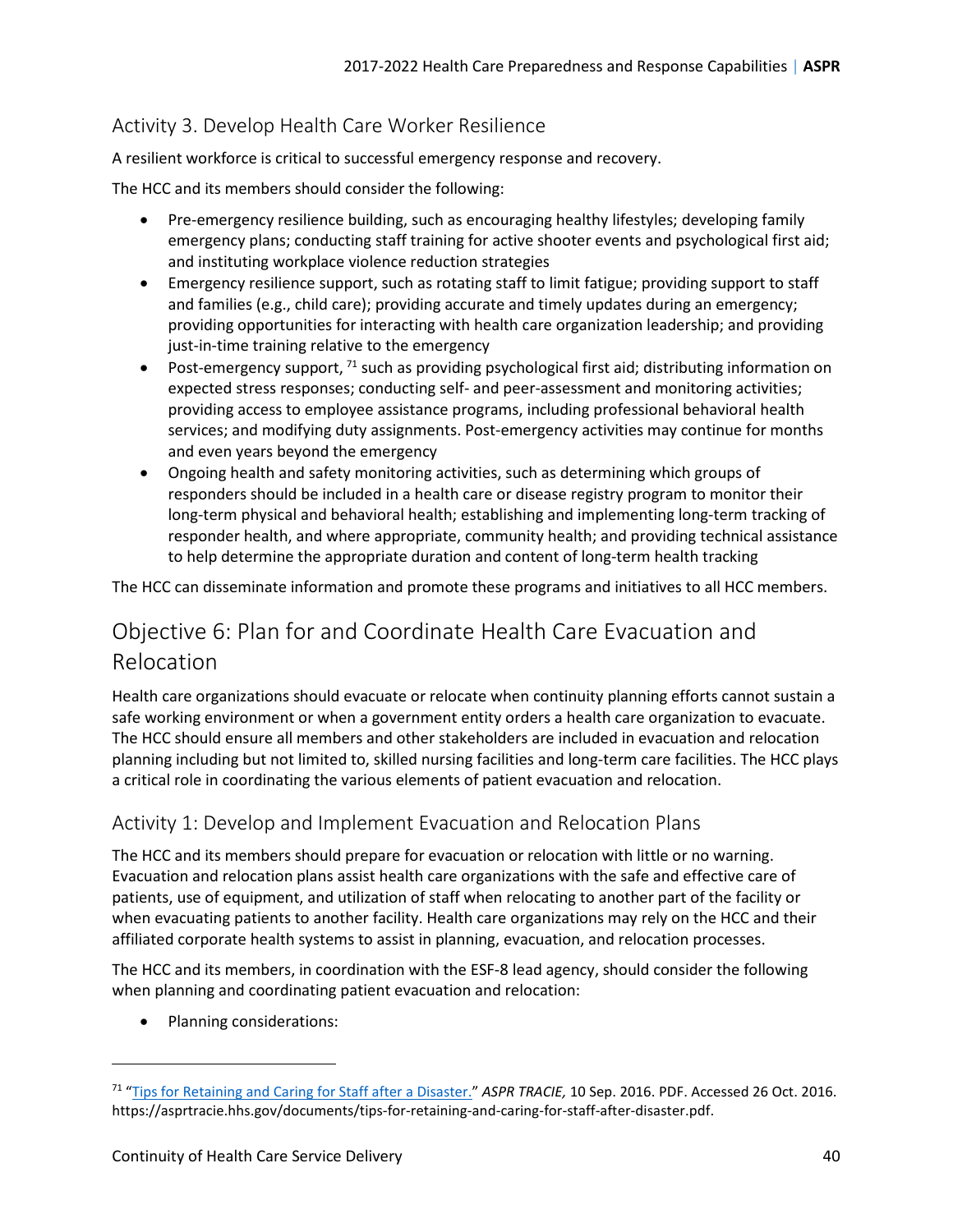- Establish authorities for decision-making processes, including triggers for evacuation
- **Ensure internal and external communications**
- **If all identify appropriate relocation and evacuation staging areas within the facility**
- **Integrate health care organization evacuation planning with local and regional patient** movement plans
- **If** Identify situations for early discharge
- **If all identify available destination facilities and their ability to expand existing services to** receive patients from evacuating facilities
- **Establish processes for when patients cannot be moved (see [Capability 3, Objective 2,](#page-33-2)** [Activity 4 – Plan for Health Care Organization Sheltering-in-Place\)](#page-33-2)
- **Establish procedures for facility closure**
- Evacuation and relocation considerations:
	- **Prioritize the order and category of patients chosen for evacuation and relocation**
	- Obtain [section 1135 of the Social Security Act waivers;](#page-66-0)<sup>[72](#page-40-1)</sup> these waivers can be obtained retroactively in certain emergency situations
	- Match patient needs with available transport resources (including non-EMS transportation assets)
	- Move and track patients and their belongings, staff, and medical records; ensure vital patient medications and equipment (e.g., mechanical ventilators, monitors, intravenous [IV] poles, etc.) are brought with the patient during patient transport and are returned to the facility of origin
	- **Notify families, and initiate reunification**

Planning, training, and exercising these activities are critical to the success of evacuation and relocation. High risk patients should be given special consideration during evacuation and relocation. These patients include adults, children, and neonates in [critical care](#page-57-2) units, current operative cases, psychiatric (including memory/dementia care) patients, and other patients who may need specialized care during evacuation and relocation.

### <span id="page-40-0"></span>Activity 2. Develop and Implement Evacuation Transportation Plans

The HCC and its members, in collaboration with the ESF-8 lead agency, should develop and implement transportation plans for evacuating patients from one [health care facility](#page-62-0) to another.

The plans should:

- Articulate the HCC's role in coordinating EMS assistance
- Include a process to appoint a transport manager or similar position under the ICS operations section
- Identify a coordinating entity for public and private EMS agencies, including both ground and air medical services
- Identify transportation assets including non-medical transportation partners, such as commercial bus companies
- Identify processes to access specialized transportation assets through emergency management organizations (e.g., National Guard [State Active Duty], tractors, boats)

<span id="page-40-1"></span><sup>72</sup> See ["1135 Waivers.](http://www.phe.gov/Preparedness/legal/Pages/1135-waivers.aspx)" *ASPR,* 2 May 2013. Web. Accessed 12 Sept. 2016. http://www.phe.gov/Preparedness/legal/Pages/1135-waivers.aspx.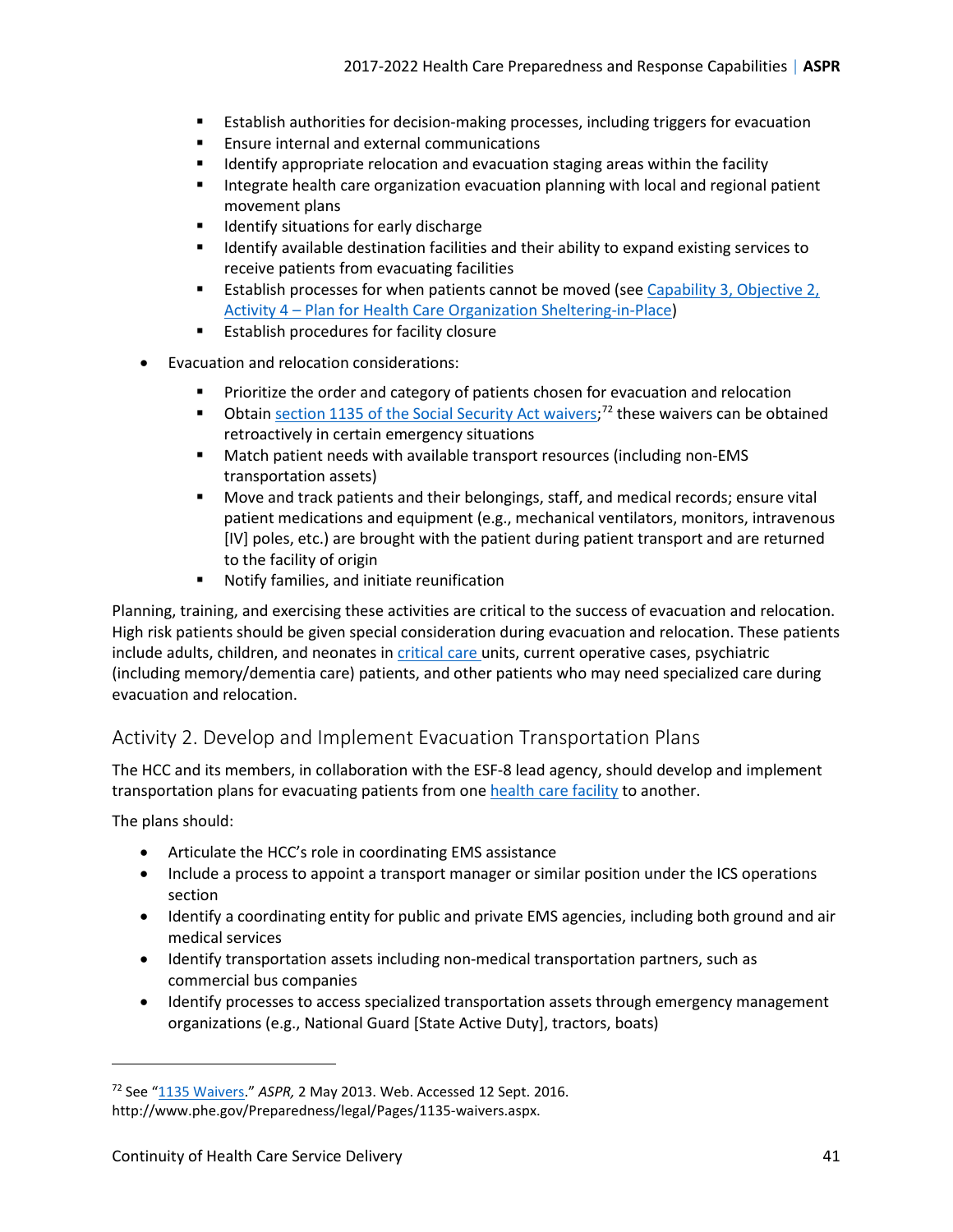- Consider age- and size-related transportation equipment needs
- Develop processes to track patients and staff during transport
- Establish processes for transport partners to communicate with sending and receiving facilities
- Establish processes to communicate with patients' families when transferring patients to the next health care provider

### <span id="page-41-0"></span>Objective 7: Coordinate Health Care Delivery System Recovery

Effective recovery and reconstitution of the health care delivery system includes pre-incident planning and implementation of recovery processes that begin at the outset of a response. The HCC can play an important role in monitoring and facilitating the recovery processes of the health care delivery system disrupted by an emergency. These efforts are intended to promote an effective and efficient return to normal or, ideally, improved operations for the provision of and access to health care in the community.

### <span id="page-41-1"></span>Activity 1. Plan for Health Care Delivery System Recovery

Recovery processes can be integrated into existing plans (e.g., annex to EOPs) or be developed as a separate stand-alone plan. The HCC and its members should participate in state and local pre-emergency recovery planning activities as described in the *National Disaster Recovery Framework*[73](#page-41-3) in order to leverage existing recovery resources, programs, projects, and activities.

Response, continuity operations, and recovery are overlapping, interdependent, and often conducted concurrently. Therefore, identifying connected functions, tasks, or activities in the post-emergency environment will facilitate a coordinated transition from response to recovery.

Key considerations to recovery planning include:

- Goals and strategic priorities for the continued delivery of essential health care services, including behavioral health, and opportunities for improvement after an emergency
- Flexible operational objectives and tactics to accommodate different recovery approaches
- Integration with pre-incident assessments and plans (e.g., community health needs assessments, community health improvement plans, organizational capital improvement plans)
- Critical infrastructure dependencies (e.g., public utilities, IT, transportation, etc.)
- Workforce retention issues essential to operations (e.g., access to child or adult dependent care)

#### <span id="page-41-2"></span>Activity 2. Assess Health Care Delivery System Recovery after an Emergency

The HCC may assist its members' assessment of emergency-related structural, functional, and operational impacts.

The HCC can assist its members with the following activities:

• Data collection and analysis to identify priorities in the reconstitution and delivery of community health care services at the outset of an emergency

<span id="page-41-3"></span><sup>73</sup> ["National Disaster Recovery Framework.](https://www.fema.gov/media-library-data/1466014998123-4bec8550930f774269e0c5968b120ba2/National_Disaster_Recovery_Framework2nd.pdf)" *FEMA*, ed. 2, Jun. 2016. PDF. Accessed 12 Sept. 2016. www.fema.gov/media-library-data/1466014998123-

<sup>4</sup>bec8550930f774269e0c5968b120ba2/National\_Disaster\_Recovery\_Framework2nd.pdf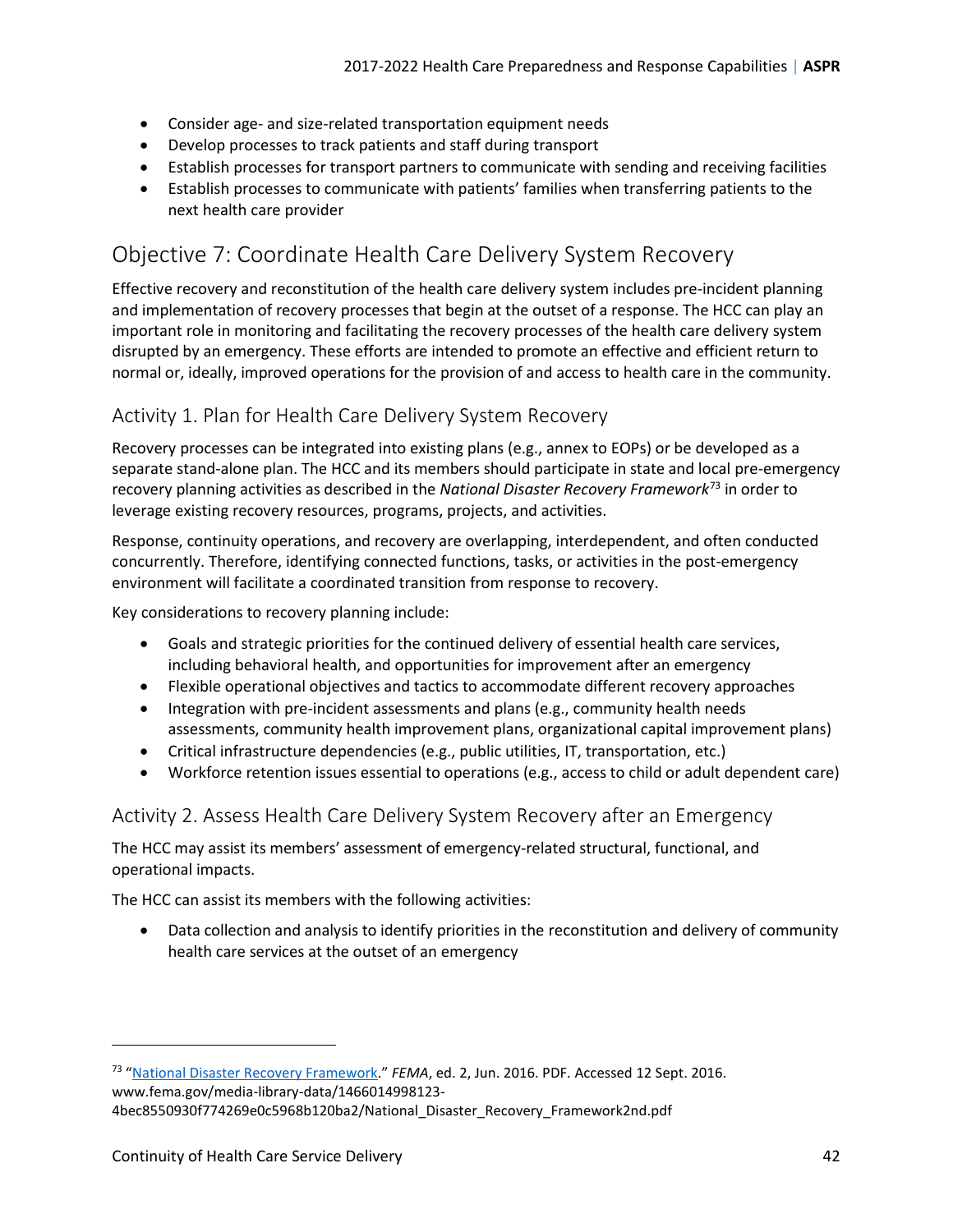- Collaboration with federal infrastructure assessment teams<sup>[74](#page-42-1)</sup> to enhance knowledge of disaster impacts on physical infrastructure and inform future risk mitigation strategies
- Implementation of emergency management organizations' disaster impact assessments to assess post-disaster community health concerns

#### <span id="page-42-0"></span>Activity 3. Facilitate Recovery Assistance and Implementation

The HCC, in coordination with its government partners, supports its members in the post-emergency recovery process by facilitating patient repatriation and system operations restoration.

The HCC should:

- Assist HCC members with government processes for reimbursement, reconstitution, and resupply in concert with its emergency management organizations and ESF partners
- Convene a platform to identify long-term health care and community health recovery gaps, and develop potential strategies to address them
- Develop and communicate short- and long-term priorities to the jurisdiction's government and emergency management functions (e.g., [ESF-6 \[Mass Care, Emergency Assistance, Housing, and](#page-59-1)  [Human Services\],](#page-59-1) ESF-8, and the [Health and Social Services Recovery Support Function\)](#page-61-4)
- Collaborate with emergency management organizations and government officials to identify opportunities for future mitigation strategies or initiatives to enhance the resilience of the physical health care infrastructure

Health care organizations should ensure that their ICS prepares for a return to normal operations by:

- Identifying and preparing documentation necessary for government assistance
- Assessing damaged infrastructure and impacted patient care services to restore functionality
- Supporting the physical and behavioral health needs of affected patients, staff, and families
- Connecting patients and staff with case management and financial services<sup>[75](#page-42-2)</sup>
- Planning the after-action learning and improvement processes

Successful reconstitution and recovery should be guided by efforts to build back better.

l

<span id="page-42-1"></span><sup>74</sup> ["Mitigation Assessment](https://www.fema.gov/mitigation-assessment-team-program) Team Program." *FEMA,* 16 Feb. 2016. Web. Accessed 12 Sept. 2016.

<span id="page-42-2"></span>www.fema.gov/mitigation-assessment-team-program.<br><sup>75</sup> ["Tips for Retaining and Caring for Staff after a Disaster.](https://asprtracie.hhs.gov/documents/tips-for-retaining-and-caring-for-staff-after-disaster.pdf)" *ASPR TRACIE*, 10 Sep. 2016. PDF. Accessed 26 Oct. 2016. https://asprtracie.hhs.gov/documents/tips-for-retaining-and-caring-for-staff-after-disaster.pdf.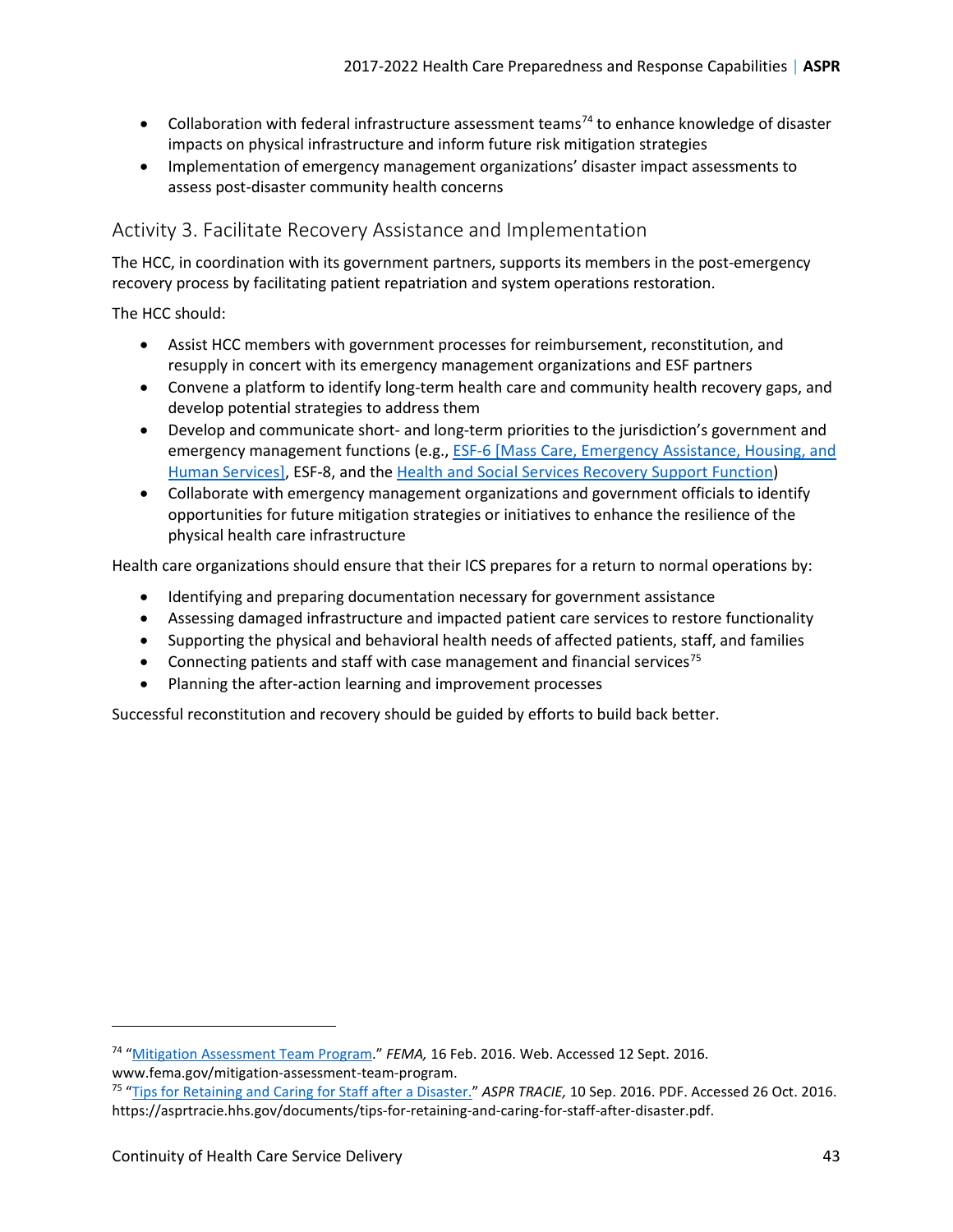# <span id="page-43-0"></span>Capability 4. Medical Surge

Medical surge is the ability to evaluate and care for a markedly increased volume of patients that exceeds normal operating capacity. Providing an effective medical surge response is dependent on the planning and response capabilities developed in [Capability 1 – Foundation for Health Care and Medical](#page-9-0)  [Readiness,](#page-9-0) [Capability 2 – Health Care and Medical Response Coordination,](#page-24-0) and [Capability 3 – Continuity](#page-31-0)  [of Health Care Service Delivery.](#page-31-0) Developin[g health care coalitions \(HCCs\)](#page-61-0) is especially important to support the coordination of the medical response across health care organizations.

Medical surge requires building capacity and capability:

- Surge capacity is the ability to manage a sudden influx of patients. It is dependent on a wellfunctioning [incident command system \(ICS\)](#page-63-0) and the variables of space, supplies, and staff.<sup>[76](#page-43-1)</sup> The surge requirements may extend beyond placing patients into beds, and should include all aspects related to clinical services (e.g., laboratory studies, radiology exams, operating rooms)<sup>[77](#page-43-2)</sup>
- Surge capability is the ability to manage patients requiring very specialized medical care. Surge requirements span a range of medical and health care services (e.g., expertise, information, procedures, or personnel) that are not normally available at the location where they are needed (e.g., pediatric care provided at non-pediatric facilities or burn care services at a non-burn center). Surge capability also includes special interventions in response to uncommon and resource intensive patient diagnoses (e.g., Ebola, radiation sickness) to protect medical providers, other patients, and the integrity of the medical care facility<sup>[78](#page-43-3)</sup>

Although these terms are not mutually exclusive (e.g., an [emergency](#page-58-0) with large numbers of burn patients results in a need for both capacity and capability), they provide context for medical surge planning and can assist the HCC in developing regional approaches to providing care to patients with specific illnesses or injuries resulting from a wide variety of emergencies (e.g., regional viral hemorrhagic fever plan, regional mass burn plan, and regional mass pediatric plan).

HCCs and their members that coordinate during a medical surge response are more likely to be able to manage the emergency without state or federal assets or employing crisis care strategies.<sup>[79](#page-43-4)</sup> However, it is not possible to plan for all worst case scenarios, and there may be times when the health care delivery system is stressed beyond its maximum surge capacity. For those scenarios, crisis care strategies<sup>[80](#page-43-5)</sup> may be employed and planned well in advance. Planning for medical surge should follow th[e Medical Surge](#page-64-4) 

<span id="page-43-1"></span><sup>76</sup>["Health Care System Surge Capacity Recognition, Preparedness, and Response."](https://www.acep.org/Clinical---Practice-Management/Health-Care-System-Surge-Capacity-Recognition,-Preparedness,-and-Response/) *American College of Emergency Physicians,* 2014. Web. Accessed 19 Jul. 2016. www.acep.org/Clinical---Practice-Management/Health-Care-System-Surge-Capacity-Recognition,-Preparedness,-and-Response/.<br><sup>77</sup>["ICDRM/GWU Emergency Management Glossary of Terms."](https://www2.gwu.edu/%7Eicdrm/publications/PDF/GLOSSARY%20-%20Emergency%20Management%20ICDRM%2030%20JUNE%2010.pdf) *The George Washington University Institute for* 

<span id="page-43-2"></span>*Crisis, Disaster, and Risk Management,* 30 Jun. 2010. pp. 14. PDF. Accessed 19 Jul. 2016.

<span id="page-43-3"></span>www.gwu.edu/~icdrm/publications/PDF/GLOSSARY - Emergency Management ICDRM 30 JUNE 10.pdf.<br><sup>78</sup> Ibid.

<span id="page-43-5"></span><span id="page-43-4"></span><sup>79</sup> Altevogt, Bruce M., et al. ["Guidance for Establishing Crisis Standards of Care for Use in Disaster Situations.](https://www.nap.edu/read/12749/chapter/1)" *The National Academies Press,* 2009. Web. Accessed 26 Oct. 2016. www.nap.edu/read/12749/chapter/1.  $80$  Ibid.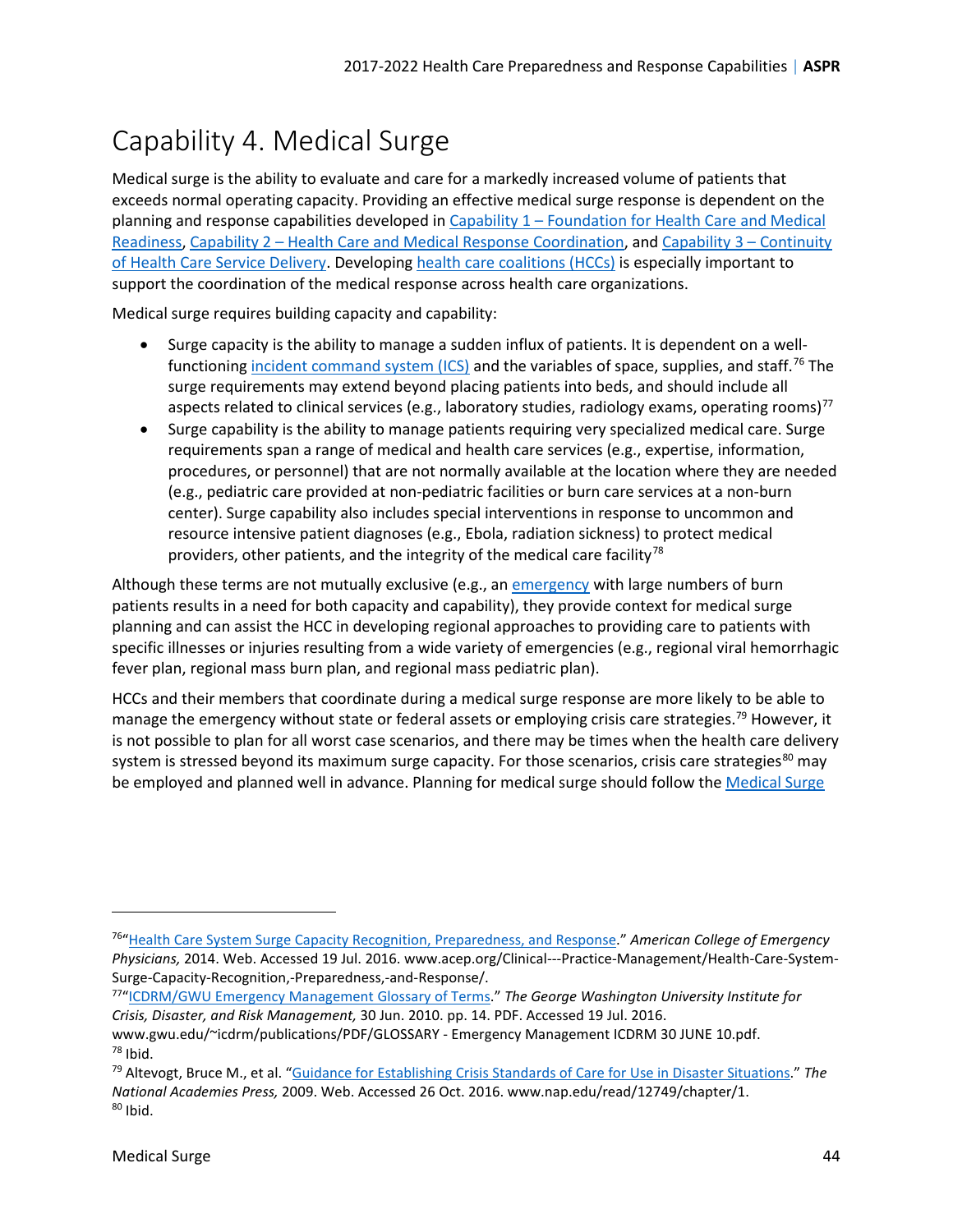[Capacity and Capability \(MSCC\)](#page-64-4)<sup>[81](#page-44-2)</sup> tiered approach, where successive levels of assistance are activated as the emergency evolves.

#### **Goal for Capability 4: Medical Surge**

**Health care organizations—including hospitals, emergency medical services (EMS), and outof-hospital providers—deliver timely and efficient care to their patients even when the demand for health care services exceeds available supply. The HCC, in collaboration with the [Emergency Support Function-8 \(ESF-8\)](#page-59-4) lead agency, coordinates information and available resources for its members to maintain conventional surge response. When an emergency overwhelms the HCC's collective resources, the HCC supports the health care delivery system's transition to contingency and crisis surge response and promotes a timely return to conventional standards of care as soon as possible.** 

### <span id="page-44-0"></span>Objective 1: Plan for a Medical Surge

Health care organizations can most effectively implement and manage medical surge when appropriate information sharing systems and procedures have been established, appropriate plans for all levels of care and populations have been developed, and personnel have been trained in their use.

### <span id="page-44-1"></span>Activity 1. Incorporate Medical Surge Planning into a Health Care Organization Emergency Operations Plan

An emergency event will require the HCC and its members to share information, attain and maintain situational awareness, and manage and share resources, at a minimum. The HCC may help facilitate patient and resource distribution (or re-distribution) during a surge emergency. The health care organization's **[Emergency Operations Plan \(EOP\)](#page-58-2)** will help inform these efforts.

The health care organization EOP should summarize the actions to initiate a response to a medical surge. The EOP should include individual departmental sections that provide specific surge strategies for each unit or service line. Further, employees should clearly know how to communicate with the organization's [Emergency Operations Center \(EOC\).](#page-58-1) The EOP should include a process for the health care organization to request waivers and [emergency use authorizations.](#page-59-2) As the response evolves and situational awareness is enhanced, the health care organization can refine its response strategies according to the scope of the emergency.

For more information on the health care organization's EOP, see Capability 2 – Health Care and Medical [Response Coordination.](#page-24-0)

l

<span id="page-44-2"></span><sup>81</sup> Barbera, Joseph. A., Macintyre, Anthony. G., M.D. "Medical Surge Capacity and Capability: A Management [System for Integrating Medical and Health Resources During Large-Scale Emergencies.](http://www.phe.gov/preparedness/planning/mscc/handbook/documents/mscc080626.pdf)" *HHS*, Second Edition. Sept. 2007. PDF. Accessed 24 Aug. 2016.

www.phe.gov/preparedness/planning/mscc/handbook/documents/mscc080626.pdf.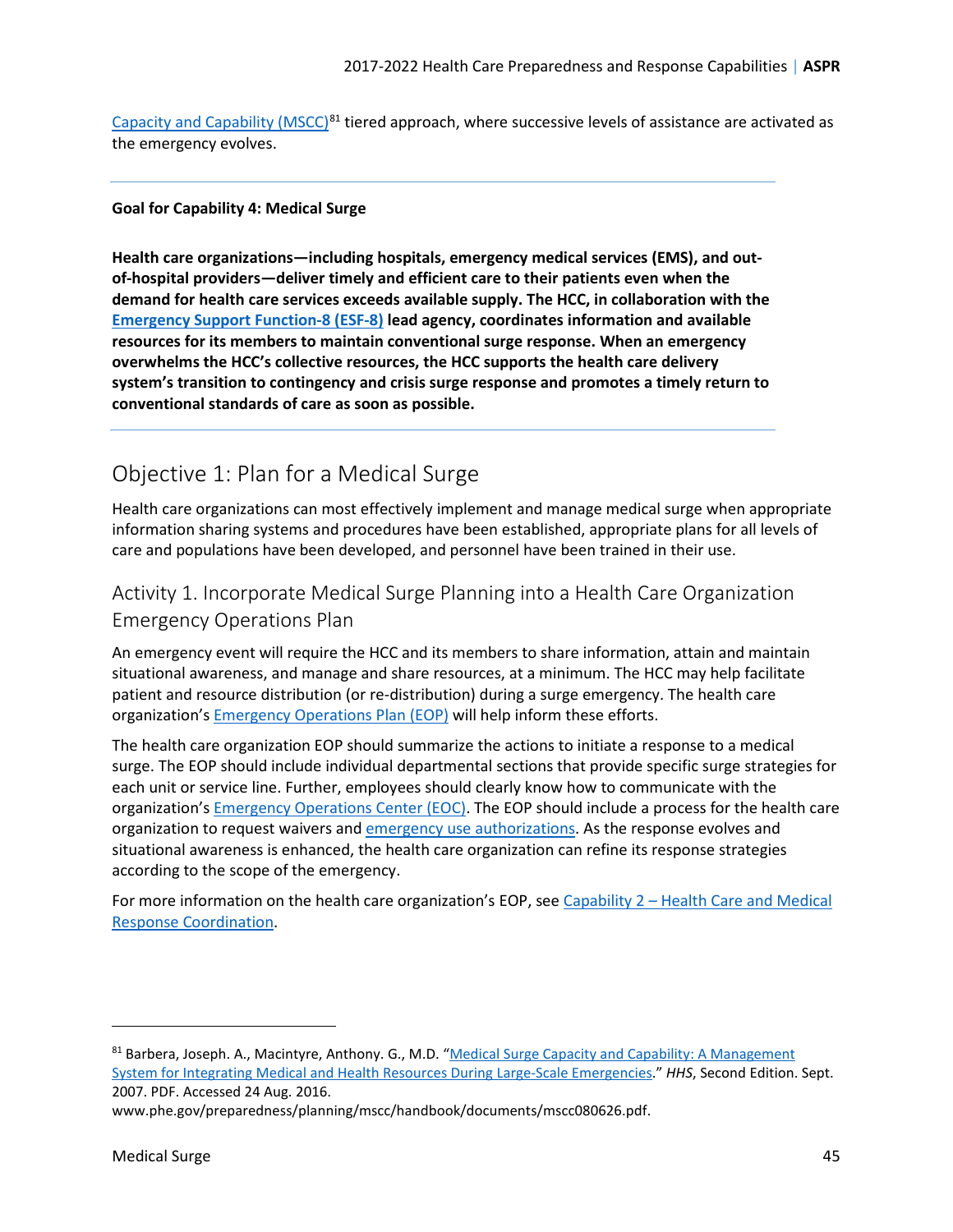### <span id="page-45-0"></span>Activity 2. Incorporate Medical Surge into an Emergency Medical Services Emergency Operations Plan

EMS organizations, the HCC, and its members support each other during medical surge. The EMS EOP should incorporate information on dispatch, response, pre-hospital triage and treatment, transportation, supplies, and equipment. Like the health care organization EOP, the EMS EOP will help inform the overarching HCC response.

The EMS EOP should detail the implementation of a stepwise approach to medical surge, including the use of conventional, contingency, and crisis care strategies, as well as state (e.g., request for National Guard) and interstate (e.g., *Emergency Management Assistance Compact [EMAC]<sup>82</sup>*) resources to address potential shortfalls. Ultimately, EMS organizations should strive to return to normal operations as quickly as possible. EMS providers should develop and consistently implement common strategies within the HCC. EMS medical directors and managers should develop and activate surge procedures appropriate for the emergency that enable their employees to make informed decisions in the field so they can provide the best care possible, given limited resources and staff. Table 1 below outlines key elements to incorporate into an EMS EOP.

Table 1 Medical Surge Elements to Incorporate into an EMS Emergency Operations Plan

| Category | Elements to incorporate into an EMS EOP                                                                                                                                                                                                                                                                                                                                                                                                                   |
|----------|-----------------------------------------------------------------------------------------------------------------------------------------------------------------------------------------------------------------------------------------------------------------------------------------------------------------------------------------------------------------------------------------------------------------------------------------------------------|
| Dispatch | Identify procedures to:<br>٠<br>Alert hospitals of an emergency<br>Communicate hospital capacity and capability to EMS<br>providers<br>Track patient distribution (or redistribution)<br>п<br>Change emergency dispatch processes (e.g., not<br>$\blacksquare$<br>dispatching EMS to motor vehicle crashes until police or<br>fire report significant injuries)<br>Assign low priority calls to other resources or alternative<br>٠<br>forms of transport |
| Response | Match appropriate specialized providers and equipment with the<br>٠<br>nature of the emergency (e.g., hazardous materials [HAZMAT]<br>trained crews during a chemical spill)<br>Consider surge strategies such as changing shift lengths or crew<br>$\bullet$<br>configurations, using alternate vehicles, using community<br>paramedicine, or other non-ambulance responses in coordination<br>with dispatch priorities                                  |

<span id="page-45-1"></span><sup>82</sup> ["Emergency Management Assistance Compact.](http://www.emacweb.org/)" *EMAC,* 2015. Web. Accessed 15 Sept. 2016. http://www.emacweb.org/.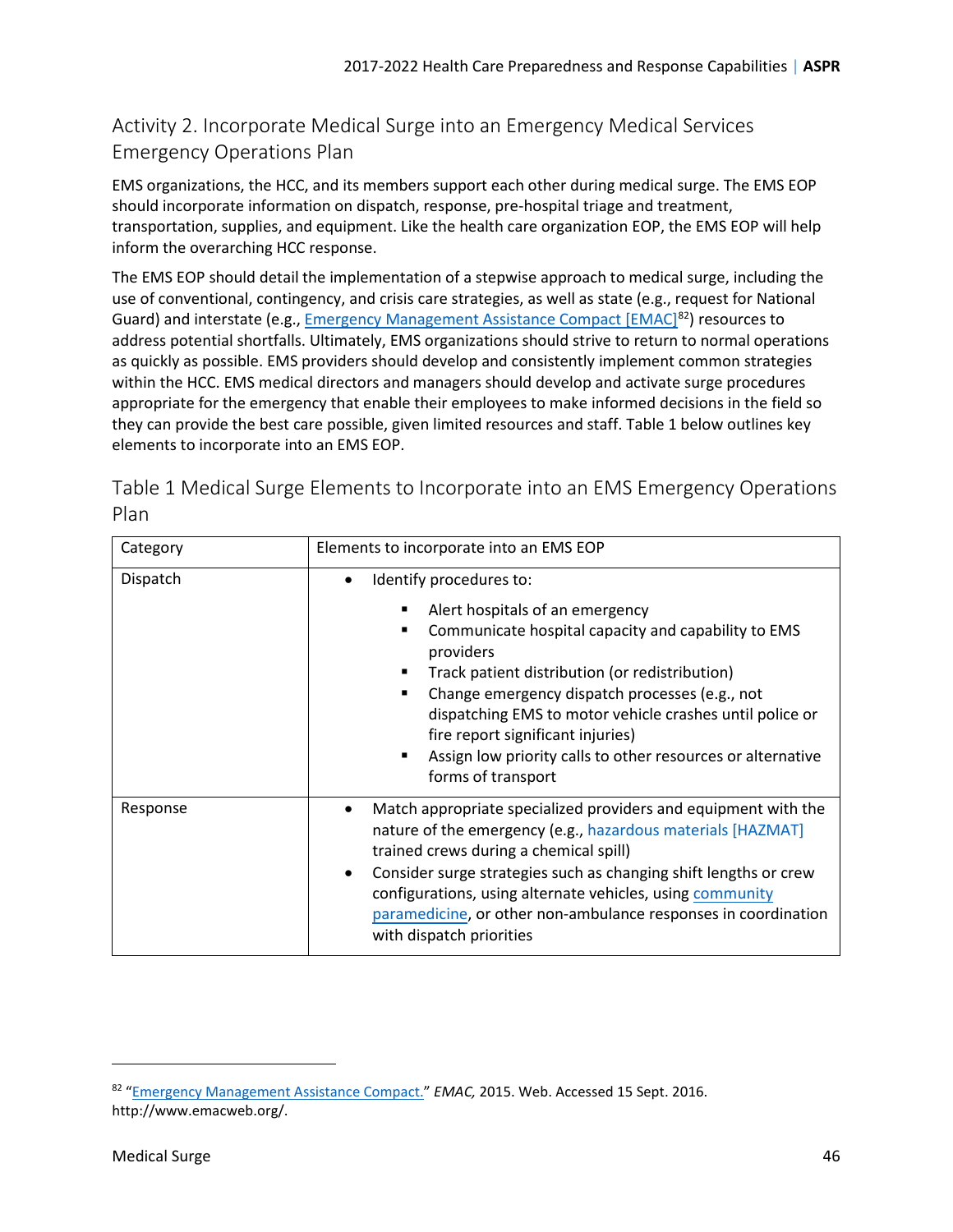| Category                             | Elements to incorporate into an EMS EOP                                                                                                                                                                                                                                                                                                                                                                                                                                                                                                                                                                       |
|--------------------------------------|---------------------------------------------------------------------------------------------------------------------------------------------------------------------------------------------------------------------------------------------------------------------------------------------------------------------------------------------------------------------------------------------------------------------------------------------------------------------------------------------------------------------------------------------------------------------------------------------------------------|
| Pre-hospital triage and<br>treatment | Implement disaster triage procedures and other standard<br>$\bullet$<br>operating procedures (e.g., eliminate requirement for verbal<br>orders)<br>Consider processes that allow for expanded scope of practice<br>$\bullet$<br>Plan for specialty responses, such as HAZMAT, highly infectious<br>$\bullet$<br>disease, mass burn, mass trauma, and mass pediatric<br>emergencies                                                                                                                                                                                                                            |
| Transportation                       | Identify procedures to surge the numbers of patients transported<br>per vehicle or aircraft<br>Identify procedures for changing preferred destination facilities<br>$\bullet$<br>(e.g., trauma center, pediatric hospital) or not using the closest<br>hospital<br>Identify procedures for type and level of pre-hospital care<br>$\bullet$<br>delivery and mode of transport (ground and air medical)<br>Develop and implement EMS patient distribution strategies to<br>$\bullet$<br>avoid overloading any single hospital<br>Identify procedures for transporting patients to alternate care<br>٠<br>sites |
| Supplies and equipment               | Utilize physical resources including supplies, equipment, and<br>$\bullet$<br>cached materials to support a medical surge                                                                                                                                                                                                                                                                                                                                                                                                                                                                                     |

### <span id="page-46-0"></span>Activity 3. Incorporate Medical Surge into a Health Care Coalition Response Plan

The HCC response plan as described in [Capability 2 – Health Care and Medical Response Coordination](#page-24-0) should detail the activation and notification processes for initiating medical surge response coordination among [HCC members,](#page-61-1) including ESF-8 partners. The HCC response plan should include the following elements related to medical surge:

- Strategies to implement if the emergency overwhelms regional capacity or specialty care (e.g., trauma, burn, pediatric) capability, including the execution of crisis standards of care plans; plans should also address steps to prevent crisis standards of care without compromising quality of care (e.g., conserve supplies, substitute for available resources, adapt practices, etc.)
- Strategies for patient tracking, including a process for keeping track of unidentified (John Doe/Jane Doe) patients
- Strategies for initial patient distribution (or re-distribution) in the event a facility becomes overwhelmed (e.g., across proximal geographic region among local hospitals)
- Strategies for definitive patient movement out of the affected region coordinated with U.S. Department of Defense (DoD) or U.S. Department of Veterans Affairs (VA) [Federal Coordinating](#page-60-2) [Centers](#page-60-2) (FCCs),<sup>[83](#page-46-1)</sup> including the establishment of aerial ports of embarkation and debarkation for patient movement (e.g., deployable U.S. Department of Health and Human Services [HHS] response teams, definitive medical care i[n National Disaster Medical System \[NDMS\]](#page-65-3) civilian hospitals)

<span id="page-46-1"></span><sup>83</sup> ["National Disaster Medical System: Federal Coordinating Center Guide.](http://www.dmrti.army.mil/01_FCC%20Guide%20Apr%202014.pdf)" *NDMS,* Apr. 2014. PDF. Accessed 12 Sept. 2016. http://www.dmrti.army.mil/01\_FCC%20Guide%20Apr%202014.pdf.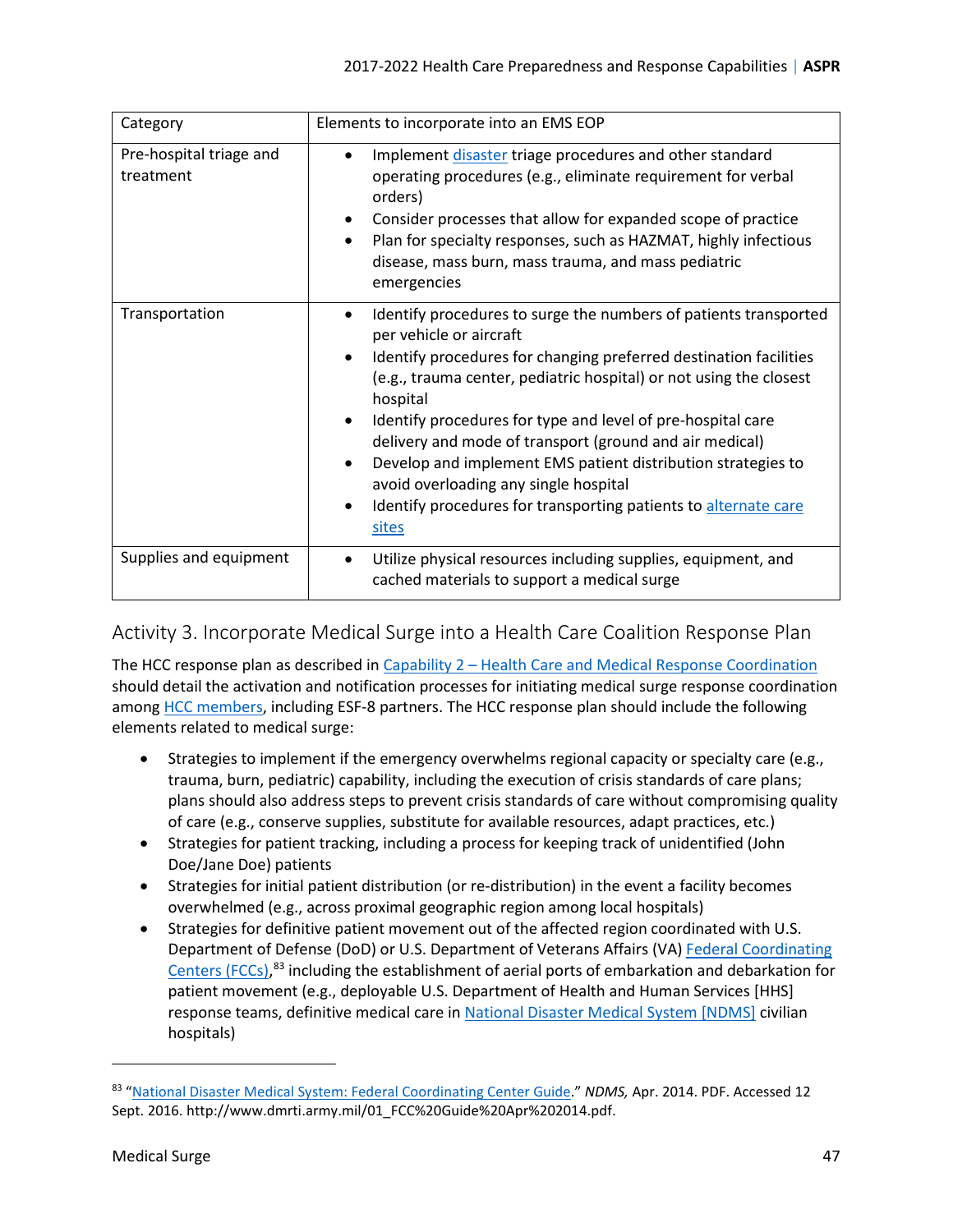• Processes for joint decision making and engagement among the HCC, HCC members, and the [ESF-8 lead agency](#page-60-0) to avoid crisis conditions based on proactive decisions about resource utilization

### <span id="page-47-0"></span>Objective 2: Respond to a Medical Surge

Health care organizations and the HCC will need to respond to a surge in demand for health care services as a result of an emergency. This will require a coordinated approach to share information and resources, including staff, and ensure the stewardship of beds, medical equipment, supplies, pharmaceuticals, and other key items to provide the best possible care under such conditions.

Certain emergencies require a specialized response, either because of the type of event or specific vulnerabilities of different patient populations. The HCC facilitates these responses through timely information and resource sharing (e.g., **Essential Elements of Information (EEIs)**, expertise that exists within the HCC, etc.).

### <span id="page-47-1"></span>Activity 1. Implement Emergency Department and Inpatient Medical Surge Response

Hospitals should activate their EOP to rapidly develop a medical surge response proportionate to the emergency. While the goal of [immediate bed availability \(IBA\)](#page-62-1)  $^{84}$  $^{84}$  $^{84}$  is to create capacity within hospitals, other health care organization partners (e.g., home care, skilled nursing facilities, long-term care facilities, clinics, and community and tribal health centers) can meet the needs of patients who are discharged early as part of the surge response. DoD military treatment facilities and VA Medical Centers should be included in surge planning and response.<sup>[85](#page-47-3)</sup> Hospitals should engage HCC members with the end goal of returning to normal operations as quickly as possible by either acquiring additional resources or sharing the patient load. Hospitals should develop medical surge capacity and capability for all populations across a number of areas (as described in Table 2 below).

| Area                                                        | Description                                                                                                                                                                                                                                                                                           |
|-------------------------------------------------------------|-------------------------------------------------------------------------------------------------------------------------------------------------------------------------------------------------------------------------------------------------------------------------------------------------------|
| Emergency<br>Department                                     | Make beds and surge spaces rapidly available for initial triage and<br>$\bullet$<br>stabilization, and obtain additional staff, equipment, and supplies                                                                                                                                               |
| General medical,<br>general surgical, and<br>monitored beds | Ensure IBA (at least 20 percent additional acute hospital inpatient<br>$\bullet$<br>capacity within the first four hours following an emergency) by rapidly<br>prioritizing patients for discharge, maximizing the use of staffed beds,<br>and using non-traditional spaces (e.g., observation areas) |

| Table 2 Areas to Develop Emergency Department and Inpatient Medical Surge |  |
|---------------------------------------------------------------------------|--|
| Capacity and Capability                                                   |  |

<span id="page-47-2"></span><sup>84</sup> Hick, John L, et al. ["Health Care Facility and Community Strategies for Patient Care Surge Capacity."](http://www.aha.org/content/00-10/Hick.pdf) 15 Jul. 2004. PDF. Accessed 15 Sept. 2016. www.aha.org/content/00-10/Hick.pdf.<br><sup>85</sup> DoD military treatment facilities and VA Medical Centers provide medical care for active duty service members,

<span id="page-47-3"></span>other military health care beneficiaries, and their families. In an emergency, DoD military treatment facilities may provide lifesaving (e.g., emergency department) care for non-military health care beneficiaries and transfer them at the appropriate time (e.g., patient is stable) to a civilian hospital for inpatient care.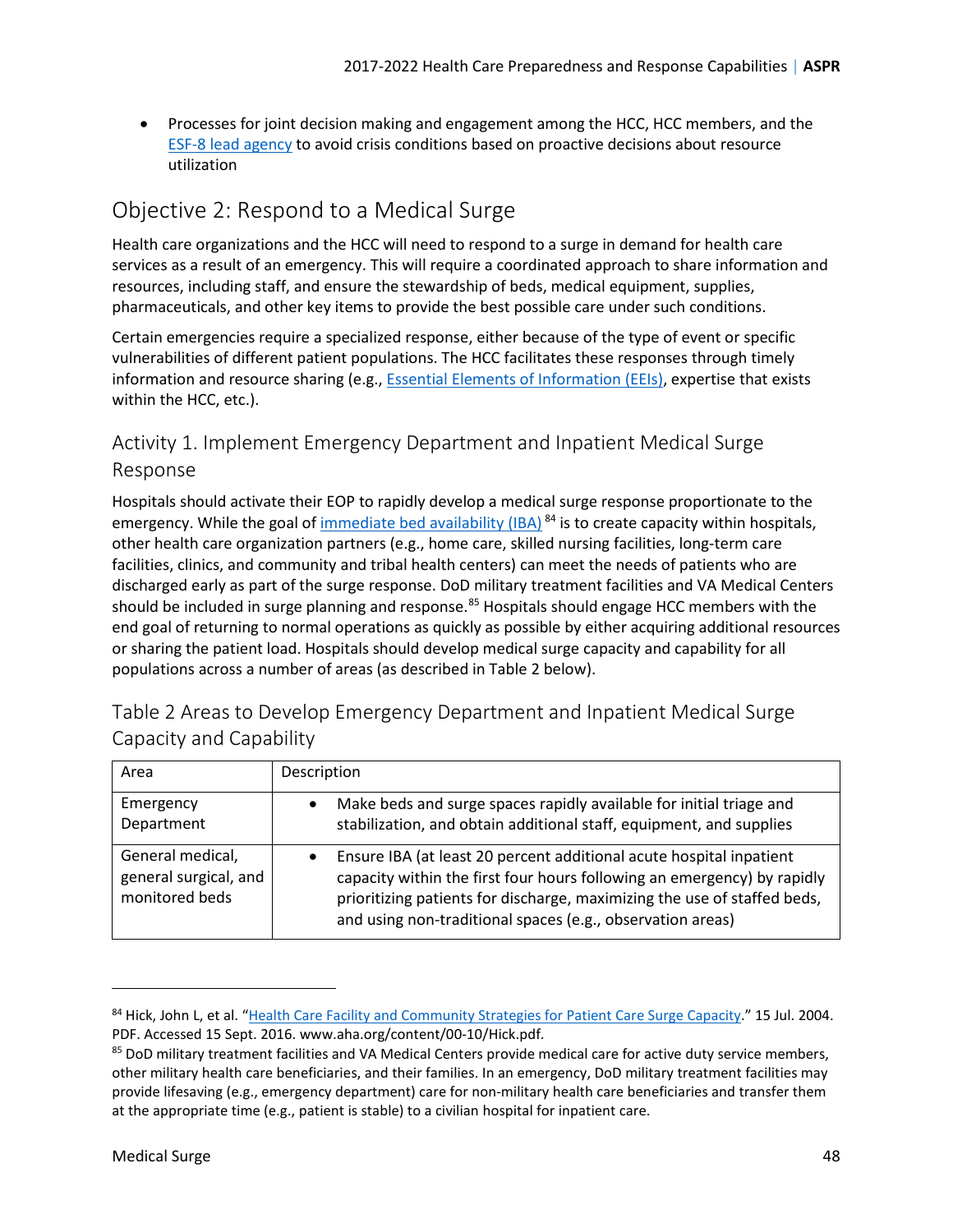| Area                                   | Description                                                                                                                                                                                                                                                                                                                                                                                                                                                                                                                                                                                                                                                                                                                                                                                                                                              |
|----------------------------------------|----------------------------------------------------------------------------------------------------------------------------------------------------------------------------------------------------------------------------------------------------------------------------------------------------------------------------------------------------------------------------------------------------------------------------------------------------------------------------------------------------------------------------------------------------------------------------------------------------------------------------------------------------------------------------------------------------------------------------------------------------------------------------------------------------------------------------------------------------------|
| Critical care                          | Rapidly expand capacity (for those facilities that provide it) by adapting<br>procedural, pre- and post-operative, and other areas for critical care<br>Assess staff, equipment, and supply needs for these spaces to facilitate<br>requests                                                                                                                                                                                                                                                                                                                                                                                                                                                                                                                                                                                                             |
| Surgical<br>intervention               | Secure resources, such as operating rooms, surgeons,<br>$\bullet$<br>anesthesiologists, operating room nurses, and surgical equipment and<br>supplies to provide time-sensitive, immediate surgical interventions to<br>patients with life threatening injuries                                                                                                                                                                                                                                                                                                                                                                                                                                                                                                                                                                                          |
| Clinical laboratory<br>and radiology   | Rapidly expand basic laboratory services (e.g., hematology,<br>$\bullet$<br>chemistries, Gram stain, blood cultures), including mechanisms for<br>staff augmentation and rapid reporting<br>Consider use of point-of-care testing<br>٠<br>Rapidly expand radiology services (e.g., diagnostic radiology,<br>$\bullet$<br>ultrasound, computed tomography [CT]), including mechanisms for<br>staff augmentation and rapid reporting                                                                                                                                                                                                                                                                                                                                                                                                                       |
| <b>Staffing</b>                        | Call back clinical and non-clinical staff; utilize staff in non-traditional<br>$\bullet$<br>roles<br>Adjust staffing ratios and shifts as required, and implement HCC<br>member staff sharing plans                                                                                                                                                                                                                                                                                                                                                                                                                                                                                                                                                                                                                                                      |
| Health care<br>volunteer<br>management | Identify situations that would necessitate the need for volunteers in<br>$\bullet$<br>hospitals<br>Identify processes to assist with volunteer coordination<br>Estimate the anticipated number of volunteers and health professional<br>٠<br>roles based on identified situations and resource needs of the facility<br>Identify and address volunteer liability issues, scope of practice issues,<br>$\bullet$<br>and third party reimbursement issues that may deter volunteer use<br>Leverage existing government and non-governmental volunteer<br>$\bullet$<br>registration programs (e.g., <i>Emergency System for Advance</i><br>Registration of Volunteer Health Professional [ESAR-VHP] <sup>86</sup> and<br>Medical Reserve Corps [MRC] <sup>87</sup> )<br>Develop rapid credential verification processes to facilitate emergency<br>response |
| Equipment and<br>supplies              | Implement emergency equipment, supplies and stocking strategies,<br>$\bullet$<br>and HCC resource sharing agreements                                                                                                                                                                                                                                                                                                                                                                                                                                                                                                                                                                                                                                                                                                                                     |

### <span id="page-48-0"></span>Activity 2. Implement Out-of-Hospital Medical Surge Response

Patient care settings outside of hospitals may be impacted during an emergency. For example, structural impacts from natural disasters or increased demand during epidemics may compromise an outpatient

<span id="page-48-1"></span><sup>86</sup> ["The Emergency System for Advance Registration of Volunteer Health Professionals.](http://www.phe.gov/esarvhp/pages/default.aspx)" *Public Health Emergency,* 

<span id="page-48-2"></span>n.d. Web. Accessed 7 Sept. 2016. www.phe.gov/esarvhp/pages/default.aspx.<br><sup>87</sup> "<u>Medical Reserve Corps</u>." *MRC,* 22 Sept. 2016. Web. Accessed 26 Sept. 2016. https://mrc.hhs.gov.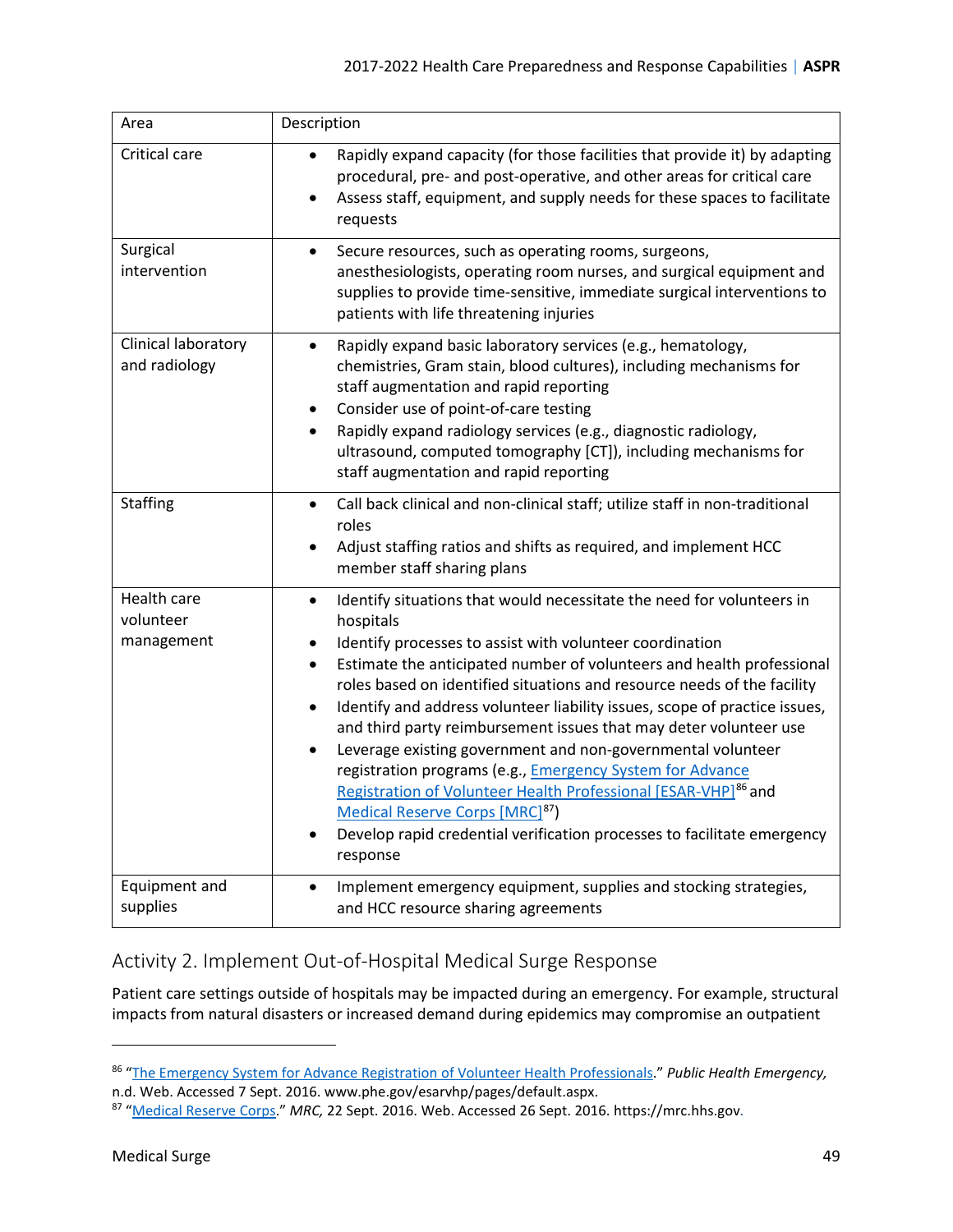clinic's ability to provide care. If not adequately addressed, the demand for out-of-hospital care will usually fall on hospitals and EMS, further overloading an already burdened system. Safe, continued operations of a community's out-of-hospital care resources are critical to an effective medical surge response. Therefore, HCC out-of-hospital members should share staff and resources and fully integrate with the region's surge response activities. Out-of-hospital members include but are not limited to, ambulatory care (including primary care providers), Federally Qualified Health Centers (FQHCs),<sup>[88](#page-49-1)</sup> community and tribal health centers, stand-alone surgical and specialty centers, skilled nursing facilities, long-term care facilities, clinics, private practitioners, and home care.

### <span id="page-49-0"></span>Activity 3. Develop an Alternate Care System

A[n alternate care system—](#page-55-3)the utilization of non-traditional settings and modalities for health care delivery—may be required when demand overwhelms a region or the nation's health care delivery system for a prolonged period, or an emergency has significantly damaged infrastructure and limited access to health care. In these situations, the ESF-8 lead agency, in collaboration with health care organizations and the HCC, should work together to meet patient care needs. Public health agencies and emergency management organizations have leadership roles in selecting, establishing, and operating the sites, though the health care delivery system may provide support, including personnel and supplies.

Initial efforts for staffing an alternate care system should not disrupt health care delivery services (see [Capability 3 – Continuity of Health Care Service Delivery\)](#page-31-0). Communities should utilize MRCs and other staffing augmentation efforts (e.g., nursing and medical students) to staff an alternate care system whenever possible. When these resources are no longer available, request for additional assistance (e.g., federal and state assistance, etc.) may be required. Table 3 below outlines key elements to consider when developing an alternate care system.

| Category                         | Key considerations                                                                                                                                                                                                                                                                                                                                            |
|----------------------------------|---------------------------------------------------------------------------------------------------------------------------------------------------------------------------------------------------------------------------------------------------------------------------------------------------------------------------------------------------------------|
| Telemedicine/virtual<br>medicine | Use telephone, internet, telemedicine consultations, or other virtual<br>platforms to provide consultation between providers<br>Provide access to specialty care expertise where it does not exist<br>within the HCC to allow for remote triage and initial patient<br>stabilization<br>Establish call centers to offer scripted patient support<br>$\bullet$ |

### Table 3 Key Considerations to Develop an Alternate Care System

<span id="page-49-1"></span><sup>88</sup> ["What are Federally qualified health centers \(FQHCs\)?"](http://www.hrsa.gov/healthit/toolbox/RuralHealthITtoolbox/Introduction/qualified.html) *HRSA*, n.d. Web. Accessed 7 Sept. 2016. www.hrsa.gov/healthit/toolbox/RuralHealthITtoolbox/Introduction/qualified.html.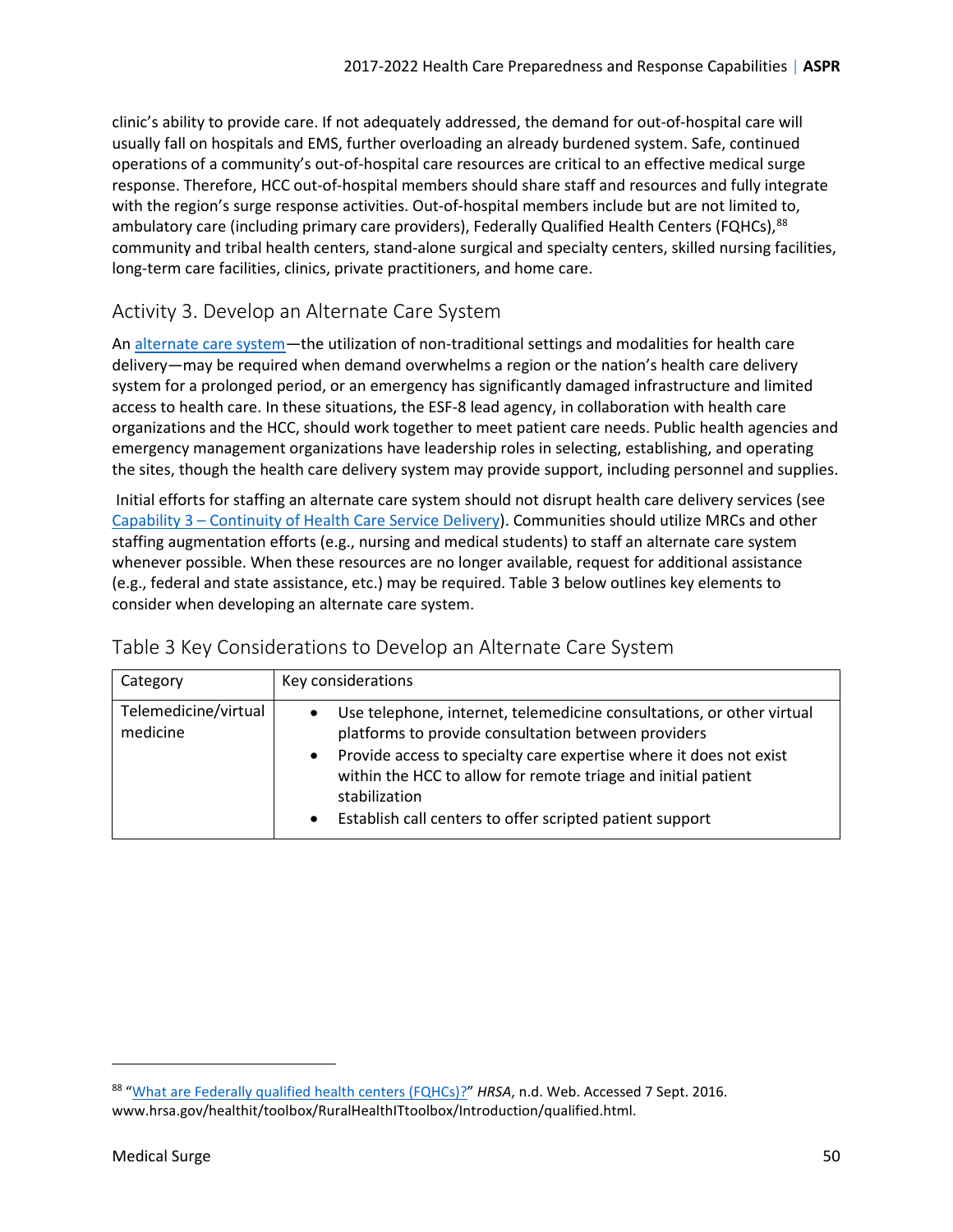| Category                                                            | Key considerations                                                                                                                                                                                                                                                                                                                                                                                                                                                                                               |
|---------------------------------------------------------------------|------------------------------------------------------------------------------------------------------------------------------------------------------------------------------------------------------------------------------------------------------------------------------------------------------------------------------------------------------------------------------------------------------------------------------------------------------------------------------------------------------------------|
| Screening/early<br>treatment                                        | Ensure that a section 1135 of the Social Security Act waiver <sup>89</sup> is in<br>place if required<br>Establish assessment and screening centers that allow the health care<br>$\bullet$<br>delivery system to respond to increased demand for screening and<br>early treatment (e.g., during a pandemic)<br>Preferentially manage patients with minor symptoms and those who<br>$\bullet$<br>might require limited medical intervention as these patients might<br>otherwise overwhelm emergency departments |
| Medical care at<br>shelters                                         | Provide medical care support at community-established shelters (may<br>$\bullet$<br>involve ESAR-VHP, MRC, state disaster medical teams, nursing home<br>staff, or a variety of ambulatory care providers)                                                                                                                                                                                                                                                                                                       |
| Disaster alternate<br>care facilities<br>selection and<br>operation | Be able to provide non-ambulatory care for patients when hospital<br>$\bullet$<br>beds are not available<br>Select sites for out-of-hospital patient care management based on<br>$\bullet$<br>recommended guidance <sup>90</sup><br>Identify the process to assist with multiagency volunteer coordination<br>$\bullet$<br>to organize, assemble, dispatch, and properly out-process volunteers<br>(e.g., Volunteer Reception Center)<br>Integrate with Federal Medical Stations (FMS)                           |

### <span id="page-50-0"></span>Activity 4. Provide Pediatric Care during a Medical Surge Response

All hospitals should be prepared to receive, stabilize, and manage pediatric patients. However, given the limited number of pediatric specialty hospitals, an emergency affecting large numbers of children may require HCC and ESF-8 lead agency involvement to ensure those children who can most benefit from pediatric specialty services receive priority for transfer. Additionally, pediatric practitioners may be able to help identify patients who are appropriate for transfer to non-pediatric facilities. EMS resources, including providers with appropriate training and equipment, should be prepared to transport pediatric patients.

The HCC should promote its members' planning for pediatric medical emergencies and foster relationships and initiatives with emergency departments that are able to stabilize and/or manage pediatric medical emergencies.

### <span id="page-50-1"></span>Activity 5. Provide Surge Management during a Chemical or Radiation Emergency Event

Communities should be prepared to manage exposed or potentially exposed patients during a chemical or radiation emergency. During such events, individuals may go to variou[s health care facilities,](#page-62-0) police and fire stations, and other locations for assistance.

http://www.phe.gov/Preparedness/legal/Pages/1135-waivers.aspx.

<span id="page-50-2"></span><sup>89</sup> See ["1135 Waivers.](http://www.phe.gov/Preparedness/legal/Pages/1135-waivers.aspx)" *ASPR,* 2 May 2013. Web. Accessed 12 Sept. 2016.

<span id="page-50-3"></span><sup>90</sup> ["Disaster Alternate Care Facilities: Selection and Operation.](https://archive.ahrq.gov/prep/acfselection/dacfreport.pdf)" *AHRQ,* Oct. 2009. PDF. Accessed 19 Jul. 2016. archive.ahrq.gov/prep/acfselection/dacfreport.pdf.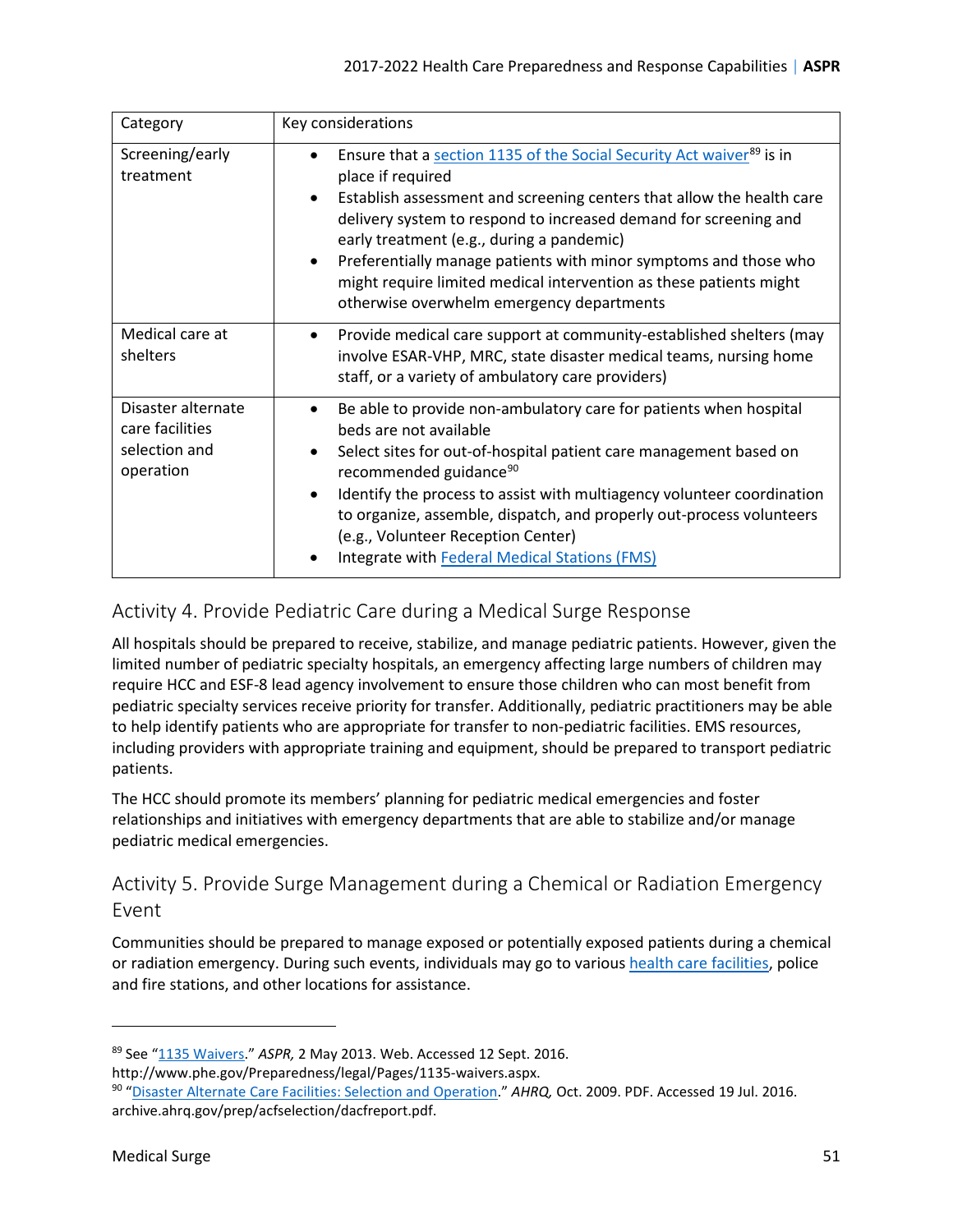To ensure successful surge management, HCC members should be prepared to do the following:

- Provide wet and dry decontamination by personnel trained and equipped according to the Occupational Safety and Health Administration (OSHA) guidance for first receivers<sup>[91](#page-51-2)</sup> and the *Patient Decontamination in a Mass Chemical Exposure Incident: National Planning Guidance for* Communities<sup>[92](#page-51-3)</sup>
- Ensure involvement and coordination with regional HAZMAT resources (where available), including EMS, fire service, health care organizations, and public health agencies (for public messaging)
- Distribute and administer available antidotes, including mobilization of [CHEMPACKs](#page-56-1)<sup>[93](#page-51-4)</sup> when necessary
- Screen to differentiate exposed from unexposed patients, especially in radiation emergency events
- Develop a process for radiation triage, treatment, and transport (RTR response)<sup>[94](#page-51-5)</sup>
- Manage behavioral health consequences for these types of emergency events (se[e Capability 4](#page-52-0) [Objective 2, Activity 8 – Respond to Behavioral Health Needs during a Medical Surge Response](#page-52-0) below)

### <span id="page-51-0"></span>Activity 6. Provide Burn Care during a Medical Surge Response

All hospitals should be prepared to receive, stabilize, and manage burn patients. However, given the limited number of burn specialty hospitals, an emergency resulting in large numbers of burn patients may require HCC and ESF-8 lead agency involvement to ensure those patients who can most benefit from burn specialty services receive priority for transfer. Additionally, burn surgeons may be able to help identify patients who do not require burn center care and who are appropriate for transfer to other health care facilities.

### <span id="page-51-1"></span>Activity 7. Provide Trauma Care during a Medical Surge Response

The HCC and its members should coordinate a response to large-scale trauma emergencies with all trauma system partners. All hospitals should be prepared to receive, stabilize, and manage trauma patients. However, given the limited number of trauma centers, an emergency resulting in large numbers of trauma patients may require HCC and ESF-8 lead agency involvement to ensure those patients who can most benefit from trauma services receive priority for transfer. Health care facilities should ensure sufficient availability of operating rooms, surgeons, anesthesiologists, operating room nurses, and surgical equipment and supplies to provide immediate surgical interventions to patients with life threatening injuries.

- https://www.osha.gov/dts/osta/bestpractices/html/hospital\_firstreceivers.html.
- <span id="page-51-3"></span>92 Cibulsky, Susan M., et al. "Patient Decontamination in a Mass Chemical Exposure Incident: National Planning [Guidance for Communities.](https://www.dhs.gov/sites/default/files/publications/Patient%20Decon%20National%20Planning%20Guidance_Final_December%202014.pdf)" *HHS, DHS,* Dec. 2014. PDF. Accessed 15 Sept. 2016.

<span id="page-51-2"></span><sup>91 &</sup>quot;OSHA Best Practices for Hospital-based First Receivers of Victims from Mass Casualty Incidents Involving the [Release of Hazardous Substances.](https://www.osha.gov/dts/osta/bestpractices/html/hospital_firstreceivers.html)" *OSHA,* Jan. 2005. Web. Accessed 19 Jul. 2016.

www.dhs.gov/sites/default/files/publications/Patient%20Decon%20National%20Planning%20Guidance\_Final\_Dec ember%202014.pdf.

<span id="page-51-5"></span><span id="page-51-4"></span><sup>&</sup>lt;sup>93</sup> "CHEMPACK." *HHS*, 25 Jun. 2011. Web. Accessed 19 Jul. 2016. chemm.nlm.nih.gov/chempack.htm.<br><sup>94</sup> "Radiation Triage, Treat, and Transport System (RTR) after a Nuclear Detonation: Venues for the Medical

[Response.](https://www.remm.nlm.gov/RTR.htm)" *HHS REMM,* 16 Aug. 2016. Web. Accessed 15 Sept. 2016. www.remm.nlm.gov/RTR.htm.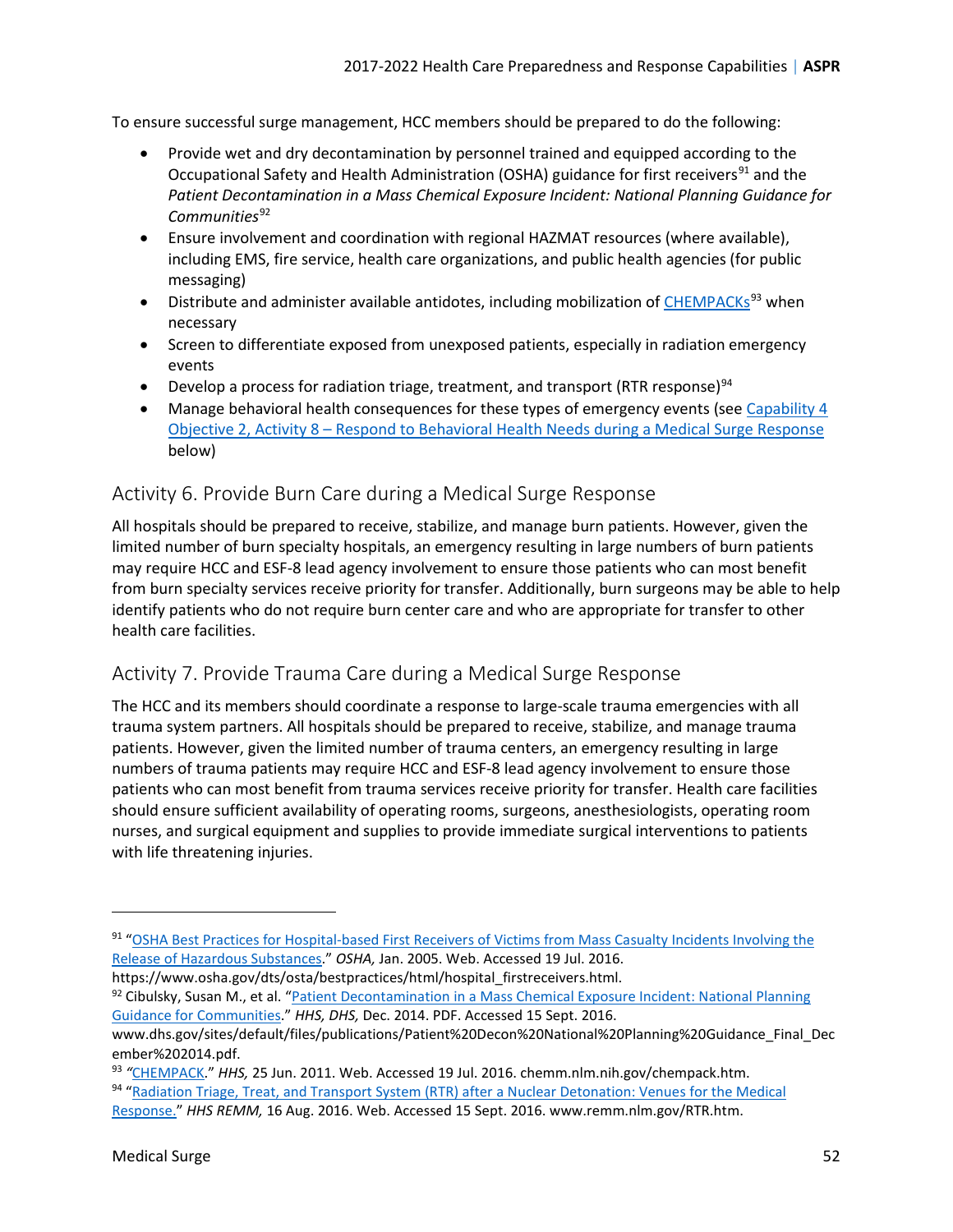### <span id="page-52-0"></span>Activity 8. Respond to Behavioral Health Needs during a Medical Surge Response

Emergencies may have severe emotional impact on survivors, their families, and responders and also cause substantial destabilization of patients with existing behavioral health issues. Hospitals and outpatient care providers, including behavioral health professionals, should identify a regional approach to assess and address the needs of the community. Behavioral health organizations are valuable HCC members and can provide needed support to survivors, responders, and people with pre-existing behavioral health concerns.

HCC members should promote a robust behavioral health response that include the following elements:

- A proportional behavioral health response, addressing the unique behavioral health needs of children, implemented according to the impact of emergencies on the community
- The development and use of behavioral health support and strike teams to support the affected population
- Ongoing support for inpatient and outpatient care of psychiatric patients
- Widespread information dissemination to help providers, patients, family, and the community understand the symptoms and signs of acute stress responses and when and where to seek treatment
- Behavioral health professionals increasing contact with clients
- Provision o[f psychological first aid](#page-65-1) to those impacted (including health care workers)

#### <span id="page-52-1"></span>Activity 9. Enhance Infectious Disease Preparedness and Surge Response

Both health care organizations and the HCC have roles in planning for and responding to infectious disease outbreaks that stress either the capacity and/or capability of the health care delivery system.

Health care organizations should:

- Screen patients for signs, symptoms, and relevant travel and exposure history
- Support treatment protocol and algorithm use in clinical care by deploying clinical decision [support \(CDS\)](#page-56-4) where electronic health records (EHRs) are in use
- Document exposure information in EHRs, and ensure it is communicated to the entire care team and state and local health departments (by electronic means, if available)
- Rapidly isolate patients
- Provide [personal protective equipment \(PPE\)](#page-65-4) and prophylaxis to their employees and visitors while awaiting either comprehensive evaluation, definitive diagnosis, or transfer
- Utilize tertiary care facilities, when possible, or designated facilities to assess, manage, and treat patients with suspected highly pathogenic transmissible infections (e.g., severe acute respiratory syndrome [SARS]/Middle East respiratory syndrome [MERS]) or non-transmissible infections (e.g., anthrax)
- Define and implement visitor policies for infectious disease emergencies, in collaboration with the HCC, to ensure uniformity

The HCC, in collaboration with the ESF-8 lead agency, should:

- Expand existing Ebola concept of operations plans (CONOPs) to enhance preparedness and response for all infectious disease emergencies that stress the health care delivery system
- Ensure jurisdictional public health infection control and prevention programs (including [healthcare-associated infections \[HAI\]](#page-61-6) programs) participate in developing infectious disease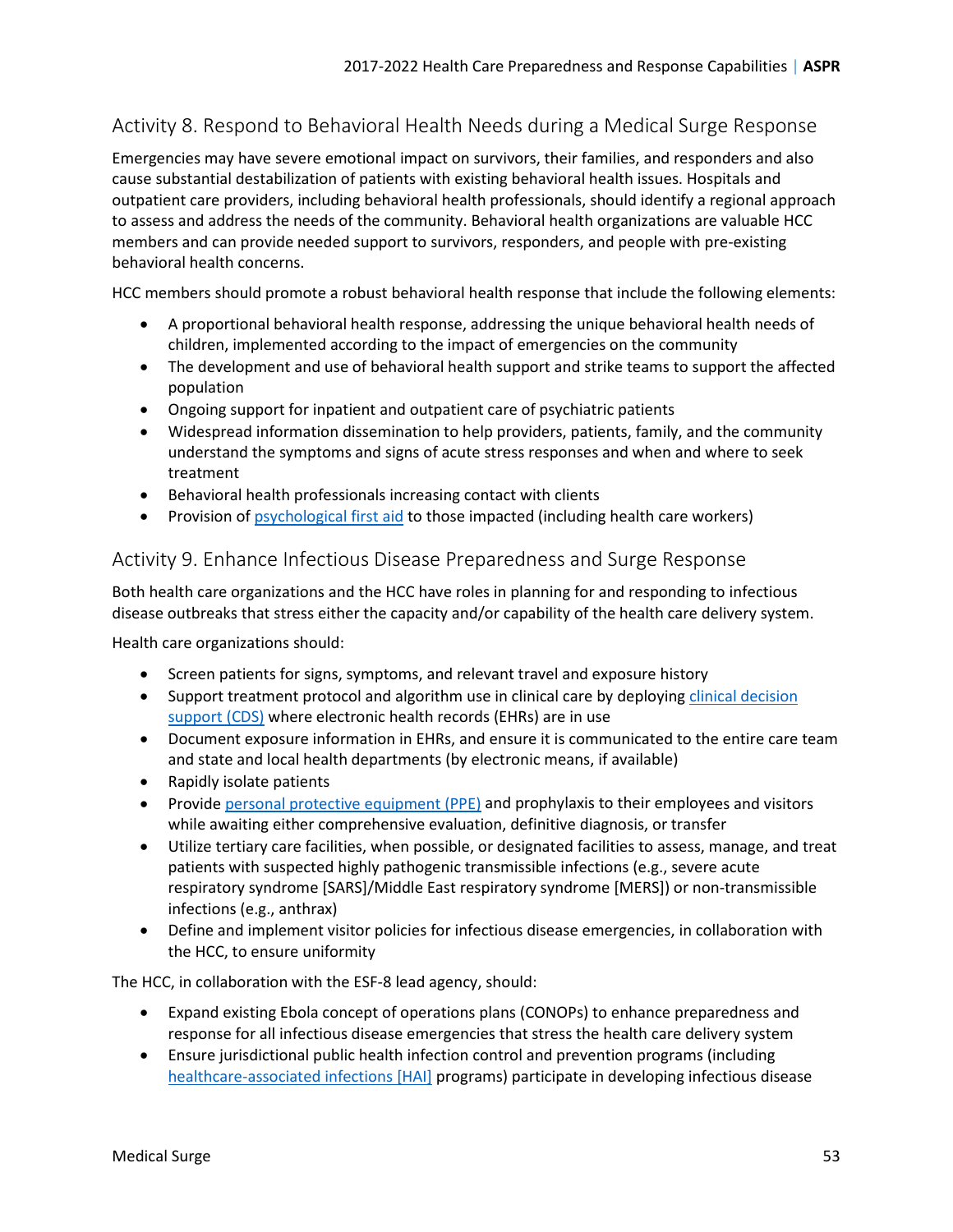response plans, and include HCC members for management of individual cases and larger emerging infectious disease outbreaks

- Develop HCC and regional trainings and strategies for the consistent use of PPE
- Manage PPE resources, including stockpiling considerations, vendor managed inventory, and the potential reuse of equipment. This includes consistent policies regarding the type of PPE necessary for various infectious pathogens and sharing information about PPE supplies across HCCs, EMS, public health agencies, and other HCC members
- Include HAI coordinators and quality improvement professionals at the facility and jurisdiction levels in HCC activities, including planning, training, and exercises/drills; include HCC leaders in state HAI coordination work groups
- Develop and/or integrate a uniform process of continuous screening, integrated with EHRs where possible, throughout HCC member facilities and organizations
- Coordinate patient distribution for highly pathogenic respiratory viruses and other highly transmissible infections when tertiary care facilities or designated facilities are not available
- Provide real-time information through coordinated HCC and jurisdictional public health information sharing systems (see [Capability 2, Objective 3, Activity 4 – Communicate with the](#page-30-0) [Public during an Emergency\)](#page-30-0)
- Partner with relevant public health and health care delivery system informatics initiatives, including electronic laboratory reporting, electronic test ordering, electronic death reporting, and syndromic surveillance as it relates to the submission of emergency department visit data to the public health agency
- Identify, utilize, and share leading practices to optimize infectious disease preparedness and response; support the use of these practices with CDS in EHRs whenever possible

### <span id="page-53-0"></span>Activity 10. Distribute Medical Countermeasures during Medical Surge Response

In coordination with public health agencies, the HCC and its member organizations should be prepared to receive and dispense [medical countermeasures \(MCMs\)](#page-64-3) to patients, responders, and employees and their household members during a medical surge emergency (e.g., radiation, botulism, anthrax, and other category A [bioterrorism agents](#page-55-4)<sup>[95](#page-53-2)</sup>).

Where possible, health care organizations should coordinate with local public health agencies prior to an emergency to establish a [closed point of dispensing \(POD\)](#page-56-3) in their facility. In the event of a public health emergency requiring mass dispensing of MCMs to local populations, available MCMs may exist in HCC or individual HCC member's caches or be provided by local public health agencies to established closed PODs. Establishing closed PODs prior to an emergency allows for organized and timely distribution of medication or vaccines to hospital patients, employees, and their families.

### <span id="page-53-1"></span>Activity 11. Manage Mass Fatalities

Mass fatality management may involve emergency management organizations, public health agencies, coroners, medical examiners, and other stakeholders depending on the nature of the emergency. Hospitals should be able to manage an increase in decedents at their facilities. Hospitals should be aware of community plans and authorities for an emergency resulting in mass fatalities.

Health care organizations, in collaboration with public health agencies and other stakeholders, should:

 $\overline{\phantom{a}}$ 

<span id="page-53-2"></span><sup>95</sup> ["NIAID Emerging Infectious Diseases/Pathogens.](https://www.niaid.nih.gov/research/emerging-infectious-diseases-pathogens)" *NIAID,* 25 Jan. 2016. Web. Accessed 20 Jul. 2016. https://www.niaid.nih.gov/research/emerging-infectious-diseases-pathogens.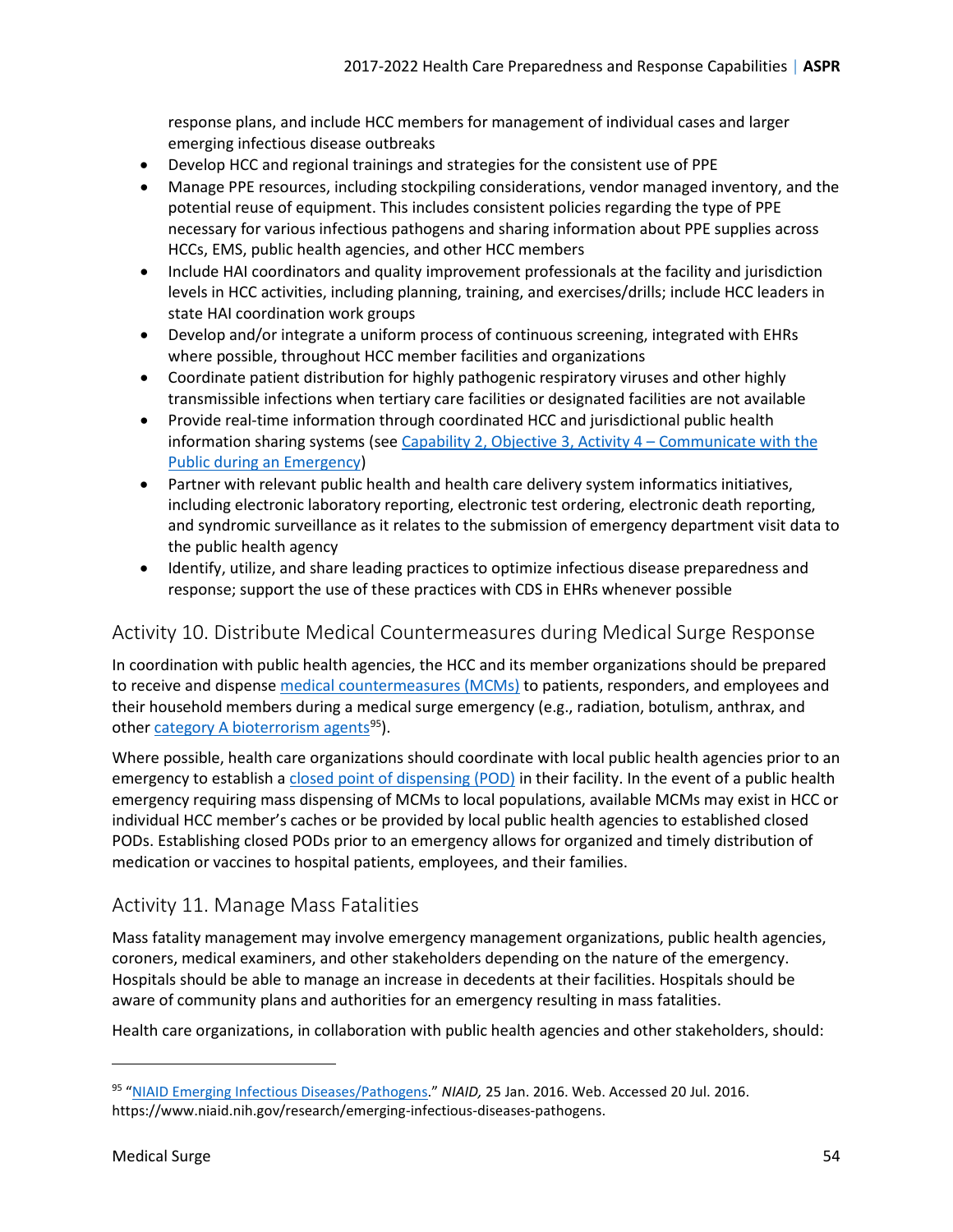- Prepare for a surge in initial storage of decedents, including those who will not become medical examiner cases (e.g., pandemic)
- Manage large numbers of family members and friends of decedents who may come to the hospital
- Facilitate the identification of temporary, ad hoc mass fatality storage sites in the community (e.g., parking decks, ice rinks) when refrigerated trailers and other conventional storage means are not immediately available
- Manage contagious, chemically, or radiologically contaminated remains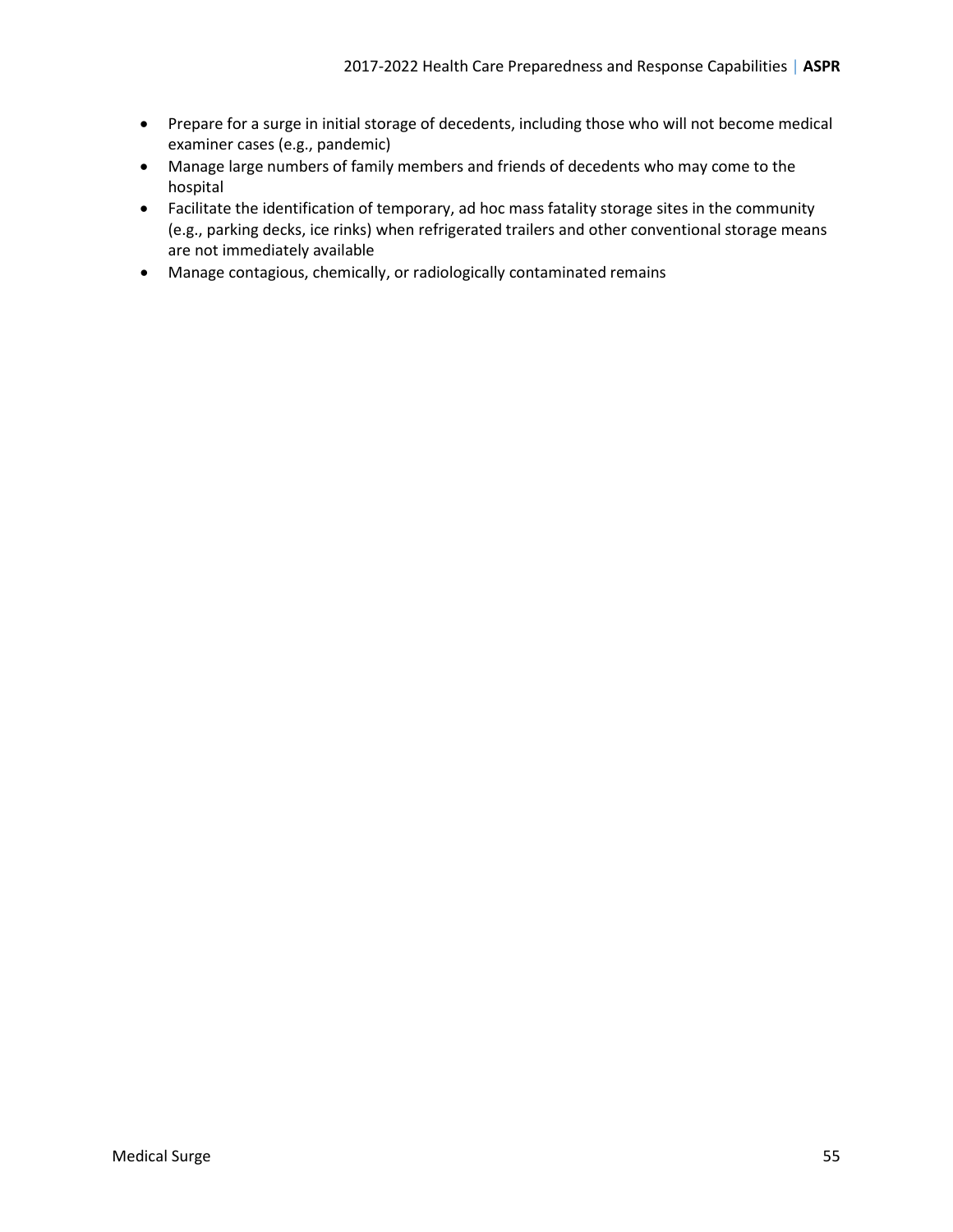## <span id="page-55-0"></span>Glossary

<span id="page-55-3"></span><span id="page-55-2"></span><span id="page-55-1"></span>

| Term                           | Definition                                                                                                                                                                                                                                                                                                                                                      |
|--------------------------------|-----------------------------------------------------------------------------------------------------------------------------------------------------------------------------------------------------------------------------------------------------------------------------------------------------------------------------------------------------------------|
| Access and functional needs    | Access-based needs: All people must have access to certain<br>resources, such as social services, accommodations, information,<br>transportation, medications to maintain health, and so on.<br>Function-based needs: Function-based needs refer to restrictions or                                                                                             |
|                                | limitations an individual may have that requires assistance before,<br>during, and/or after a disaster or public health emergency. <sup>96</sup>                                                                                                                                                                                                                |
| Alternate care sites           | Substitute non-medical physical locations converted to provide<br>health care services when existing health care facilities are<br>compromised by a hazard impact, or the volume of patients<br>exceeds the capacity and/or capabilities of everyday health care<br>facilities. They may be managed by private health care or public<br>agencies. <sup>97</sup> |
|                                | In some instances, these sites may be located on hospital campuses<br>or other health care facilities.                                                                                                                                                                                                                                                          |
| Alternate care system          | Encompasses a full array of organizations outside the hospital in<br>which health care can be delivered in a health care emergency,<br>including nursing homes, home care, skilled nursing facilities, and<br>long-term care facilities, etc. <sup>98</sup>                                                                                                     |
| Category A bioterrorism agents | Category A bioterrorism agents (pathogens) are those<br>organisms/biological agents that pose the highest risk to national<br>security and public health because they:                                                                                                                                                                                          |
|                                | Can be easily disseminated or transmitted from person to<br>person<br>Result in high mortality rates and have the potential for<br>major public health impact<br>Might cause public panic and social disruption<br>Require special action for public health preparedness <sup>99</sup>                                                                          |

www.gwu.edu/~icdrm/publications/PDF/GLOSSARY - Emergency Management ICDRM 30 JUNE 10.pdf. 98 Hanfling, Dan, et al., ["Crisis Standards of Care: A Systems Framework for Catastrophic Disaster Response.](https://www.ncbi.nlm.nih.gov/books/NBK201069/)"

<span id="page-55-7"></span>

<span id="page-55-4"></span>l

<span id="page-55-5"></span><sup>96</sup> ["At-Risk Individuals."](http://www.phe.gov/Preparedness/planning/abc/Pages/atrisk.aspx) *ASPR*, 8 Sept. 2016. Web. Accessed 16 Sept. 2016.

http://www.phe.gov/Preparedness/planning/abc/Pages/atrisk.aspx.

<span id="page-55-6"></span><sup>97</sup> ["ICDRM/GWU Emergency Management Glossary of Terms."](https://www2.gwu.edu/%7Eicdrm/publications/PDF/GLOSSARY%20-%20Emergency%20Management%20ICDRM%2030%20JUNE%2010.pdf) *The George Washington University Institute for Crisis, Disaster, and Risk Management,* 30 Jun. 2010. pp. 6. PDF. Accessed 19 Jul. 2016.

*National Academies Press,* 2012 Mar. 21. 8, Out-of-Hospital and Alternate Care Systems. Web. Accessed 12 Sep. 2016. https://www.ncbi.nlm.nih.gov/books/NBK201069/.

<span id="page-55-8"></span><sup>99</sup> ["NIAID Emerging Infectious Diseases/Pathogens.](https://www.niaid.nih.gov/research/emerging-infectious-diseases-pathogens)" *NIAID,* 25 Jan. 2016. Web. Accessed 20 Jul. 2016. https://www.niaid.nih.gov/research/emerging-infectious-diseases-pathogens.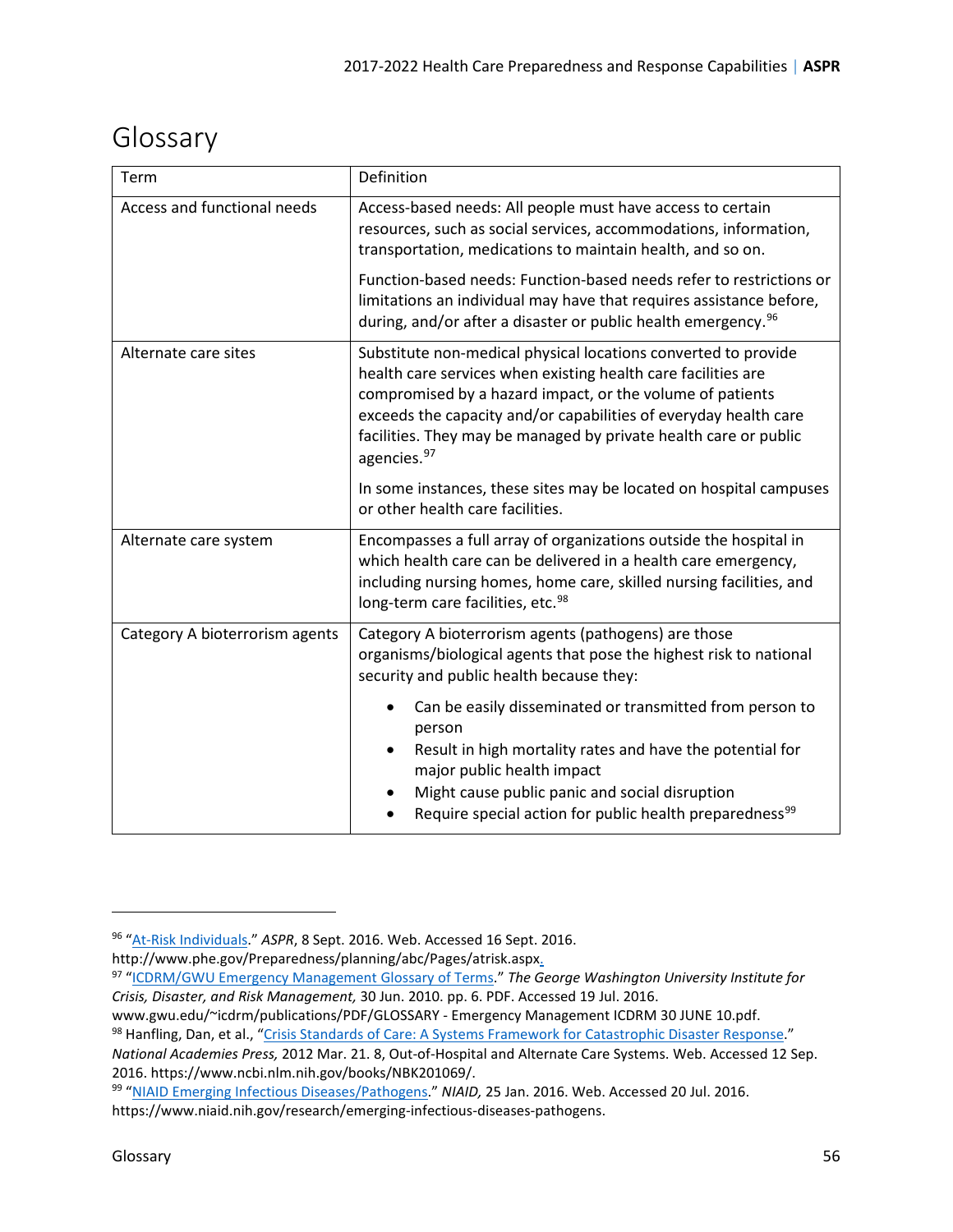<span id="page-56-4"></span><span id="page-56-2"></span><span id="page-56-1"></span>

| Term                                                       | Definition                                                                                                                                                                                                                                                                                                                                                                                                                                                                                                                                                       |
|------------------------------------------------------------|------------------------------------------------------------------------------------------------------------------------------------------------------------------------------------------------------------------------------------------------------------------------------------------------------------------------------------------------------------------------------------------------------------------------------------------------------------------------------------------------------------------------------------------------------------------|
| <b>CHEMPACK</b>                                            | The CHEMPACK program is an ongoing initiative of the Centers for<br>Disease Control and Prevention's (CDC) Division of Strategic<br>National Stockpile (SNS) launched in 2003, which provides<br>antidotes (three countermeasures used concomitantly) to nerve<br>agents for pre-positioning by state, local, and/or tribal officials<br>throughout the U.S. The CHEMPACK program is envisioned as a<br>comprehensive capability for the effective use of medical<br>countermeasures in the event of an attack on civilians with nerve<br>agents. <sup>100</sup> |
| Cities Readiness Initiative (CRI)                          | A federally funded program designed to enhance preparedness in<br>the nation's largest population centers where more than 50% of the<br>U.S. population resides. Using CRI funding, state and large<br>metropolitan public health departments develop, test, and<br>maintain plans to quickly receive and distribute life-saving medicine<br>and medical supplies from the nation's Strategic National Stockpile<br>(SNS) to local communities following a large-scale public health<br>emergency. <sup>101</sup>                                                |
| Clinical decision support (CDS)                            | A process for enhancing health-related decisions and actions with<br>pertinent, organized clinical knowledge and patient information to<br>improve health and health care delivery. <sup>102</sup>                                                                                                                                                                                                                                                                                                                                                               |
| Closed point of dispensing<br>(POD)                        | A specific business or organization that has the ability to dispense<br>medical countermeasures to a defined population, as opposed to<br>the general public (e.g., private sector workplace, hospital, etc.) <sup>103</sup>                                                                                                                                                                                                                                                                                                                                     |
| <b>Community Emergency</b><br><b>Response Teams (CERT)</b> | An organization of volunteer emergency workers who have<br>received specific training in basic disaster response skills and who<br>agree to supplement existing emergency responders in the event of<br>an emergency or disaster. <sup>104</sup>                                                                                                                                                                                                                                                                                                                 |

<span id="page-56-7"></span><span id="page-56-6"></span><span id="page-56-5"></span><span id="page-56-3"></span><span id="page-56-0"></span><sup>100</sup> ["CHEMPACK.](https://chemm.nlm.nih.gov/chempack.htm)" *HHS,* 25 Jan. 2011. Web. Accessed 12 Sept. 2016. https://chemm.nlm.nih.gov/chempack.htm. 101 ["Cities Readiness Initiative."](http://www.cdc.gov/phpr/stockpile/cri/) *CDC*, 17 Jun. 2016. Web. Accessed 20 Jul. 2016. www.cdc.gov/phpr/stockpile/cri/. 102 "How to Implement EHRs: Clinical Decision Support (CDS)." *ONC*, 28 Mar. 2016. Web. Accessed 26 Oct. 2016. healthit.gov/providers-professionals/clinical-decision-support-cds.

<span id="page-56-8"></span><sup>103</sup> Stroud, C., et al. ["Prepositioning Antibiotics for Anthrax](https://www.ncbi.nlm.nih.gov/books/NBK190049/)." *National Academies Press,* 30 Sept. 2011. pp. 14. Web. Accessed 16 Sep. 2016. http://www.ncbi.nlm.nih.gov/books/NBK190049/.

<span id="page-56-9"></span><sup>104</sup> ["Community Emergency Response Teams.](https://www.fema.gov/community-emergency-response-teams/)" *FEMA*, 31 Aug. 2016. Web. Accessed 7 Sept. 2016. https://www.fema.gov/community-emergency-response-teams/.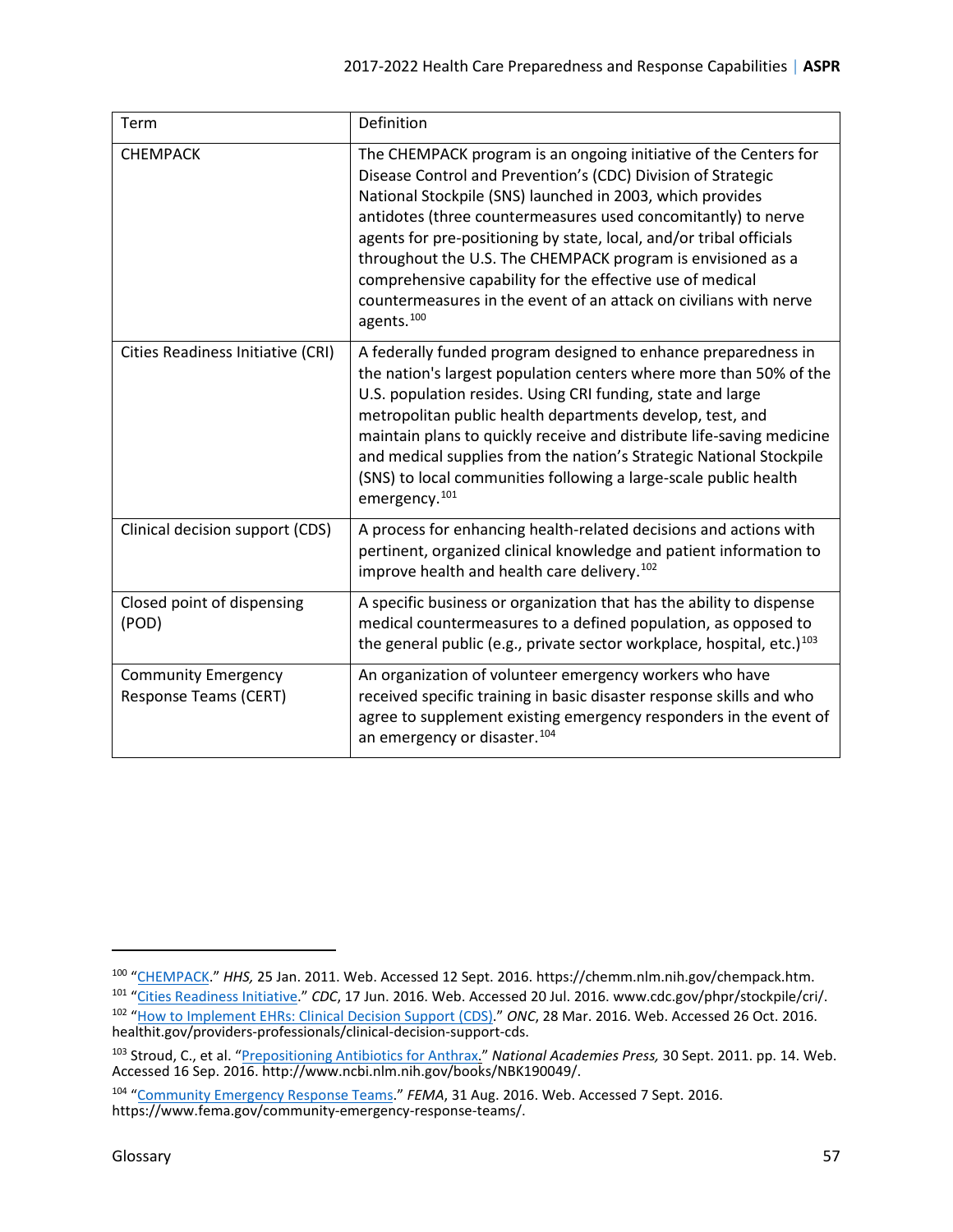<span id="page-57-3"></span><span id="page-57-2"></span><span id="page-57-1"></span>

| Term                    | Definition                                                                                                                                                                                                                                                                                                                                                                                                                                                                                                                                                                               |
|-------------------------|------------------------------------------------------------------------------------------------------------------------------------------------------------------------------------------------------------------------------------------------------------------------------------------------------------------------------------------------------------------------------------------------------------------------------------------------------------------------------------------------------------------------------------------------------------------------------------------|
| Community paramedicine  | An organized system of services, based on local need, which are<br>provided by emergency medical technicians and paramedics<br>integrated into the local or regional health care delivery system and<br>overseen by emergency and primary care physicians. This not only<br>addresses gaps in primary care services, but enables the presence<br>of emergency medical services (EMS) personnel for emergency<br>response in low call-volume areas by providing routine use of their<br>clinical skills and additional financial support from these non-EMS<br>activities. <sup>105</sup> |
| Corporate health system | An organized, coordinated, and collaborative network that (1) links<br>various health care providers, via common ownership or contract,<br>across three domains of integration - economic, noneconomic, and<br>clinical - to provide a coordinated, vertical continuum of services to<br>a particular patient population or community, and (2) is<br>accountable both clinically and fiscally for the clinical outcomes and<br>health status of the population or community served, and has<br>systems in place to manage and improve them. <sup>106</sup>                               |
| Critical care           | Critical care helps people with life-threatening injuries and illnesses.<br>It might treat problems such as complications from surgery,<br>accidents, infections, and severe breathing problems. It involves<br>close, constant attention by a team of specially-trained health care<br>providers. Critical care usually takes place in an intensive care unit<br>(ICU) or trauma center. <sup>107</sup>                                                                                                                                                                                 |
| <b>Disaster</b>         | A hazard impact causing adverse physical, social, psychological,<br>economic or political effects that challenges the ability to respond<br>rapidly and effectively. Despite a stepped-up capacity and capability<br>(call-back procedures, mutual aid, etc.) and change from routine<br>management methods to an incident command/management<br>process, the outcome is lower than expected compared with a<br>smaller scale or lower magnitude impact (see "emergency" for<br>important contrast between the two terms). <sup>108</sup>                                                |

<span id="page-57-4"></span><span id="page-57-0"></span><sup>&</sup>lt;sup>105</sup> ["Community Paramedicine Evaluation Tool."](http://www.hrsa.gov/ruralhealth/pdf/paramedicevaltool.pdf) HRSA, Mar. 2012. PDF. Accessed 20 Sep. 2016.<br>http://www.hrsa.gov/ruralhealth/pdf/paramedicevaltool.pdf.

<span id="page-57-6"></span><span id="page-57-5"></span><sup>&</sup>lt;sup>106</sup> ["Integrated Delivery Systems: The Cure for Fragmentation.](http://www.ajmc.com/journals/supplement/2009/a264_09dec_hlthpolicycvrone/a264_09dec_enthovens284to290/)" *AJMC*, 15 Dec. 2009. Web. Accessed 20 Jul. 2016.<br>www.ajmc.com/journals/supplement/2009/a264\_09dec\_hlthpolicycvrone/a264\_09dec\_enthovens284to290/. <sup>107</sup> ["Critical Care.](https://medlineplus.gov/criticalcare.html)" MedlinePlus, 2 Apr. 2015. Web. Accessed 16 Sept. 2016. medlineplus.gov/criticalcare.html.<br><sup>108</sup> ["ICDRM/GWU Emergency Management Glossary of Terms.](https://www2.gwu.edu/%7Eicdrm/publications/PDF/GLOSSARY%20-%20Emergency%20Management%20ICDRM%2030%20JUNE%2010.pdf)" The George Washington University Institute for

<span id="page-57-7"></span>*Crisis, Disaster, and Risk Management,* 30 Jun. 2010. pp. 30. PDF. Accessed 19 Jul. 2016. www.gwu.edu/~icdrm/publications/PDF/GLOSSARY - Emergency Management ICDRM 30 JUNE 10.pdf.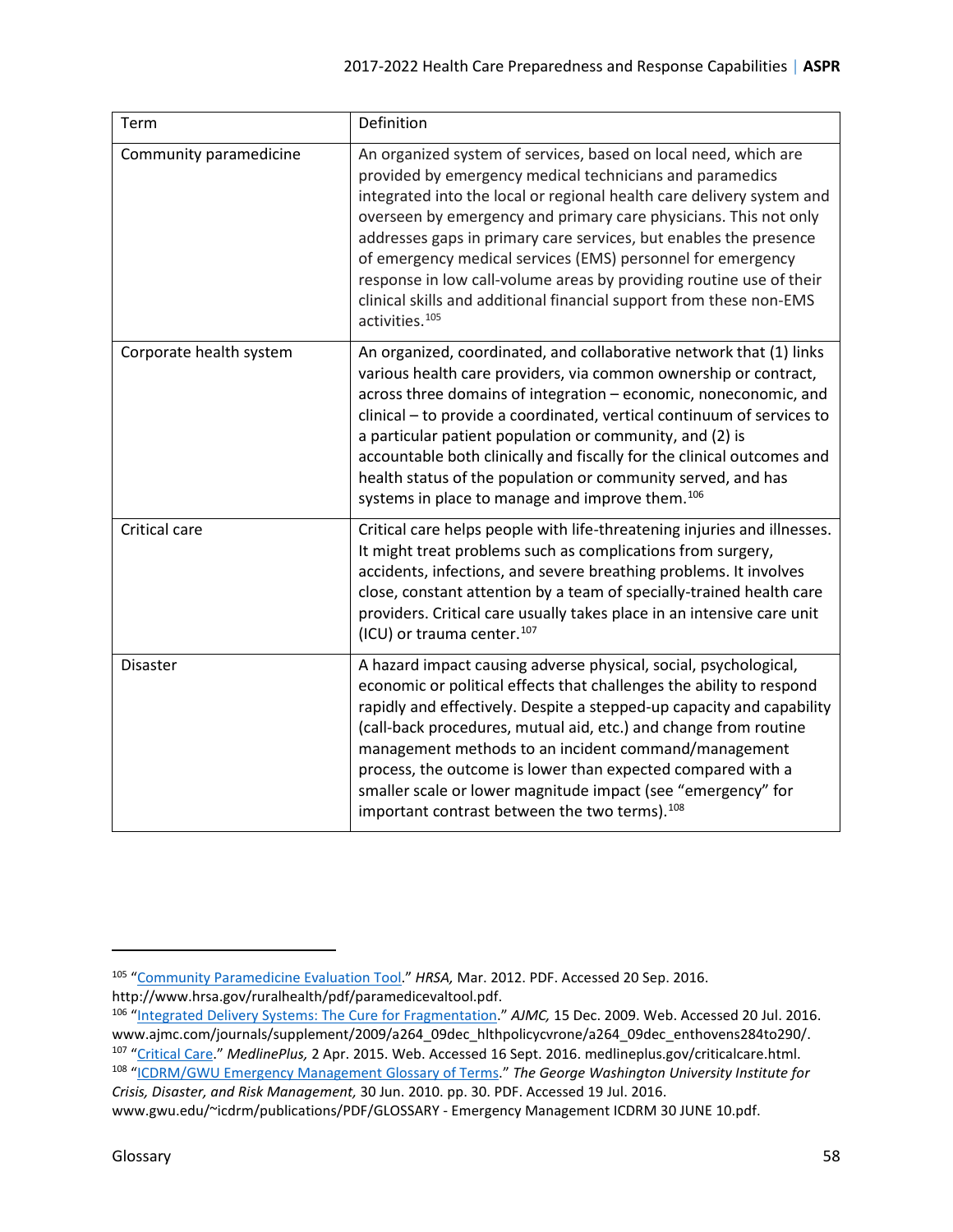<span id="page-58-4"></span><span id="page-58-3"></span><span id="page-58-0"></span>

| Term                                                            | Definition                                                                                                                                                                                                                                                                                                                                                                                                                                                                                                                                                                                            |
|-----------------------------------------------------------------|-------------------------------------------------------------------------------------------------------------------------------------------------------------------------------------------------------------------------------------------------------------------------------------------------------------------------------------------------------------------------------------------------------------------------------------------------------------------------------------------------------------------------------------------------------------------------------------------------------|
| <b>Disaster Medical Assistance</b><br>Team (DMAT)               | A component of the National Disaster Medical System (NDMS)<br>Response Teams. A DMAT is a group of professional and para-<br>professional medical personnel (supported by a cadre of logistical<br>and administrative staff) designed to provide medical care during a<br>disaster or other event. NDMS recruits personnel for specific<br>vacancies, plans for training opportunities, and coordinates the<br>deployment of the teams. <sup>109</sup>                                                                                                                                                |
| Emergency                                                       | A hazard impact causing adverse physical, social, psychological,<br>economic or political effects that challenges the ability to respond<br>rapidly and effectively. It requires a stepped-up capacity and<br>capability (call-back procedures, mutual aid, etc.) to meet the<br>expected outcome, and commonly requires change from routine<br>management methods to an incident command process to achieve<br>the expected outcome (see "disaster" for important contrast<br>between the two terms). <sup>110</sup>                                                                                 |
| <b>Emergency Management</b><br><b>Assistance Compact (EMAC)</b> | A congressionally ratified organization that provides form and<br>structure to interstate mutual aid. Through EMAC, a disaster<br>impacted state can request and receive assistance from other<br>member states quickly and efficiently, resolving two key issues<br>upfront: liability and reimbursement. 111                                                                                                                                                                                                                                                                                        |
| <b>Emergency Operations Center</b><br>(EOC)                     | The physical location at which the coordination of information and<br>resources to support incident management (on-scene operations)<br>activities normally takes place. An EOC may be a temporary facility<br>or may be located in a more central or permanently established<br>facility, perhaps at a higher level of organization within a<br>jurisdiction. EOCs may be organized by major functional disciplines<br>(e.g., fire, law enforcement, medical services), by jurisdiction (e.g.,<br>federal, state, regional, tribal, city, county), or by some<br>combination thereof. <sup>112</sup> |
| <b>Emergency Operations Plan</b><br>(EOP)                       | The "response plan" that an entity (organization, jurisdiction, state,<br>etc.) maintains that describes intended response to any emergency<br>situation. It provides action guidance for management and<br>emergency response personnel during the response phase. <sup>113</sup>                                                                                                                                                                                                                                                                                                                    |

<span id="page-58-5"></span><span id="page-58-2"></span><span id="page-58-1"></span><sup>&</sup>lt;sup>109</sup> ["Disaster Medical Assistance Team \(DMAT\).](http://www.phe.gov/preparedness/responders/ndms/teams/pages/dmat.aspx)"ASPR, 25 Sept. 2015. Web. Accessed 16 Sept. 2016.<br>http://www.phe.gov/preparedness/responders/ndms/teams/pages/dmat.aspx.

<span id="page-58-6"></span>http://www.phe.gov/preparedness/responders/ndms/teams/pages/dmat.aspx. 110 ["ICDRM/GWU Emergency Management Glossary of Terms.](https://www2.gwu.edu/%7Eicdrm/publications/PDF/GLOSSARY%20-%20Emergency%20Management%20ICDRM%2030%20JUNE%2010.pdf)" *The George Washington University Institute for Crisis, Disaster, and Risk Management,* 30 Jun. 2010. pp. 32. PDF. Accessed 19 Jul. 2016.

<span id="page-58-7"></span>www.gwu.edu/~icdrm/publications/PDF/GLOSSARY - Emergency Management ICDRM 30 JUNE 10.pdf.<br><sup>111</sup> Ibid., 33.<br><sup>112</sup> Ibid., 34.

<span id="page-58-9"></span><span id="page-58-8"></span><sup>113</sup> Ibid., 34.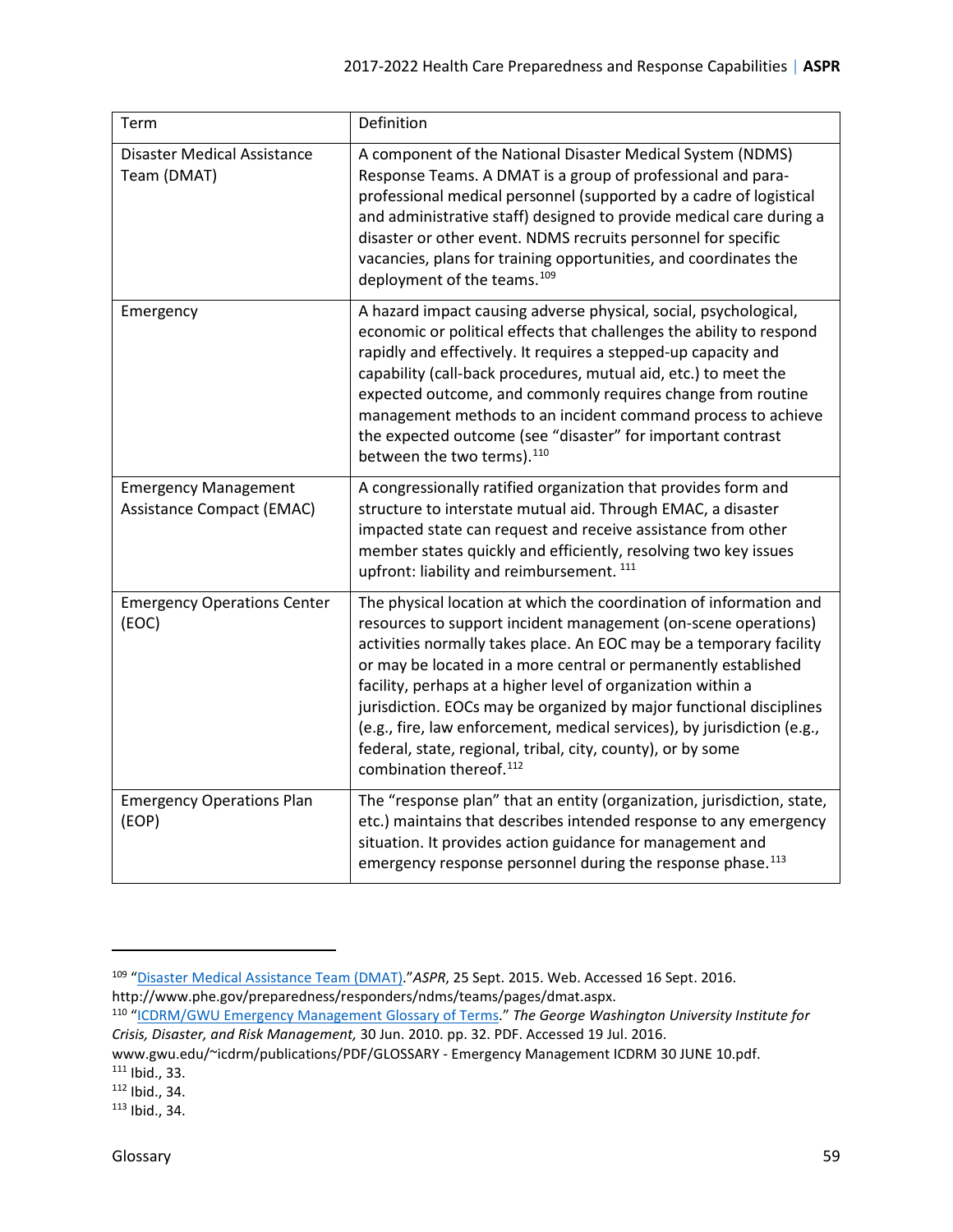<span id="page-59-4"></span><span id="page-59-3"></span><span id="page-59-1"></span><span id="page-59-0"></span>

| Term                                                                                                                                          | Definition                                                                                                                                                                                                                                                                                                                                                                                                                                                                                                                                                                                                                                                                                                                                                          |
|-----------------------------------------------------------------------------------------------------------------------------------------------|---------------------------------------------------------------------------------------------------------------------------------------------------------------------------------------------------------------------------------------------------------------------------------------------------------------------------------------------------------------------------------------------------------------------------------------------------------------------------------------------------------------------------------------------------------------------------------------------------------------------------------------------------------------------------------------------------------------------------------------------------------------------|
| <b>Emergency Support Function-6</b><br>(ESF-6) - Mass Care,<br>Emergency Assistance,<br>Temporary Housing, and<br><b>Human Services Annex</b> | ESF-6 (Mass Care, Emergency Assistance, Housing, and Human<br>Services) coordinates the delivery of federal mass care, emergency<br>assistance, housing, and human services when local, tribal, and<br>state response and recovery needs exceed their capabilities. <sup>114</sup>                                                                                                                                                                                                                                                                                                                                                                                                                                                                                  |
| <b>Emergency Support Function-8</b><br>(ESF-8) - Public Health and<br><b>Medical Services Annex</b>                                           | ESF-8 (Public Health and Medical Services) provides the mechanism<br>for coordinated federal assistance to supplement state, tribal, and<br>local resources in response to the following:                                                                                                                                                                                                                                                                                                                                                                                                                                                                                                                                                                           |
|                                                                                                                                               | Public health and medical care needs<br>Veterinary and/or animal health issues in coordination with<br>the U.S. Department of Agriculture (USDA)<br>Potential or actual incidents of national significance<br>A developing potential health and medical situation <sup>115</sup>                                                                                                                                                                                                                                                                                                                                                                                                                                                                                    |
| <b>Emergency System for Advance</b><br><b>Registration of Volunteer</b><br><b>Health Professionals (ESAR-</b><br>VHP)                         | ESAR-VHP is a federal program created to support states and<br>territories in establishing standardized volunteer registration<br>programs for disasters and public health and medical emergencies.<br>The program, administered on the state level, verifies health<br>professionals' identification and credentials so that they can<br>respond more quickly when disaster strikes. <sup>116</sup>                                                                                                                                                                                                                                                                                                                                                                |
| Emergency use authorization                                                                                                                   | This authority allows U.S. Food and Drug Administration (FDA) to<br>help strengthen the nation's public health protections against<br>chemical, biological, radiological, nuclear or explosive (CBRNE)<br>threats by facilitating the availability and use of medical<br>countermeasures (MCMs) needed during public health<br>emergencies. Under section 564 of the Federal Food, Drug, and<br>Cosmetic Act, the FDA Commissioner may allow unapproved<br>medical products or unapproved uses of approved medical<br>products to be used in an emergency to diagnose, treat, or prevent<br>serious or life-threatening diseases or conditions caused by CBRNE<br>threat agents when there are no adequate, approved, and available<br>alternatives. <sup>117</sup> |

8027/emergency\_support\_function\_8\_public\_health\_\_\_medical\_services\_annex\_2008.pdf

<span id="page-59-2"></span> $\overline{\phantom{a}}$ 

<span id="page-59-5"></span><sup>&</sup>lt;sup>114</sup> ["Emergency Support Function #6 – Mass Care, Emergency Assistance, Housing, and Human Services Annex.](https://www.fema.gov/pdf/emergency/nrf/nrf-esf-06.pdf)"<br>FEMA, Jan. 2008. PDF. Accessed 20 Jul. 2016. www.fema.gov/pdf/emergency/nrf/nrf-esf-06.pdf.

<span id="page-59-6"></span><sup>115</sup> ["Emergency Support Function #8 – Public Health and Medical Services Annex."](https://www.fema.gov/media-library-data/20130726-1825-25045-8027/emergency_support_function_8_public_health___medical_services_annex_2008.pdf) *FEMA*, Jan. 2008. Web. Accessed 20 Jul. 2016. www.fema.gov/media-library-data/20130726-1825-25045-

<span id="page-59-7"></span><sup>116</sup> ["The Emergency System for Advance Registration of Volunteer Health Professionals.](http://www.phe.gov/esarvhp/Pages/about.aspx)" *ASPR*, n.d. Web. Accessed 20 Jul. 2016. www.phe.gov/esarvhp/Pages/about.aspx. 117 ["Emergency Use Authorization.](http://www.fda.gov/EmergencyPreparedness/Counterterrorism/ucm182568.htm)" *FDA,* 7 Sept. 2016. Web. Accessed 16 Sept. 2016.

<span id="page-59-8"></span>www.fda.gov/EmergencyPreparedness/Counterterrorism/ucm182568.htm.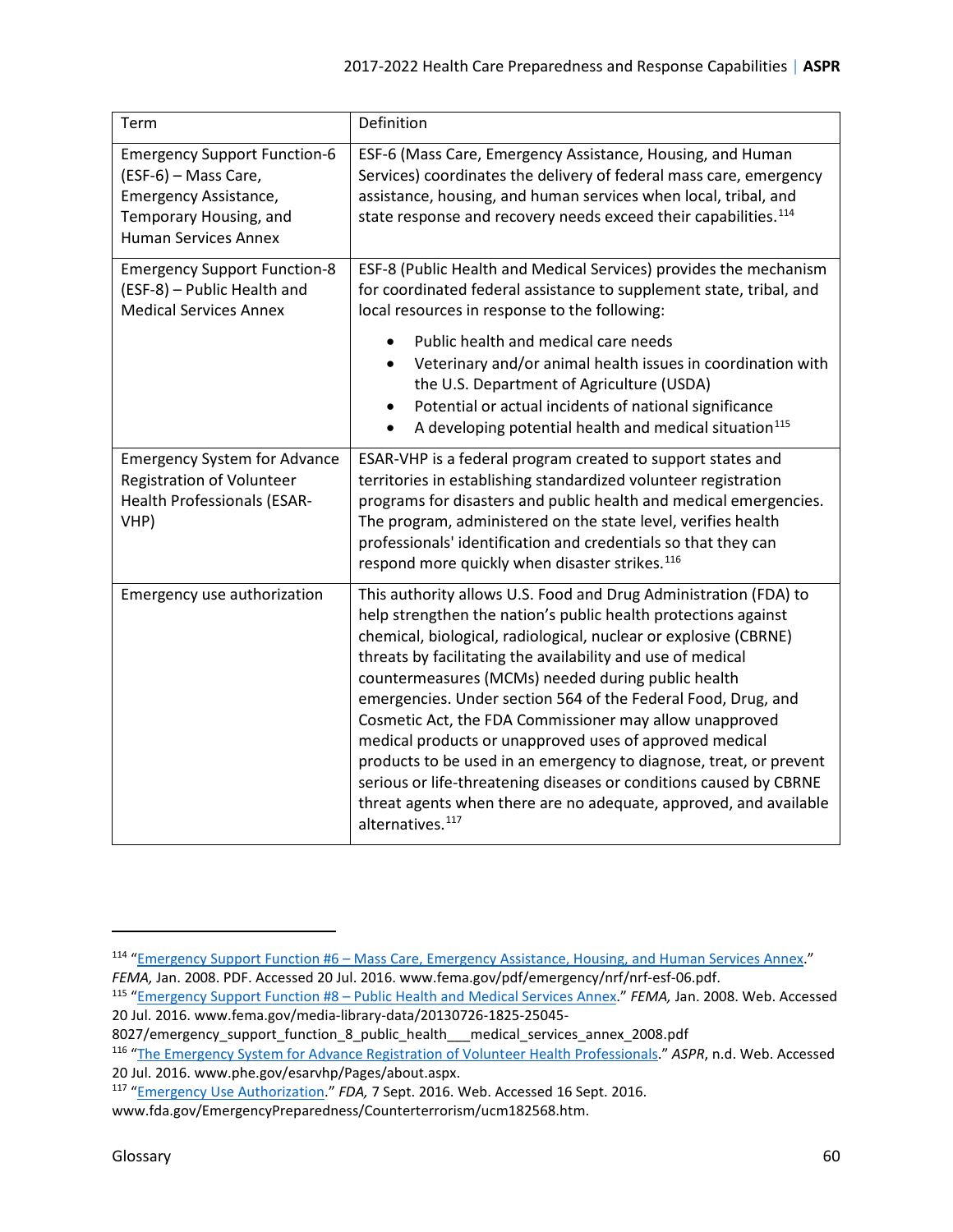<span id="page-60-4"></span><span id="page-60-3"></span><span id="page-60-2"></span><span id="page-60-0"></span>

| Term                                              | Definition                                                                                                                                                                                                                                                                                                                                                                                                                                                                                                                 |
|---------------------------------------------------|----------------------------------------------------------------------------------------------------------------------------------------------------------------------------------------------------------------------------------------------------------------------------------------------------------------------------------------------------------------------------------------------------------------------------------------------------------------------------------------------------------------------------|
| ESF-8 lead agency                                 | ESF-8 language distinguishes between lead and supporting agencies<br>to conduct an emergency response. <sup>118</sup> Within the context of<br>Emergency Support Functions (ESF), primary agencies have<br>significant authorities, roles, resources, and capabilities for a<br>particular function within an ESF.                                                                                                                                                                                                         |
| <b>Essential Elements of</b><br>Information (EEI) | Important and standard information items needed to make timely<br>and informed decisions. EEIs also provide context and contribute to<br>analysis. EEIs are also included in situation reports. <sup>119</sup>                                                                                                                                                                                                                                                                                                             |
| <b>Federal Coordinating Center</b><br>(FCC)       | A federal facility (U.S. Department of Defense or U.S. Department<br>of Veterans Affairs) located in a metropolitan area of the United<br>States, responsible for day-to-day coordination of planning,<br>training, and operations in one or more assigned geographic<br>National Disaster Medical System (NDMS) Patient Reception Areas<br>(PRA). NDMS participating medical treatment facilities (MTF) should<br>be within 5 miles of the managing FCC. <sup>120</sup>                                                   |
| <b>Federal Medical Station (FMS)</b>              | A U.S. Department of Health and Human Services (HHS)- deployable<br>health care facility that can provide surge beds to support health<br>care systems anywhere in the U.S. that are impacted by disasters or<br>public health emergencies. FMS are not mobile and cannot be<br>relocated once established. <sup>121</sup>                                                                                                                                                                                                 |
| Hazard vulnerability analysis<br>(HVA)            | A systematic approach to identifying all hazards that may affect an<br>organization and/or its community, assessing the risk (probability of<br>hazard occurrence and the consequence for the organization)<br>associated with each hazard, and analyzing the findings to create a<br>prioritized comparison of hazard vulnerabilities. The consequence,<br>or "vulnerability," is related to both the impact on organizational<br>function and the likely service demands created by the hazard<br>impact. <sup>122</sup> |

<span id="page-60-5"></span><span id="page-60-1"></span><sup>118</sup> ["Emergency Support Functions.](http://www.phe.gov/Preparedness/support/esf8/Pages/default.aspx#eme)" *ASPR,* 2 Jun. 2015. Web. Accessed 12 Sept. 2016.

<span id="page-60-6"></span>http://www.phe.gov/Preparedness/support/esf8/Pages/default.aspx#eme.<br><sup>119</sup> ["FEMA Incident Action Planning Guide."](http://www.fema.gov/media-library-data/20130726-1822-25045-1815/incident_action_planning_guide_1_26_2012.pdf) *FEMA*, Jan. 2012. PDF. Accessed 18 Jul. 2016.

http://www.fema.gov/media-library-data/20130726-1822-25045-

<sup>1815/</sup>incident action planning guide 1 26 2012.pdf.

<span id="page-60-7"></span><sup>120</sup> ["National Disaster Medical System: Federal Coordinating Center Guide."](http://www.dmrti.army.mil/01_FCC%20Guide%20Apr%202014.pdf) *NDMS,* Apr. 2014. PDF. Accessed 12 Sept. 2016. http://www.dmrti.army.mil/01\_FCC%20Guide%20Apr%202014.pdf.<br><sup>121</sup> "<u>Medical Assistance</u>." *ASPR*, 8 May 2015. Web. Accessed 16 Sept. 2016.

<span id="page-60-8"></span>

http://www.phe.gov/Preparedness/support/medicalassistance/Pages/default.aspx#fms.<br><sup>122</sup> "<u>ICDRM/GWU Emergency Management Glossary of Terms</u>." *The George Washington University Institute for Crisis, Disaster, and Risk Management,* 30 Jun. 2010. pp. 48. PDF. Accessed 19 Jul. 2016.

www.gwu.edu/~icdrm/publications/PDF/GLOSSARY - Emergency Management ICDRM 30 JUNE 10.pdf.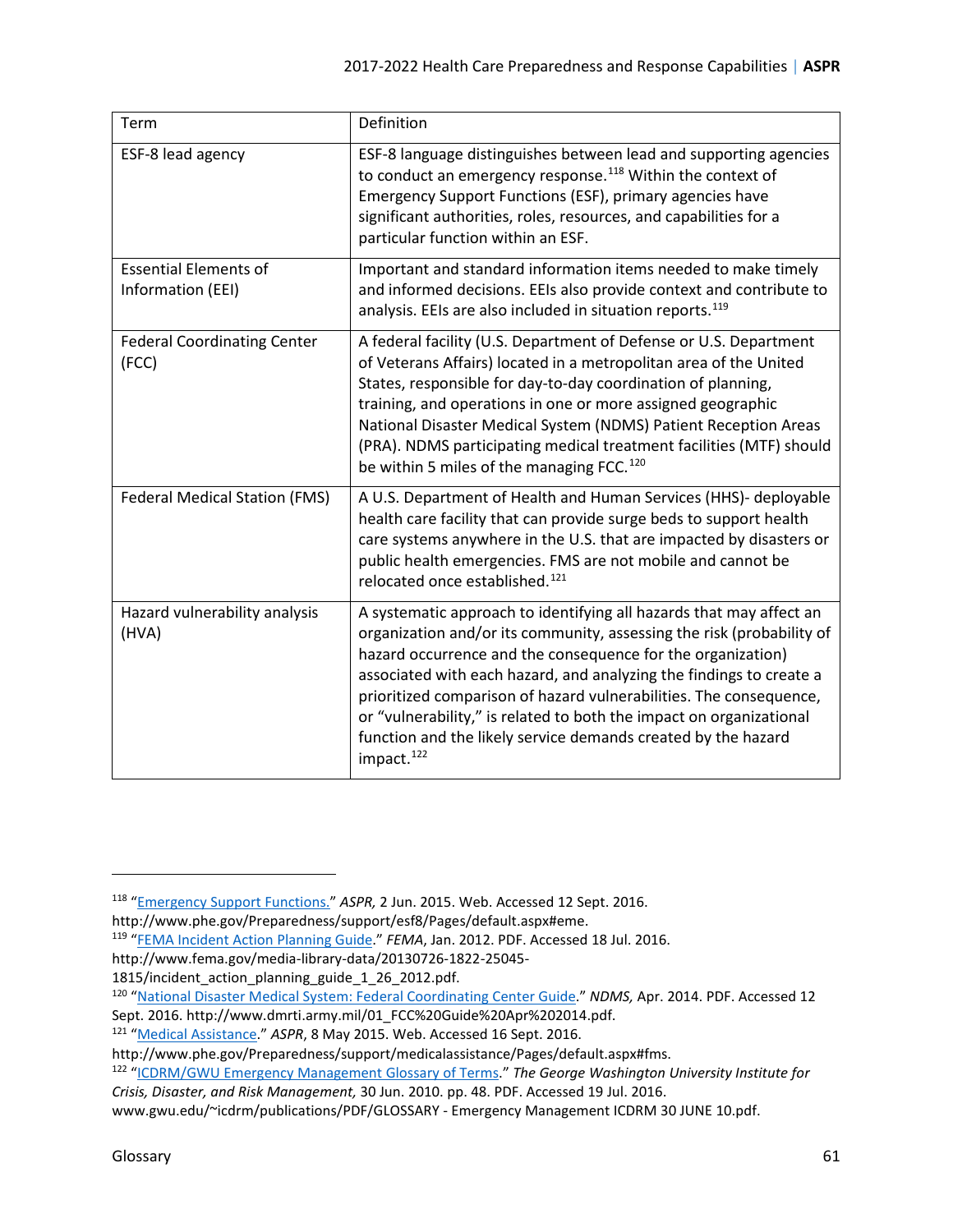<span id="page-61-6"></span><span id="page-61-5"></span><span id="page-61-4"></span><span id="page-61-2"></span><span id="page-61-0"></span>

| Term                                                                  | Definition                                                                                                                                                                                                                                                                                                                                                                                                                                                                                                             |
|-----------------------------------------------------------------------|------------------------------------------------------------------------------------------------------------------------------------------------------------------------------------------------------------------------------------------------------------------------------------------------------------------------------------------------------------------------------------------------------------------------------------------------------------------------------------------------------------------------|
| Hazardous material (HAZMAT)                                           | Any material that is explosive, flammable, poisonous, corrosive,<br>reactive, or radioactive (or any combination) and requires special<br>care in handling because of the hazards posed to public health,<br>safety, and/or the environment. <sup>123</sup>                                                                                                                                                                                                                                                            |
| <b>Health and Social Services</b><br><b>Recovery Support Function</b> | Assists locally-led recovery efforts in the restoration of the public<br>health, health care and social services networks to promote the<br>resilience, health and well-being of affected individuals and<br>communities. <sup>124</sup>                                                                                                                                                                                                                                                                               |
| Healthcare-associated<br>infections (HAI)                             | Healthcare-associated infections (HAIs) are infections people get<br>while they are receiving health care for another condition. HAIs can<br>happen in any health care facility, including hospitals, ambulatory<br>surgical centers, end-stage renal disease facilities, and long-term<br>care facilities. HAIs can be caused by bacteria, fungi, viruses, or<br>other less common pathogens. <sup>125</sup>                                                                                                          |
| Health care coalition (HCC)                                           | A group of individual health care and response organizations (e.g.,<br>hospitals, emergency medical services (EMS), emergency<br>management organizations, public health agencies, etc.) in a<br>defined geographic location. HCCs play a critical role in developing<br>health care delivery system preparedness and response<br>capabilities. HCCs serve as multiagency coordinating groups that<br>support and integrate with ESF-8 activities in the context of incident<br>command system (ICS) responsibilities. |
| Health care coalition (HCC)<br>member                                 | An HCC member is defined as an entity within the HCC's defined<br>boundaries that actively contributes to HCC strategic planning,<br>operational planning and response, information sharing, and<br>resource coordination and management.                                                                                                                                                                                                                                                                              |
| Health care executive                                                 | Health care organization senior executives with institutional<br>decision-making authority. Titles of health care executives may<br>include but are not limited to, President, Chief Executive Officer,<br>Chief Operating Officer, Chief Medical Officer, Chief Nursing Officer,<br>and Medical Director.                                                                                                                                                                                                             |

<span id="page-61-3"></span><span id="page-61-1"></span> $\overline{\phantom{a}}$ 

<span id="page-61-7"></span><sup>123</sup> ["ICDRM/GWU Emergency Management Glossary of Terms.](https://www2.gwu.edu/%7Eicdrm/publications/PDF/GLOSSARY%20-%20Emergency%20Management%20ICDRM%2030%20JUNE%2010.pdf)" *The George Washington University Institute for Crisis, Disaster, and Risk Management,* 30 Jun. 2010. pp. 48. PDF. Accessed 19 Jul. 2016.

<span id="page-61-8"></span>www.gwu.edu/~icdrm/publications/PDF/GLOSSARY - Emergency Management ICDRM 30 JUNE 10.pdf.<br><sup>124</sup> "<u>Health and Social Services Recovery Support Function</u>." *ASPR,* 27 Apr. 2015. Web. Accessed 12 Sept. 2016.<br>http://www.phe.go

<span id="page-61-9"></span><sup>&</sup>lt;sup>125</sup> ["Overview –](https://health.gov/hcq/prevent-hai.asp) Heath Care-Associated Infections." *ODPHP*, 16 Sept. 2016. Web. Accessed 16 Sept. 2016. health.gov/hcq/prevent-hai.asp.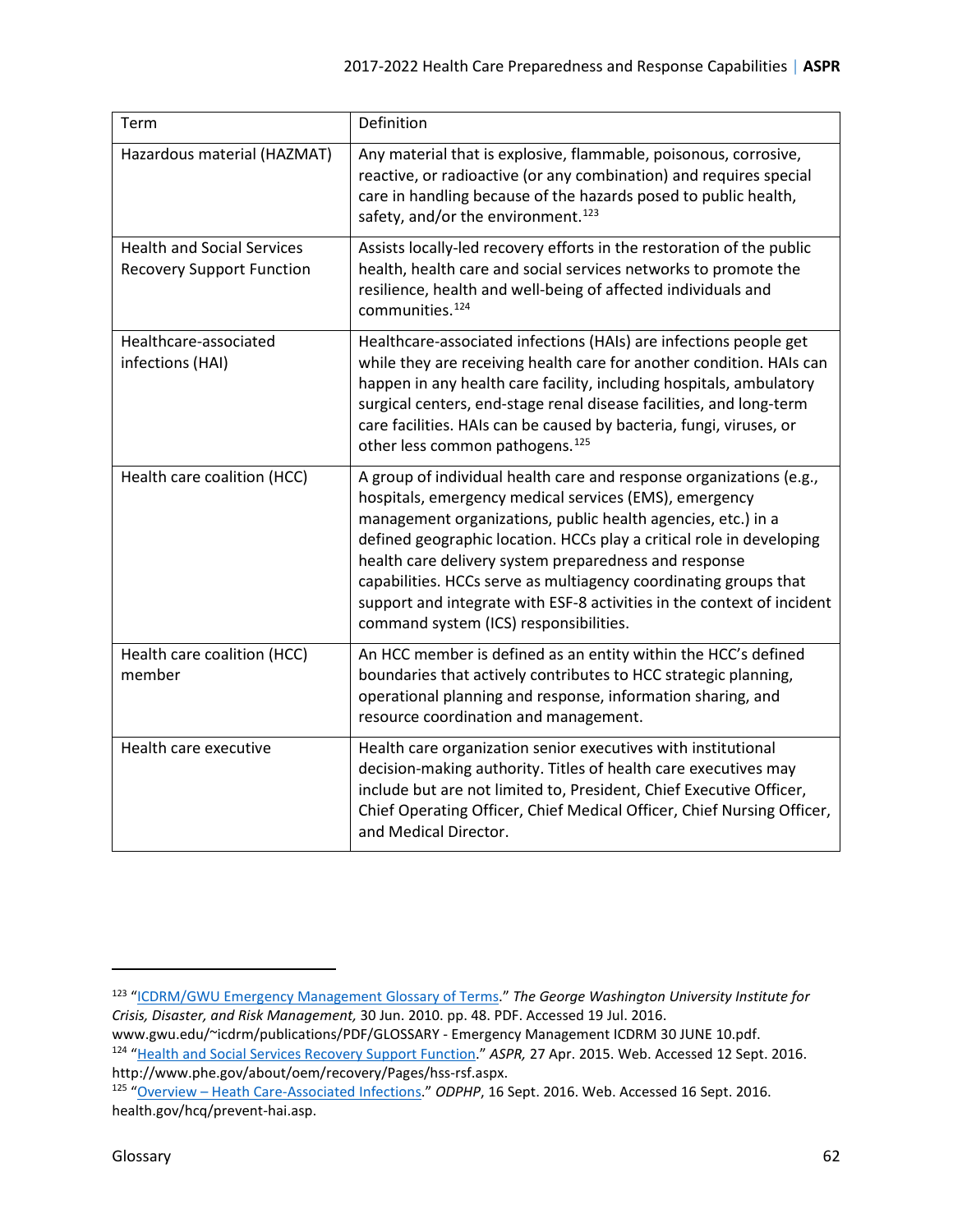<span id="page-62-3"></span><span id="page-62-2"></span><span id="page-62-1"></span><span id="page-62-0"></span>

| Term                                                                   | Definition                                                                                                                                                                                                                                                                                                                                                                                                                                                                                                                    |
|------------------------------------------------------------------------|-------------------------------------------------------------------------------------------------------------------------------------------------------------------------------------------------------------------------------------------------------------------------------------------------------------------------------------------------------------------------------------------------------------------------------------------------------------------------------------------------------------------------------|
| Health care facility                                                   | Any asset where point-of-service medical care is regularly provided<br>or provided during an incident. It includes hospitals, integrated<br>health care systems, private physician offices, outpatient clinics,<br>nursing homes, and other medical care configurations. During an<br>emergency response, alternative medical care facilities and sites<br>where definitive medical care is provided by emergency medical<br>services (EMS) and other field personnel would be included in this<br>definition. <sup>126</sup> |
| <b>Health Insurance Portability</b><br>and Accountability Act (HIPAA)  | Public Law 104-191 (August 21, 1996) addresses many aspects of<br>health care practice and medical records. This federal act most<br>notably addresses the privacy of protected health information<br>(PHI), and directs the development of specific parameters as to how<br>PHI may be shared. <sup>127</sup>                                                                                                                                                                                                                |
| <b>Homeland Security Exercise</b><br>and Evaluation Program<br>(HSEEP) | Doctrine and policy provided by the U.S. Department of Homeland<br>Security for design, development, conduct, and evaluation of<br>preparedness exercises. The terminology and descriptions related<br>to exercise in this document is a Homeland Security industry<br>application of emergency management concepts and principles. <sup>128</sup>                                                                                                                                                                            |
| Immediate bed availability<br>(IBA)                                    | [The ability of a hospital] to provide no less than 20 percent bed<br>availability of staffed beds within four hours of a disaster. It is built<br>on three pillars: continuous monitoring across the health system;<br>off-loading of patients who are at low risk for untoward events<br>through reverse triage; and on-loading of patients from the<br>disaster. <sup>129</sup>                                                                                                                                            |
| Incident Action Plan (IAP)                                             | An oral or written plan containing general objectives reflecting the<br>overall strategy for managing an incident. It may include the<br>identification of operational resources and assignments. It may also<br>include attachments that provide direction and important<br>information for management of the incident during one or more<br>operational periods. <sup>130</sup>                                                                                                                                             |

<span id="page-62-5"></span><span id="page-62-4"></span><sup>126</sup> ["ICDRM/GWU Emergency Management Glossary of Terms.](https://www2.gwu.edu/%7Eicdrm/publications/PDF/GLOSSARY%20-%20Emergency%20Management%20ICDRM%2030%20JUNE%2010.pdf)" *The George Washington University Institute for Crisis, Disaster, and Risk Management,* 30 Jun. 2010. pp. 48. PDF. Accessed 19 Jul. 2016.

<span id="page-62-6"></span>www.gwu.edu/~icdrm/publications/PDF/GLOSSARY - Emergency Management ICDRM 30 JUNE 10.pdf.<br><sup>127</sup> Ibid., 49.

<span id="page-62-7"></span><sup>128</sup> Ibid., 49.

<span id="page-62-8"></span><sup>129</sup> Hick, John L., et al. ["Health Care Facility and Community Strategies for Patient Care Surge Capacity.](http://www.aha.org/content/00-10/Hick.pdf)" *Annals of Emergency Medicine.* 15 Jul. 2004. PDF. Accessed 15 Sept. 2016. http://www.aha.org/content/00-10/Hick.pdf. 130 ["ICDRM/GWU Emergency Management Glossary of Terms.](https://www2.gwu.edu/%7Eicdrm/publications/PDF/GLOSSARY%20-%20Emergency%20Management%20ICDRM%2030%20JUNE%2010.pdf)" *The George Washington University Institute for Crisis, Disaster, and Risk Management,* 30 Jun. 2010. pp. 51. PDF. Accessed 19 Jul. 2016.

www.gwu.edu/~icdrm/publications/PDF/GLOSSARY - Emergency Management ICDRM 30 JUNE 10.pdf.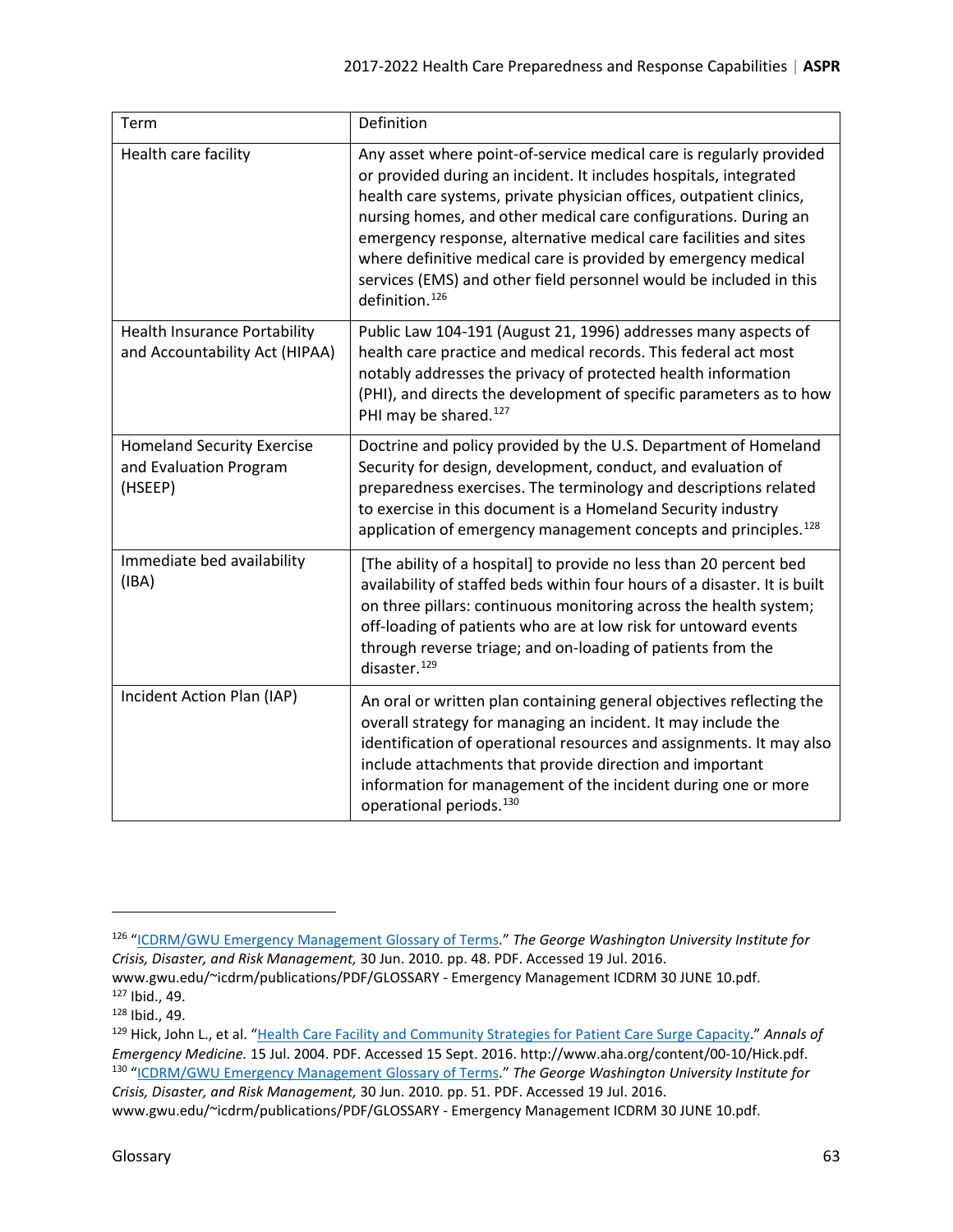<span id="page-63-2"></span><span id="page-63-1"></span><span id="page-63-0"></span>

| Term                            | Definition                                                                                                                                                                                                                                                                                                                                                                                                                                                                                                                                                                                                                                                                                                                                                     |
|---------------------------------|----------------------------------------------------------------------------------------------------------------------------------------------------------------------------------------------------------------------------------------------------------------------------------------------------------------------------------------------------------------------------------------------------------------------------------------------------------------------------------------------------------------------------------------------------------------------------------------------------------------------------------------------------------------------------------------------------------------------------------------------------------------|
| Incident action planning cycles | The flux in incident and response conditions is best managed using<br>a deliberate planning process that is based on regular, cyclical<br>reevaluation of the incident objectives. Commonly known in the<br>incident command system (ICS) as the planning cycle, this iterative<br>process enhances the integration of public health and medical<br>assets with other response agencies that operate planning cycles. <sup>131</sup>                                                                                                                                                                                                                                                                                                                           |
| Incident command system (ICS)   | The combination of facilities, equipment, personnel, procedures,<br>and communications operating within a common organizational<br>structure, designed to aid in the management of resources during<br>incidents. It is used for all kinds of emergencies and is applicable to<br>small as well as large and complex incidents. ICS is used by various<br>jurisdictions and functional agencies, both public and private, to<br>organize field-level incident management operations. <sup>132</sup>                                                                                                                                                                                                                                                            |
| Joint Commission                | The Joint Commission is an independent, not-for-profit organization<br>that accredits and certifies health care organizations and programs<br>in the United States. Joint Commission accreditation and<br>certification standards are the basis of an objective evaluation<br>process designed to help health care organizations measure, assess,<br>and improve performance. <sup>133</sup>                                                                                                                                                                                                                                                                                                                                                                   |
| Joint Information System (JIS)  | A structure that integrates incident information and public affairs<br>into a cohesive organization designed to provide consistent,<br>coordinated, accurate, accessible, timely, and complete<br>information during crisis or incident operations. The mission of the<br>JIS is to provide a structure and system for developing and<br>delivering coordinated interagency messages; developing,<br>recommending, and executing public information plans and<br>strategies on behalf of the Incident Commander (IC); advising the IC<br>concerning public affairs issues that could affect a response effort;<br>and controlling rumors and inaccurate information that could<br>undermine public confidence in the emergency response effort. <sup>134</sup> |

*Crisis, Disaster, and Risk Management,* 30 Jun. 2010. pp. 48. PDF. Accessed 19 Jul. 2016.

<span id="page-63-3"></span>l

<span id="page-63-4"></span><sup>131</sup> ["The Incident Command Process](http://www.phe.gov/preparedness/planning/mscc/handbook/chapter1/pages/theincidentcommand.aspx)." *ASPR,* 14 Feb. 2012. Web. Accessed 12 Sept. 2016.

<span id="page-63-5"></span>http://www.phe.gov/preparedness/planning/mscc/handbook/chapter1/pages/theincidentcommand.aspx.<br><sup>132</sup> "<u>ICDRM/GWU Emergency Management Glossary of Terms</u>." *The George Washington University Institute for* 

www.gwu.edu/~icdrm/publications/PDF/GLOSSARY - Emergency Management ICDRM 30 JUNE 10.pdf. 133 ["About the Joint Commission."](https://www.jointcommission.org/about_us/about_the_joint_commission_main.aspx) *The Joint Commission*, 2016. Web. Accessed 20 Jul. 2016.

<span id="page-63-6"></span>www.jointcommission.org/about\_us/about\_the\_joint\_commission\_main.aspx.<br><sup>134</sup> "<u>ICDRM/GWU Emergency Management Glossary of Terms</u>." *The George Washington University Institute for Crisis, Disaster, and Risk Management,* 30 Jun. 2010. pp. 58. PDF. Accessed 19 Jul. 2016.

www.gwu.edu/~icdrm/publications/PDF/GLOSSARY - Emergency Management ICDRM 30 JUNE 10.pdf.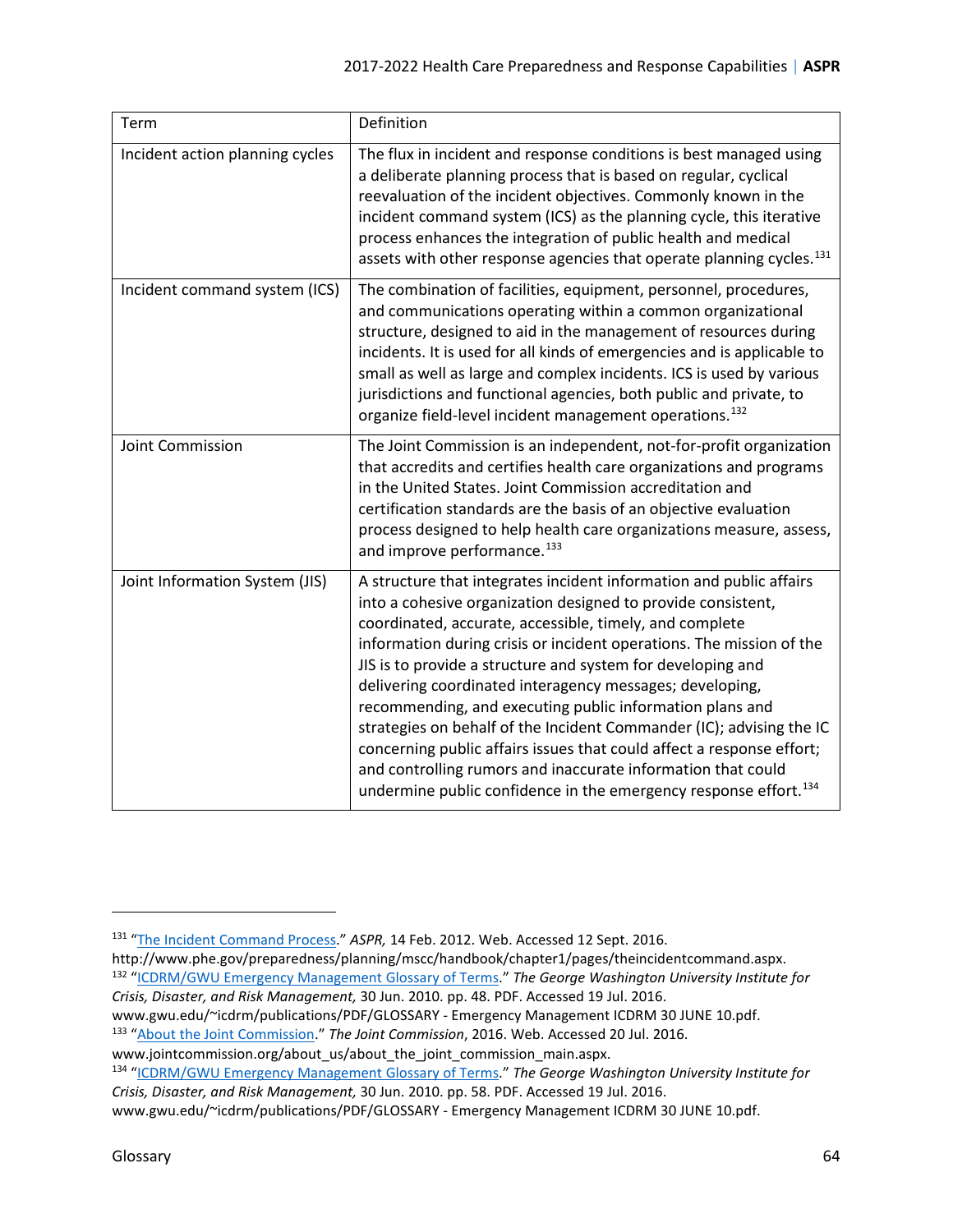<span id="page-64-4"></span><span id="page-64-3"></span><span id="page-64-0"></span>

| Term                                            | Definition                                                                                                                                                                                                                                                                                                                                                                                                                                                                                                                                                                                                                                                                                                                                         |
|-------------------------------------------------|----------------------------------------------------------------------------------------------------------------------------------------------------------------------------------------------------------------------------------------------------------------------------------------------------------------------------------------------------------------------------------------------------------------------------------------------------------------------------------------------------------------------------------------------------------------------------------------------------------------------------------------------------------------------------------------------------------------------------------------------------|
| Medical countermeasures<br>(MCMs)               | Medical countermeasures, or MCMs, are Food and Drug<br>Administration (FDA)-regulated products (biologics, drugs, devices)<br>that may be used in the event of a potential public health<br>emergency stemming from a terrorist attack with a biological,<br>chemical, or radiological/nuclear material, a naturally occurring<br>emerging disease, or a natural disaster. MCMs can be used to<br>diagnose, prevent, protect from, or treat conditions associated with<br>chemical, biological, radiological, nuclear, and explosives (CBRNE)<br>threats, or emerging infectious diseases. <sup>135</sup>                                                                                                                                          |
| Medical Reserve Corps (MRC)                     | A national network of local groups of volunteers engaging local<br>communities to strengthen public health, reduce vulnerability,<br>build resilience, and improve preparedness, response, and recovery<br>capabilities. <sup>136</sup>                                                                                                                                                                                                                                                                                                                                                                                                                                                                                                            |
| Medical Surge Capacity and<br>Capability (MSCC) | A management methodology based on valid principles of<br>emergency management and the incident command system (ICS).<br>Medical and public health disciplines may apply these principles to<br>coordinate effectively with one another and to integrate with other<br>response organizations that have established ICS and emergency<br>management systems (fire service, law enforcement, etc.). This<br>promotes a common management system for all response<br>entities-public and private-that may be brought to bear in an<br>emergency. In addition, the MSCC Management System guides the<br>development of public health and medical response that is<br>consistent with the National Incident Management System<br>(NIMS). <sup>137</sup> |
| Member type                                     | A category of health care coalition (HCC) members that represents<br>a type of facility or organization (e.g., all nursing facilities, all<br>hospitals, or all emergency medical services [EMS] agencies within<br>one HCC).                                                                                                                                                                                                                                                                                                                                                                                                                                                                                                                      |
| <b>Mission Essential Functions</b><br>(MEFs)    | Functions that are required to be performed by statute, Executive<br>Order, or otherwise deemed essential by the heads of principal<br>organizational elements to meet mission requirements. <sup>138</sup>                                                                                                                                                                                                                                                                                                                                                                                                                                                                                                                                        |

<span id="page-64-2"></span><span id="page-64-1"></span>l

<span id="page-64-5"></span><sup>135</sup> *"*[What are Medical Countermeasures?"](http://www.fda.gov/EmergencyPreparedness/Counterterrorism/MedicalCountermeasures/AboutMCMi/ucm431268.htm) *FDA*, 29 Apr. 2016. Web. Accessed 20 Jul. 2016.

<span id="page-64-6"></span>www.fda.gov/EmergencyPreparedness/Counterterrorism/MedicalCountermeasures/AboutMCMi/ucm431268.htm<br><sup>136</sup> "<u>Medical Reserve Corps</u>." *MRC*, 22 Sept. 2016. Web. Accessed 26 Sept. 2016. https://mrc.hhs.gov.

<span id="page-64-7"></span><sup>137</sup> Barbera, Joseph. A., Macintyre, Anthony. G., M.D. "Medical Surge Capacity and Capability: A Management [System for Integrating Medical and Health Resources During Large-Scale Emergencies.](http://www.phe.gov/preparedness/planning/mscc/handbook/documents/mscc080626.pdf)" HHS, ed. 2, Sept. 2007. PDF. Accessed 24 Aug. 2016.

www.phe.gov/preparedness/planning/mscc/handbook/documents/mscc080626.pdf.

<span id="page-64-8"></span><sup>138</sup> ["ICDRM/GWU Emergency Management Glossary of Terms.](https://www2.gwu.edu/%7Eicdrm/publications/PDF/GLOSSARY%20-%20Emergency%20Management%20ICDRM%2030%20JUNE%2010.pdf)" *The George Washington University Institute for Crisis, Disaster, and Risk Management,* 30 Jun. 2010. pp. 37. PDF. Accessed 19 Jul. 2016.

www.gwu.edu/~icdrm/publications/PDF/GLOSSARY - Emergency Management ICDRM 30 JUNE 10.pdf.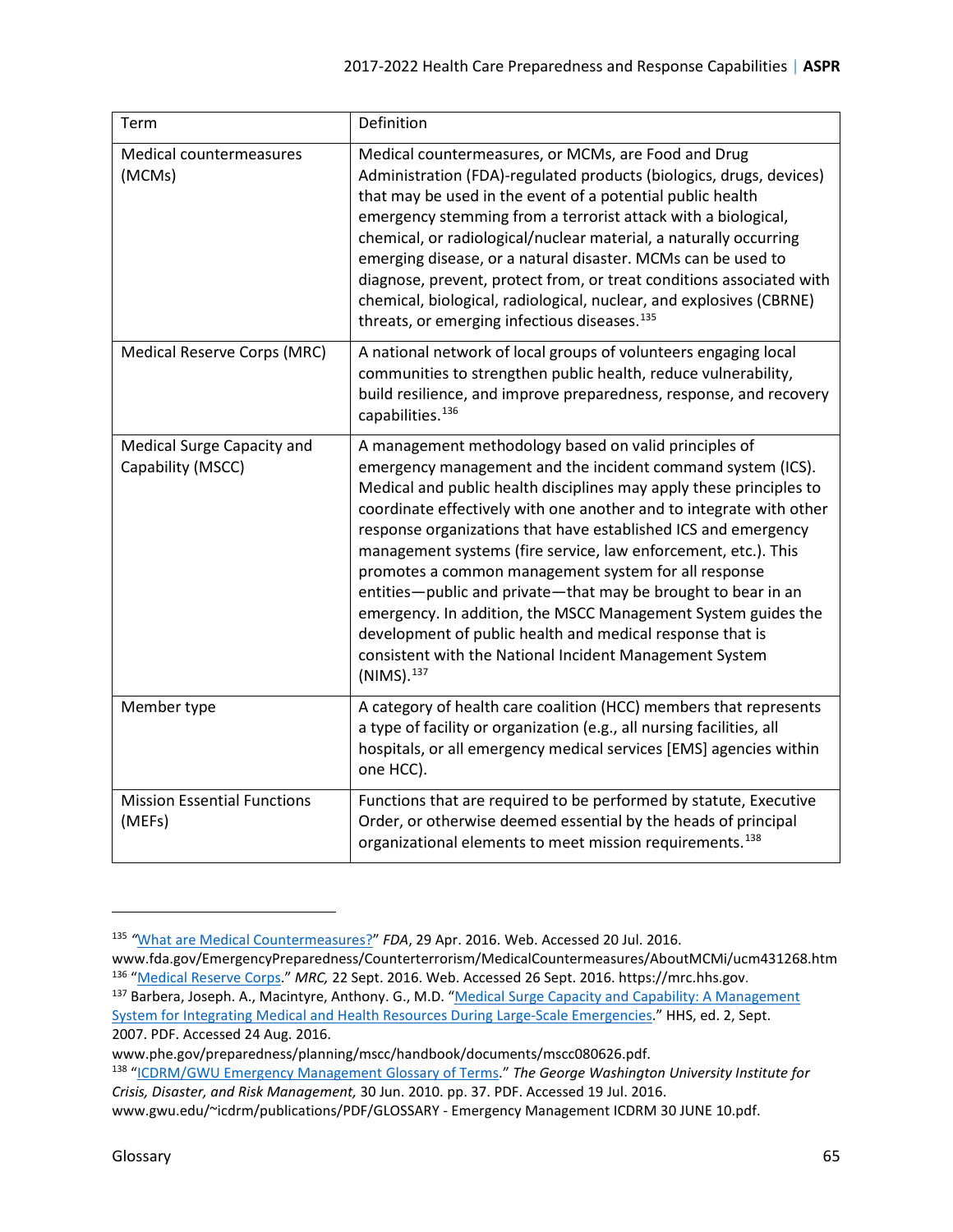<span id="page-65-3"></span><span id="page-65-2"></span><span id="page-65-0"></span>

| Term                                              | Definition                                                                                                                                                                                                                                                                                                                                                                                                                                                                                                                                                                                                    |
|---------------------------------------------------|---------------------------------------------------------------------------------------------------------------------------------------------------------------------------------------------------------------------------------------------------------------------------------------------------------------------------------------------------------------------------------------------------------------------------------------------------------------------------------------------------------------------------------------------------------------------------------------------------------------|
| Multiagency coordination<br>group                 | A multiagency coordination group functions within a broader<br>multiagency coordination system. It may establish the priorities<br>among incidents and associated resource allocations, deconflict<br>procedures, and provide strategic guidance and direction to<br>support incident management activities. <sup>139</sup>                                                                                                                                                                                                                                                                                   |
| <b>National Disaster Medical</b><br>System (NDMS) | The National Disaster Medical System (NDMS) is a federally<br>coordinated health care system and partnership of the U.S.<br>Departments of Health and Human Services, Homeland Security,<br>Defense, and Veterans Affairs. The purpose of the NDMS is to<br>support state, local, tribal, and territorial authorities following<br>disasters and emergencies by supplementing health and medical<br>systems and response capabilities. The NDMS hospital network also<br>supports the military and U.S. Department of Veterans Affairs (VA)<br>Medical Centers in a military health emergency. <sup>140</sup> |
| National Incident Management<br>System (NIMS)     | A systematic, proactive approach to guide departments and<br>agencies at all levels of government, nongovernmental<br>organizations, and the private sector to work together seamlessly<br>and manage incidents involving all threats and hazards-regardless<br>of cause, size, location, or complexity-in order to reduce loss of<br>life, property, and harm to the environment. <sup>141</sup>                                                                                                                                                                                                             |
| Personal protective equipment<br>(PPE)            | Equipment worn to minimize exposure to a variety of hazards.<br>Examples of PPE include such items as gloves, masks, foot and eye<br>protection, protective hearing devices (earplugs, muffs) hard hats,<br>respirators, and full body suits. <sup>142</sup>                                                                                                                                                                                                                                                                                                                                                  |
| Psychological first aid                           | An evidence-informed modular approach for assisting people in the<br>immediate aftermath of disaster and terrorism to reduce initial<br>distress and to foster short- and long-term adaptive functioning. <sup>143</sup>                                                                                                                                                                                                                                                                                                                                                                                      |

<span id="page-65-5"></span><span id="page-65-4"></span><span id="page-65-1"></span><sup>139</sup> ["ICDRM/GWU Emergency Management Glossary of Terms.](https://www2.gwu.edu/%7Eicdrm/publications/PDF/GLOSSARY%20-%20Emergency%20Management%20ICDRM%2030%20JUNE%2010.pdf)" *The George Washington University Institute for Crisis, Disaster, and Risk Management,* 30 Jun. 2010. pp. 66. PDF. Accessed 19 Jul. 2016.

<span id="page-65-6"></span>www.gwu.edu/~icdrm/publications/PDF/GLOSSARY - Emergency Management ICDRM 30 JUNE 10.pdf.<br><sup>140</sup> "<u>National Disaster Medical System</u>." *ASPR*, 1 Jul. 2016. Web. Accessed 20 Jul. 2016.<br>www.phe.gov/Preparedness/responders/ndm

<span id="page-65-7"></span><sup>&</sup>lt;sup>141</sup> ["National Incident Management System."](https://www.fema.gov/national-incident-management-system) FEMA, 28 Jun. 2016. Web. Accessed 12 Sept. 2016.

http://www.fema.gov/national-incident-management-system.<br><sup>142</sup> "<u>Personal Protective Equipment</u>." *OSHA*, n.d. Web. Accessed 20 Jul. 2016.<br>https://www.osha.gov/SLTC/personalprotective equipment.

<span id="page-65-8"></span><sup>&</sup>lt;sup>143</sup> Jacobs A., Brymer M., et. al. ["Psychological First Aid: Field Operations Guide](http://www.ptsd.va.gov/professional/manuals/manual-pdf/pfa/PFA_2ndEditionwithappendices.pdf)." National Child Traumatic Stress *Network & National Center for PTSD*. ed. 2, 2006. Web. Accessed 26 Oct. 2016.

www.ptsd.va.gov/professional/manuals/manual-pdf/pfa/PFA\_2ndEditionwithappendices.pdf.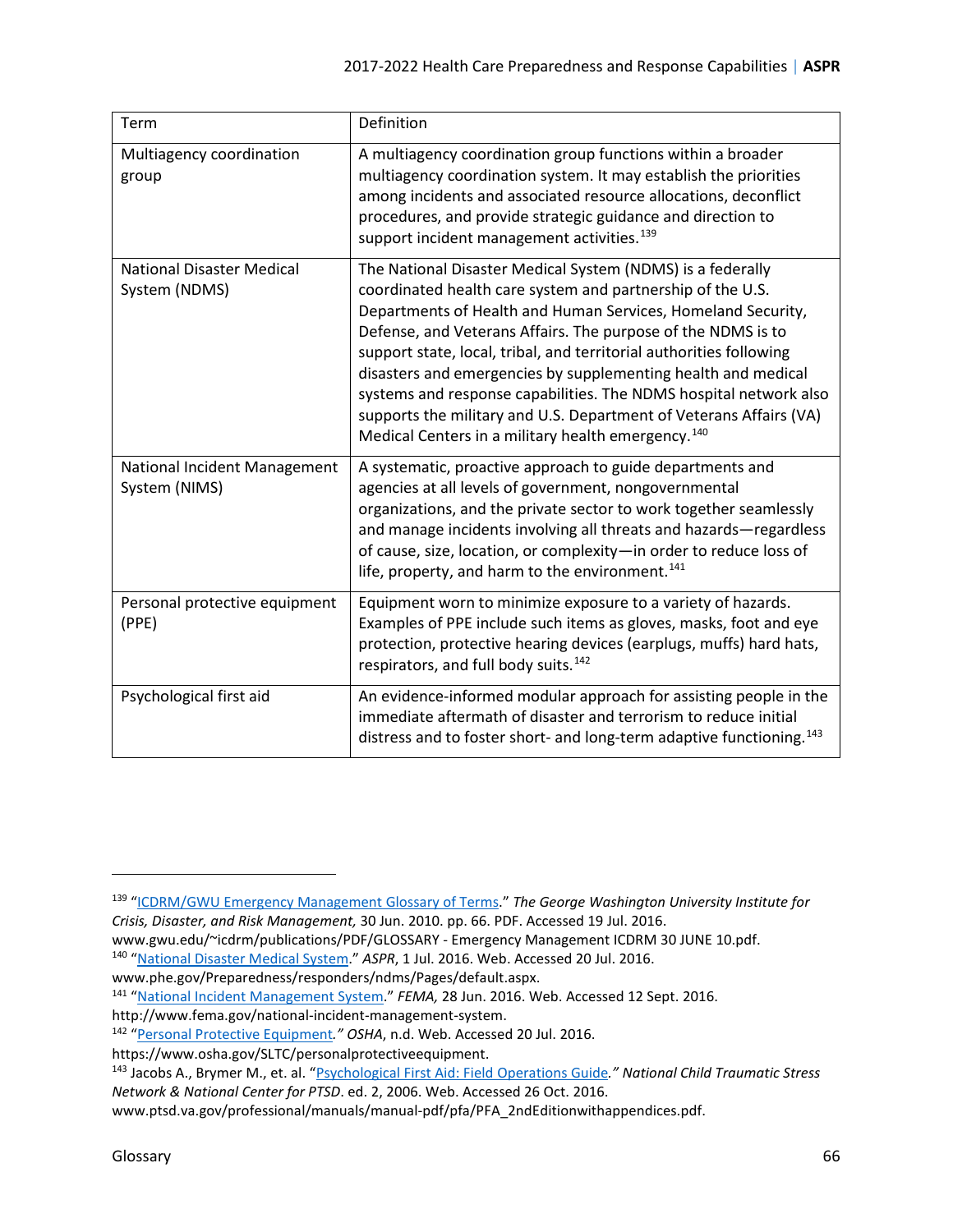<span id="page-66-2"></span><span id="page-66-1"></span><span id="page-66-0"></span>

| Term                                                      | Definition                                                                                                                                                                                                                                                                                                                                                                                                                                                                                                                                                                                                                                                                                                                                                                                                                                                                                                                                                                                                                                                      |
|-----------------------------------------------------------|-----------------------------------------------------------------------------------------------------------------------------------------------------------------------------------------------------------------------------------------------------------------------------------------------------------------------------------------------------------------------------------------------------------------------------------------------------------------------------------------------------------------------------------------------------------------------------------------------------------------------------------------------------------------------------------------------------------------------------------------------------------------------------------------------------------------------------------------------------------------------------------------------------------------------------------------------------------------------------------------------------------------------------------------------------------------|
| Public Information Officer (PIO)                          | As part of the incident response team, responsible for<br>communicating with the public, media, and/or coordinating with<br>other agencies, as necessary, with incident-related information<br>requirements. The PIO is responsible for developing and releasing<br>information about the incident to the news media, incident<br>personnel, and other appropriate agencies and organizations. <sup>144</sup>                                                                                                                                                                                                                                                                                                                                                                                                                                                                                                                                                                                                                                                   |
| Public safety answering points<br>(PSAPs)                 | 9-1-1 call centers, also known as public safety answering points<br>(PSAPs), are the public's first line of contact to public safety<br>authorities in an emergency. <sup>145</sup>                                                                                                                                                                                                                                                                                                                                                                                                                                                                                                                                                                                                                                                                                                                                                                                                                                                                             |
| Section 1135 of the Social<br><b>Security Act waivers</b> | When the President declares a major disaster or an emergency<br>under the Stafford Act or an emergency under the National<br>Emergencies Act, and the HHS Secretary declares a public health<br>emergency, the Secretary is authorized to take certain actions in<br>addition to his/her regular authorities under section 1135 of the<br>Social Security Act. [The Secretary] may waive or modify certain<br>Medicare, Medicaid, Children's Health Insurance Program (CHIP)<br>and Health Insurance Portability and Accountability Act (HIPAA)<br>requirements as necessary to ensure to the maximum extent<br>feasible that, in an emergency area during an emergency period,<br>sufficient health care items and services are available to meet the<br>needs of individuals enrolled in Social Security Act (SSA) programs<br>and that providers of such services in good faith who are unable to<br>comply with certain statutory requirements are reimbursed and<br>exempted from sanctions for noncompliance other than fraud or<br>abuse. <sup>146</sup> |
| <b>Strategic National Stockpile</b><br>(SNS)              | Strategic National Stockpile (SNS) has large quantities of medicine<br>and medical supplies to protect the American public if there is a<br>public health emergency (e.g., terrorist attack, flu outbreak,<br>earthquake) severe enough to cause local supplies to run out. Once<br>federal and local authorities agree that the SNS is needed,<br>medicines will be delivered to any state in the U.S. in time for them<br>to be effective. <sup>147</sup>                                                                                                                                                                                                                                                                                                                                                                                                                                                                                                                                                                                                     |

<span id="page-66-4"></span><span id="page-66-3"></span><sup>144</sup> ["Basic Guidance for Public Information Officers \(PIOs\)."](https://www.fema.gov/media-library-data/20130726-1623-20490-0276/basic_guidance_for_pios_final_draft_12_06_07.pdf) *FEMA,* Nov. 2007. Web. Accessed 20 Jul. 2016.

www.fema.gov/media-library-data/20130726-1623-20490-

<span id="page-66-5"></span><sup>0276/</sup>basic\_guidance\_for\_pios\_final\_draft\_12\_06\_07.pdf.<br><sup>145</sup> "<u>9-1-1 Call Centers/PSAPs</u>." FCC, n.d. Web. Accessed 18 Sept. 2016. https://transition.fcc.gov/pshs/psaps.html.<br><sup>146</sup> See ["1135 Waivers."](http://www.phe.gov/Preparedness/legal/Pages/1135-waivers.aspx) ASPR, 2 May 2013. Web.

<span id="page-66-6"></span>

http://www.phe.gov/Preparedness/legal/Pages/1135-waivers.aspx.

<span id="page-66-7"></span><sup>147</sup> ["Strategic National Stockpile \(SNS\).](http://www.cdc.gov/phpr/stockpile/stockpile.htm)" *CDC,* 17 Jun. 2016. Web. Accessed 12 Sept. 2016. http://www.cdc.gov/phpr/stockpile/stockpile.htm.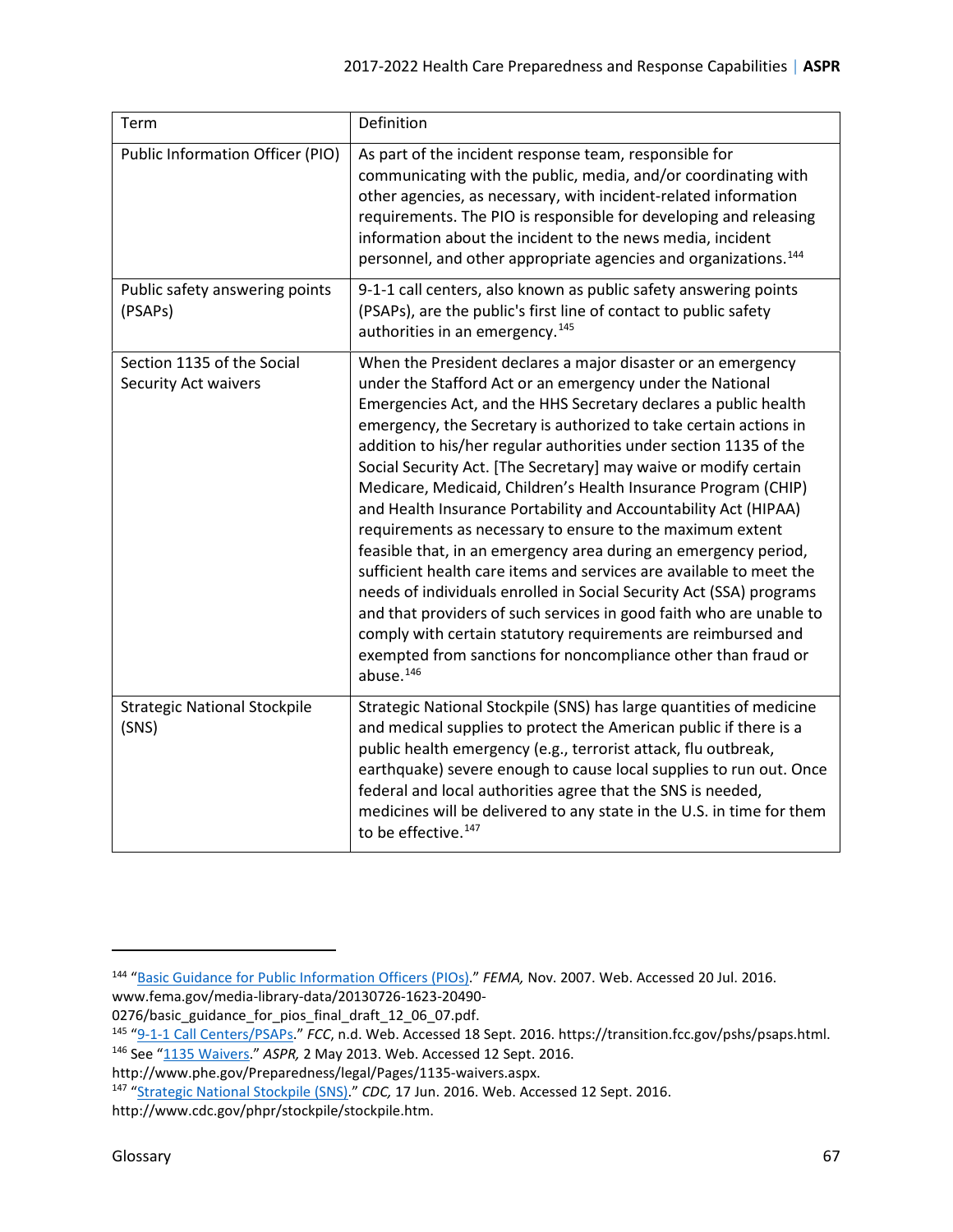<span id="page-67-0"></span>

| Term                                                                      | Definition                                                                                                                                                                                                                                                                                                                                 |
|---------------------------------------------------------------------------|--------------------------------------------------------------------------------------------------------------------------------------------------------------------------------------------------------------------------------------------------------------------------------------------------------------------------------------------|
| Threat and Hazard<br><b>Identification and Risk</b><br>Assessment (THIRA) | A four-step common risk assessment process that helps the whole<br>community-including individuals, businesses, faith-based<br>organizations, nonprofit groups, schools, and academia and all<br>levels of government—understand its risks and estimate capability<br>requirements. <sup>148</sup>                                         |
| Whole community                                                           | A means by which residents, emergency management practitioners,<br>organizational and community leaders, and government officials<br>can collectively understand and assess the needs of their respective<br>communities and determine the best ways to organize and<br>strengthen their assets, capacities, and interests. <sup>149</sup> |

<span id="page-67-1"></span><sup>&</sup>lt;sup>148</sup> "Threat and [Hazard Identification and Risk Assessment.](https://www.fema.gov/threat-and-hazard-identification-and-risk-assessment)" *FEMA*, 19 Mar. 2016. Web. Accessed 20 Jul. 2016. www.fema.gov/threat-and-hazard-identification-and-risk-assessment.

<span id="page-67-2"></span><sup>&</sup>lt;sup>149</sup> ["Whole Community."](https://www.fema.gov/whole-community) *FEMA*, 10 Jun. 2016. Web. Accessed 20 Jul. 2016. www.fema.gov/whole-community.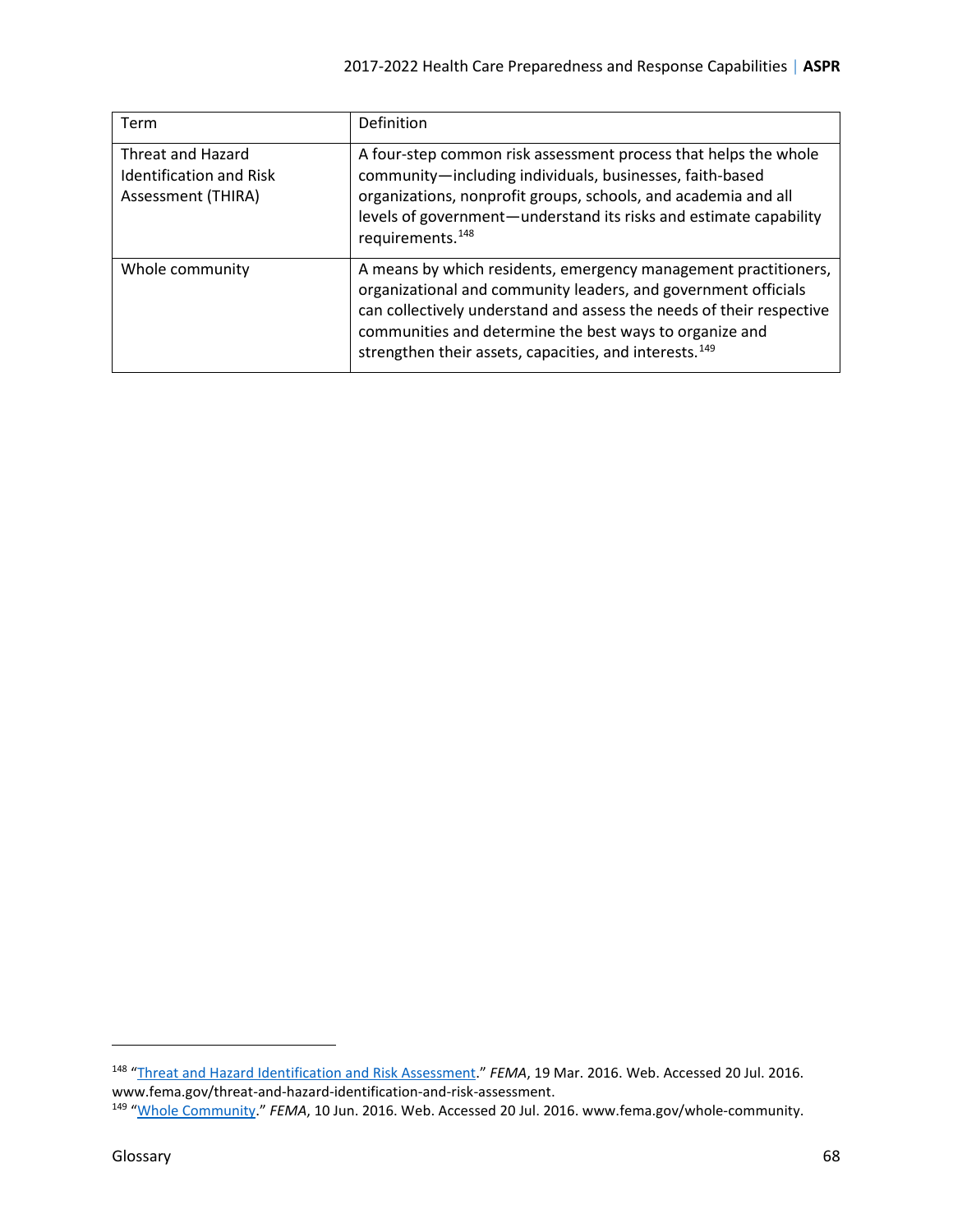# <span id="page-68-0"></span>Appendix 1: The 2017-2022 Health Care Preparedness and Response Capabilities Revision Process

The *2017-2022 Health Care Preparedness and Response Capabilities* document improves upon the 2012 version titled *Healthcare Preparedness Capabilities: National Guidance for Healthcare System Preparedness.* The Office of the Assistant Secretary for Preparedness and Response (ASPR) incorporated lessons learned from previous responses to emergencies and extensive stakeholder engagement into the revised capabilities. Stakeholder feedback included a Capability Needs Assessment in 2015, which involved surveys and facilitated discussions with awardees, [health care coalitions \(HCCs\),](#page-61-0) and other stakeholders, to obtain their reactions to the capability content, structure, and level of detail in the 2012 version, and suggested areas for revision. ASPR also solicited and considered input from more than 50 national associations whose members have an interest in emergency preparedness and response. Finally, ASPR facilitated discussions at emergency preparedness and response conferences, solicited public feedback on ASPR's Technical Resources, Assistance Center, and Information Exchange (TRACIE) website, and consulted preparedness and response and health care subject matter experts. ASPR also conducted a thorough review of relevant preparedness and response literature and researched recent past events to inform the revision process.

Based on process described above, ASPR streamlined the eight capabilities in the 2012 version into four capabilities. While the number of capabilities have decreased, the concepts from all of the capabilities in the 2012 version can be found within the new set of four capabilities. As seen in Figure 1 below, the 2017 capabilities were informed by the content found in the 2012 capabilities. Foundation for Health Care and Medical Readiness aligns with the 2012 capability 1 (Healthcare System Preparedness). Health Care and Medical Response Coordination aligns with the 2012 capabilities 3 (Emergency Operations Coordination) and 6 (Information Sharing). Continuity of Health Care Service Delivery aligns with the 2012 capabilities 2 (Healthcare System Recovery) and 14 (Responder Safety and Health). Finally, Medical Surge aligns with the 2012 capabilities 10 (Medical Surge), 15 (Volunteer Management) and 5 (Fatality Management).



### Figure 1: Crosswalk of the 2012 and 2017-2022 Capabilities